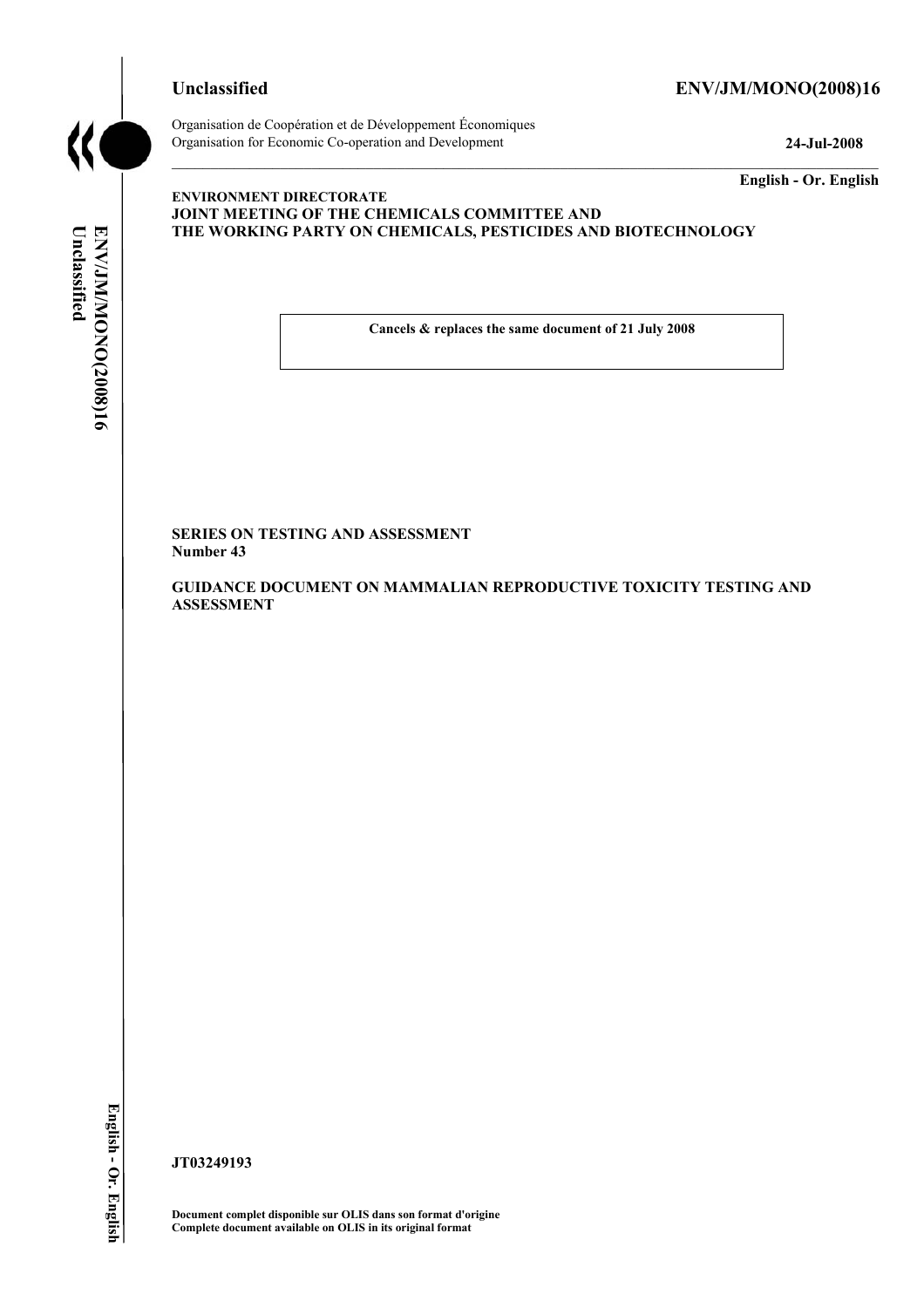**OECD Environment, Health and Safety Publications** 

**Series on Testing and Assessment** 

**No. 43** 

# **GUIDANCE DOCUMENT ON MAMMALIAN REPRODUCTIVE TOXICITY TESTING AND ASSESSMENT**



INTER-ORGANIZATION PROGRAMME FOR THE SOUND MANAGEMENT OF CHEMICALS

A cooperative agreement among UNEP, ILO, FAO, WHO, UNIDO, UNITAR and OECD

**Environment Directorate** 

**ORGANISATION FOR ECONOMIC CO-OPERATION AND DEVELOPMENT Paris 2008**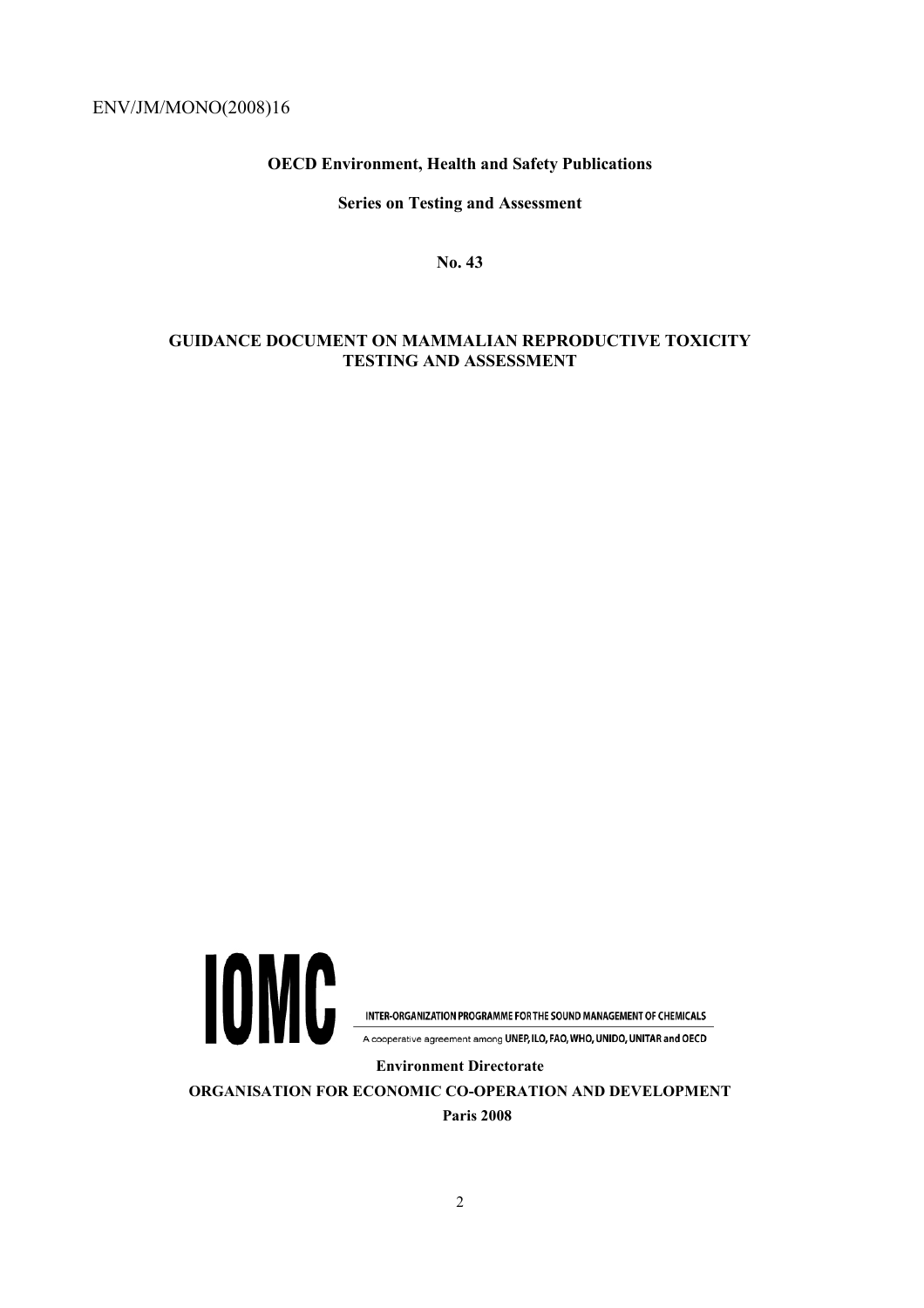#### **Also published in the Series on Testing and Assessment:**

No. 1, *Guidance Document for the Development of OECD Guidelines for Testing of Chemicals (1993; reformatted 1995, revised 2006)*

No. 2, *Detailed Review Paper on Biodegradability Testing (1995)*

No. 3, *Guidance Document for Aquatic Effects Assessment (1995)* 

No. 4, *Report of the OECD Workshop on Environmental Hazard/Risk Assessment (1995)*

No. 5, *Report of the SETAC/OECD Workshop on Avian Toxicity Testing (1996)*

No. 6, *Report of the Final Ring-test of the Daphnia magna Reproduction Test (1997)*

No. 7, *Guidance Document on Direct Phototransformation of Chemicals in Water (1997)* 

No. 8, *Report of the OECD Workshop on Sharing Information about New Industrial Chemicals Assessment (1997)*

No. 9, *Guidance Document for the Conduct of Studies of Occupational Exposure to Pesticides during Agricultural Application (1997)*

No. 10, *Report of the OECD Workshop on Statistical Analysis of Aquatic Toxicity Data (1998)*

No. 11, *Detailed Review Paper on Aquatic Testing Methods for Pesticides and industrial Chemicals (1998)*

No. 12, *Detailed Review Document on Classification Systems for Germ Cell Mutagenicity in OECD Member Countries (1998)*

No. 13, *Detailed Review Document on Classification Systems for Sensitising Substances in OECD Member Countries 1998)*

No. 14, *Detailed Review Document on Classification Systems for Eye Irritation/Corrosion in OECD Member Countries (1998)*

No. 15, *Detailed Review Document on Classification Systems for Reproductive Toxicity in OECD Member Countries (1998)*

No. 16, *Detailed Review Document on Classification Systems for Skin Irritation/Corrosion in OECD Member Countries (1998)*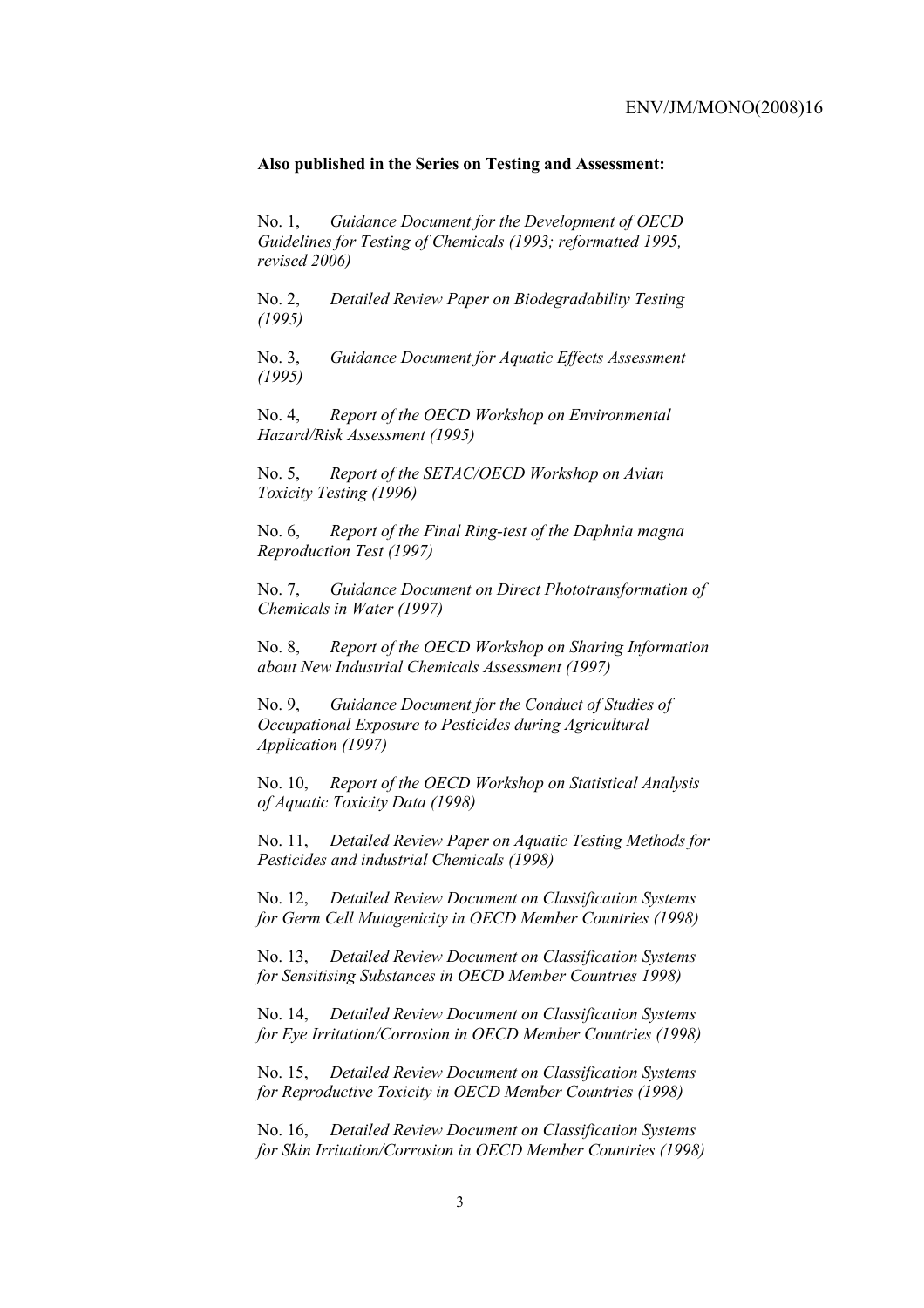No. 17, *Environmental Exposure Assessment Strategies for Existing Industrial Chemicals in OECD Member Countries (1999)*

No. 18, *Report of the OECD Workshop on Improving the Use of Monitoring Data in the Exposure Assessment of Industrial Chemicals (2000)*

No. 19, *Guidance Document on the Recognition, Assessment and Use of Clinical Signs as Humane Endpoints for Experimental Animals used in Safety Evaluation (1999)*

No. 20, *Revised Draft Guidance Document for Neurotoxicity Testing (2004)*

No. 21, *Detailed Review Paper: Appraisal of Test Methods for Sex Hormone Disrupting Chemicals (2000)*

No. 22, *Guidance Document for the Performance of Out-door Monolith Lysimeter Studies (2000)*

No. 23, *Guidance Document on Aquatic Toxicity Testing of Difficult Substances and Mixtures (2000)*

No. 24, *Guidance Document on Acute Oral Toxicity Testing (2001)*

No. 25, *Detailed Review Document on Hazard Classification Systems for Specifics Target Organ Systemic Toxicity Repeated Exposure in OECD Member Countries (2001)*

No. 26, *Revised Analysis of Responses Received from Member Countries to the Questionnaire on Regulatory Acute Toxicity Data Needs (2001)*

No 27, *Guidance Document on the Use of the Harmonised System for the Classification of Chemicals Which are Hazardous for the Aquatic Environment (2001)*

No 28, *Guidance Document for the Conduct of Skin Absorption Studies (2004)*

No 29, *Guidance Document on Transformation/Dissolution of Metals and Metal Compounds in Aqueous Media (2001)*

No 30, *Detailed Review Document on Hazard Classification Systems for Mixtures (2001)*

No 31, *Detailed Review Paper on Non-Genotoxic Carcinogens Detection: The Performance of In-Vitro Cell Transformation Assays (2007)*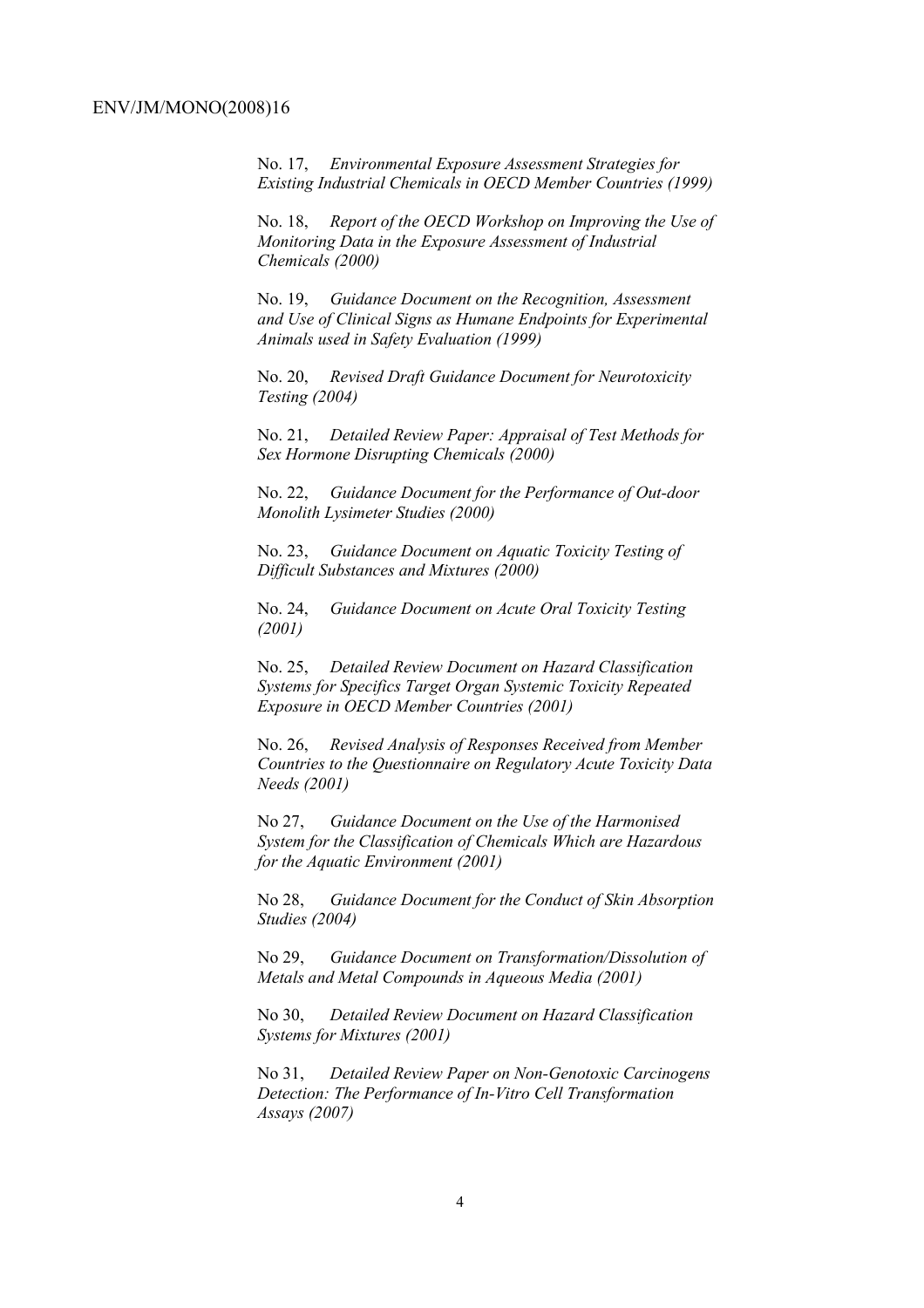No. 32, *Guidance Notes for Analysis and Evaluation of Repeat-Dose Toxicity Studies (2000)*

No. 33, *Harmonised Integrated Classification System for Human Health and Environmental Hazards of Chemical Substances and Mixtures (2001)*

No. 34, *Guidance Document on the Development, Validation and Regulatory Acceptance of New and Updated Internationally Acceptable Test Methods in Hazard Assessment (2005)*

No. 35, *Guidance notes for analysis and evaluation of chronic toxicity and carcinogenicity studies (2002)*

No. 36, *Report of the OECD/UNEP Workshop on the use of Multimedia Models for estimating overall Environmental Persistence and long range Transport in the context of PBTS/POPS Assessment (2002)*

No. 37, *Detailed Review Document on Classification Systems for Substances Which Pose an Aspiration Hazard (2002)*

No. 38, *Detailed Background Review of the Uterotrophic Assay Summary of the Available Literature in Support of the Project of the OECD Task Force on Endocrine Disrupters Testing and Assessment (EDTA) to Standardise and Validate the Uterotrophic Assay (2003)*

No. 39, *Guidance Document on Acute Inhalation Toxicity Testing (in preparation)*

No. 40, *Detailed Review Document on Classification in OECD Member Countries of Substances and Mixtures Which Cause Respiratory Tract Irritation and Corrosion (2003)*

No. 41, *Detailed Review Document on Classification in OECD Member Countries of Substances and Mixtures which in Contact with Water Release Toxic Gases (2003)*

No. 42, *Guidance Document on Reporting Summary Information on Environmental, Occupational and Consumer Exposure (2003)*

No. 43, *Guidance Document on Mammalian Reproductive Toxicity Testing and Assessment (2008)*

No. 44, *Description of Selected Key Generic Terms Used in Chemical Hazard/Risk Assessment (2003)* 

No. 45, *Guidance Document on the Use of Multimedia Models for Estimating Overall Environmental Persistence and Long-range Transport (2004)*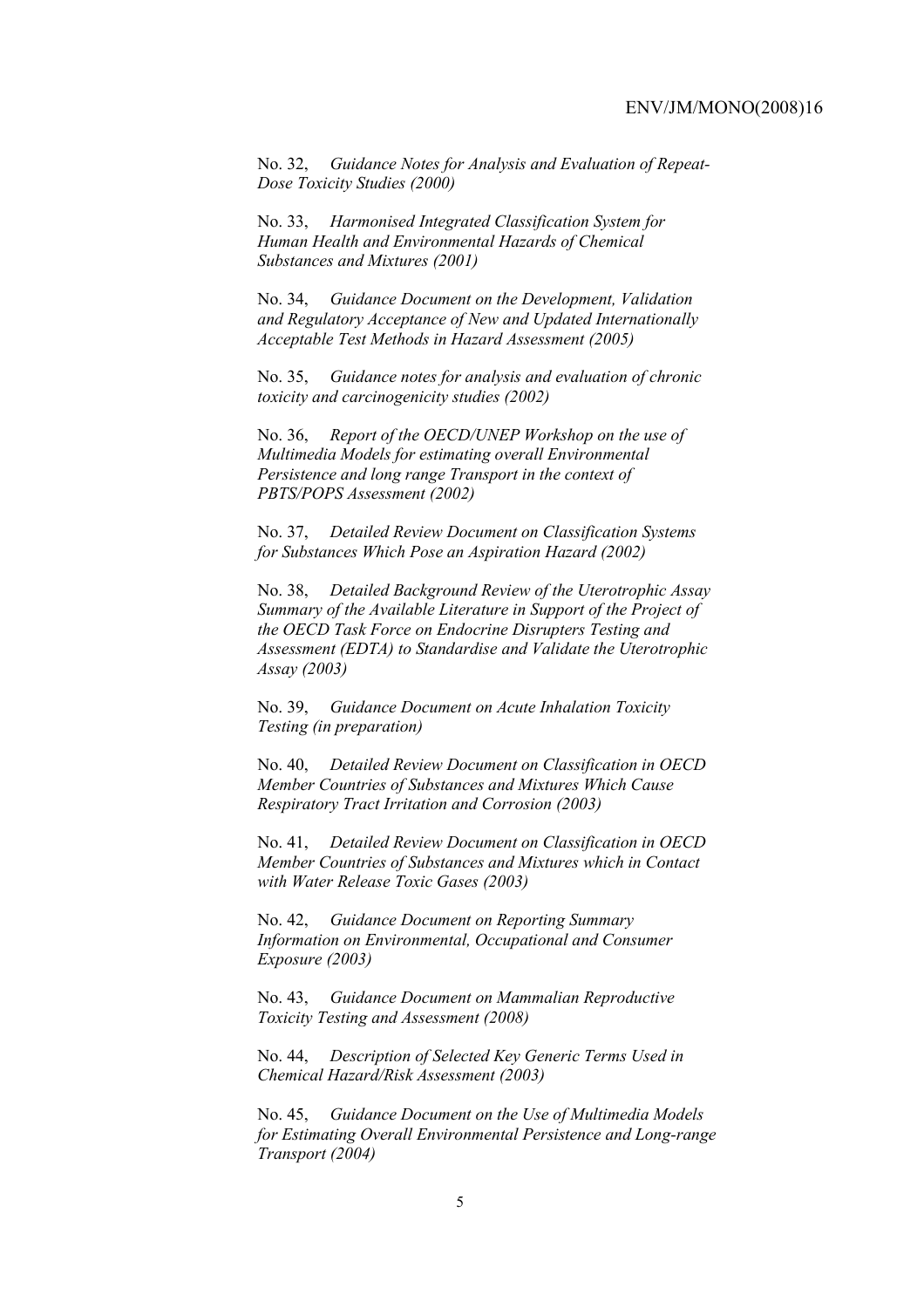No. 46*, Detailed Review Paper on Amphibian Metamorphosis Assay for the Detection of Thyroid Active Substances (2004)* 

No. 47, *Detailed Review Paper on Fish Screening Assays for the Detection of Endocrine Active Substances (2004)* 

No. 48, *New Chemical Assessment Comparisons and Implications for Work Sharing (2004)* 

No. 49, *Report from the Expert Group on (Quantitative) Structure-Activity Relationships [(Q)SARs] on the Principles for the Validation of (Q)SARs (2004)* 

No. 50, *Report of the OECD/IPCS Workshop on Toxicogenomics (2005)* 

No. 51, *Approaches to Exposure Assessment in OECD Member Countries: Report from the Policy Dialogue on Exposure Assessment in June 2005 (2006)* 

No. 52, *Comparison of emission estimation methods used in Pollutant Release and Transfer Registers (PRTRs) and Emission Scenario Documents (ESDs): Case study of pulp and paper and textile sectors (2006)* 

No. 53, *Guidance Document on Simulated Freshwater Lentic Field Tests (Outdoor Microcosms and Mesocosms) (2006)* 

No. 54*, Current Approaches in the Statistical Analysis of Ecotoxicity Data: A Guidance to Application (2006)* 

No. 55, *Detailed Review Paper on Aquatic Arthropods in Life Cycle Toxicity Tests with an Emphasis on Developmental, Reproductive and Endocrine Disruptive Effects (2006)* 

No. 56, *Guidance Document on the Breakdown of Organic Matter in Litter Bags (2006)* 

No. 57, *Detailed Review Paper on Thyroid Hormone Disruption Assays (2006)* 

No. 58, *Report on the Regulatory Uses and Applications in OECD Member Countries of (Quantitative) Structure-Activity Relationship [(Q)SAR] Models in the Assessment of New and Existing Chemicals (2006)* 

No. 59, *Report of the Validation of the Updated Test Guideline 407: Repeat Dose 28-Day Oral Toxicity Study in Laboratory Rats (2006)*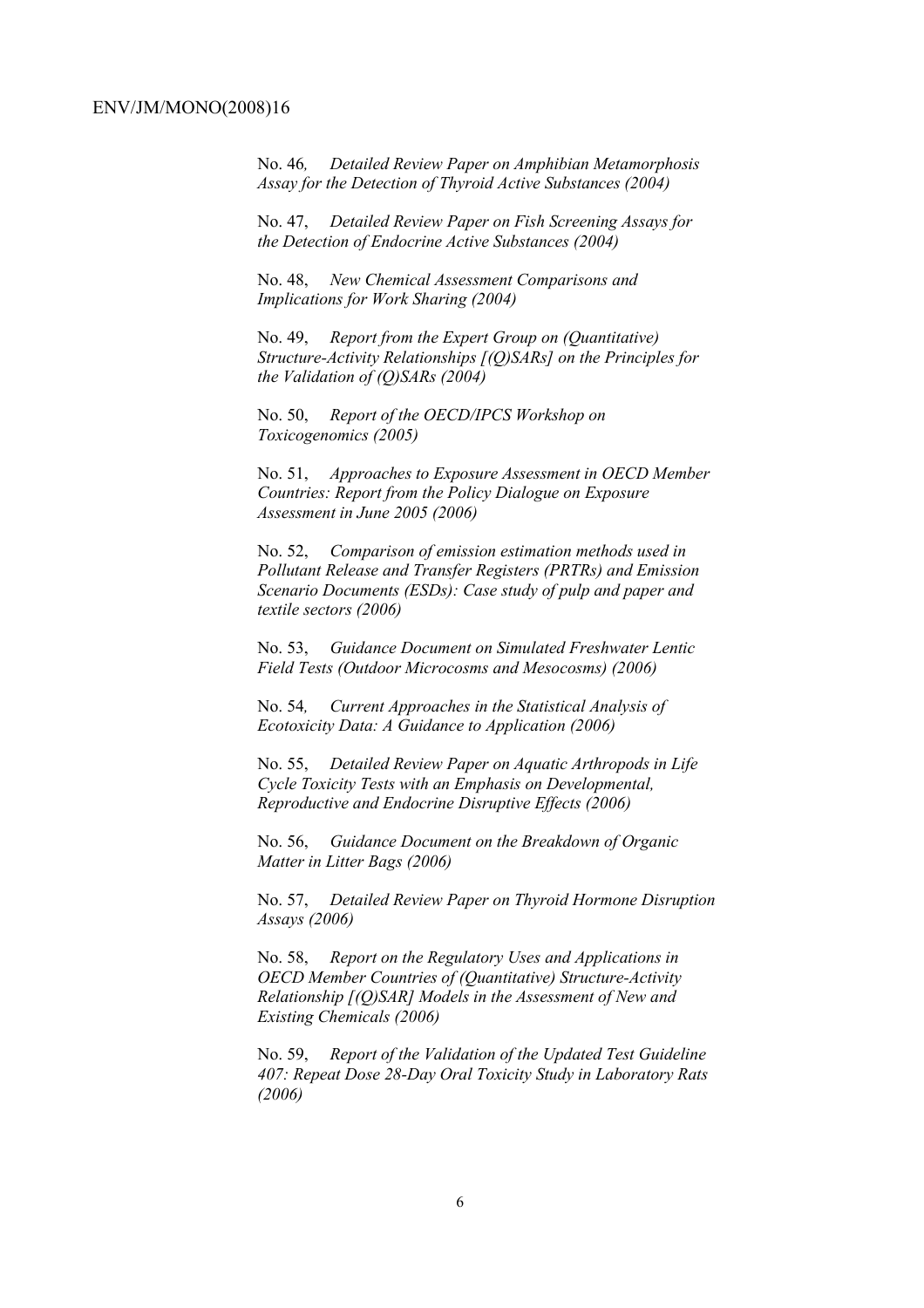No. 60, *Report of the Initial Work Towards the Validation of the 21-Day Fish Screening Assay for the Detection of Endocrine Active Substances (Phase 1A) (2006)* 

No. 61, *Report of the Validation of the 21-Day Fish Screening Assay for the Detection of Endocrine Active Substances (Phase 1B) (2006)* 

No. 62, *Final OECD Report of the Initial Work Towards the Validation of the Rat Hershberger Assay: Phase-1, Androgenic Response to Testosterone Propionate, and Anti-Androgenic Effects of Flutamide (2006)* 

No. 63, *Guidance Document on the Definition of Residue (2006)* 

No. 64, *Guidance Document on Overview of Residue Chemistry Studies (2006)* 

No. 65, *OECD Report of the Initial Work Towards the Validation of the Rodent Utertrophic Assay - Phase 1 (2006)* 

No. 66, *OECD Report of the Validation of the Rodent Uterotrophic Bioassay: Phase 2. Testing of Potent and Weak Oestrogen Agonists by Multiple Laboratories (2006)* 

No. 67, *Additional data supporting the Test Guideline on the Uterotrophic Bioassay in rodents (2007)* 

No. 68, *Summary Report of the Uterotrophic Bioassay Peer Review Panel, including Agreement of the Working Group of the National Coordinators of the Test Guidelines Programme on the follow up of this report (2006)* 

No. 69, *Guidance Document on the Validation of (Quantitative) Structure-Activity Relationship [(Q)SAR] Models (2007)* 

No. 70, *Report on the Preparation of GHS Implementation by the OECD Countries (2007)*

No. 71, *Guidance Document on the Uterotrophic Bioassay - Procedure to Test for Antioestrogenicity (2007)*

No. 72, *Guidance Document on Pesticide Residue Analytical Methods (2007)* 

No. 73, *Report of the Validation of the Rat Hershberger Assay: Phase 3: Coded Testing of Androgen Agonists, Androgen Antagonists and Negative Reference Chemicals by Multiple Laboratories. Surgical Castrate Model Protocol (2007)* 

No. 74, *Detailed Review Paper for Avian Two-generation Toxicity Testing (2007)*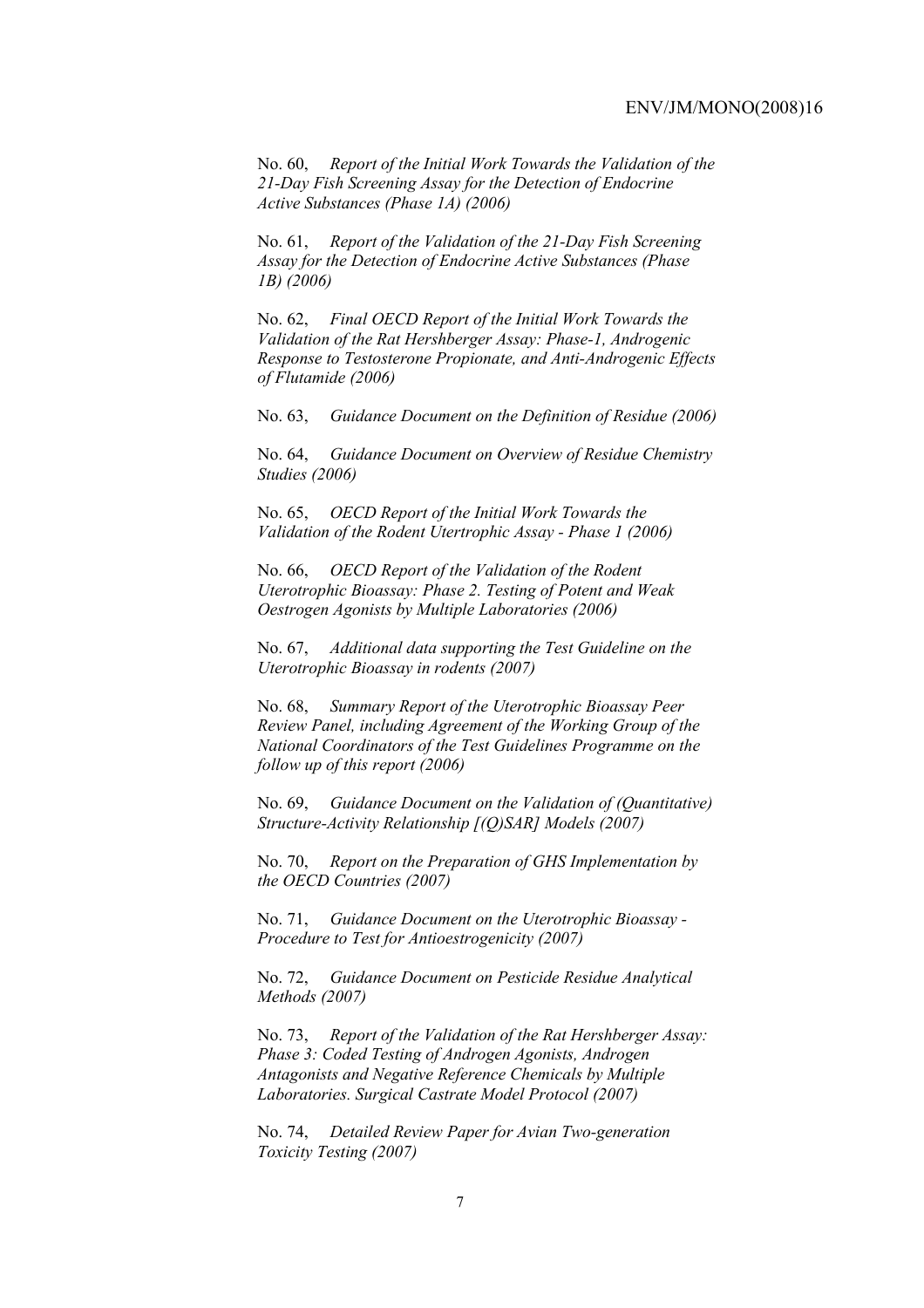No. 75, *Guidance Document on the Honey Bee (Apis Mellifera L.) Brood test Under Semi-field Conditions (2007)* 

No. 76, *Final Report of the Validation of the Amphibian Metamorphosis Assay for the Detection of Thyroid Active Substances: Phase 1 - Optimisation of the Test Protocol (2007)* 

No. 77, *Final Report of the Validation of the Amphibian Metamorphosis Assay: Phase 2 - Multi-chemical Interlaboratory Study (2007)* 

No. 78, *Final report of the Validation of the 21-day Fish Screening Assay for the Detection of Endocrine Active Substances. Phase 2: Testing Negative Substances (2007)* 

No. 79, *Validation Report of the Full Life-cycle Test with the Harpacticoid Copepods Nitocra Spinipes and Amphiascus Tenuiremis and the Calanoid Copepod Acartia Tonsa - Phase 1 (2007)* 

No. 80, *Guidance on Grouping of Chemicals (2007)* 

No. 81, *Summary Report of the Validation Peer Review for the Updated Test Guideline 407, and Agreement of the Working Group of National Coordinators of the Test Guidelines Programme on the follow-up of this report (2007)* 

No. 82, *Guidance Document on Amphibian Thyroid Histology (2007)* 

No. 83, *Summary Report of the Peer Review Panel on the Stably Transfected Transcriptional Activation Assay for Detecting Estrogenic Activity of Chemicals, and Agreement of the Working Group of the National Coordinators of the Test Guidelines Programme on the Follow-up of this Report (2007)* 

No. 84, *Report on the Workshop on the Application of the GHS Classification Criteria to HPV Chemicals, 5-6 July Bern Switzerland (2007)* 

No. 85, *Report of the Validation Peer Review for the Hershberger Bioassay, and Agreement of the Working Group of the National Coordinators of the Test Guidelines Programme on the Follow-up of this Report (2007)* 

No. 86, *Report of the OECD Validation of the Rodent Hershberger Bioassay: Phase 2: Testing of Androgen Agonists, Androgen Antagonists and a 5 α-Reductase Inhibitor in Dose Response Studies by Multiple Laboratories (2008)*

No. 87, *Report of the Ring Test and Statistical Analysis of Performance of the Guidance on Transformation/Dissolution of*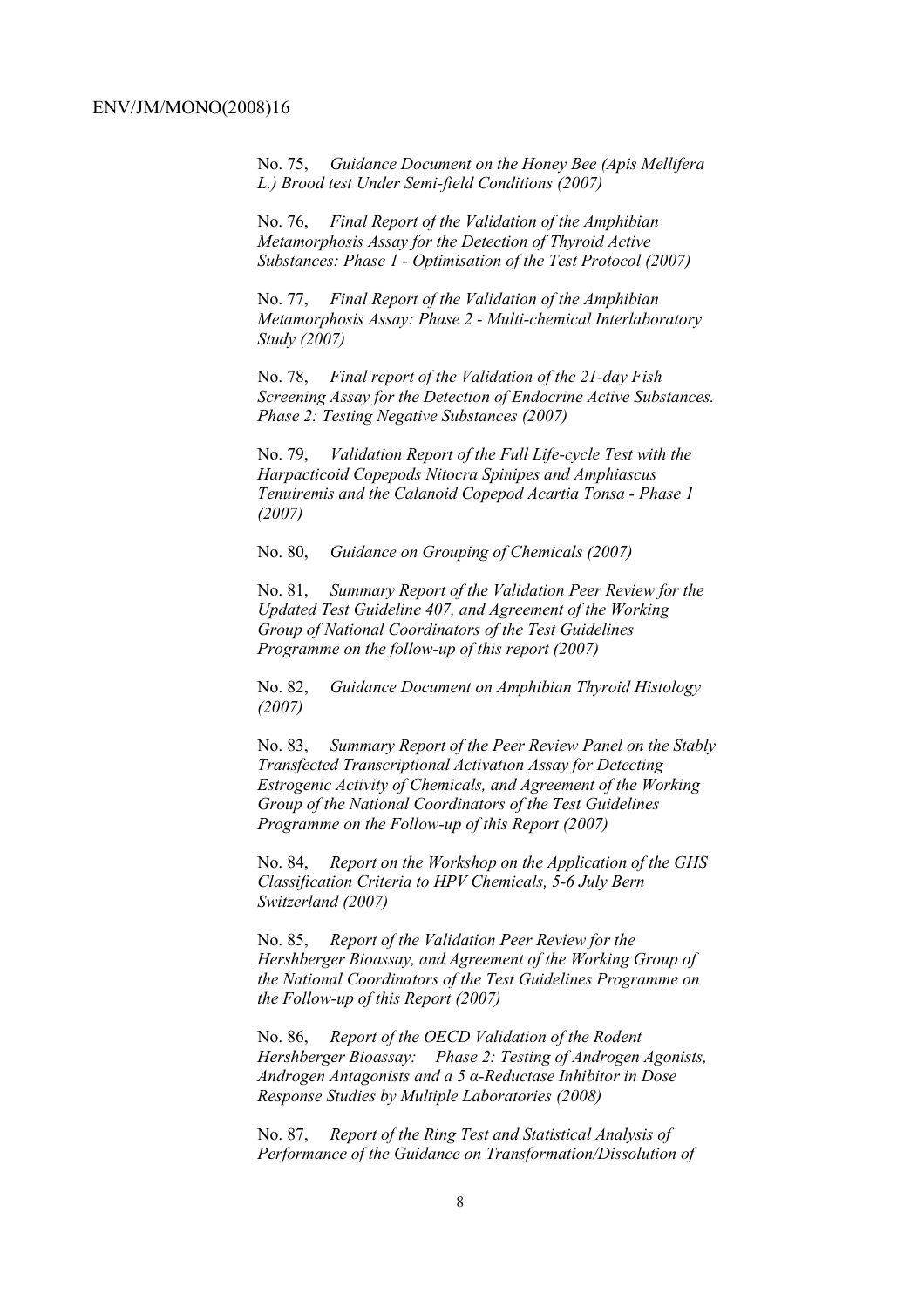*Metals and Metal Compounds in Aqueous Media (Transformation/ Dissolution Protocol) (2008)*

No.88 *Workshop on Integrated Approaches to Testing and Assessment (2008)* 

No.89 *Retrospective Performance Assessment of the Test Guideline 426 on Developmental Neurotoxicity (2008)* 

### **© OECD 2008**

Applications for permission to reproduce or translate all or part of this material should be made to: Head of Publications Service, OECD, 2 rue André-Pascal, 75775 Paris Cedex 16, France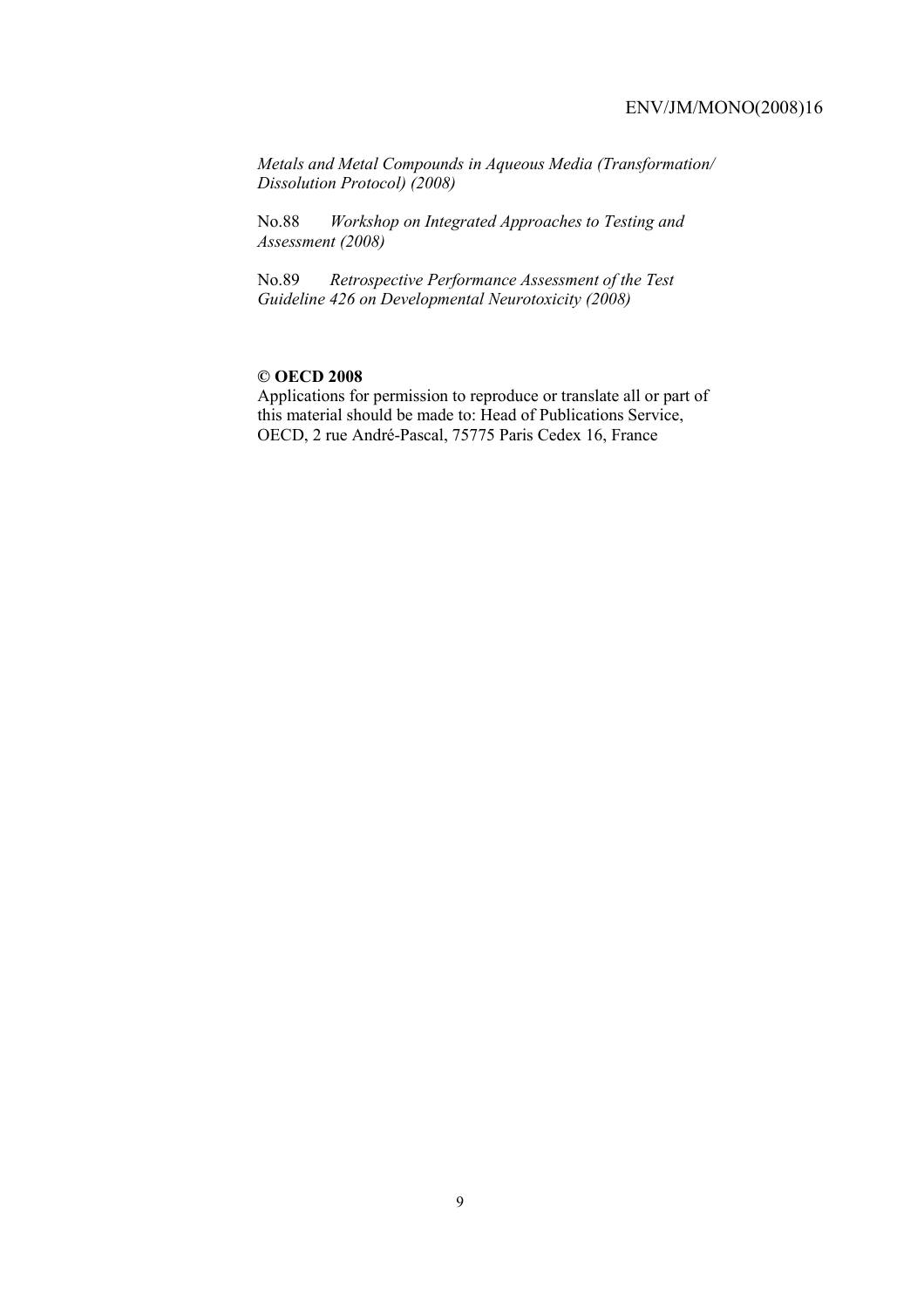# **About the OECD**

The Organisation for Economic Co-operation and Development (OECD) is an intergovernmental organisation in which representatives of 30 industrialised countries in North America, Europe and the Asia and Pacific region, as well as the European Commission, meet to co-ordinate and harmonise policies, discuss issues of mutual concern, and work together to respond to international problems. Most of the OECD's work is carried out by more than 200 specialised committees and working groups composed of member country delegates. Observers from several countries with special status at the OECD, and from interested international organisations, attend many of the OECD's workshops and other meetings. Committees and working groups are served by the OECD Secretariat, located in Paris, France, which is organised into directorates and divisions.

The Environment, Health and Safety Division publishes free-of-charge documents in ten different series: **Testing and Assessment**; **Good Laboratory Practice and Compliance Monitoring**; **Pesticides and Biocides**; **Risk Management**; **Harmonisation of Regulatory Oversight in Biotechnology**; **Safety of Novel Foods and Feeds; Chemical Accidents; Pollutant Release and Transfer Registers; Emission Scenario Documents; and the Safety of Manufactured Nanomaterials.** More information about the Environment, Health and Safety Programme and EHS publications is available on the OECD's World Wide Web site (http://www.oecd.org/ehs/).

**This publication was developed in the IOMC context. The contents do not necessarily reflect the views or stated policies of individual IOMC Participating Organizations.** 

**The Inter-Organisation Programme for the Sound Management of Chemicals (IOMC) was established in 1995 following recommendations made by the 1992 UN Conference on Environment and Development to strengthen co-operation and increase international co-ordination in the field of chemical safety. The participating organisations are FAO, ILO, OECD, UNEP, UNIDO, UNITAR and WHO. The World Bank and UNDP are observers. The purpose of the IOMC is to promote co-ordination of the policies and activities pursued by the Participating Organisations, jointly or separately, to achieve the sound management of chemicals in relation to human health and the environment.**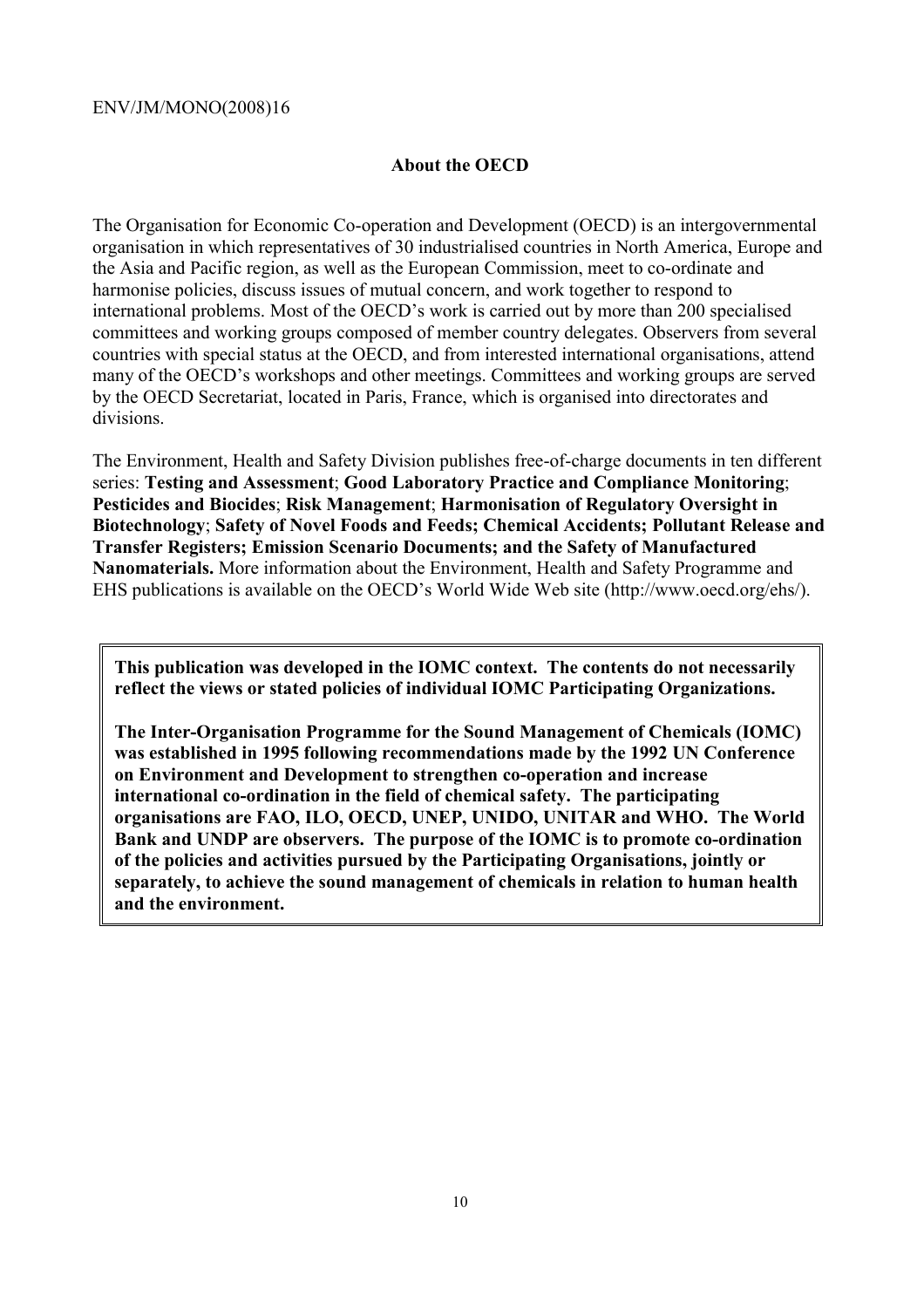**This publication is available electronically, at no charge.** 

**For this and many other Environment, Health and Safety publications, consult the OECD's World Wide Web site (www.oecd.org/ehs/)** 

**or contact:** 

**OECD Environment Directorate, Environment, Health and Safety Division**

> **2 rue André-Pascal 75775 Paris Cedex 16 France**

**Fax: (33-1) 44 30 61 80** 

**E-mail: ehscont@oecd.org**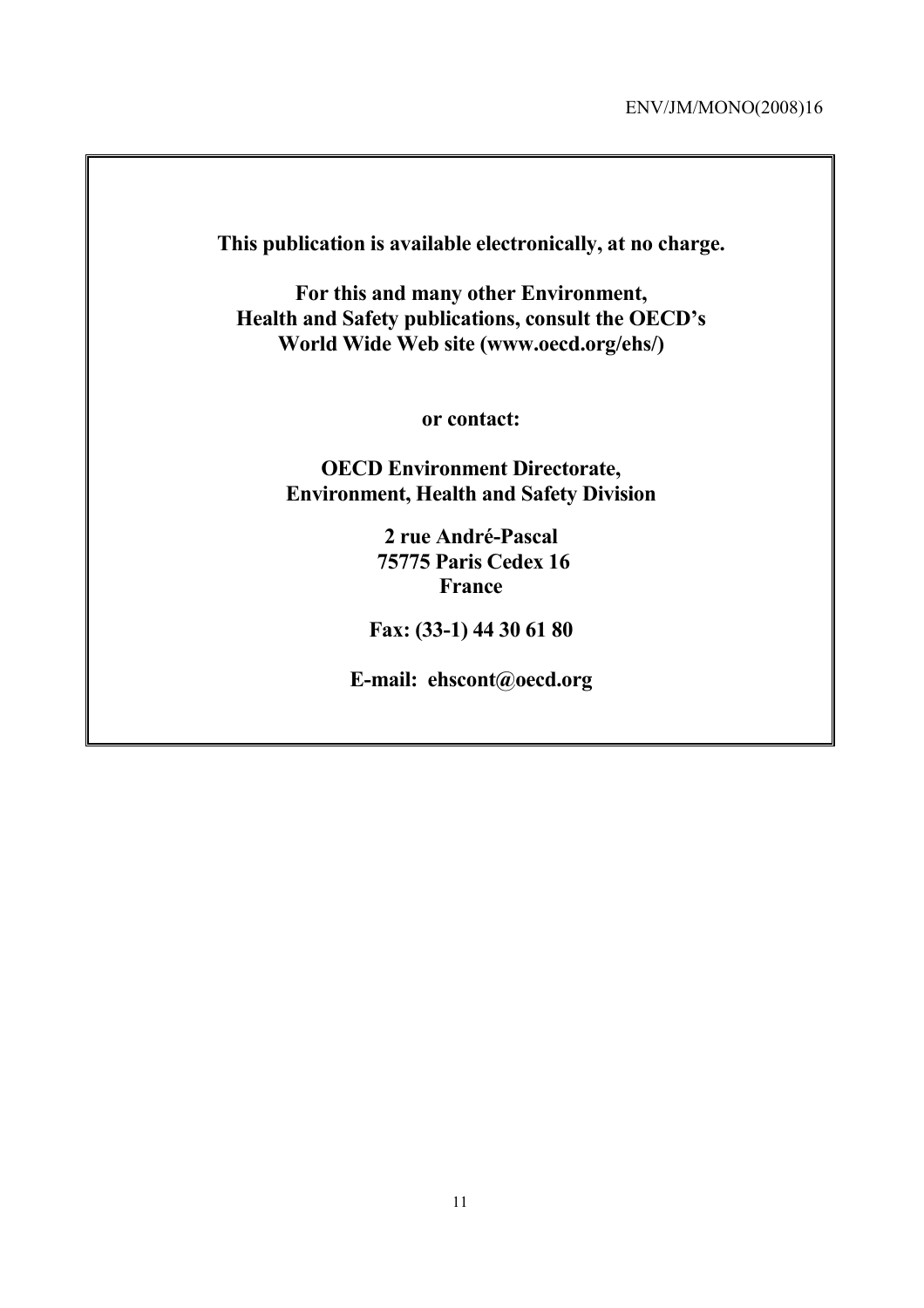## **FOREWORD**

This *Guidance Document (GD) on Mammalian Reproductive Toxicity Testing and Assessment* is intended to provide guidance on methodological aspects and interpretation of data in the testing of chemicals for potential human and other mammalian reproductive toxicity. It is also covering the relationship with neurotoxicity testing. The document constitutes an essential supplement to existing OECD Test Guidelines which can be used to obtain information on the potential reproductive toxicity of chemicals.

The project for a guidance document on reproductive toxicity testing and assessment was included in the work plan in 1996. After several expert meetings, the first version of the draft guidance document on reproductive toxicity testing and assessment was circulated to the Working Group of the National Coordinators of the Test Guidelines Programme (WNT) for comments in November 2004.

To address the comments received and revise the draft GD, a drafting group in charge of the GD had a last meeting in October 2005, in Paris. The GD was revised and a new draft was circulated in December 2007 to the WNT for comments. A final draft GD, prepared by the Secretariat in February 2008 on the basis of the comments received, was agreed by the WNT at its  $20<sup>th</sup>$  meeting in April 2008. The WNT also agreed that this GD would be revised when new Test Guidelines for the testing of potential reproductive toxicity of chemicals would be available.

This document is published on the responsibility of the Joint Meeting of the Chemicals Committee and Working Party on Chemicals, Pesticides and Biotechnology.

Contact for further details: Environment, Health and Safety Division Environment Directorate Organisation for Economic Co-operation and Development 2, rue André-Pascal 75775 Paris Cedex 16, France E-mail : env.edcontact@oecd.org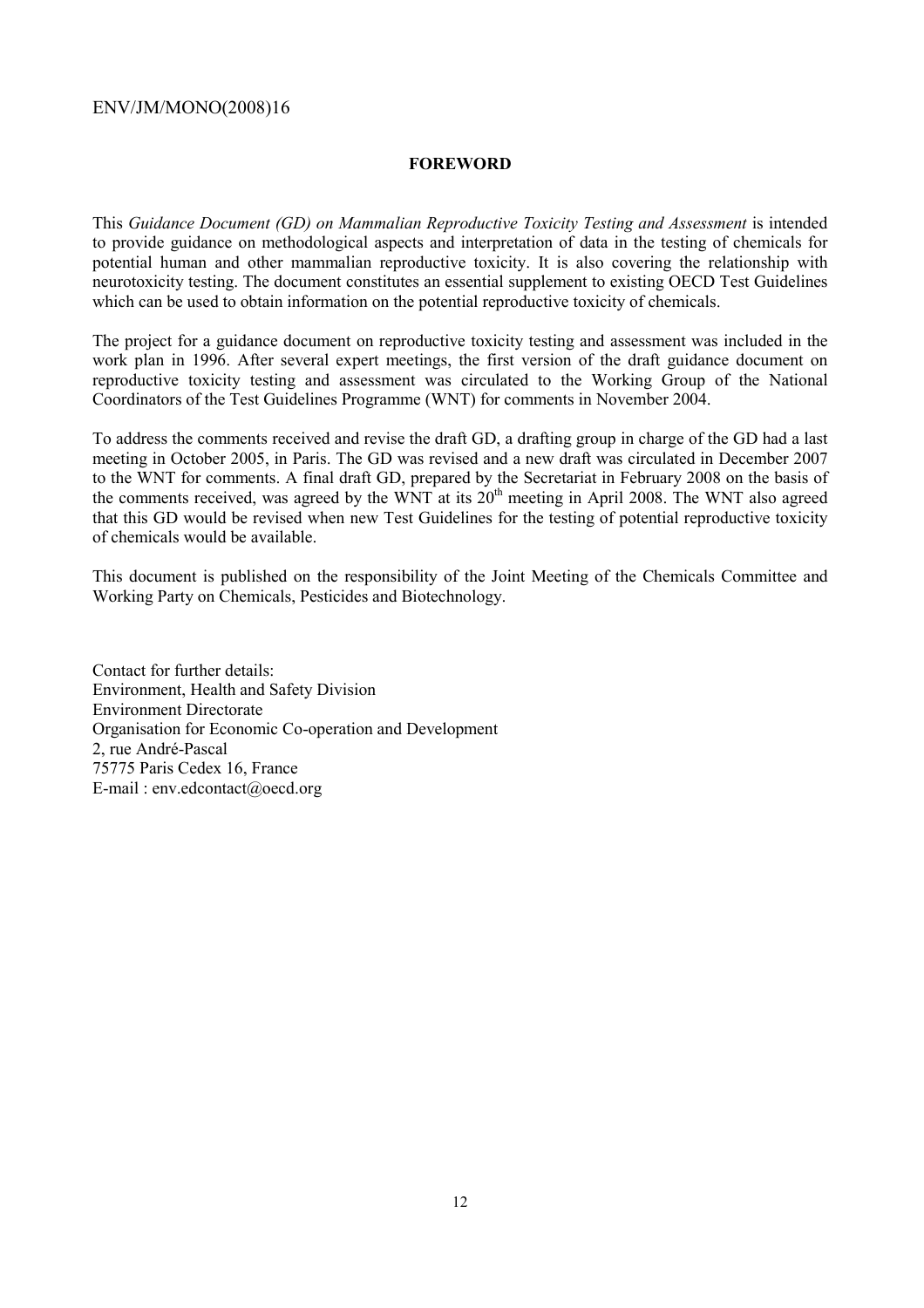# **TABLE OF CONTENTS**

| Definition of developmental/reproductive toxicity and principles of reproductive toxicity hazard assessment 16 |  |
|----------------------------------------------------------------------------------------------------------------|--|
|                                                                                                                |  |
|                                                                                                                |  |
|                                                                                                                |  |
|                                                                                                                |  |
|                                                                                                                |  |
|                                                                                                                |  |
|                                                                                                                |  |
|                                                                                                                |  |
|                                                                                                                |  |
|                                                                                                                |  |
|                                                                                                                |  |
|                                                                                                                |  |
|                                                                                                                |  |
|                                                                                                                |  |
|                                                                                                                |  |
|                                                                                                                |  |
|                                                                                                                |  |
|                                                                                                                |  |
|                                                                                                                |  |
|                                                                                                                |  |
|                                                                                                                |  |
|                                                                                                                |  |
|                                                                                                                |  |
|                                                                                                                |  |
| III. Postnatal endpoints: Neonatal growth, developmental landmarks and functional/behavioural neurotoxicity 31 |  |
|                                                                                                                |  |
|                                                                                                                |  |
|                                                                                                                |  |
|                                                                                                                |  |
|                                                                                                                |  |
|                                                                                                                |  |
|                                                                                                                |  |
|                                                                                                                |  |
|                                                                                                                |  |
|                                                                                                                |  |
|                                                                                                                |  |
|                                                                                                                |  |
|                                                                                                                |  |
|                                                                                                                |  |
|                                                                                                                |  |
|                                                                                                                |  |
|                                                                                                                |  |
|                                                                                                                |  |
|                                                                                                                |  |
|                                                                                                                |  |
|                                                                                                                |  |
| Postmortem evaluation of nervous system tissues in the Developmental Neurotoxicity (DNT) study 48              |  |
|                                                                                                                |  |
|                                                                                                                |  |
|                                                                                                                |  |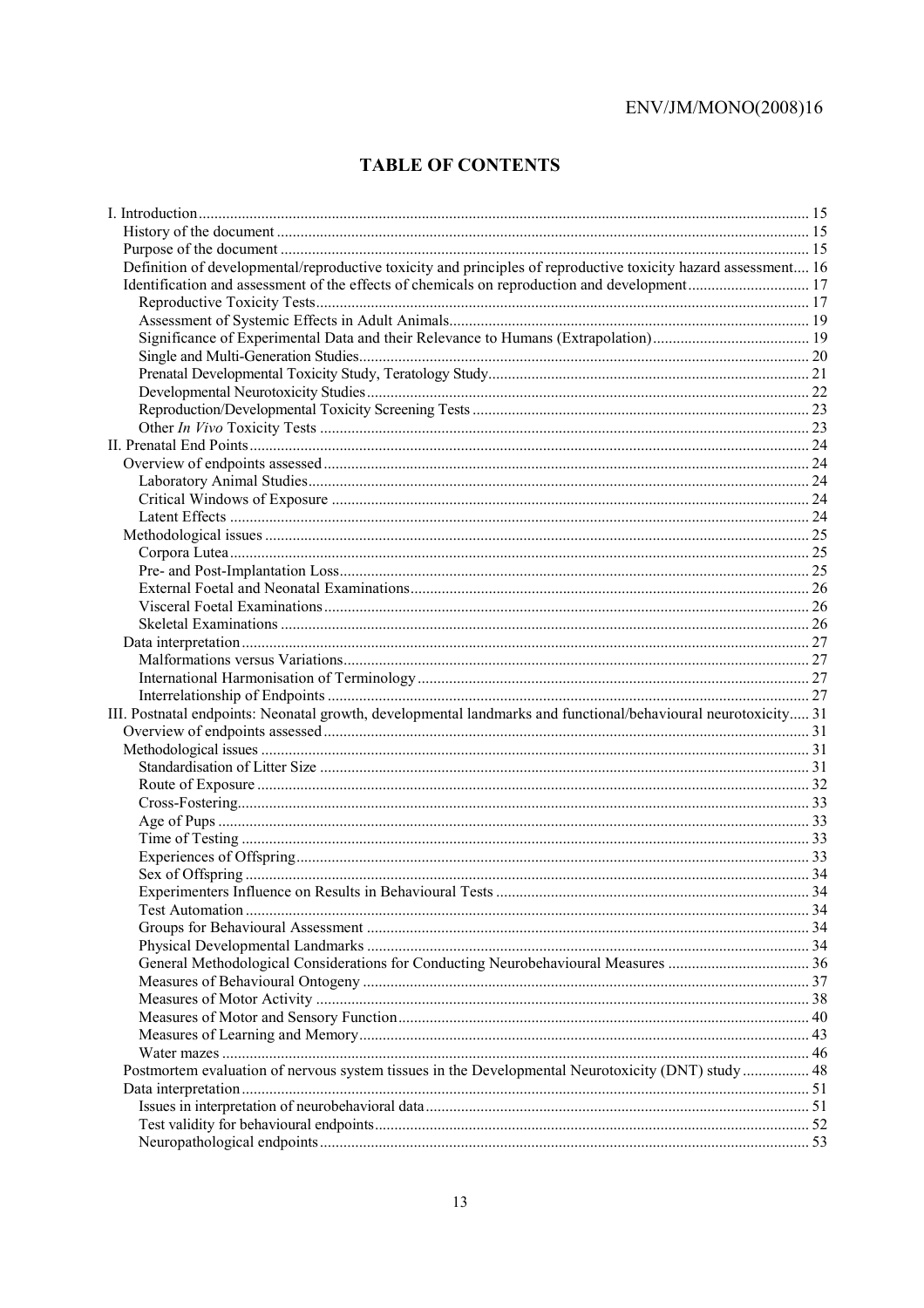| Ison, J.R. (1984) Reflex modification as an objective test for sensory processing following toxicant exposure. |  |
|----------------------------------------------------------------------------------------------------------------|--|
|                                                                                                                |  |
|                                                                                                                |  |
|                                                                                                                |  |
|                                                                                                                |  |
|                                                                                                                |  |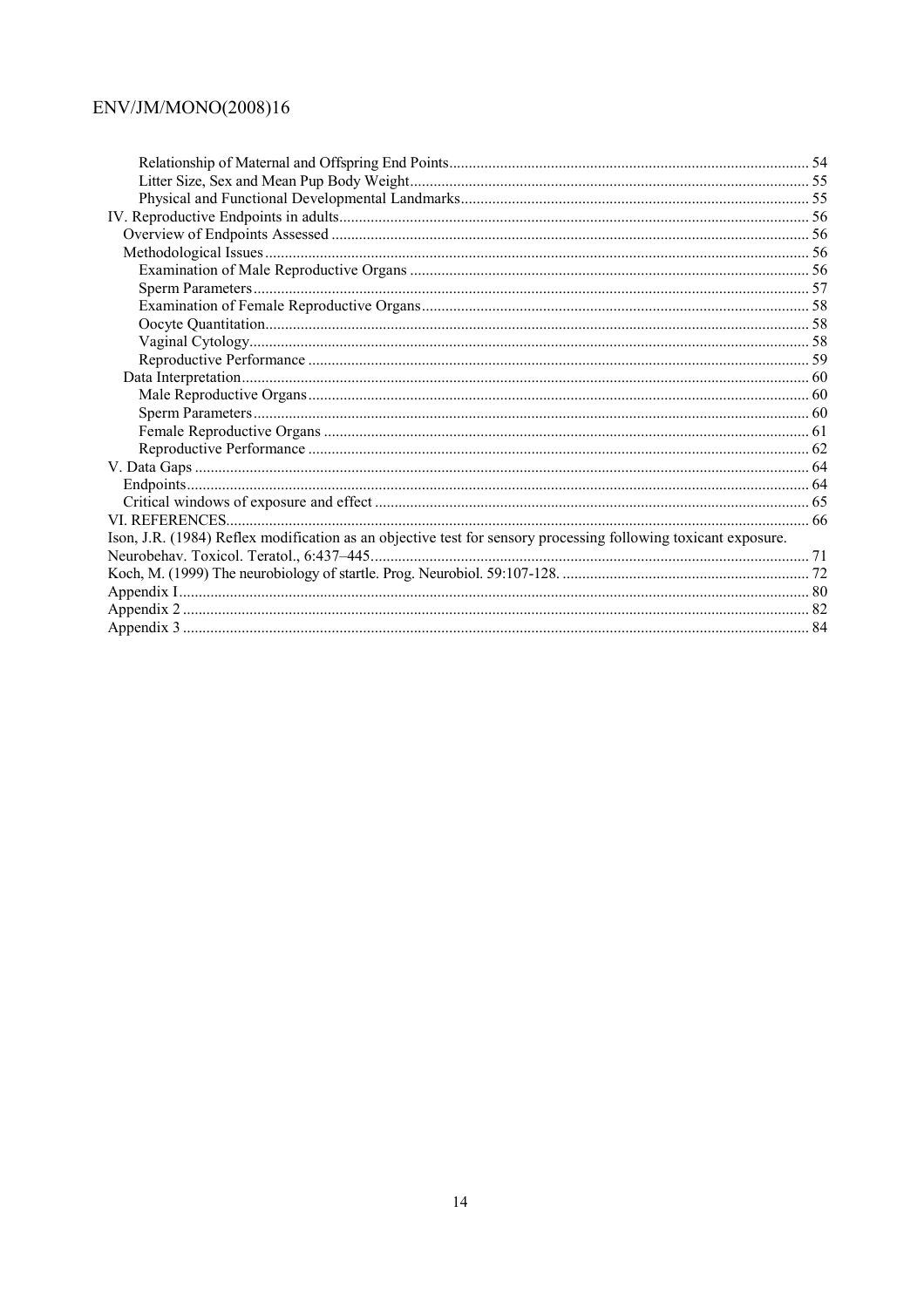# **I. INTRODUCTION**

# **History of the document**

1. The OECD Working Group on Reproduction and Developmental Toxicity met in Copenhagen, Denmark in June 1995. The meeting recognised that there was a need for a Guidance Document on developmental and reproduction toxicity testing, covering testing strategies, approaches for tier testing, relationship with neurotoxicity testing and data interpretation procedures. The  $7<sup>th</sup>$  WNT meeting approved to develop the Guidance Document in October 1996 and the US EPA volunteered to take the lead in this activity.

2. An expert group met several times to co-ordinate the drafting of the document. In June 2003, the US EPA hosted a Meeting for the expert group in Washington DC to resolve the last problems and assign writing tasks. The first version of Guidance Document No.43 was circulated to Member countries for comments in November 2004. The document was generally well received, however, a considerable number of comments were provided. Many comments were of purely editorial nature but a number of more complex issues were also raised, therefore the Secretariat invited the expert group to Paris in October 2005 to address these issues and revise the draft Guidance Document accordingly.

# **Purpose of the document**

3. This document is intended to provide guidance on methodological aspects, interpretation of data and an overall approach for testing of chemicals for potential human and other mammalian reproductive toxicity.

4. The document constitutes an essential supplement to existing OECD Test Guidelines that can be used to obtain information on the potential reproductive toxicity of chemicals. Specific OECD Test Guidelines include the one- and two-generation toxicity study (TG 415 and 416), prenatal developmental toxicity study (TG 414), developmental neurotoxicity study (TG 426) and the reproduction/developmental toxicity screening tests (TG 421 and 422). However, data from other toxicity studies *e.g.,* repeated dose toxicity studies for systemic toxicity (TG 407, 408 and 409) may indicate potential reproductive toxicity and should be considered in the assessment as well as existing human data.

5. The term Endocrine Disruption (ED) denotes the ability of exogenous chemicals to alter function(s) of the endocrine system and consequently cause adverse health effects in an intact organism, or its progeny, or (sub) populations. Extensive information has become available on ED in the recent years (CSTEE 1999). OECD has initiated a specific programme, the Task Force on Endocrine Disrupters Testing and Assessment (EDTA) to develop new Test Guidelines, and to revise existing ones for detection of ED, presently focusing on the reproductive system. The current Test Guidelines may enable the identification of ED-related reproductive effects if conducted with specific attention to this issue. However, current Test Guidelines for toxicological testing could be improved with the aim of increasing sensitivity and specificity of detection of ED-related effects. This Guidance Document will include considerations on EDrelated effects but ED is not the main focus of the document.

6. A number of organisations in several countries have written documents on the evaluation of reproductive toxicity data, *e.g.,* ECETOC 1983, 1992, 2002; EHC 1984; LST 1989; NIOH (AMI) 1994;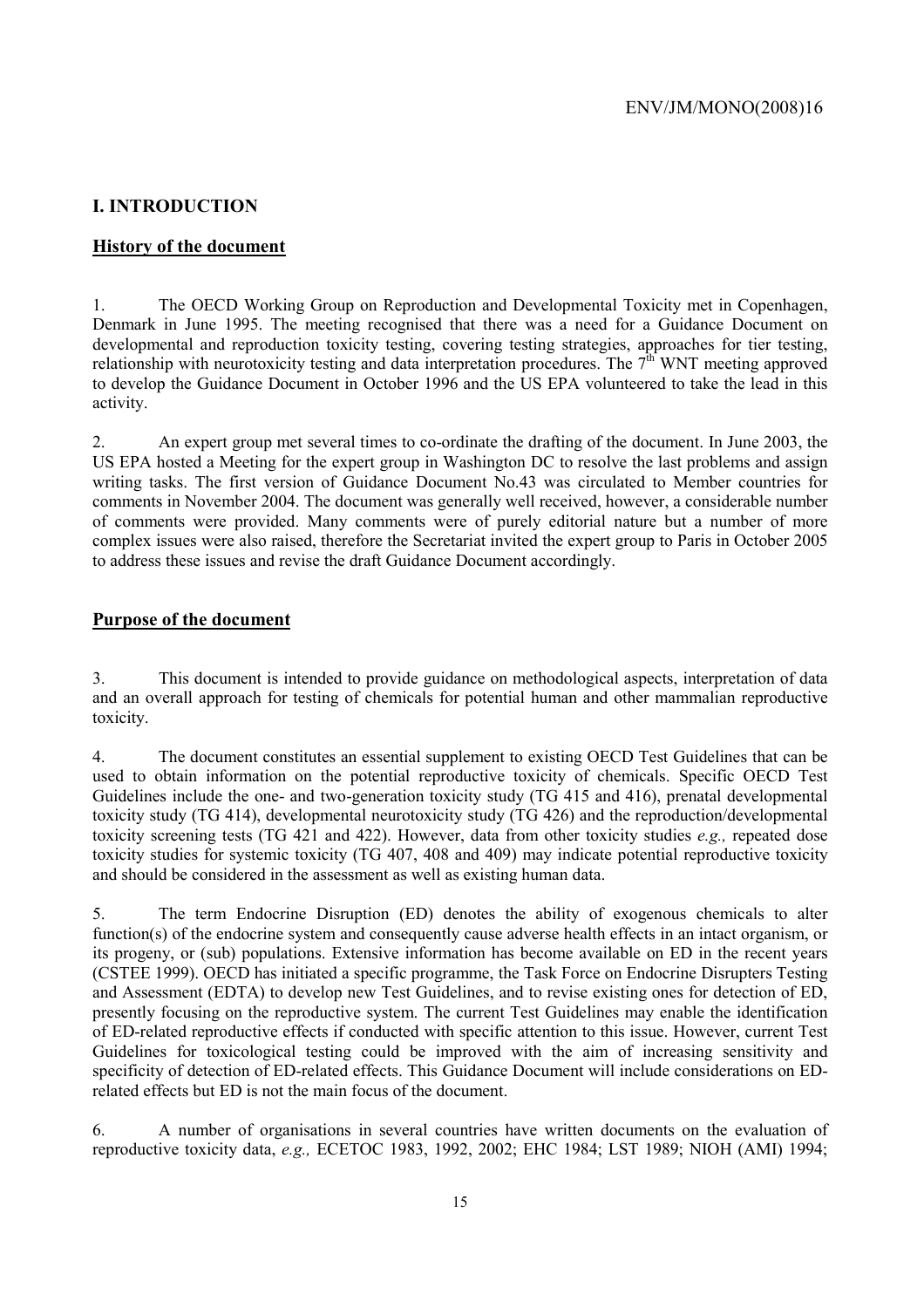DEPA 1995; IPCS-WHO 2001 and OECD 2002a. Annex 3 gives guidance on an approach to hazard characterisation with regard to reproductive toxicity.

# **Definition of developmental/reproductive toxicity and principles of reproductive toxicity hazard assessment**

7. Reproduction is the biological process that ensures the continuation of the species. Existing genetic material is passed to the next generation.

8. Reproductive toxicity includes adverse effects on sexual function and fertility in adult males and females as well as developmental toxicity in the offspring. The distinction between developmental and reproductive toxicity is somewhat arbitrary in that developmental exposures can result in effects on reproduction, and vice versa.

9. Adverse effects on reproductive ability or capacity include alterations in the female and male reproductive organs or related endocrine systems *i.e.,* effects on:

- onset of puberty;
- gamete production and transport;
- reproductive cycle normality;
- sexual behaviour;
- fertility;
- parturition;
- premature reproductive senescence, or;

 - modifications in other functions that are dependent on the integrity of the reproductive systems, *e.g.,* lactation.

10. Developmental toxicity taken in its widest sense includes any effect which interferes with normal development of the conceptus, either before or after birth, and resulting from exposure of either parents prior to conception, or exposure of the developing offspring during prenatal development, or post-natally, to the time of sexual maturation. These effects can be manifested at any point in the life-span of the organism. The major manifestations of developmental toxicity include:

- death of the developing organism;
- structural abnormality;
- altered growth (including maturation), and;
- functional deficiency.

(See the following references: Clark (1999), Cooper and Goldman (1999), ECETOC (1983), EHC (1984), Heindel (1999)).

11. Reproductive toxicity may result from single or repeated doses of a chemical. Since both single and repeated exposures are possible scenarios for human exposure, the reproductive toxicity assessment should ideally consider both situations

12. The assessment of reproductive toxicity will be discussed in the sections for specific endpoints. The available methodologies, normal range of variation for test species, interrelationship among endpoints, relationship of endpoint to functional outcome, differences among test species, relationship with maternal toxicity, reversibility of outcome, and relevance to humans will be discussed in the sections on prenatal endpoints, postnatal endpoints, and adult reproductive toxicity.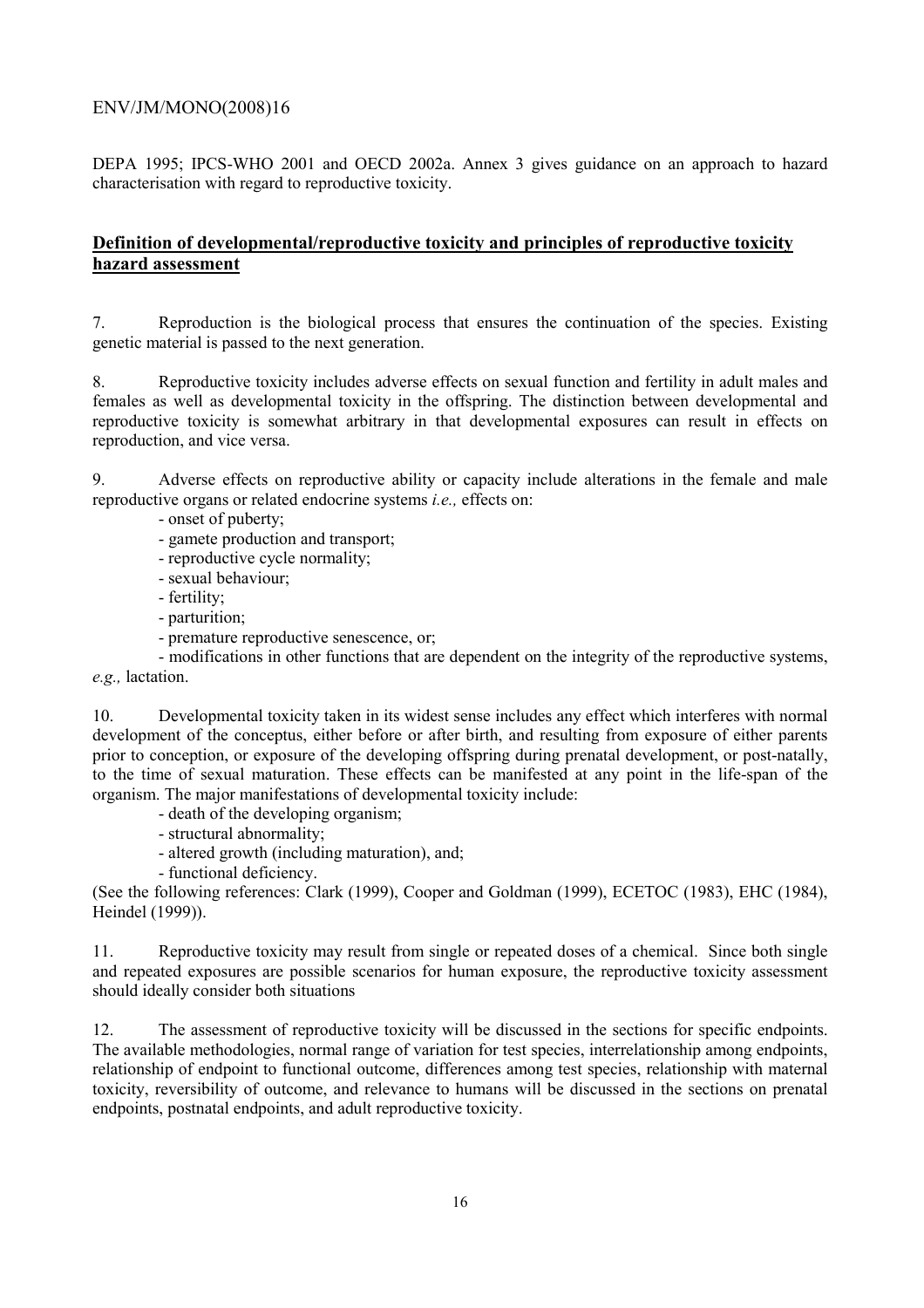# **Identification and assessment of the effects of chemicals on reproduction and development**

# **Reproductive Toxicity Tests**

13. The reproductive toxicity tests constitute an important part of the toxicological testing program in the health assessment of chemicals. The data from the toxicological testing shall provide the necessary information with respect to:

- Hazard identification
- Dose-effect assessment (if possible estimation of a NOAEL or benchmark dose\*)
- Extrapolation (prediction of adverse effects in other species, particularly in humans)
- Prediction of safe levels of exposure in humans

\* The present OECD Test Guidelines are not optimally designed for a benchmark dose approach.

14. Tests for reproductive toxicity should ideally be able to identify one or more of the following effects on reproduction:

- Impairment of male or female reproductive functions or capacity, *i.e.,* adverse effects on libido, oestrus cycle, sexual behaviour, any aspect of spermatogenesis or oogenesis, or hormonal activity or physiological response which would interfere with the capacity to fertilise, fertilisation itself or development of the fertilised ovum up to and including implantation.
- Induction of non-inheritable harmful effects on the progeny, *i.e.,* in the widest sense, any effect interfering with normal development, both before and after birth should be included. Morphological malformation(s) and functional disturbances (*e.g.,* hormonal reproductive effects, neurological) should be evaluated.

15. Many different experimental methods for investigating toxic effects of chemicals on reproduction and development are in use (OECD 2002b; Toppari *et al.,* 1996; ECETOC 2002; Meyer and Svendsen 2003). Several tests are standardised and Test Guidelines have been issued by various governmental agencies and international organisations. The following sections will focus mainly on standardised and accepted regulatory OECD Test Guidelines, see table 1. Tests other than those included in table 1 can reveal effects which indicate a potential of a chemical to interfere with normal reproduction, *e.g.,* the dominant lethal test, fertility assessment by continuous breeding, and repeated dose toxicity testing where the gonads are subjected to pathological examination.

16. A new OECD Test Guideline on an extended one generation reproductive toxicity study is currently under development. This Test Guideline will be largely based on the International Life Science Institute (ILSI)-Health and Environmental Science Institute (HESI), Agricultural Chemical Safety Assessment (ACSA) Technical Committee proposed life stage F1 extended study, published in Cooper *et al*. (2006). Several improvements and clarifications will be made to the study design. To meet the different regulatory needs and to address the common goal of reduced/refined animal testing, this TG will provide flexibility and a more efficient testing approach by stressing the importance of starting with existing knowledge and using in-life observations to guide and tailor the testing. The TG will consist of three cohorts. In addition to the main reproductive/developmental endpoints (cohort 3), the TG will offer the possibility of assessing developmental, neurotoxicity and immunotoxicity (cohorts 1&2 respectively). The conduct of cohorts  $1&2$  will depend upon the nature of the existing chemical database and needs of different regulatory authorities. The production of a second generation will be contingent on existing data and observations during the in-life portions of the study. In this context Janer *et al*. (2007) made a retrospective analysis evaluating 176 multigeneration studies to assess potential differences between the first and the second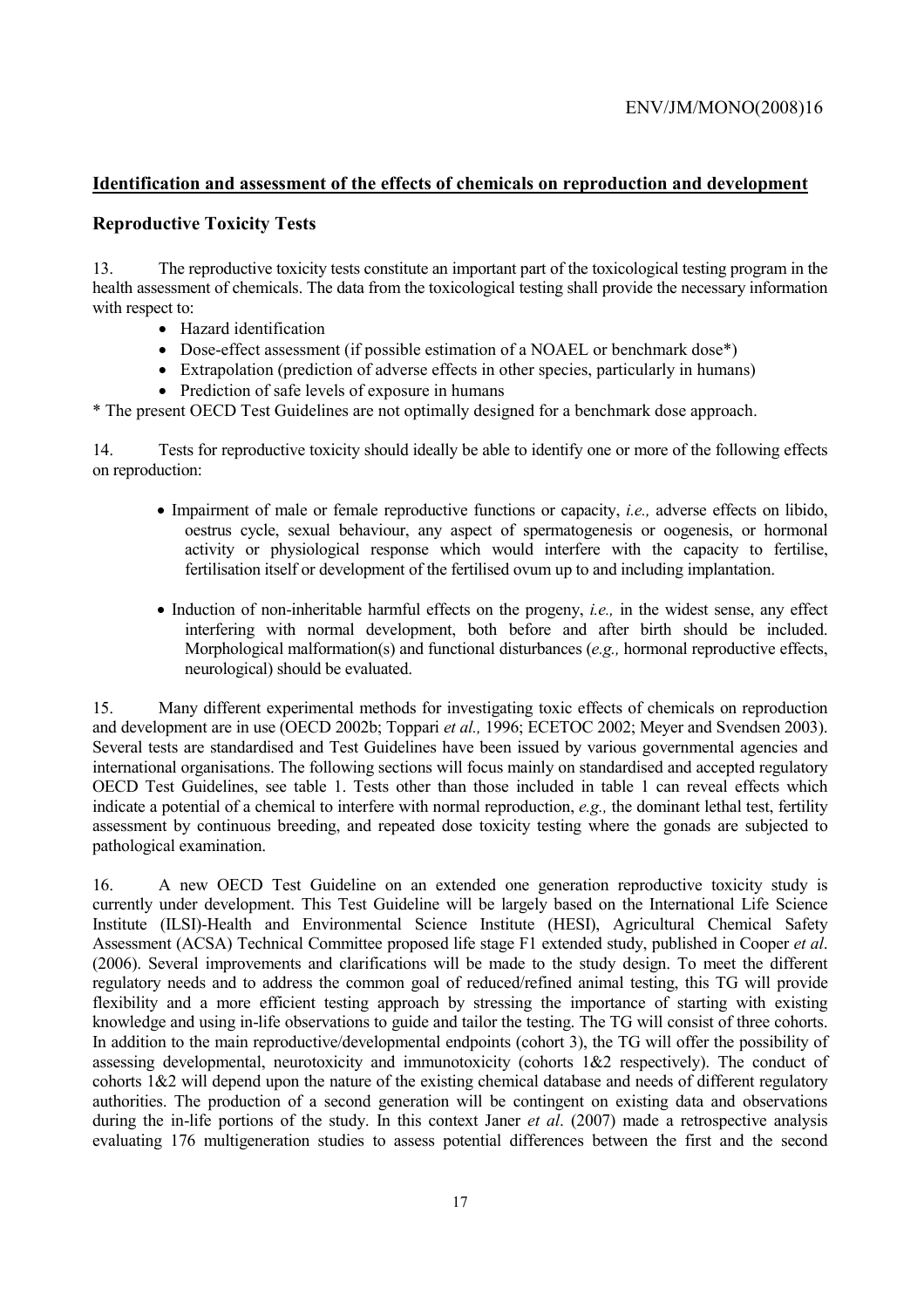generation. The results of this analysis support the proposal of replacing the current two-generation study, by an extended one generation study. Thus this new TG could be an alternative to TG 415 and 416. As this TG is currently under development, it has not been included in this Guidance Document, but will be in the next edition of the Guidance.

| Test                                                                        | Exposure period                                             | Endpoints in parental and/or<br>offspring                                                                                                                                                            | Guideline(s)                                                         |
|-----------------------------------------------------------------------------|-------------------------------------------------------------|------------------------------------------------------------------------------------------------------------------------------------------------------------------------------------------------------|----------------------------------------------------------------------|
| Generation<br>studies                                                       | Continuously over<br>one, two or several<br>generations     | Growth, development and<br>viability.<br>Pregnancy length and birth<br>outcome<br>Histopathology of sex organs and<br>target organs<br>Fertility<br>Oestrus cyclicity and sperm<br>quality in TG 416 | TG 415: One-<br>generation Study<br>TG 416: Two-<br>generation Study |
| Prenatal<br>Developmental<br><b>Toxicity Study</b><br>(Teratology<br>study) | From implantation<br>to the day before<br>birth             | Litter composition $(e.g.,$<br>resorptions, live, dead foetuses)<br>Embryonic development<br>Foetal growth<br>Morphological variations and<br>malformations.                                         | TG 414: Prenatal<br>Developmental<br>Study                           |
| Developmental<br>Neurotoxicity<br>Study                                     | During pregnancy<br>and lactation                           | Pregnancy length and birth<br>outcome<br>Physical and functional maturation<br>Behavioural changes due to CNS<br>and PNS effects<br>Brain weights and neuropathology                                 | TG 426:<br>Developmental<br>Neurotoxicity<br>Study                   |
| Reproduction/<br>Developmental<br>toxicity screening<br>test                | From 2 weeks prior<br>to mating until day<br>4 post-natally | Fertility<br>Pregnancy length and birth<br>outcome<br>Histopathology of sex organs and<br>target organs (and brain in TG<br>422)<br>Foetal and pup growth and<br>survival until day 3                | TG 421 and 422                                                       |

 **Table 1.** Overview of *in vivo* tests for reproductive toxicity testing

17. During recent years many *in vitro* test systems have been proposed as alternatives to animal testing for developmental toxicity (ATLA 2002). These tests usually address single events of the reproductive cycle and are therefore insufficient for the assessment of adverse *in vivo* effects and they do not replace animal testing in the risk assessment of chemicals. However, these tests may be useful for screening of closely related chemicals and for elucidating the mechanisms underlying the effects. They may also be essential elements of stepwise testing and assessment strategies (see Appendix 3). Work is also conducted on non mammalian species, as an example, the US NTP is working on a soil nematode (*Caenorhabditis elegans)* model, as a medium throughput, non-mammalian test for developmental and neurological toxicity (US NTP, 2006). With respect to other in vivo tests, see paragraphs 44-45.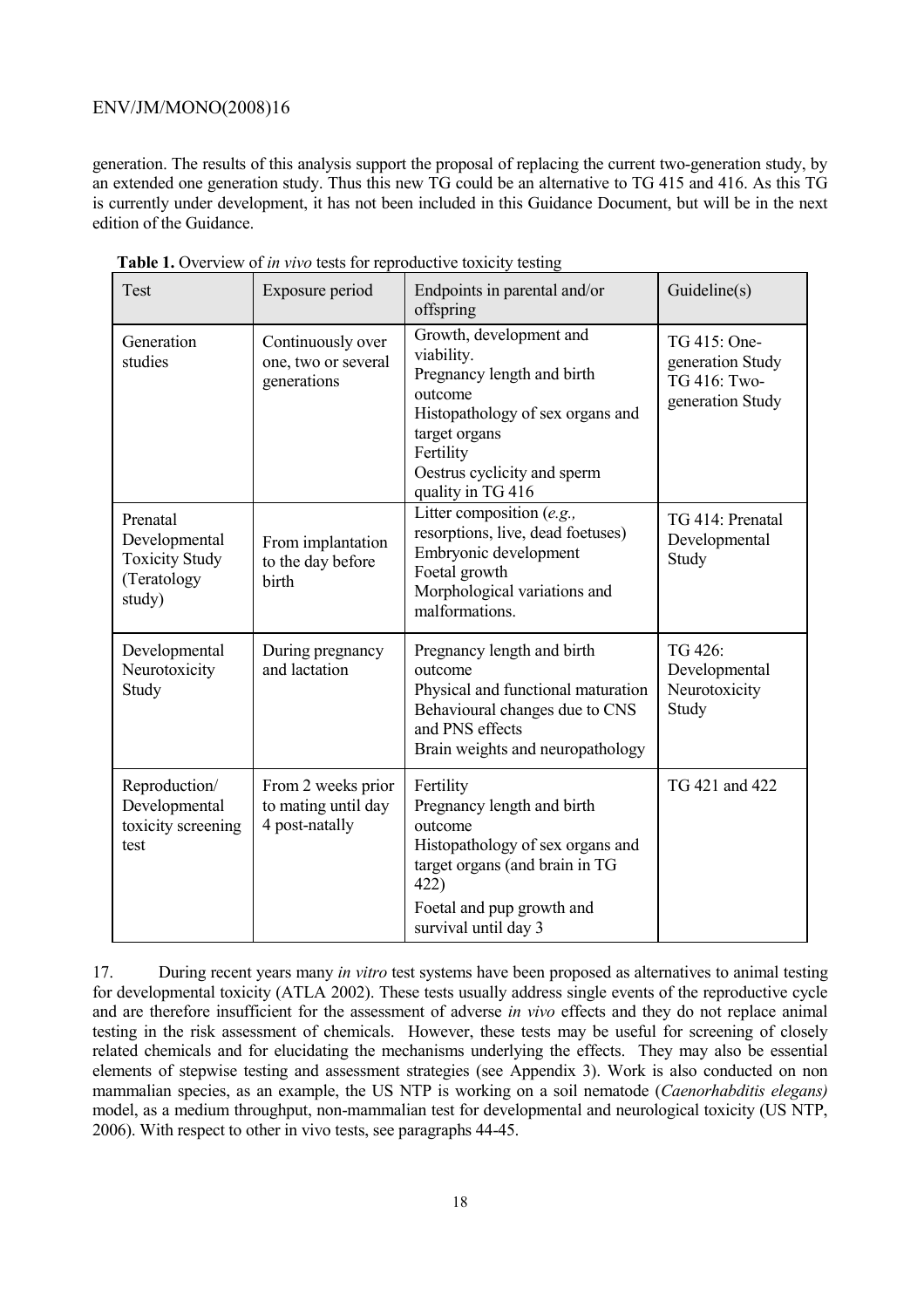## **Assessment of Systemic Effects in Adult Animals**

18. Repeated dose toxicity testing in adult animals provides information on the potential for systemic toxicity by investigations of growth, clinical symptoms, behaviour, haematology, biochemistry, organ weights, as well as pathology and histopathology of organs, including sex organs. Changes in the histopathology of certain reproductive organs (e.g., testes, ovaries, etc.) may be sensitive indicators of a potential reproductive hazard, and positive effects on these parameters observed in general toxicity studies may be valuable for the assessment of reproductive toxicity (Dent 2007; Chapin *et al*., 1998).

19. Reproductive toxicity testing can provide information on a number of developmental effects, such as malformations, growth retardation, embryo/foetal and postnatal death, fertility and functional effects on the CNS. Some of the Test Guidelines provide unique information, for example information on developmental effects on fertility and sex organs is only provided by the two-generation study, and effects on brain development and functions are investigated in the developmental neurotoxicity study.

20. The investigations of systemic effects in reproductive toxicity tests differ from those of repeated dose toxicity studies in adults, since *e.g.,* haematology and biochemistry are not usually investigated. In addition, the investigations of organ weight, pathology and histopathology are limited to the sex organs and identified target organs. Consequently, systemic effects induced during pre- or postnatal development (*e.g.,* on liver and kidneys) may not be identified in a standard reproductive toxicity study, unless a target organ was identified.

### **Significance of Experimental Data and their Relevance to Humans (Extrapolation)**

21. The ultimate proof that a substance is a human reproductive toxicant can come only from information on the consequences of human exposure. This statement is valid regarding toxicological effects in general, as stated by Calabrese (1983):

*"Cellular structure and biochemistry are remarkably alike across the entire animal kingdom, starting with the lipoprotein cell membrane, which affects the absorption of xenobiotics into the cell to metabolic processes like glycolysis, the Krebs' cycle, and numerous other aspects of intermediary metabolism. The similarity among animals on the cellular level is so apparent that it serves as the basis upon which scientists have extrapolated or inferred functions from one species to another"*

It is known that fundamental developmental processes are highly conserved within mammals. Therefore, the findings in experimental studies in laboratory animals, demonstrating developmental toxicity are indicative of a potential human response (Jakobsen and Meyer 1989; Schardein *et al.,* 1985; IPCS 2001). However, interspecies variations exist and the absence of developmental toxicity in one mammalian species may not always be indicative of an absence of toxicity in humans. These species and strain differences include variations in the absorption, distribution, metabolism and excretion of chemicals; in placental structure, permeability and blood flows (Schröder 1995); and in the genetic backgrounds of different species (Kawakami *et al*., 2006).

22. No single laboratory test species can be used to routinely predict the true human response to a given chemical. Tests in multiple species may increase the predictive reliability of laboratory animal test data; specific differences between the test species and humans should be considered in evaluating the relevance of particular effects to humans (Jakobsen and Meyer 1989).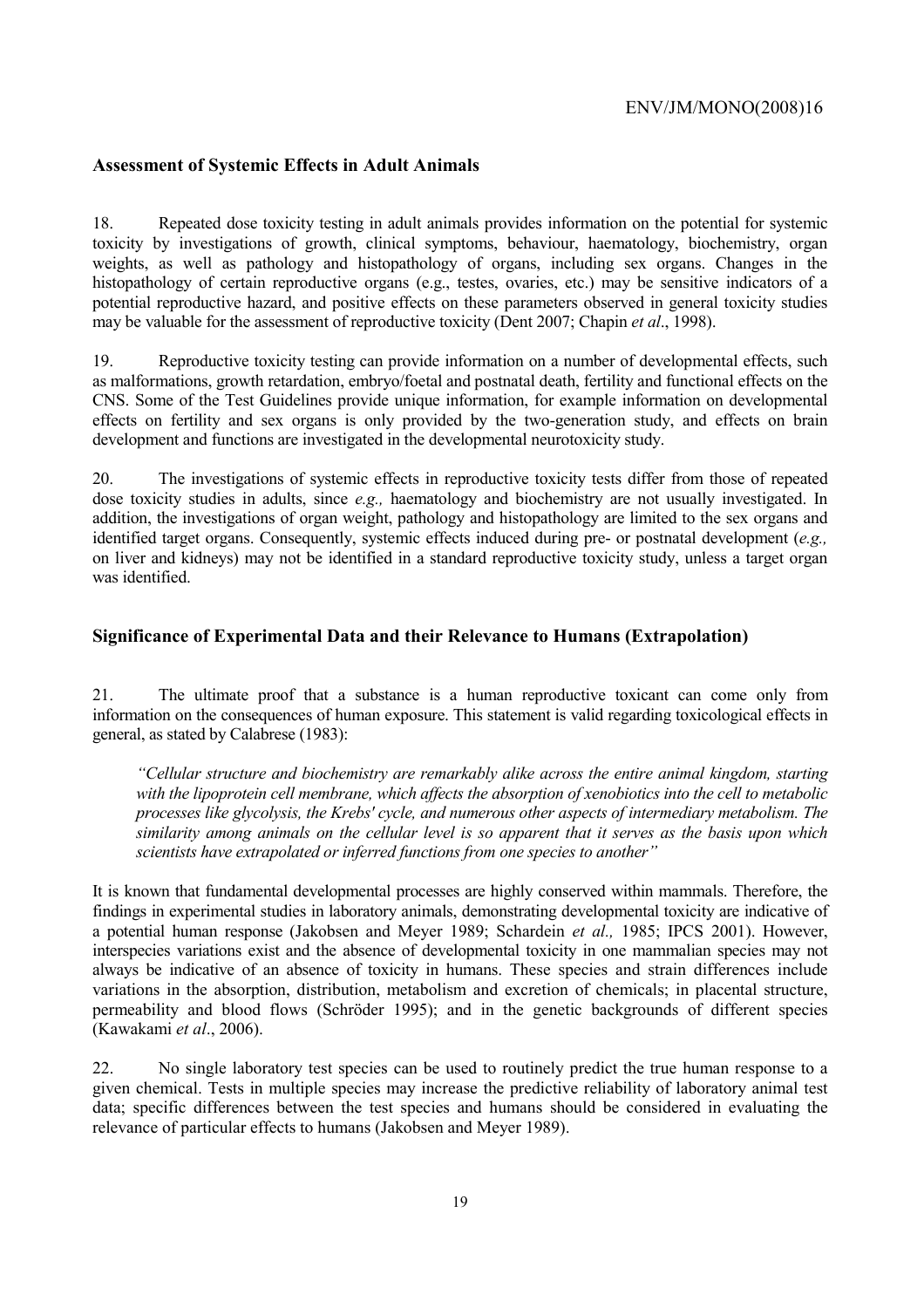23. Effects on fertility in rodents seem to be a good indicator for effects in humans, and most work on contraceptive agents in humans stems from original studies in rodents (Barlow and Sullivan 1982). However, it should be emphasized that sperm count in rodents must be drastically reduced before an effect on fertility is seen (see chapters 181-183). Since most of the reproductive studies are undertaken in litter-bearing animals, significant, but modest reductions in litter size may also be indicative of a functional deficit that can be related to sperm parameters (see chapter 194).

# **Single and Multi-Generation Studies**

24. Test Guidelines for carrying out single and multi-generation studies have been published by the OECD and other organisations.

25. The purpose of these studies is to examine successive generations to identify possible effects of a substance on fertility of male and female animals; pre-, peri-, and post-natal effects on the ovum, embryo, foetus, and progeny, including teratogenic effects and peri- and post-natal effects on the mother.

26. The various Test Guidelines have a number of common requirements. The preferred species are the rat and the mouse. Other species may be used if relevant (*e.g.,* if differences in toxicokinetics between the preferred species and man are expected, to clarify ambiguous results or to further study observed effects). The test substance is administered to groups of animals (number of animals per group sufficient to yield about 20 pregnant animals at or near term). In general, the chemical is administered over at least one spermatogenic cycle and the last stages of oocyte maturation before the parent generation animals are mated. The exposure of the females is continued throughout the mating period and gestation up to termination after weaning of their litters. At least three treatment groups and a control group (untreated or vehicle-dosed) are to be used, unless a limit test is applied. Standardisation of litter sizes is optional (see chapter III). Ideally, unless limited by the physico-chemical nature or biological effects of the test substance, the highest dose level should induce toxicity but not mortality in the parental animals. The low dose should ideally not induce any observable adverse effects on the parents or offspring.

27. Birth weight, postnatal growth and survival are recorded, but it is important in the evaluation of the data to consider variations due to different litter sizes or different sex distribution in the litters as well as different postcoital age at birth (*i.e.*, duration of pregnancy length). A change in offspring body weight or weight gain is a sensitive indicator of developmental toxicity, in part because it is a continuous variable. In some cases, weight differences in offspring may be the only indicator of developmental toxicity in a generation study. While there is always a question remaining as to whether weight differences are a permanent or transitory effect, little is known about the long-term consequences of short-term foetal or neonatal weight changes. Therefore, weight differences should be considered as a relevant effect in establishing the NOAEL.

28. In the two-generation reproductive toxicity study (TG 416), assessment of effects on sperm quality and oestrus cyclicity in offspring has been included. In addition, the assessment of the offspring has been expanded with the recording of developmental milestones including some optional behavioural parameters and histopathology of sex organs, brain and identified target organs.

29. The multi-generation studies include exposure of both sexes during all stages of reproduction. It should provide a complete evaluation of the F1 animals, including their fertility and reproductive performance, which is not found in other studies. The F1 animals are unique considering that they can be regarded as an equivalent of an *in utero* derived repeated dose toxicity study.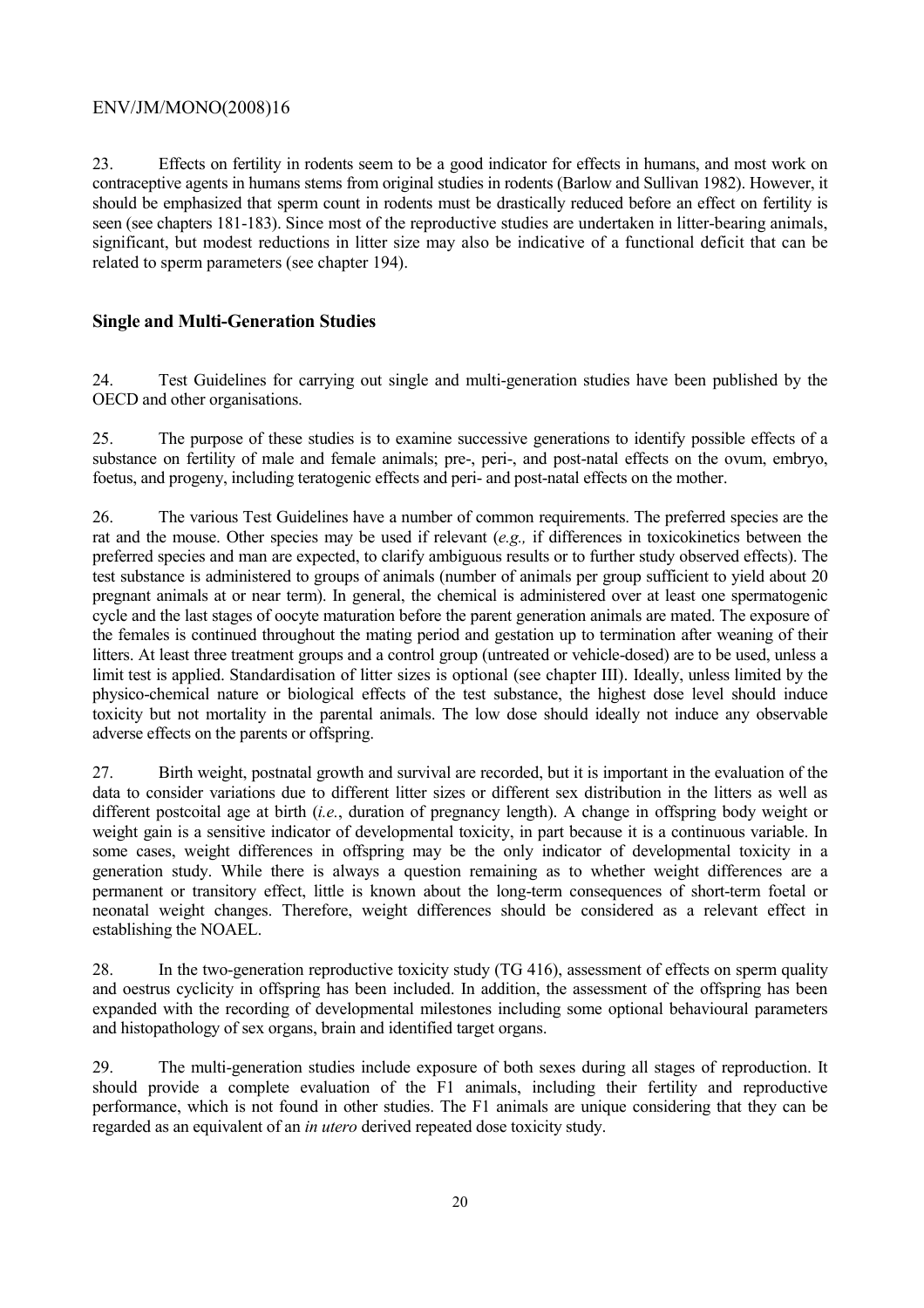30. The multi-generation studies are together with the developmental neurotoxicty study, the only toxicological tests which for rodents cover the early period of the development of the individual from the time of weaning up to about an age of five to six weeks where the exposure in repeated toxicity tests normally starts. Thus these tests open for the assessment of all end-points, provided that the parameters used are sufficient sensitive. However, these tests are labor-intensive and many scientific comments claim that the Guidelines for these tests demand too many parameters which could interfere with the validity of the data. Other scientific comments claim for more parameters. All together Guidelines for these reproductive tests still have undergo some revision e.g. introduction of new parameters and refinements or replacement of some of those already in. Endpoints such as neonatal death and malformations constitute a specific problem, since the commonly used laboratory animals may eat dead or seriously malformed pups immediately after birth. An effect may, therefore, only be indicated indirectly by a smaller litter size. If only a few pups were malformed or dead, the reduction in litter size will be small compared to the normal variation in litter size and may therefore go undetected or not reach statistical significance. Pre-implantation losses and resorptions are indicated in an indirect way as a decreased litter size and the sensitivity for these effects may be rather low.

#### **Prenatal Developmental Toxicity Study, Teratology Study**

31. The prenatal developmental toxicity study (TG 414) is the method for examining embryo-foetal toxicity as a consequence of exposure during pregnancy. In the past, there was a tendency to consider only malformations and death as relevant endpoints in teratology studies. Today the test focuses on growth retardation, structural abnormalities and lethality. Consequently, the title of the TG 414 has been changed to "Prenatal Developmental Toxicity Study".

32. The preferred species include rodents (*e.g.,* the rat and mouse) and non-rodents (*e.g.,* the rabbit). Other species may be used if relevant (*e.g.,* if differences in toxicokinetics between the preferred species and humans are expected, to clarify ambiguous results or to further study observed effects).

33. Young mature virgin females are artificially inseminated or mated with males. The time of mating is established by observation of mating (*e.g.,* rabbits), identification of a seminal plug (mixture of sperm, secretion from coagulation gland and cells and mucus from vagina), vaginal smear (in rats) or by noting the time of insemination (*e.g.,* for pigs and rabbits). According to the current OECD TG 414, three dose levels and a control group (untreated or vehicle control; the group size is 20 pregnant animals, however 16 as a minimum in TG 414) are used in order to establish a dose-effect relationship. Under the superseded TG 414 (1981), the pregnant female rats were exposed at least during the period of organogenesis, *i.e.,* between day six when implantation occurs, and day 15 (the corresponding periods for mice and rabbits are days 6-15 and days 6-18, respectively). This period has been found to be the most sensitive to the induction of malformations (the corresponding sensitive period for humans is between days 18-60 of pregnancy). However, development of *e.g.,* sex organs and brain continues after day 15 and consequently malformations of such organs may not be discovered if exposure is stopped on day 15. In the current TG 414 (2001), the dosing period extends from implantation to scheduled caesarean section. If preliminary studies, when available, do not indicate a high potential for pre-implantation loss, treatment may be extended to include the entire period of gestation, from mating to the day prior to scheduled kill. The animals are observed daily for clinical changes. Body weight and food consumption are recorded throughout the gestation. The day before anticipated birth, the uterus is removed by caesarean section and the uterus and the foetuses are examined. The dam is examined macroscopically for any structural abnormalities or pathological changes. If dosing is initiated before or at the time of implantation, the pre-implantation loss, *i.e.,* the number of embryos lost prior to implantation is evaluated.

34. The total number of implantations, *i.e.,* living foetuses, dead foetuses and resorptions (embryos that die early and are assimilated) are noted. The degree of resorption (*i.e.,* the extent to which the embryo has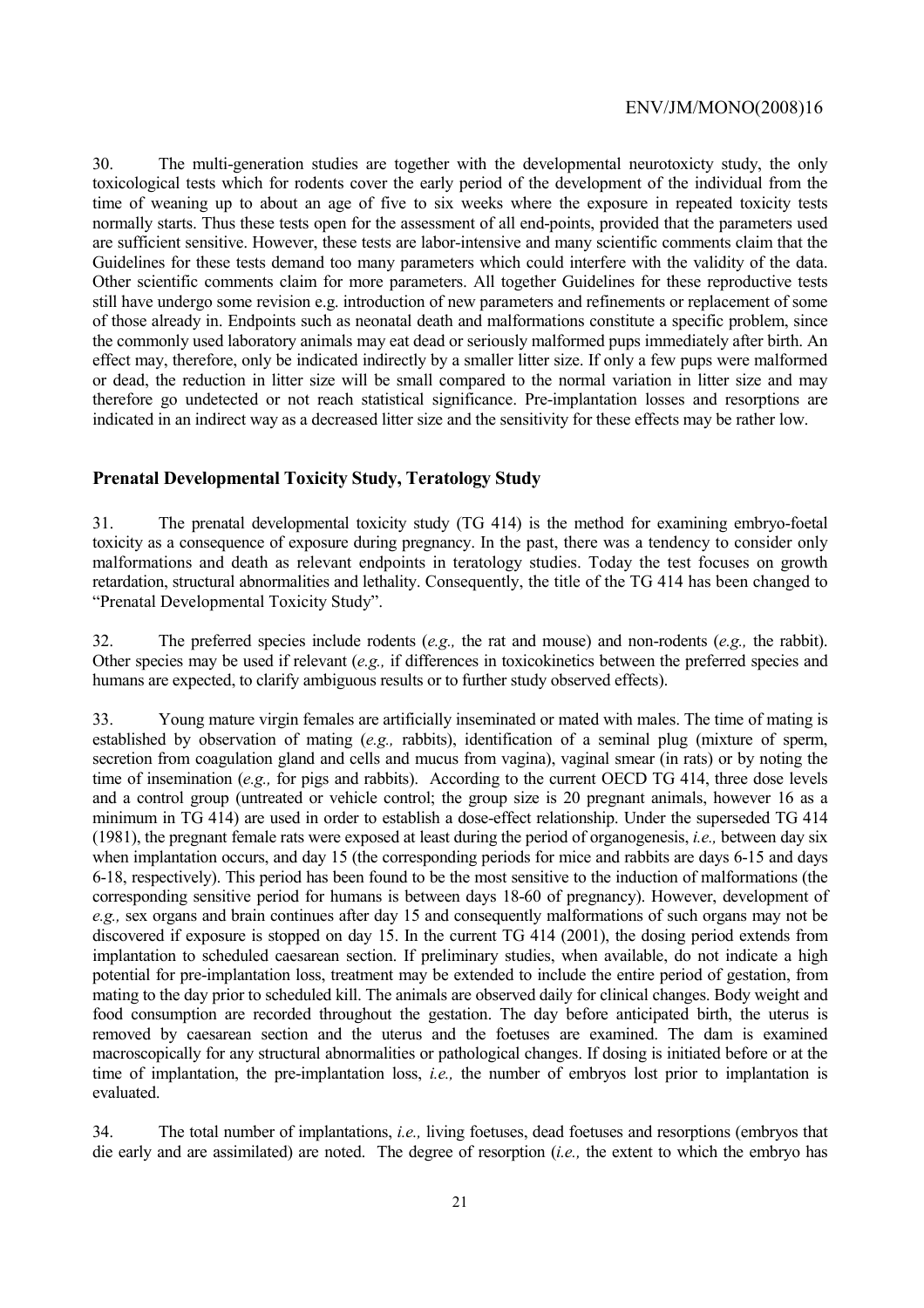been resorbed i*.e.,* total, early, and late resorptions) is recorded in order to establish the time of death of the embryo during the pregnancy.

35. The foetuses are sexed, weighed and examined for gross malformations. Retarded growth and effects on visceral and skeletal development are evaluated. Live pups removed during this procedure should be humanly killed prior to visceral/skeletal evaluation.

36. The Prenatal Developmental Toxicity Study (TG 414) is very suitable for the demonstration of intra-uterine death after implantation (resorptions). In studies where dosing is started before implantation, pre-implantation loss may also be assessed.

37. The foetal weight is assessed, but it is important to consider the influence of different litter sizes or sex distribution in the analysis of the data.

# **Developmental Neurotoxicity Studies**

38. An OECD Test Guideline for a "Developmental Neurotoxicity Study" (TG 426) has been recently adopted, based upon the US EPA guideline (US EPA 1998a). Developmental neurotoxicity studies are designed to obtain data on the potential functional and morphological hazards to the nervous system arising in the offspring from exposure of the mother during pregnancy and lactation. These studies can identify changes in behaviour due to effects on the central nervous system (CNS) and the peripheral nervous system (PNS). As behaviour is affected by the function of other organs such as liver, kidneys and the endocrine system, toxic effects on these organs in offspring may also be reflected in general changes in behaviour. No single test is able to reflect the entire complex and intricate function of behaviour. For testing of behaviour a range of parameters is used to identify changes in individual functions. Methodology employed in developmental neurotoxicity studies is described in several reviews (Adams 1986; Francis *et al.,* 1990; IPCS 2001). The test methods may generally be grouped into tests of physical development, simple reflexes, motor function, sensory development and functions, spontaneous activity, learning and memory, and neuropathology.

39. The preferred species is the rat. The OECD TG recommends groups of 20 litters per dose level with dosing during gestation and lactation. After birth, the number of progeny is recorded and the litters may be adjusted so that each contains the same number of pups. In order to determine whether the tested chemical affects the offspring directly via the mother's milk or indirectly, either via a change in milk production or as a result of a change in the behaviour of the exposed mothers, cross-fostering may be employed. Cross fostering is a method where litters from exposed mothers are reared by control mothers and vice versa.

40. The evaluation of the offspring consists of observations to detect gross neurological and behavioural abnormalities, assessment of physical development, reflex ontogeny, motor activity, motor and sensory function, learning and memory, and evaluation of brain weights and neuropathology (including morphometric examinations) during postnatal development and adulthood.

41. A developmental neurotoxicity study can be conducted as a separate study or incorporated into a reproductive study *e.g.,* a one or two-generation study. When developmental neurotoxicity study is incorporated within or attached to another study, it is imperative to preserve the integrity of both study types. The limitations mentioned in the sections covering single- and multi-generation studies concerning endpoints such as neonatal death, malformations, pre-implantation loss and resorptions also apply to developmental neurotoxicity studies.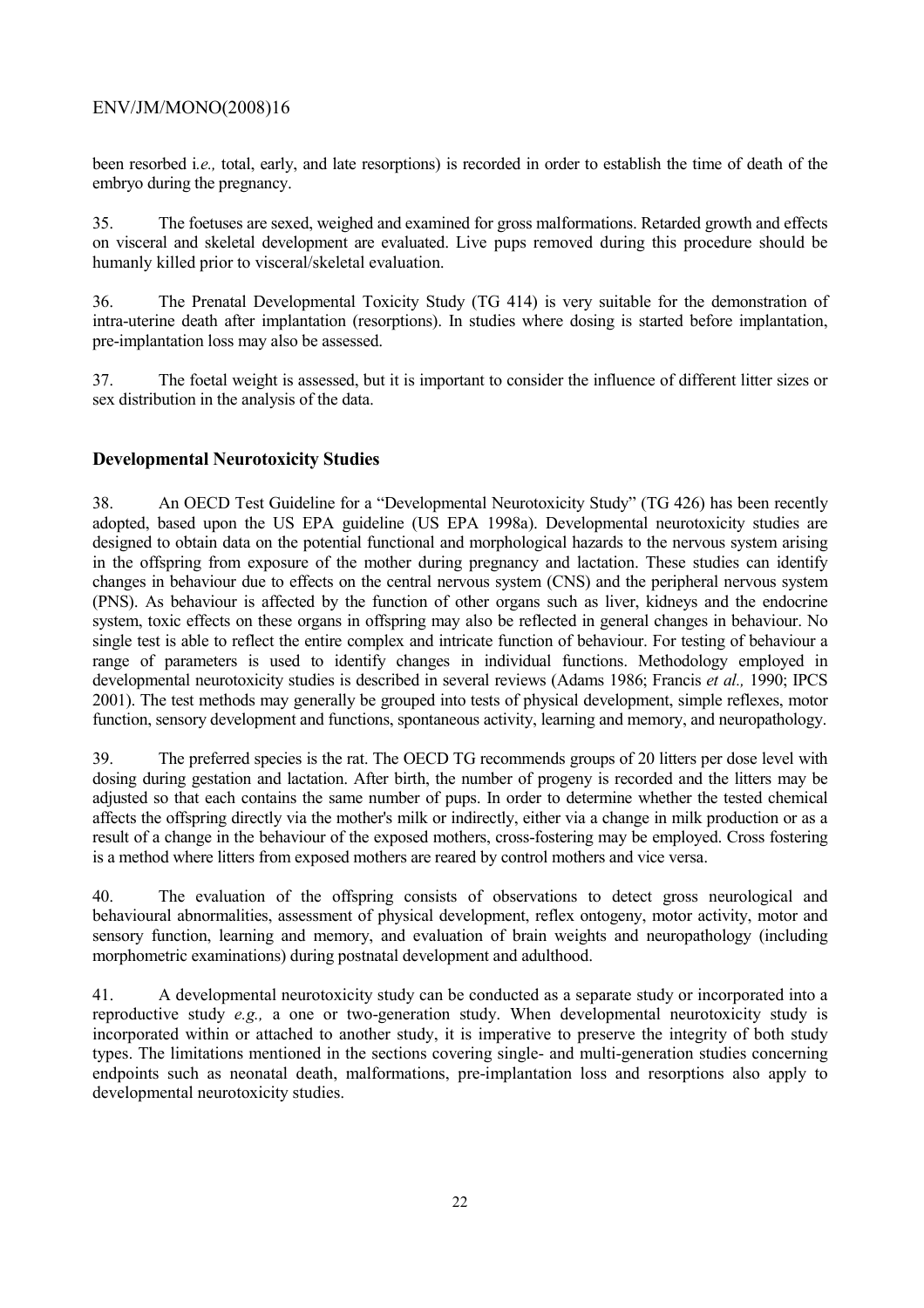# **Reproduction/Developmental Toxicity Screening Tests**

42. In recent years, new screening tests for reproductive and developmental toxicity of shorter duration and using fewer resources have been developed. By definition, a screening test is limited in scope compared to a conventional test.

43. In the mid nineties, the OECD introduced Test Guidelines for screening tests for reproductive toxic effects. The "Reproduction/Developmental Toxicity Screening Test", (TG 421) and the "Combined Repeated Dose Toxicity Study with the Reproduction/Developmental Toxicity Screening Test" (TG 422) covers part of the Screening Information Data Sets (SIDS) for high production volume (HPV) chemicals. The TG 422 is a combination of a 28-days toxicity study and a reduced one-generation study whereas the TG 421 is a reduced one-generation study.

44. The purpose of the tests is to generate limited information concerning the effects of a test substance on male and female reproductive performance such as gonadal function, mating behaviour, conception, development of conceptus and parturition. It is not suggested as an alternative to, or as a replacement for, the existing Test Guidelines for single and multi-generation and developmental toxicity studies.

45. The dosing of the animals is initiated two weeks prior to mating and continues during mating. In the females dosing continues until the end of the study on postnatal day four. In males dosing continues for a total dosing period of at least 28 days. The number of animals per group is at least ten animals of each sex which is normally sufficient to provide at least eight pregnant females per group. Effects on fertility and birth are registered. Live pups are counted and sexed and litters weighed on day one and four postpartum. The parameters include, among others, a detailed histological examination on the ovaries, testes and epididymides of at least the highest dosed and the control animals

# **Other** *In Vivo* **Toxicity Tests**

46. Other toxicity tests than those mentioned above could reveal effects that indicate a potential of a chemical to interfere with normal reproduction (e.g., TG 407, 408 and 409). Thus, in all the toxicological tests involving repeated dosing, including the carcinogenicity test, the gonads and accessory sex organs are subjected to pathological examination including histopathology.

47. The US National Toxicology Programme (NTP) has developed the reproductive assessment by continuous breeding protocol (RACB). In that protocol, pre-natally treated mice are continuously housed with untreated male mice and the cumulative number of offspring is measured by removing the female when noticeably pregnant and then returning the female to the males cage immediately after delivery to establish a pattern of repetitive breeding (Chapin *et al.,* 1997; Lamb (1985). This protocol allows the examination of repeated litters from each generation to monitor delayed effects on fertility and reproductive performance, which can be more severe with longer exposure of parental animals, or show small but biologically important decrements in successive litters in treated animals versus controls.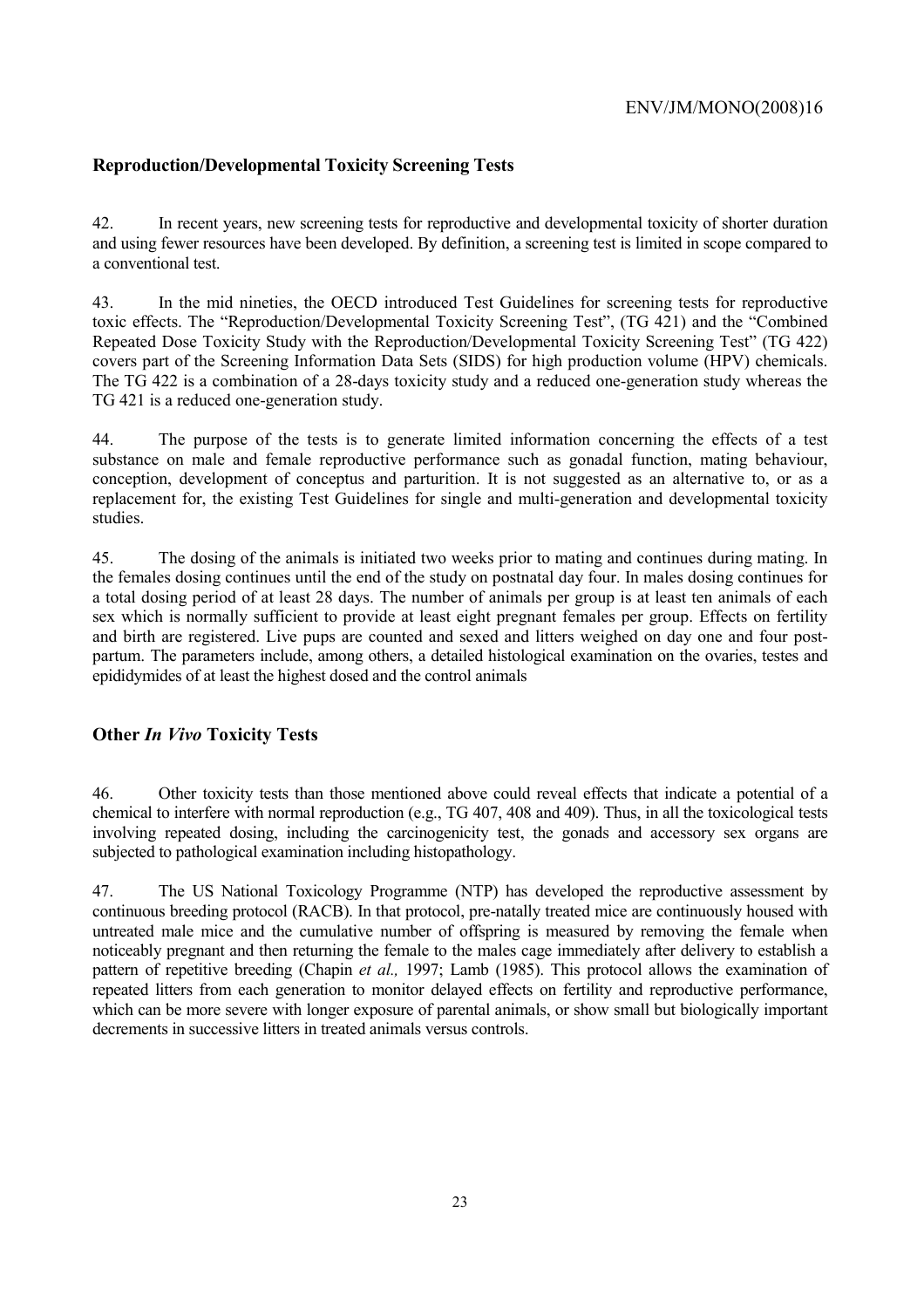### **II. PRENATAL END POINTS**

#### **Overview of endpoints assessed**

#### **Laboratory Animal Studies**

48. For the evaluation of hazard following exposure to chemical substances, a number of Test Guidelines are available that include peri-natal assessment of endpoints (growth retardation, structural abnormalities and lethality) following prenatal exposure. These include the prenatal developmental toxicity study (TG 414), the one-generation reproduction study (TG 415), the two-generation reproduction study (TG 416), the developmental neurotoxicity study (TG 426), and two reproductive/developmental toxicity screening tests (TG 421 and 422).

### **Critical Windows of Exposure**

49. In the Test Guidelines described, *in utero* exposure to the offspring could occur during specified phases (*e.g.,* from implantation until one day prior to anticipated delivery, or during the major period of organogenesis and sexual differentiation, as in prenatal developmental toxicity studies) or throughout the entire gestation period (*e.g.,* from conception to delivery, as in single- or multi-generation reproduction studies or the reproductive/developmental toxicity screening tests). These broad testing scenarios are designed to screen for a variety of adverse outcomes of prenatal exposure by ensuring *in utero* exposure of the foetus across a number of critical windows of vulnerability. While it is possible in theory to identify a day or range of days during which prenatal exposure of test animals would result in a specific adverse developmental effect (Wilson, 1965; Selevan *et al.,* 2000), it is seldom that a Test Guideline could provide sufficient information to precisely identify the critical window of exposure that resulted in a particular adverse outcome. Although single versus repeated exposures may result in very different developmental outcomes, a conservative assumption is typically applied when these data are considered in hazard evaluation for risk assessment: that any observed pre-natal developmental effect could have resulted from a single exposure to the test substance at any time point during the exposure period.

#### **Latent Effects**

50. Latent (delayed) effects of developmental exposure are indirectly assessed in the developmental neurotoxicity study, since neurobehavioral and neuropathological assessments are conducted following a period of non-treatment (from approximately postnatal day 21 to 60). However, latent developmental effects are not assessed in the prenatal developmental toxicity study, since the foetal offspring are taken for examination prior to birth. In a multi-generation reproduction study, second (and subsequent) generations of animals are unique in that they have been exposed to the test substance throughout *in utero* and postnatal development, and assessed for toxicity through most of their early adult life, allowing for the potential expression of latent effects in adulthood (as limited in duration by study design). It is, however, extremely difficult to distinguish between latent adverse effects that result from prenatal exposure and those that have resulted from postnatal or adult exposures, or an accumulation of multiple exposures over the various life stages of the animal. A comparison of the responses between offspring of successive generations on the same study may provide some limited information to address this issue.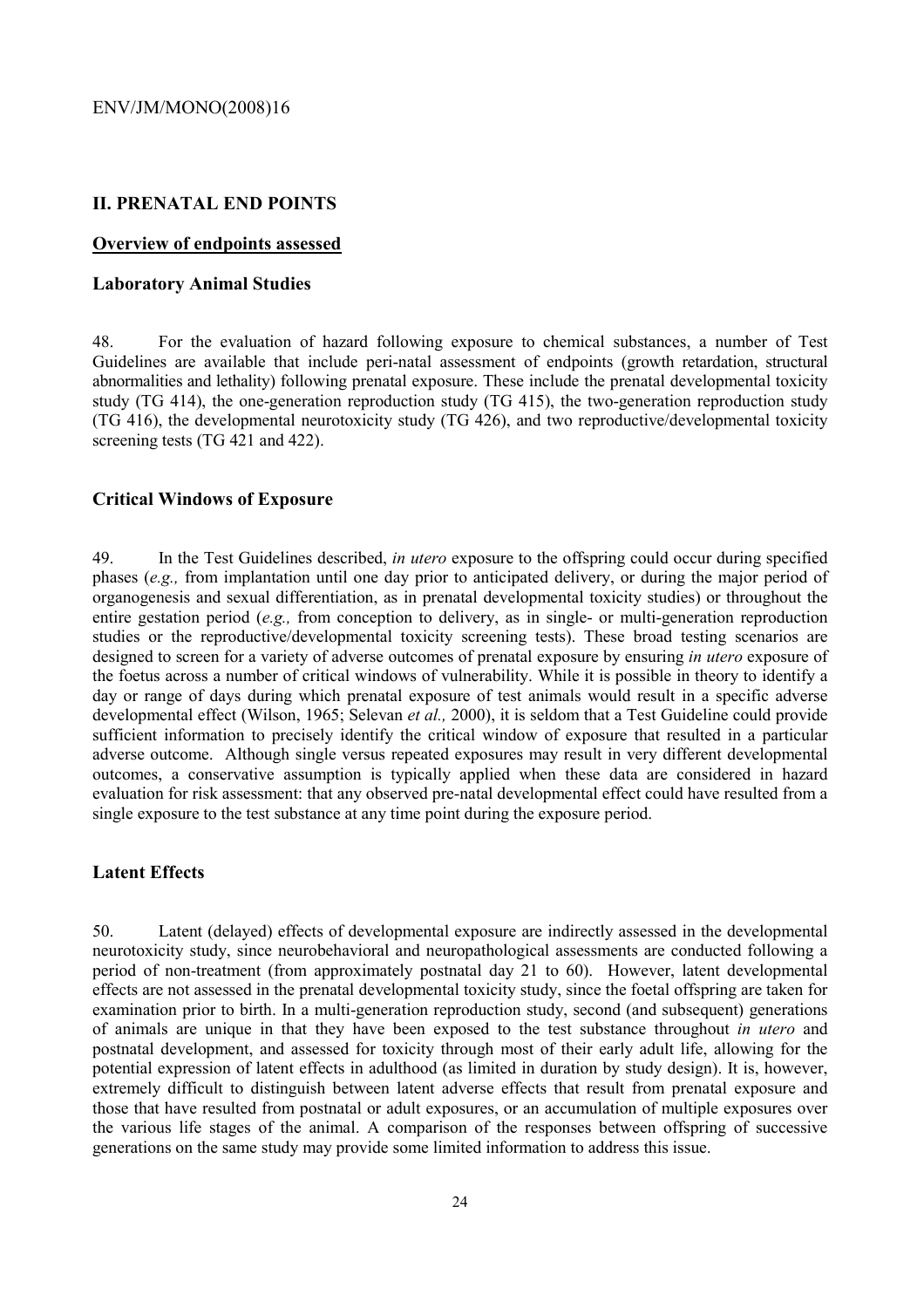# **Methodological issues**

## **Corpora Lutea**

51. The maternal ovaries are removed and examined at the time of necropsy and *corpora lutea* are counted. The *corpus luteum* (CL) is a transitory endocrine organ formed from the thecal and granulosa cells of the postovulatory follicle. Progesterone is the major steroid produced by the CL and is necessary for ovum implantation and the maintenance of pregnancy (Nelson and Gibori, 1993). Information on the number of *copora lutea* is useful in the interpretation of data on the viability of conceptuses (see below, pre-implantation loss). *Corpora lutea* counts can be conducted with fresh or fixed tissue, and are generally performed with the aid of a dissecting microscope. Minimal dissection of the ovarian tissue is required. Counting accuracy can be affected by size differences among species (mice are somewhat challenging), but technical difficulties are not insurmountable. In prenatal developmental toxicity studies, maternal necropsies are conducted prior to delivery of the offspring; however, in reproduction studies, maternal necropsy does not occur until the offspring are weaned (postnatal day 21), resulting in further technical challenges in the accurate counting of *corpora lutea*. Additionally, multiple litters produced by a single dam will compromise *corpora lutea* count; in dams after multiple pregnancies, *corpora lutea* counts are not likely to be reliable, since *corpora lutea* remnants from previous pregnancies may be included in the count. Review of study data can provide indicators of possible inaccuracies in count for example when the number of implantations exceeds the number of *corpora lutea* reported within a litter; individual *corpora lutea* counts and derived implantation loss values from such a litter are generally not included in the statistical evaluation of group data.

#### **Pre- and Post-Implantation Loss**

52. Prenatal mortality may be grossly evident as a reduction in live litter size at the time of caesarean section or parturition. Additionally, for prenatal developmental toxicity studies, a detailed examination of uterine contents will reveal incidences of early and late resorptions, which are evidence of previous intrauterine deaths that have occurred after implantation. In prenatal developmental toxicity studies at caesarean section, very early resorptions may be observed and described as "empty implantation sites". The uteri of dams that are necropsied at lactation day 21 in reproduction studies will appear similarly. For females that do not have visible evidence of implantation sites, further visual examination of the uterus is recommended, using techniques such as pressing the uterine tissue between two glass slides or staining with 10% (v/v) ammonium sulphide (Narotsky *et al*., 1997). Comparison of the number of implantation sites with the number of live and dead foetuses or neonates for each litter provides a means of quantifying post-implantation loss. Pre-implantation loss is quantified through a comparison of the numbers of corpora lutea and implantation sites for each dam. In a multi-generation study, increased pre-implantation loss could result from an adverse effect on gamete transport or function, resulting in failed fertilisation, or it can be a consequence of direct effects on the preimplantation embryo or indirect effects on the uterus or endocrine status of the dam. In a prenatal developmental toxicity test, where dosing is begun after breeding and fertilization, preimplantation loss is assumed to result only from the latter. Consideration of the exposure paradigm and the pattern of dose response may provide information that assists in the interpretation of data that indicate the presence of pre-implantation loss, but it is unlikely that the specific mechanism of toxicity can be identified without further study.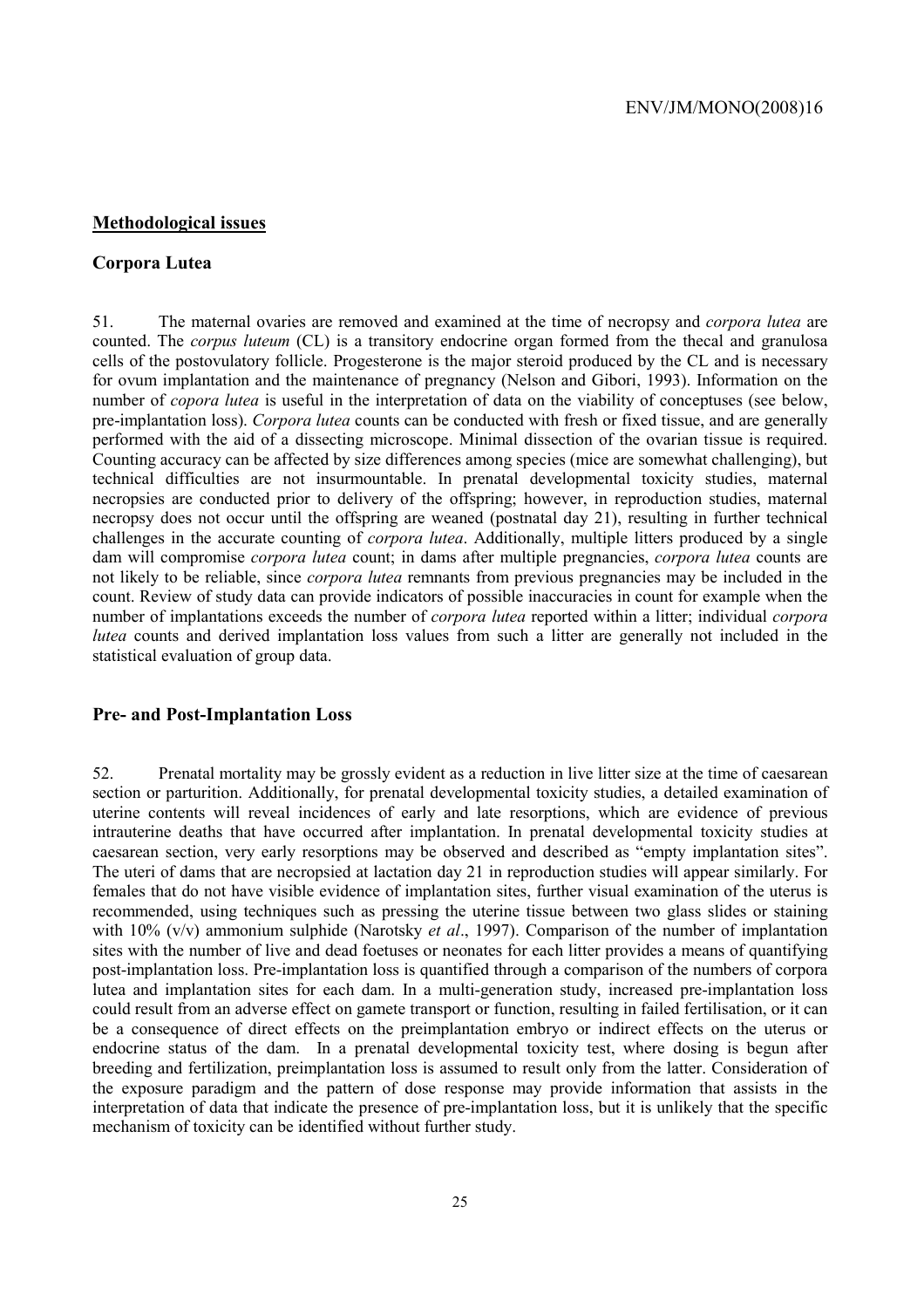### **External Foetal and Neonatal Examinations**

53. A visual external examination of foetal/neonatal animals is conducted at caesarean section or parturition, enabling the identification of gross defects in structure or activity, which may have resulted from *in utero* exposure to the test substance. Viability is assessed, sometimes with the use of lung flotation as a criterion to identify those neonates that died after birth. Individual body weight data, and sometimes crown-to-rump measurements, are recorded. Gender is generally determined at this time in rodents, by visual examination of the external genitalia and in some cases with measurement of anogenital distance, and may later be reconfirmed (*e.g.,* at soft tissue evaluation of foetuses). The integrity and closure of the palate can be confirmed by gently opening the mouth of each foetus and examining the interior, although this evaluation may be deferred until subsequent soft tissue examination.

#### **Visceral Foetal Examinations**

54. Typically, approximately half of the foetuses from each litter on the prenatal developmental toxicity study in rodents are killed and placed into a fixative that facilitates the firming of soft tissues and the decalcification of the skeletal structure. Examination of each foetus may be performed by serial sectioning procedures or by a combination of gross organ evaluation (either before or after fixation) and selected organ sectioning. Due to their relatively large size rabbit foetuses are not easily serial sectioned. For that reason, most laboratories will prefer to perform a detailed necropsy on each foetus to evaluate the structure and integrity of the thoracic and abdominal organs, with the addition of specialised procedures to examine the cranium (*e.g.,* using a coronal sectioning technique to visualise the internal structure of the brain, the eyes, and the nasal passages). This procedure may also be adapted for rodents, thereby providing information on soft tissue anomalies for 100% of the fetuses. Additionally, specialised procedures (*e.g.,* Staples, 1974), may be used, either as a standard method or to further explore possible developmental alterations in a known target organ. Histopathological evaluation of foetal tissues is not included in a standard guideline protocol, but could prove useful to further evaluate observed or anticipated anomalies.

### **Skeletal Examinations**

55. For a prenatal developmental toxicity study in rodents, approximately one-half of the litter *(i.e.,* comprised of those foetuses that are not assigned to soft tissue examination) is typically processed for skeletal evaluation. For rabbits that are not serial sectioned (rabbit foetuses: 50% visceral examination with head; 50% visceral examination without head), all foetuses can be examined for skeletal abnormalities, after the soft tissue examination has been performed; rabbit foetuses must be eviscerated, skinned, and excess fat deposits (when present) removed from the shoulder area in order to facilitate proper processing. This procedure can also be adapted for rodents, thereby allowing skeletal evaluation for 100% of the foetuses. The foetuses (both rodent and non-rodent) are placed in a dehydrating fixative (*e.g.,* ethanol or acetone), macerated in potassium hydroxide solution, stained with calcium-specific Alizarin red S, and placed in a glycerine-based clearing solution to remove excess stain from soft tissues. The evaluation of foetal cartilage is recommended and can provide useful information on the cartilaginous precursors to ossified skeletal structures. Cartilage evaluation could entail double staining (involving an additional preclearing step in processing the foetuses, in which they are stained with cartilage-specific alcian blue dye) or alternative techniques, such as the use of differential Alizarin red S staining gradients. Double-staining techniques may be utilized in rodent studies but are not typically used in rabbit studies. Following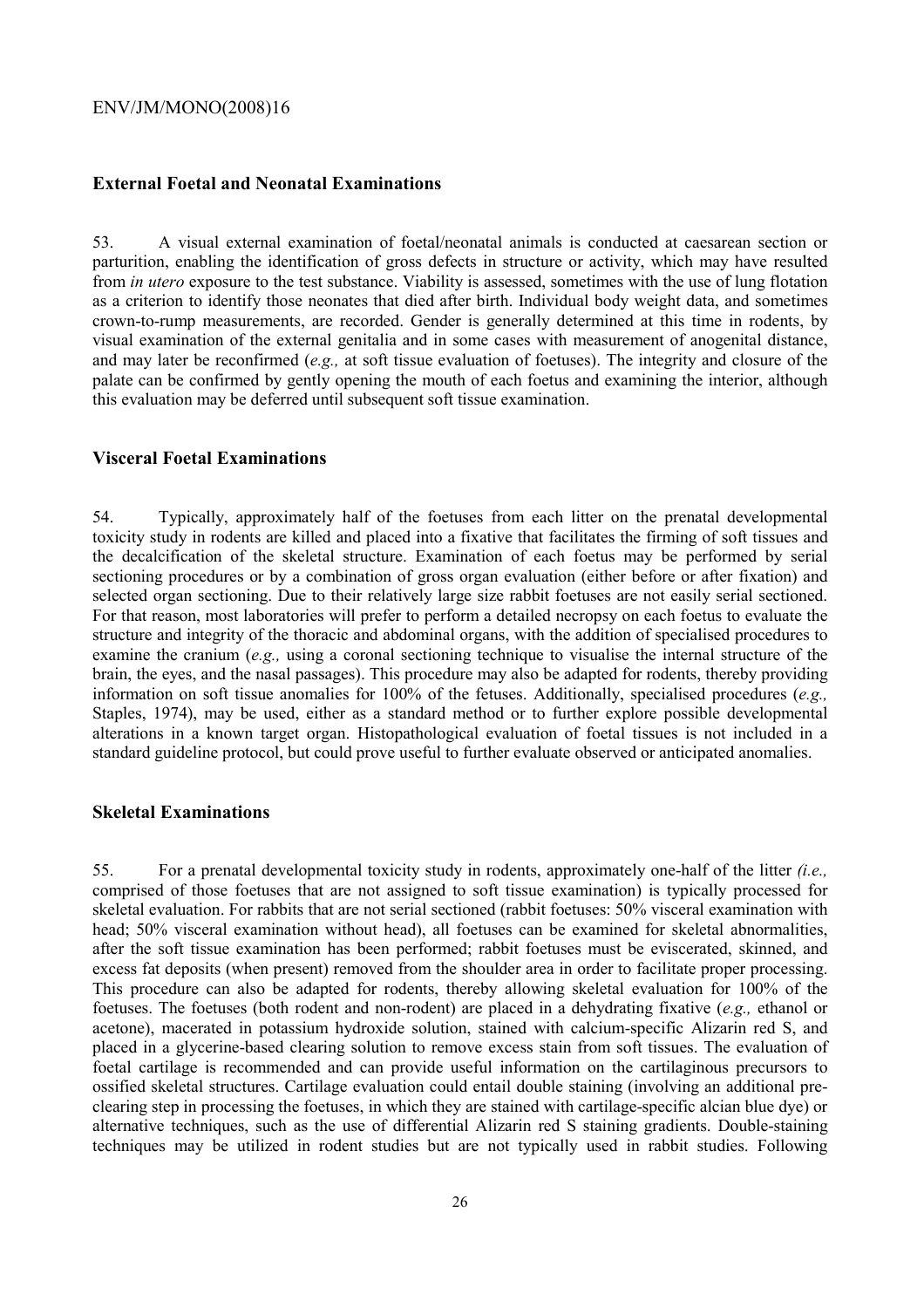sufficient clearing of stain(s), the foetuses are examined for abnormalities of the cranial, thoracic, pelvic, and axial skeletal structures. For each foetus, the extent of ossification, normal structural formation (shape, size, integrity), position and articulation are evaluated.

### **Data interpretation**

#### **Malformations versus Variations**

56. Classification of foetal and neonatal observations into malformations and variations is a common practice. A commonly used definition of a malformation is a permanent structural change, which may adversely affect survival, development, or function, while a common definition of a variation is a divergence beyond the usual range of structural constitution, which may not adversely affect survival or health (US EPA, 1991; Chahoud *et al.,* 1999; Solecki *et al.*, 2001, 2003). There is no generally accepted classification of malformations and variations, in part because there is a continuum of responses between normal and abnormal development. It is also noted that a given observation may be classified as a malformation in one species, and a variation in another, or the classification may change depending on the gestation day of examination. Additionally, some laboratories may attempt to further subdivide these definitions, e.g., by distinguishing between variations that are developmental delays and those that could be considered structural alterations. Therefore, the terms must be carefully and clearly defined by each individual laboratory and within the context of each study report.

#### **International Harmonisation of Terminology**

57. The International Federation of Teratology Societies (IFTS) Committee on International Harmonization of Nomenclature in Developmental Toxicology developed and published a glossary of internationally accepted common nomenclature to use when describing observations of foetal and neonatal morphology (Wise *et al.,* 1997). The purpose of this effort was to advance the harmonisation of terminology, and to reduce confusion and ambiguity in the description of developmental effects, particularly in submissions to regulatory agencies world-wide. Subsequently, the results of several terminology workshops, held in Berlin from 1998-2007, have been published in the literature (Chahoud *et al.*, 1999; Solecki *et al.*, 2001, 2003) and on the internet (http://www.DevTox.org). Familiarity with the internationally harmonized terminology for external, visceral, and skeletal observations, and appropriate use of the terminology in data collection, reporting, and review, is encouraged. It is recognised, however, that although the common nomenclature developed by this effort has been widely available and internationally accepted, there is no guarantee that the terminology has been uniformly used by all laboratories that conduct studies for chemical hazard assessment.

### **Interrelationship of Endpoints**

#### • Maternal Toxicity

58. Studies intended to assess prenatal hazard are generally designed to include at least one dose group that elicits some degree of maternal toxicity. Endpoints of maternal toxicity, which are defined by study protocol, could include, for example, morbidity or mortality (which may be observed in spite of efforts to establish dose levels that do not result in these effects), altered gestation length, changes in clinical chemistry or haematology parameters, clinical observations, body weight, body weight change, food or water consumption, organ weights, gross necropsy, and/or histopathology data. There is a high degree of correlation between maternal condition and the status of the litter, which is particularly obvious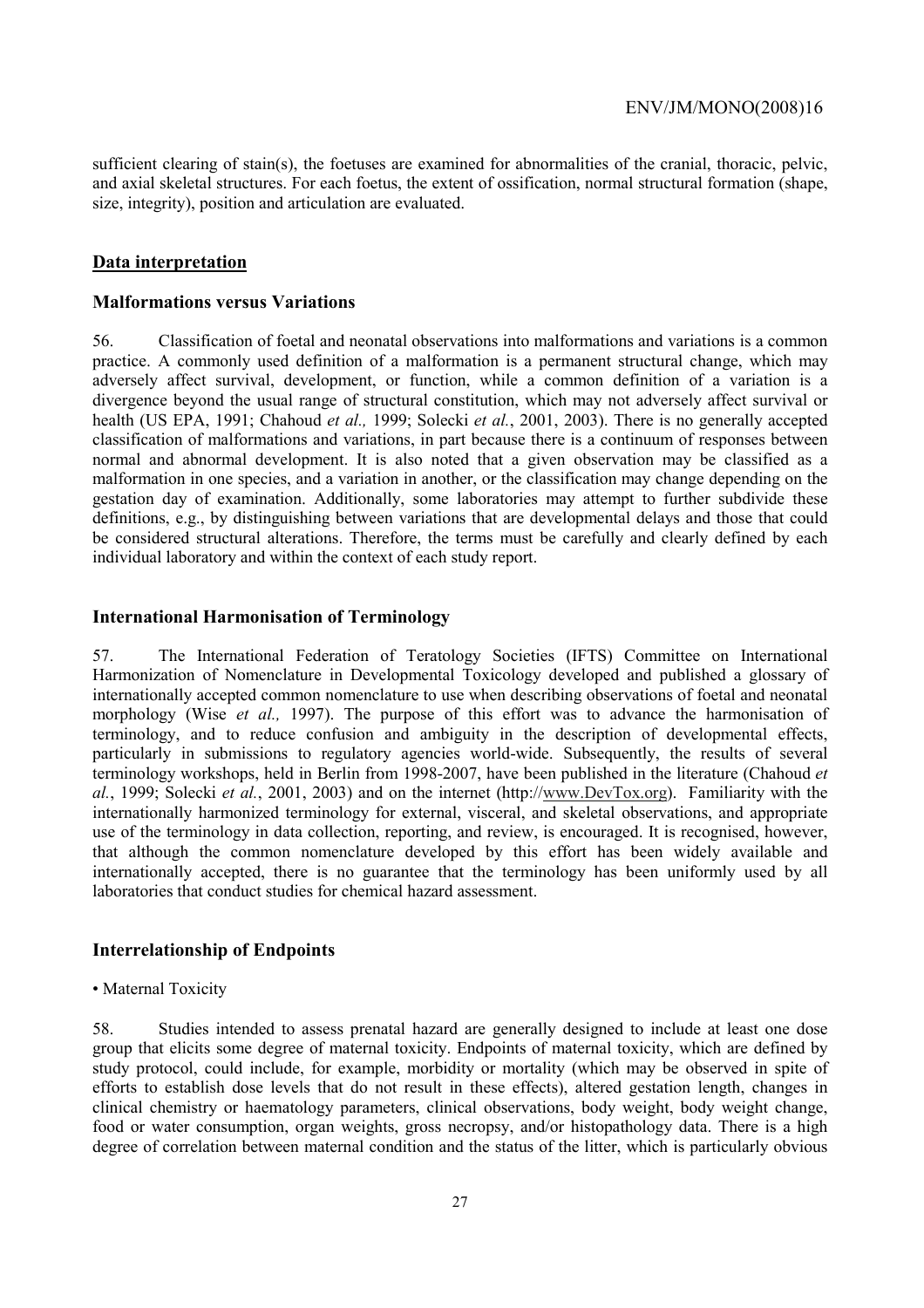at very toxic dose levels. However, with few exceptions, it is not possible to fully distinguish between those effects on *in utero* development which are attributable to direct foetal exposure to the toxicant versus those effects which are due to, or exacerbated by, maternal toxicity. This is in part, due to the limited evaluation of maternal toxicity in these protocols (ECETOC, 2004). Further mechanistic studies are needed to elucidate the potential role of maternal toxicity as a cause of the developmental toxicity; some examples are provided by Daston (1994) and Hood and Miller (1997). Adverse effects on the developing organisms are, regardless of the cause, still toxic manifestations of treatment. For that reason, evidence of maternal toxicity does not automatically negate the observation of foetal toxicity at a similar dose level. Furthermore, two recent feed restriction studies in the rat and rabbit (Fleeman, 2005 and Cappon, 2005) clearly show that severe weight loss or decrease in body weight gain per see induced minor changes in skeleton development but no effects on viability or malformations in the rat. In rabbits abortions occurred in the most severe restricted group but no malformations. In some cases, however, the presence of maternal toxicity may impact the interpretation of study data. For example, when maternal toxicity is so severe (e.g., mortality) that foetal well-being is compromised, information on developmental effects may be difficult to interpret.

#### • Mortality and Incidence of Malformations

59. The prenatal developmental toxicity study design includes sacrifice of the rodent or rabbit dam one day prior to expected delivery, in order to ensure that malformed foetuses are not lost to maternal cannibalism (Schardein *et al.,* 1978), as could happen in a reproduction study. Nevertheless, even the prenatal developmental toxicity study does not allow the researcher to distinguish the source or cause of prenatal mortality. Intrauterine deaths may be the result of malformations that are incompatible with continuing viability. However, only those that occur in later stages of foetal development might potentially provide evidence of developmental anomalies (via the evaluation of late resorptions or dead foetuses that are not in advanced stages of maceration). While it may not be possible to make this distinction, the contribution of malformed foetuses to overall effect on litter viability can be appropriately analysed by combining the litter incidence of conceptuses that are malformed, resorbed (early and late), and dead (full term but nonviable at caesarean section) and performing appropriate statistical analyses of group values.

60. The sensitivity of the test for detection of rare events such as malformations is limited, due to the use of a relatively small number of animals. With the normal group sizes of 20 pregnant rats, it is not possible to identify any increase in major malformations unless high dose levels are administered or the substance studied is highly embryo/foetotoxic (Palmer 1981). To assess the developmental toxicity of a chemical, it is therefore important to include information on other developmental effects such as minor anomalies, variations, foetal death and growth. In addition, malformations of organs developing after the period of major organogenesis, *e.g.,* the sex organs and the brain, may not be detected if the study is performed according to the prior guideline for the teratology study. Examples of developmental toxicants that affect the morphology and function of the male reproductive system following exposure during the period of male sexual differentiation in late gestation include dibutylphthalate (Mylcreest *et al.*, 1999), linuron, a weak androgen antagonist (McIntyre *et al.*, 2002), and vinclozolin, an anti-androgenic herbicide (Gray *et al.*, 1999). Consequently, in the updated TG 414 the dosing period has been extended to cover at least the period from implantation to one day prior to the day of scheduled kill, which is one day before the expected day of delivery. (This extension of the treatment period, however, does not guarantee that the study will detect all changes that would indicate that a chemical is a potential endocrine disruptor, nor does it ensure that a negative outcome is evidence of no endocrine disruptive potential.). The dosing period should cover the entire period of gestation to the day of scheduled kill in order to also include the examination of effects from the pre-implantation period unless data on the chemical indicate an incidence of pre-implantation loss that would confound the evaluation of malformations.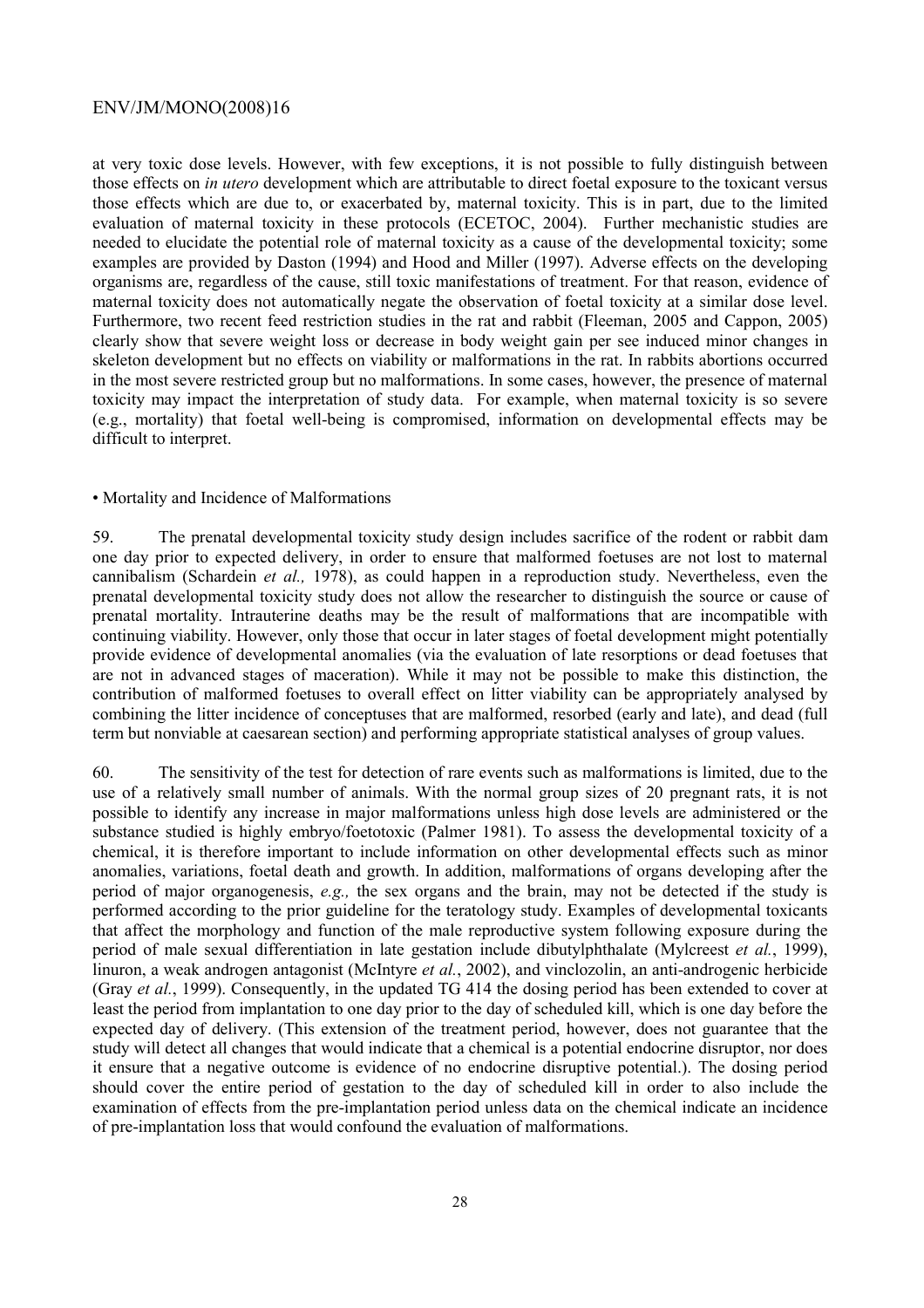• Litter Size and Mean Foetal Body Weight

61. The effect of litter size on individual and mean foetal body weight for that litter is well established. In polytocous animals, foetal or neonatal weights are generally inversely correlated with litter size, and the upper end of the dose- response curve may be affected by smaller litters and increased foetal or neonatal weight. While the average mean live litter size for untreated animals often falls within a narrow range, wide variations in litter size can occur spontaneously (MARTA and MTA, 1995, 1996). Trends towards larger litter sizes have been observed to occur over time, in part due to breeding programs that select for this trait. In addition to natural variation, litter size at caesarean section or parturition can be affected by prenatal chemical exposure, *e.g.,* through germ cell toxicity, implantation failure, or embryolethality. In the statistical analysis of mean foetal or neonatal body weight data, the litter weight should be statistically adjusted for the size of the litter, for example by using covariate analysis techniques.

### • Factors that Could Influence the Incidence of Skeletal Variations

62. The extent of skeletal ossification at the time of death (*i.e.,* at caesarean section of the dam, which is scheduled for approximately one day prior to expected delivery) is determined for each foetus assigned to this evaluation. Skeletal development progresses along a standard and predictable time line (Spark and Dawson, 1928). Nevertheless, there can be normal variability in the schedule of ossification, *e.g.,* among various laboratory strains. For that reason, it is critical to establish a scientifically justified gestational day for caesarean section. Additionally, it is important to control, as much as possible, the time of day at which caesarean sections are performed, across control and treated groups, since the incidence of delayed ossification (generally classified as skeletal variations) can be directly related to the gestational age of the foetus and may not be an adverse effect of treatment. The epitome of scheduling would entail observation of the exact time of mating and performance of caesarean section at the precisely equivalent gestation duration (in hours) for each dam on study; this is, however, not practicable for most laboratories that conduct large guideline prenatal developmental toxicity studies. Nevertheless, it is important that the scheduling does not introduce a potential bias.

63. The extent of foetal ossification depends to some extent on foetal size, and it is a common observation that smaller foetuses (from larger litters) show an increased incidence of delayed ossification when compared with larger foetuses (from smaller litters) of the same dose group. In the statistical evaluation of ossification data, it may be appropriate to include adjustments for foetal weight or at least consider foetal weight when interpreting the data.

#### • Statistical Evaluations

64. Statistical analysis of fetal and neonatal data should be conducted with careful consideration of study design, the endpoint under consideration, sample size, effects of gender, and the influence of litter on analytical outcome. It is critical that littermates not be treated as independent observations in the statistical analysis; Holson and Pearce (1992) found that in the analysis of body weight data, treating as few as 2 litter mates per litter as independent observations can increase the nominal alpha by a factor of almost 3. For the selection of appropriate statistical methods and data analysis, consultation with a statistician familiar with appropriate analysis of litter data is recommended. While detailed discussion of statistical approaches is beyond the scope of this guidance document, specific issues of concern are raised here, and in the following chapter on postnatal endpoints.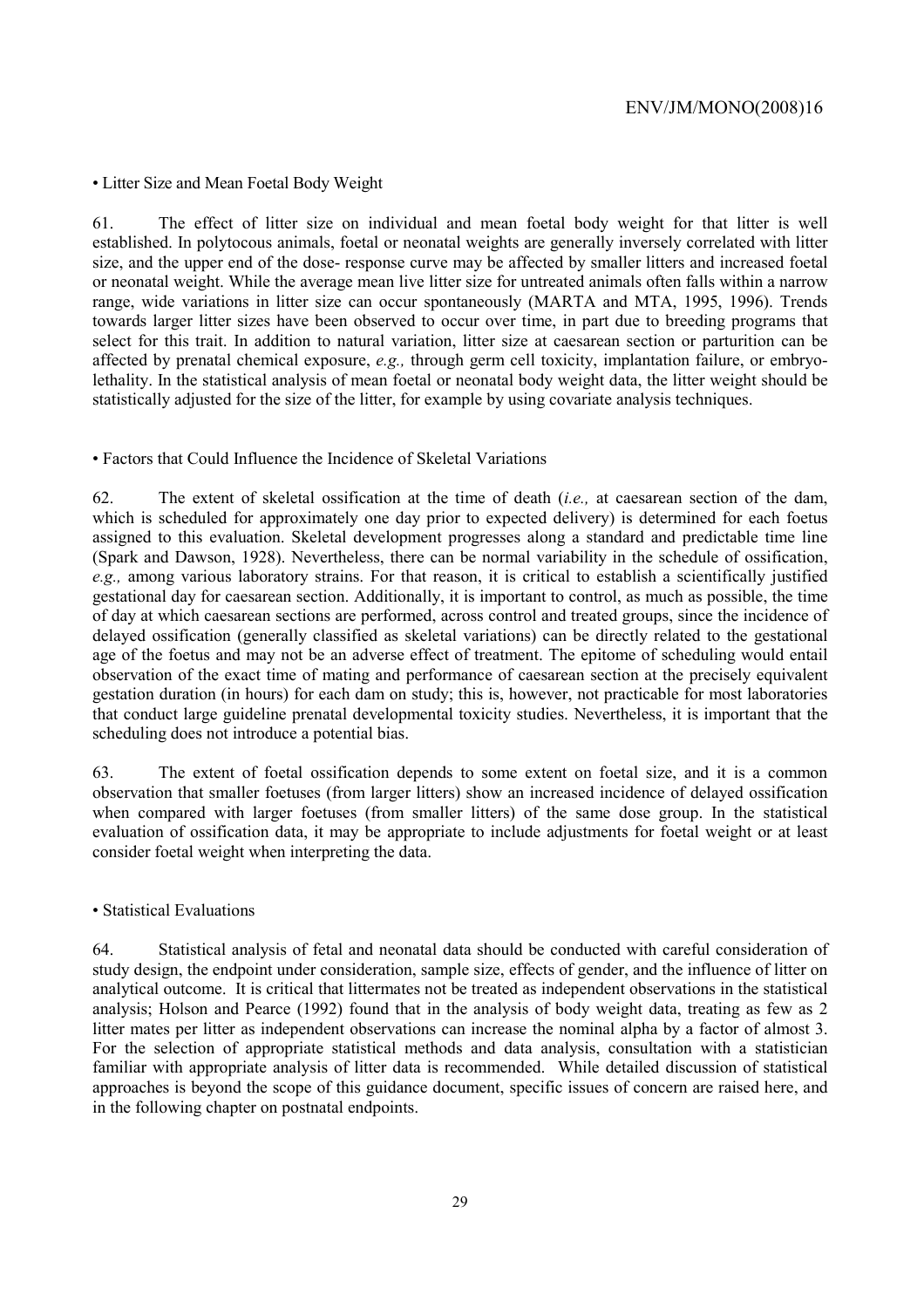65. The power of a study, that is, the probability that a study will demonstrate a true effect, is important in the evaluation of prenatal toxicity data. Factors that may influence the statistical power include the sample size used in the study (with the assumption that the litter is the basic unit of analysis), the background incidence of the finding, the variability in the incidence of the endpoint, the robustness of the data, and the method of analysis. Statistically, with a prenatal developmental toxicity study size that includes 20 litters per dose group, where all fetuses are evaluated, the minimum detectable change is:

- an increased incidence of malformations 5 to 12 times above control levels,
- an increase 3 to 6 times the *in utero* death rate, and a
- a decrease 0.15 to 0.25 times the foetal weight (US EPA, 1991).

For multigeneration studies, the detection of structural abnormalities in the F1 and F2 pups has been shown to be dependant not only on the number of litters assessed, but also on the number of pups from each litter that are examined for each endpoint, and on the degree of relatedness of the effects in one pup in the litter to another. Since the pups are not identical, there is statistical value (improved power) gained from examining all of the pups in a litter for a postnatal malformation, as is done in the developmental toxicity study. Examining many pups/litter in the F1 generation greatly enhances the ability to detect low dose effects. Even when litter mean values are analyzed, examining more than one pup per sex per litter can improve the statistical precision of the analysis (reducing the error mean square used to calculate the F statistic). In general, the size of "litter effect" is not the same for all endpoints in a multigeneration study, the size of the litter effect varies across dose (being larger at high, more effective dose levels), and the litter effect for an organ varies from one chemical mode of action to another.

66. Statistical significance does not need to be present to validate the biological significance of treatment-related effects. This is particularly true of findings with low incidence (i.e., rare malformations) or high variability, or in situations where the concurrent control data have an unusual incidence profile. In the same way, statistical significance does not necessarily signify biological significance, and scientific judgement and relevant historical control data should be used to distinguish between fortuitous and real findings.

#### • Concurrent/Historical Controls

67. Concurrent control data are required for every study. On the other hand, historical control data, which are generally comprised of well- characterised negative (vehicle) control data from multiple studies, are not required, but may nevertheless be available and considered useful and appropriate for interpreting study findings. Comparison of concurrent study control data with the data from treated animals should always take precedence over comparison with historical control data. If historical control data are used, the most appropriate of these are from studies conducted in the same laboratory, within a reasonable amount of time prior to the study being interpreted (*e.g.*,  $\pm 2$  years) in order to avoid genetic drift in the laboratory animal population, and under the same study conditions (*e.g.,* identical species, strain, source, age, vehicle, route and duration of administration, technical personnel, etc.). It is important that the data include sufficient information to render it meaningful in the context of the concurrent study. For example, definitions of terminology should be provided; incidental and continuous data should be fully characterised and summarised with appropriate data ranges, maximum, minimum, median, and mean values; data variance should be addressed. Historical control information that is compiled by animal suppliers or through surveys (or including genetic drift) across multiple laboratories (Clemens *et al.,* 1994, MARTA and MTA, 1995, 1996) can also be useful in some situations and under the appropriate caveats. Overall, the interpretation and use of historical control data requires careful consideration, and the application of scientific judgement and expertise. If historical control data are demonstrably different from concurrent control data, it may be an indication that the study contains some fatal flaw. In the most egregious case, it may not be appropriate to utilise the historical control data in the interpretation of data from treated groups.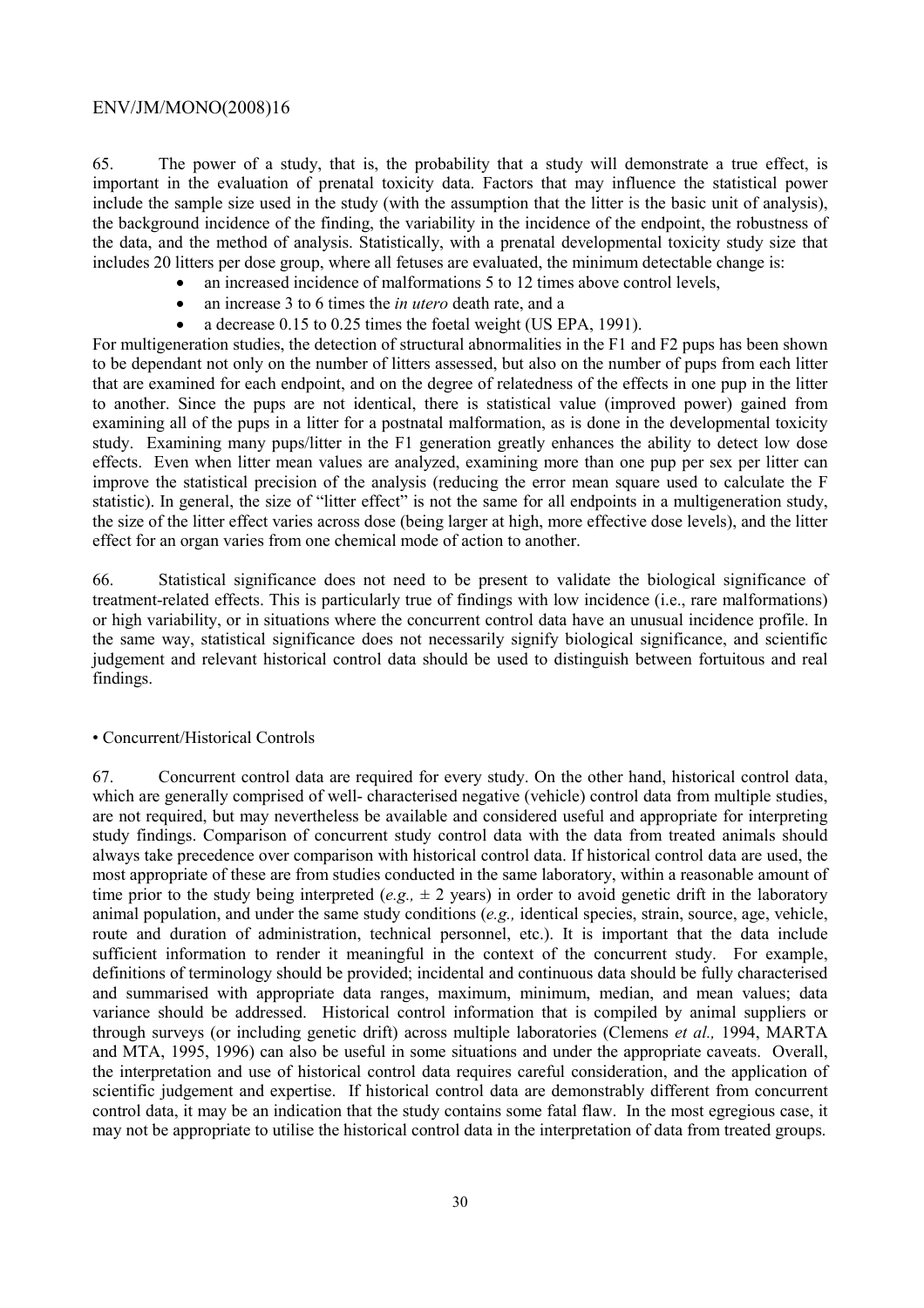# **III. POSTNATAL ENDPOINTS: NEONATAL GROWTH, DEVELOPMENTAL LANDMARKS AND FUNCTIONAL/BEHAVIOURAL NEUROTOXICITY**

# **Overview of endpoints assessed**

68. A number of Test Guidelines are available that include assessment of postnatal endpoints induced during development. These include the "One- and Two-Generation Study" (TG 415 and 416), the "Reproductive/Developmental Toxicity Screening Tests" (TG 421 and 422), and the "Developmental Neurotoxicity Study" (TG 426).

69. The endpoints assessed using the Test Guidelines are shown in table 2.

| <b>Endpoints</b>              | <b>TG 415</b> | <b>TG 416</b> | TG 421 & 422 | <b>TG 426</b>       |
|-------------------------------|---------------|---------------|--------------|---------------------|
| Birth weight                  |               | $\mathrm{+}$  | $\, +$       | $\hspace{.011cm} +$ |
| Survival-perinatal period     |               | $^{+}$        |              | $\hspace{.011cm} +$ |
| Survival-lactation period     |               |               |              |                     |
| Survival-adult                |               |               |              | $^{+}$              |
| Growth-perinatal period       |               | $^{+}$        | ┿            | $^+$                |
| Growth-lactation period       |               | $^+$          |              |                     |
| Growth-adult                  |               |               |              | $^{+}$              |
| Physical development          |               | $\mathrm{+}$  |              | $^+$                |
| - sexual maturation           |               |               |              |                     |
| <b>Functional development</b> |               | $^{+}$        |              | $^{+}$              |
| Behaviour                     |               | $^{+}$        |              |                     |
| Neuropathology                |               | $^{+}$        |              | $^+$                |
| Reproductive functions        |               |               |              |                     |

**Table 2:** endpoints assessed by the various TG

+ required; (+) optional

### **Methodological issues**

### **Standardisation of Litter Size**

70. Standardisation of litter size by random removal of pups a few days after birth to yield, as nearly as possible, a maximum of 8 pups (4 females, 4 males) by so-called "culling" is often used and the procedure is described in the Test Guidelines for generation studies and perinatal studies. Adjustment of litter size is optional in the TG 416, while the TG 426 recommends that litter size should be adjusted to a number close to the mean litter size for the animals used in the study.

71. An argument in favour of standardisation of litter size is that since pup weight is related to litter size it might lead to a more uniform pup weight at weaning. In a study of data from approximately 500 litters standardisation of litter size seemed only to increase the mean pup weight in the litters, while the variation remained unaffected (Palmer 1986). Also, culling may result in elimination of 25-40% of the offspring and may introduce bias for example by random elimination of runts (Palmer 1986).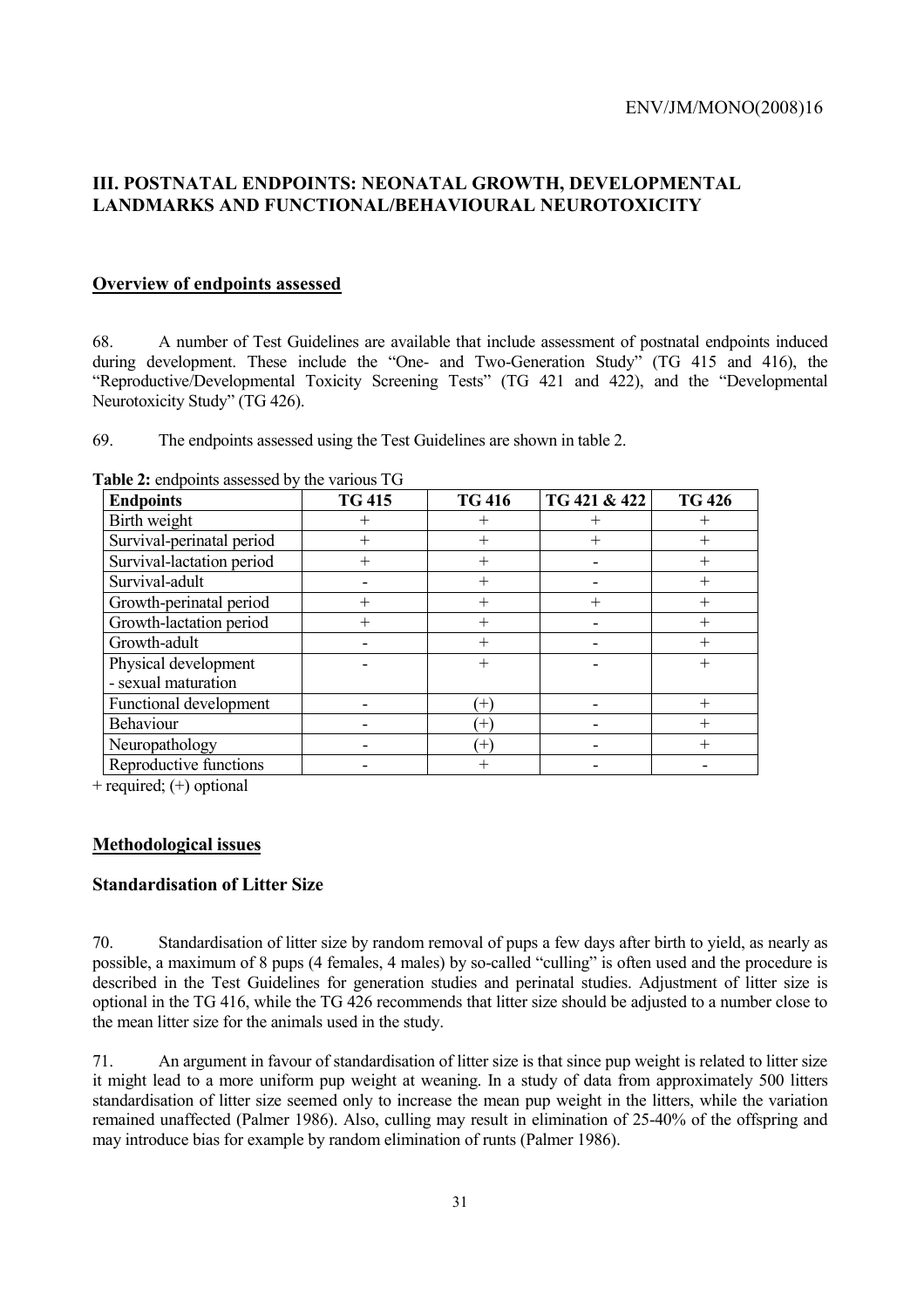72. The rate of growth and maturation of offspring may vary with litter size, but it is not clear whether variation in litter size also affects behaviour (Barlow and Sullivan 1975). Some studies have reported changes in behaviour in offspring from large litters compared to offspring from small litters, while others studies have found no differences (Lore and Avis 1970, all cited by Barlow and Sullivan 1975). A difference in litter size of 2-3 pups only was found not to be of any significance in any of these studies.

73. Litter size at birth plays a role for postnatal growth also in studies where the litters are standardized. Litter size should generally be considered in the statistical evaluation.

# **Route of Exposure**

74. Study paradigms that include reproductive phases are generally subject to wide variations in exposure to the test subjects, as well as uncertainties regarding actual exposures to the offspring. Generally, even when more specific data are not available (*e.g.,* tissue levels of test chemical), it is assumed that an adverse treatment-related response in the parental or immature animals demonstrates adequacy of dose. Often, even in the absence of treatment-related effects in the offspring, it may be assumed that the offspring have been exposed to the test material during gestation (via maternal circulation) and lactation (via maternal milk). With most exposure routes, direct exposure of offspring to test substance will occur to some extent, for example, pups will begin to eat treated feed during their third week of the lactation period, and on a testsubstance (mg)/body-weight (kg) basis they may actually be consuming a higher dose than the adults. When exposure is achieved via feed, pups of a single litter and housed together with their mother cannot be considered truly independent. This may have implications on the number of animals (F0) and offspring (F1) to be used. In inhalation studies that utilise chambers which expose the whole litter, pups receive inhaled and dermal doses simultaneously. When dosing via food or drinking water, the treatment is easily continued through the period of birth and in the neonatal period. As the pups gradually starts to consume food and water from around postnatal day 14, the exposure in the last part of the lactation period will be partly indirect via maternal milk and partly direct. Oral gavage or parenteral administration may have to be postponed for one or a few days around the period of birth.

75. When there is a need to ensure adequate exposure of the offspring during critical stages of development (*e.g.*, when assessing effects on the developing nervous or immune system) and/or to quantify exposure to pups, it may be necessary to consider the use of direct dosing of pups during some stages of the pre-weaning period**.** Direct dosing of pups, if done correctly by properly trained personal, does not produce stress in the pups. Careful consideration should be given to the impact of such procedures on toxic response and data interpretation (ILSI, 2003; Moser *et al.*, 2005).

76. Normally inhalation studies include exposure to both the dam and offspring. Separate inhalation exposure of the dam or pups only may be a possibility since indications that removal of the dam from the litter for six hours per day only causes a slight and reversible weight decrease during the first days (Pryce and Feldon, 2003). However, removal of the dam from the pups for six hours a day may induce overt physiological changes in the offspring, resembling those observed in animal models of maternal deprivation. Consequently, more studies illuminating the consequences and practical problems related to inhalation exposure of the dam only are needed before this possibility can be favoured. If used, it is recommended to include an additional control group, where the dams are not removed from the pups.

77. The dermal route of exposure is not recommended for reproductive toxicity studies. The technical difficulties associated with reproductive toxicity testing by administration by the dermal route outweigh the advantages of mirroring the normal human exposure. Other studies, such as ADME studies should be undertaken to facilitate extrapolation from the oral to the dermal route, if this is required.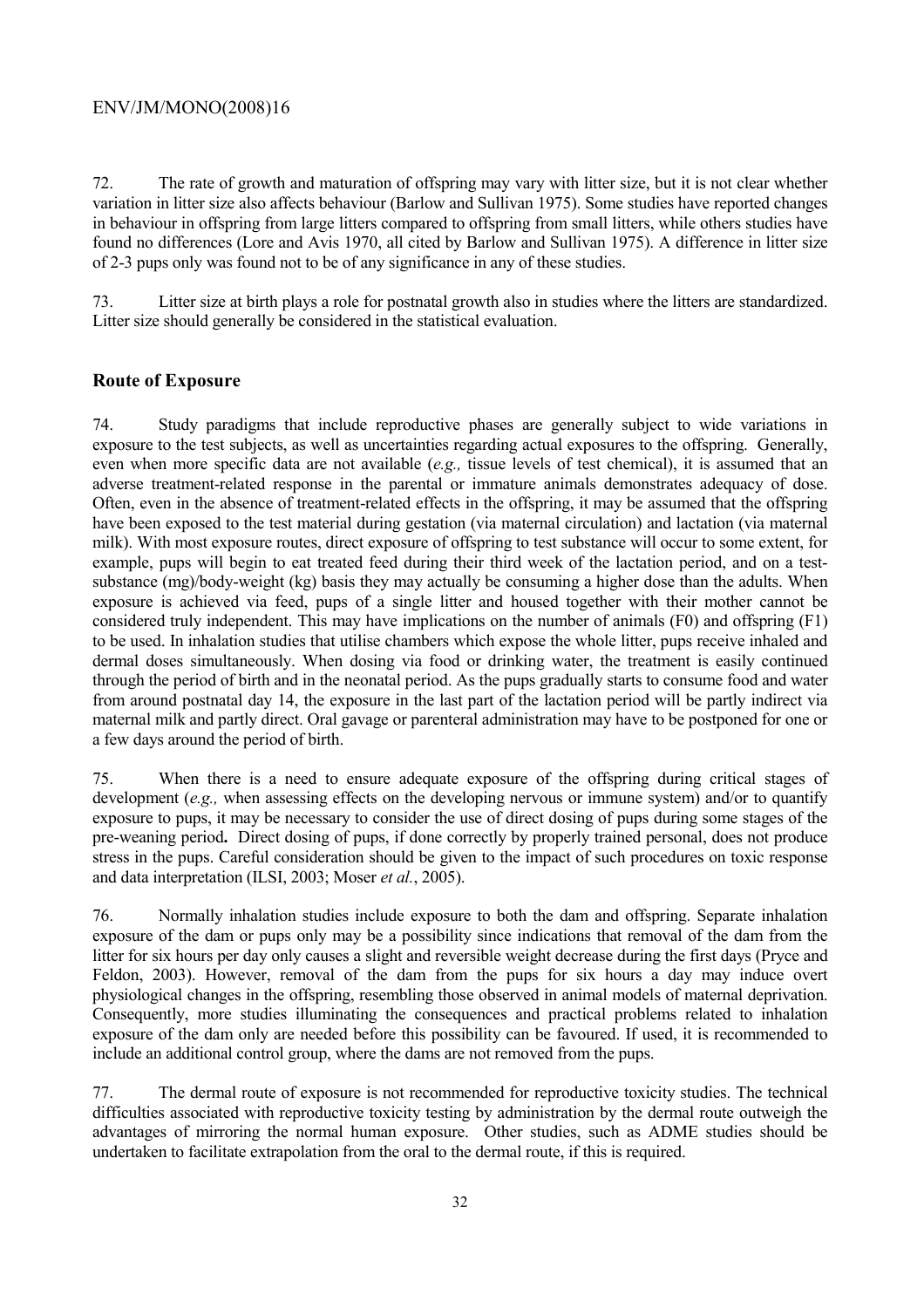### **Cross-Fostering**

78. Postnatal effects of pre- and postnatal treatment may be the result of interference with the offspring prenatally, postnatally, or both. Developmental changes may not only be caused by the chemical affecting the developing organism before and after birth, but may also be induced via effects on the mother. For example, lactation or maternal care may be affected and potentially any alteration in maternal physiology or behaviour may affect the behaviour of the offspring. To control for this, cross-fostering techniques have been developed where the prenatally exposed litters are reared by non-exposed mother and vice versa. This obviously requires more animals and demands more resources, and is therefore not required in screening studies. However, it can be useful in follow up studies to further investigate effects observed in the initial screen.

### **Age of Pups**

79. The age of the offspring may be calculated from the time of birth, *i.e.,* post partum age, or from the time of mating, *i.e.,* postcoital age. Studies have shown postcoital age to be a better predictor of age of appearance of developmental landmarks in the pre-weaning period than postnatal age, especially if the length of gestation periods differs among groups (Hughes 1986, Raimondo and Draghetti 1990). Postcoital age has been used in several studies of developmental neurotoxic effects (Goodlett *et al.,* 1987, Kelly *et al.,* 1988, Hass *et al.,* 1994a, b, Hass *et al.,* 1995). If the expected delivery day, *e.g.,* gestation day 22 for Wistar rats, is designated postnatal day 0 for all offspring (regardless of when they were actually born) the postcoital age is used, but the "age" also relates to the day of expected birth.

# **Time of Testing**

80. The response of an animal in a behavioural test will depend on the time of day the test is carried out. Rats are nocturnal animals and waking of animals during their normal sleep period is likely to produce different behaviour than testing during normal wake period. Therefore, nocturnal animals may be tested at night or more conveniently reared under reverse lighting conditions and tested under red light during daytime (Barlow and Sullivan 1975).In any case, to get robust data, most important is to perform the tests under the same conditions.

### **Experiences of Offspring**

81. The experience of offspring during infancy may affect their later behaviour. For example frequent handling of rats during infancy will alter their physiological response to stress (Levine *et al.,* 1967, Meaney *et al.,* 1988, 1991), and their behaviour in tests for emotionality and learning (Levine and Broadhurst 1963, Nunez *et al.,* 1995, Meaney *et al.,* 1988, 1991). Animals reared in an enriched environment may not only show behavioural changes but also have a heavier cerebral cortex, increased cholinesterase activity and altered levels of brain monoamines (Rosenzweig and Bennett 1969).

82. In order to control for environmental experiences during infancy, the conditions under which the offspring are reared should be standardised within experiments with respect to variables such as temperature, humidity, noise level, lighting, cages, handling and cage cleaning (Barlow and Sullivan 1975). Effects of experimental design changes, including enrichment of the environment, should be evaluated by comparisons to historical control data and when relevant by positive control studies.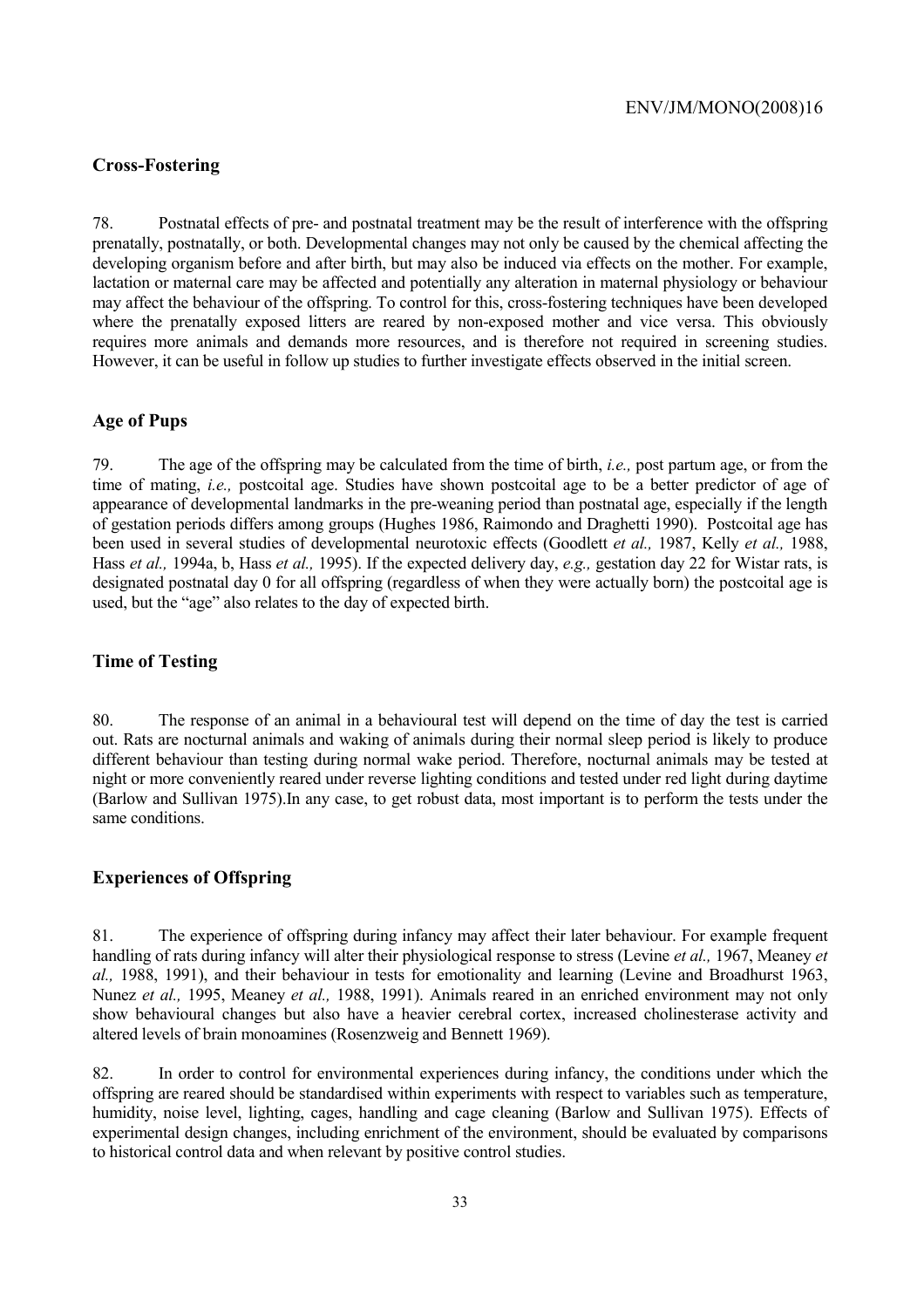## **Sex of Offspring**

83. Sex differences in offspring behaviour are very common. It is therefore important that both sexes are tested and that the results from the two sexes are separated in the analysis of results from developmental neurotoxicity tests, otherwise effects may be masked.

# **Experimenters Influence on Results in Behavioural Tests**

84. Studies have shown that the expectations of the experimenter in some cases may have a significant influence on the results obtained in behavioural studies (Rosenthal and Fode 1963). To completely rule out this influence, the experimenter should have no knowledge of which treatment group the animals belong to. The administration of this may cause some practical problems, for example when the experimenters are involved in analysing and evaluating the data during the study period. However, testing with no indication of treatment group is recommended to avoid experimenter bias.

# **Test Automation**

85. Automation of behavioural tests may reduce experimenter bias and the need for manpower and increase the amount of information per experiment, allowing detailed data analysis for a better interpretation of results. Automated methods are required for the assessment of activity in the OECD TG 426 developmental neurotoxicity study. Commercial equipment is available for a number of behavioural tests. Automated data collection, however, may reduce the ability to categorize behaviour. For example, in an automated motor activity system using beam breaks as a measure of activity, "head bobbing" may be scored as locomotor activity if a single beam is repeatedly broken by the animals head movement. Generally, care should be taken to ensure that automation of behavioural testing takes into account behaviours which may affect the interpretation of the collected data.

### **Groups for Behavioural Assessment**

86. The assessment of postnatal development and behaviour in the TG 426 includes the same groups as in the one- and two-generation study, *i.e.,* three treatment groups and a control group. However, in groups where clear-cut developmental toxicity effects (*e.g.,* markedly decreased litter size or increased postnatal death) are observed, behavioural testing may not be possible due to lack of pups or because the health of surviving pups is too compromised to perform behavioural testing. In cases of high maternal or pup toxicity, behavioural testing may not be necessary.

# **Physical Developmental Landmarks**

87. The physical development of the offspring is normally monitored by recording body weight several times during the pre-weaning period and once or twice per month after weaning.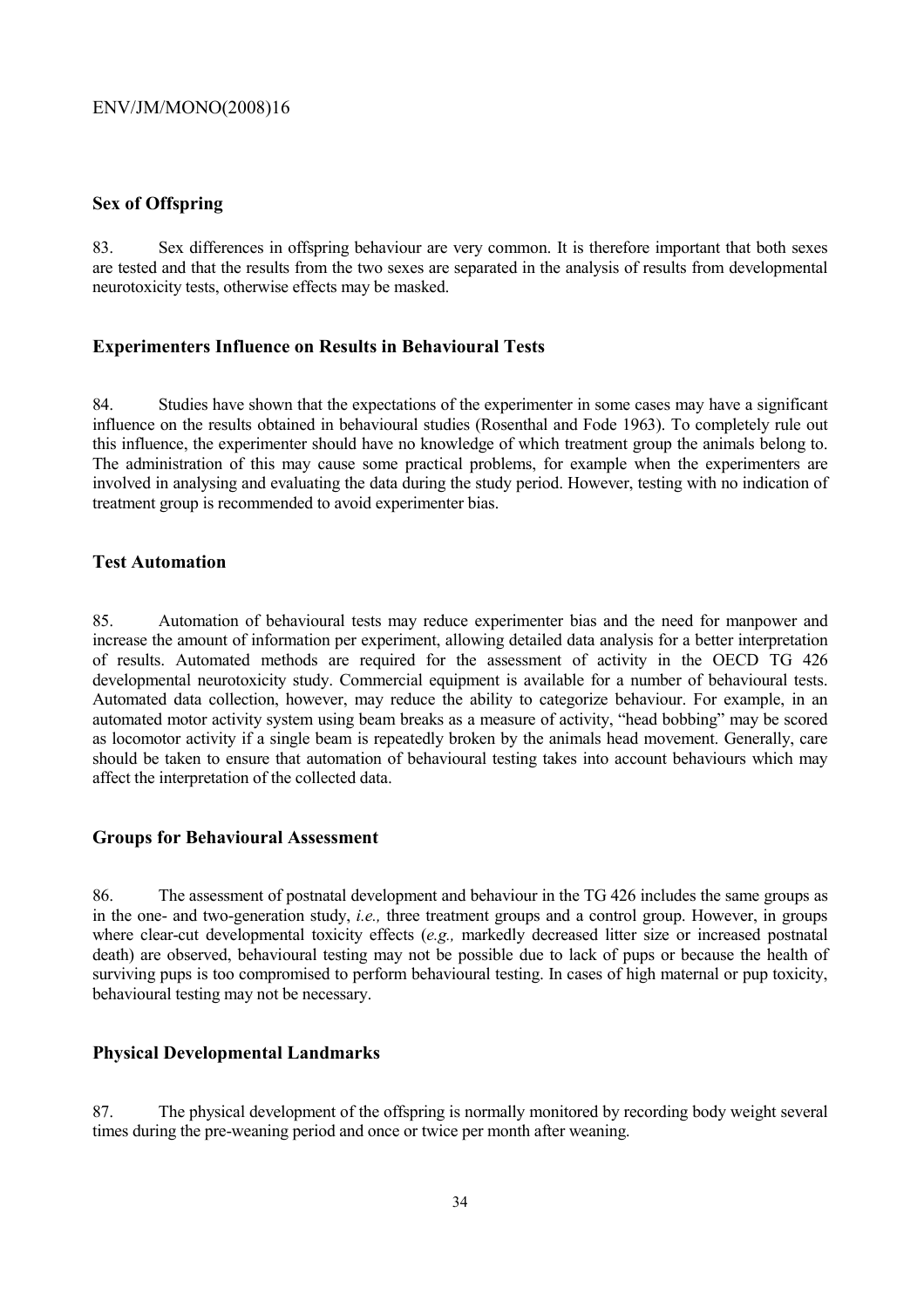88. Other physical and functional parameters are followed by recording so-called developmental milestones or developmental landmarks. These observations often show "when" rather than "if", the various landmarks first appear and are used to assess delayed or accelerated developmental time courses for the specific parameters being studied (Lochry *et al.,* 1986). These tests evaluate the presence or absence of each parameter, usually over a period of successive days, beginning prior to, or approximately on the day of expected development.

89. Examples of frequently suggested physical developmental landmarks are ear unfolding, first coat, upper and lower incisor eruption, eye opening, full coat and onset of puberty. The reliability of observing these landmarks among different observers has been assessed in a study by Hughes and Palmer (1986). As a result of this evaluation, three physical parameters, *i.e.,* ear unfolding, upper incisor eruption and eye opening, were considered reliable and selected for use. As development of physical landmarks usually correlate to the body weight development, this should also be recorded at the same time as the physical landmark.

90. In the TG 416, *anogenital distance* (AGD) should be measured at postnatal day zero in F2 pups if triggered by alterations in F1 sex ratio or timing of sexual maturation. The AGD is longer in males than in females. Several studies have shown that hormones and suspected endocrine disrupting chemicals may change the AGD (*e.g.,* Gray *et al.,* 2001, McIntyre *et al.,* 2001). In addition, decreased AGD in male offspring has been shown to be predictive of other effects such as hypospadias and undescended testes later in life. Consequently, AGD measurement in the F1 generation, when chemicals with expected or suspected endocrine disrupting properties are tested should be considered. F2 pups are normally terminated at weaning, while examination of AGD in F1 newborns allows for a correlation with parameters recorded in the same animals at adulthood. If AGD is permanently changed (*i.e.,* at birth and adulthood) this would constitute a permanent structural change. AGD can for example be measured using a slide gauge or a stereomicroscope with measuring scale. It is import to establish clear criteria for the measurement for example from the centre of anus to the centre of the genital bud. In addition, the handling of the animals during the measure should be careful to avoid variation in the measure by for example stretching the region in some animals more than in others. Since the AGD may correlate with the body weight of the pup, a standardized approach for weight versus AGD should be considered when the AGD is used as a covariate in the statistical analysis.

91. Assessment of *nipple or areola retention* in male rat offspring is not included at present as a parameter in OECD Test Guidelines, however, the measure is sensitive to exposure to hormones and some hormonal disrupters (especially anti-androgens) **(**Gray *et al.,* 2001, McIntyre *et al*., 2001). In addition, nipple or areola retention has been shown to be predictive of *e.g.,* hypospadias and undescended testes. Consequently, it may be useful to include this endpoint in the F1 generation, when endocrine disruption properties are expected/suspected. The F2 pups are normally terminated at weaning, while examination of the F1 newborns allows for a correlation with parameters recorded in the same animals at adulthood. Permanent nipples in males constitute a permanent structural change, *i.e.,* a malformation. In female offspring 12 areolas are normally visible around postnatal day 13 while very few or none are visible in male offspring. As the development of fur in the animals makes it difficult, or impossible, to see the areolas it is important to establish the correct time for the assessment in the animals used for the study. Often only the presence or absence is registered in the males instead of the numbers per male. In most studies the frequency in control male rats is low, *e.g.*, below 5% and in such cases assessment of presence or absence may be of sufficient sensitivity. However, in some studies control values up to around 30% have been reported (Hellwig *et al.,* 2000) and in such cases assessment of presence only will be rather insensitive. It is recommended to use the number of areolas in each male for the assessment, especially when the control values are high.

92. Assessment of *sexual maturation* is included in TG 416 and TG 426. Assessment of the onset of puberty in females is done by inspection of vaginal opening. In rats, this occurs around postnatal day 30-35. Although the rat is the most common species employed in reproductive toxicity studies it is worth noting that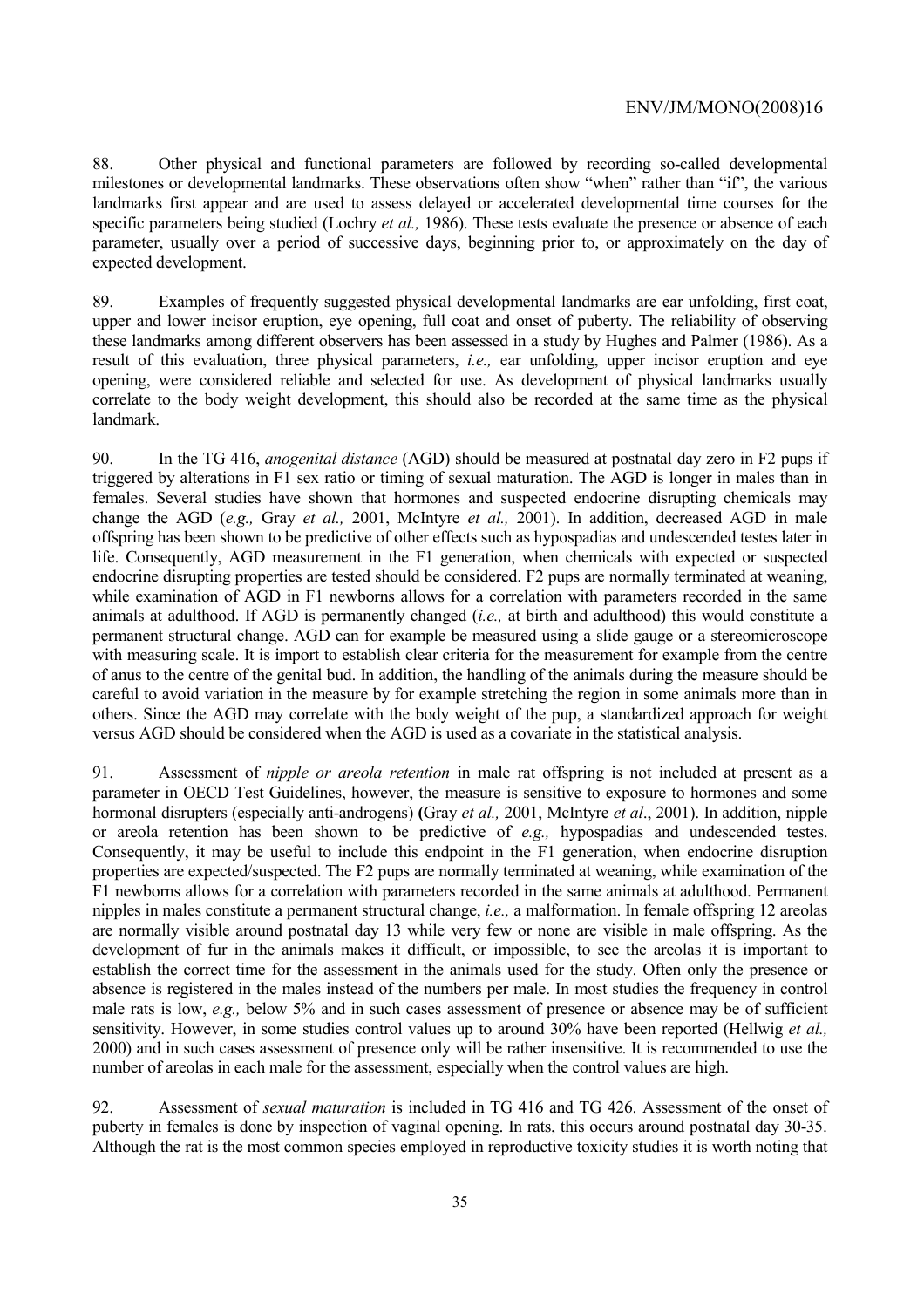age at vaginal opening is not an index of puberty in the mouse, in this case investigators would have to use age at first estrus. In males, balano-preputial separation is normally used as indication of puberty. Observation of testicle descent relies on how the animal is handled during inspection and is rather difficult to assess. Balano-preputial separation corresponds to puberty in male rats (Korenbrot *et al.,* 1977) and is the endpoint included in the TG 426 and the TG 416. In the rat, this occurs around postnatal days 40-45. Both the age and the body weight of the animal at sexual maturation should be registered. Registration of sexual maturity in males and females need to be carefully evaluated. This requires some training in order to ensure that the animals are scored similarly each time. For that reason it is also preferable that the assessment is performed by one person (or a few persons) using the same criteria each time.

# **General Methodological Considerations for Conducting Neurobehavioural Measures**

93. Developmental neurotoxicity testing (OECD TG 426) includes assessment of behavioural ontogeny, motor activity including habituation, motor and sensory function, and learning and memory. A number of Guidance Documents have been developed describing evaluation and interpretation of these neurobehavioural endpoints (OECD 2004; IPCS 2001).

94. The degree of qualitative and quantitative comparability between human and experimental data was assessed at a US workshop for lead, methyl-mercury, selected agents of abuse, phenytoin, PCB, ethanol, and ionizing radiation (Francis*,* 1990). For the qualitative comparison the following functions were evaluated: motor development and function, cognitive function, motivational/arousal behaviour, sensory function, and social behaviour. Although a number of limitations were identified with cross-species comparability, the degree of comparability was considered acceptable (Francis *et al.,* 1990). It was not considered possible to make definitive quantitative comparisons at this time, based upon the relationship of endpoints to dose, but there were indications that for some of the agents discussed, cognitive function appeared to be the most sensitive category. Dose-response data were often limited, especially for humans. Comparisons of administered effective doses revealed a wide range of differences across species (up to 10.000-fold difference), while comparisons using internal measurements of dose (*e.g*., blood or brain levels) showed a remarkable correlation (generally, a 1-2-fold difference). The findings at this workshop supported the assumption that, as for other endpoints of developmental toxicity, functional changes in animal studies indicate that an agent has the potential to alter development in humans.

95. The OECD Developmental Neurotoxicity Guideline (TG 426) provides flexibility in selection of the specific behavioural evaluations to be performed, and in many instances specifies only the functions to be assessed and the age at which assessments should be completed. For this reason, it is essential that each laboratory document the sensitivity of the procedures to detect treatment-related changes, and the specificity of the procedures to detect the function being evaluated. Testing procedures should be designed and implemented by individuals trained in the field of behavioural assessment, and technical staff should be trained in the conduct of the specific procedures used. Careful adherence to SOPs is essential for these assessments because changes in procedural details like animal handling, timing and methods of equipment cleaning, changes in the test environment (e.g., lighting or noise levels), etc can significantly affect the behavior of the test animals. Variability in test procedures can result in increased variability in test results which decreases sensitivity of the test to detect the effect of the test substance on behavior.

96. The experience of offspring especially during infancy may affect their later behaviour. For example, frequent handling of rats during infancy may alter the physiological response to stress and the behaviour in tests for emotionality and learning. In order to control for environmental experiences, the conditions under which the offspring are reared should be standardised within experiments with respect to variables such as noise level, handling and cage cleaning. The performance of the animals during the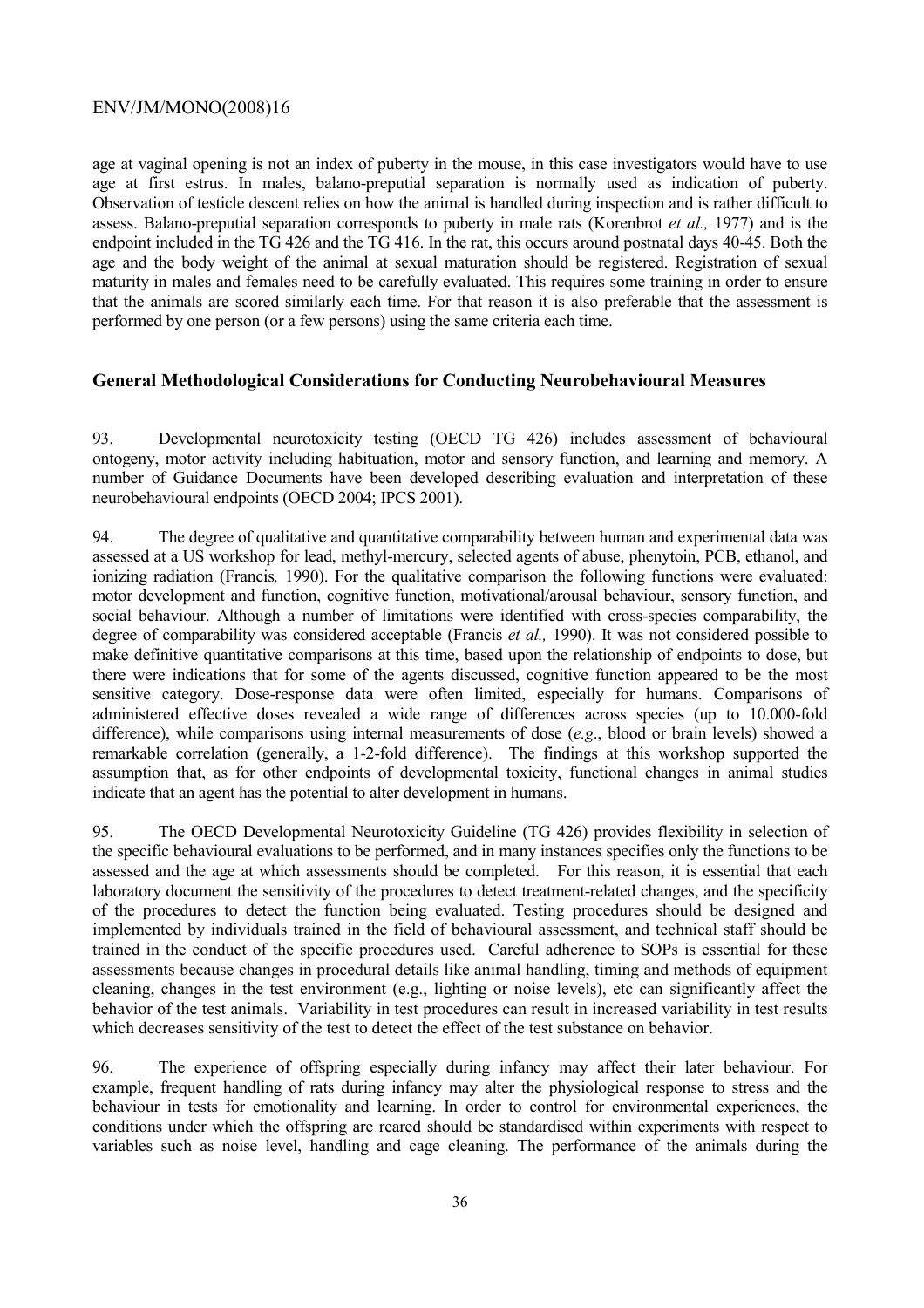behavioural testing may be influenced by *e.g.,* the time of day, and the stress level of the animals. Therefore, the most reliable data are obtained in studies where control and treated animals are tested alternately and environmental conditions are standardised.

97. Prior to implementation of a new behavioural test, the laboratory should evaluate performance of control animals to ensure a reasonable stability of baseline performance across test occasions and an acceptable level of variability in test performance. In addition, the laboratory should demonstrate its ability to detect treatment-related changes in behavior by conducting test with positive control chemicals for most procedures used including tests showing the laboratory's ability to detect both increases and decreases in behavioural performance. When changes in behavioural test procedures are implemented, historical and positive control evaluations should be repeated to ensure that the procedural changes have not decreased the sensitivity of the test to detect treatment-related changes.

98. Sample size for specific test parameters are recommended in OECD Developmental Neurotoxicity test Guideline 426. For most evaluations, a minimum of 10 animals/sex/dose group (one/sex/litter) is recommended (See OECD TG426 Developmental Neurotoxicity Guidelines 2007 and US EPA OPPTS 870.6300 Developmental Neurotoxicity Study, 1998). Sample size should be large enough to ensure sufficient statistical power to detect treatment-related effects for the parameter being evaluated, given the specific procedures used in the laboratory. Larger sample sizes may be needed if the behavior is poorly controlled or highly variable. For most behaviours, it should be possible to detect changes of 5-25% or less from control levels (Buelke-Sam *et al* 1985, CBTS pp 591-634). Test procedures or devices used to test adult animals may need to be adjusted for use when used to test neonates or young animals. For example, sensors (e.g. photocells for motor activity monitors) normally used to monitor adults should be adjusted to appropriate heights to detect movement when used for younger or smaller animals. In some cases, it may be necessary to adjust the size of the apparatus (e.g. the pool diameter in the Morris Water Maze) or the testing procedure (e.g. delay length in a memory task) to ensure similar test sensitivity between weanling or young rats and adult rats.

# **Measures of Behavioural Ontogeny**

99. Behavioural ontogeny can be assessed by measuring the ontogeny of reflexes in developing animals (see examples in Table 3). Changes in the pattern of motor activity during the early postnatal period can also be used as an assessment of behavioural ontogeny. The measures should include two behaviours that do not develop at the same age. Where multiple measures of behavioural ontogeny are evaluated, each measure should be evaluated at multiple time points over the appropriate developmental stage in order to characterize the ontogeny of the behaviours.

100. Measuring functional endpoints requires training to ensure that all animals are scored using the same criteria. For this reason, it is preferable that each functional endpoint is scored for all animals by the same person or by a few persons that use the same criteria. If more than one observer is used to measure functional endpoints, training should be used to ensure that comparable scoring criteria are used and to ensure inter-observer reliability in the scoring criteria.

101. Because handling during the course of evaluation of physical or functional landmarks can influence the behaviour of the animals later in life, it is important that litters from all treatment groups are handled similarly. Handling animals only until a positive response is observed (e.g., eye opening) may result in differential handling of treatment groups (e.g., maximum handling of the most affected groups) and this handling may alter subsequent behavioural measures.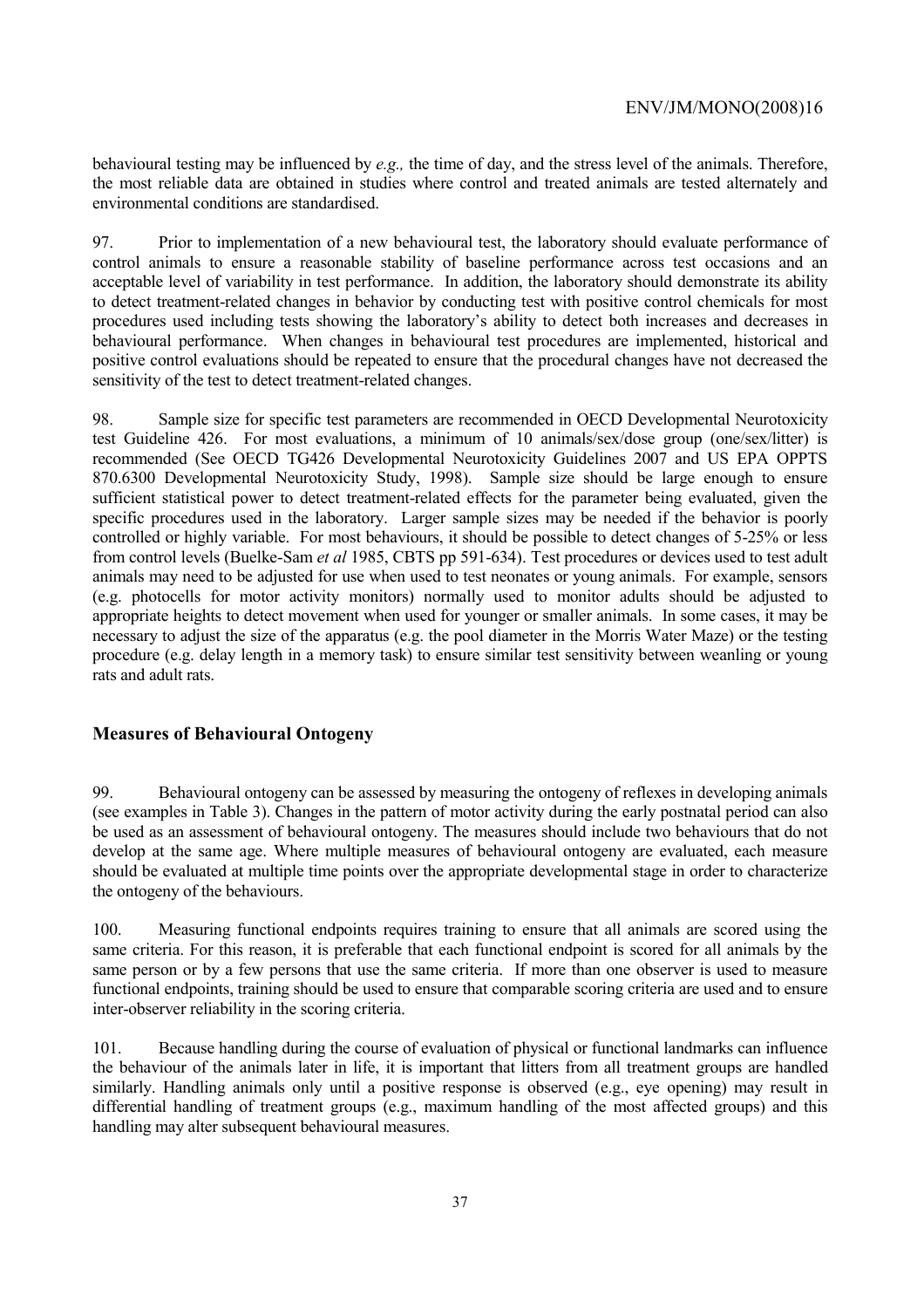| Test                        | Description                                                                                                      | Endpoints                                                                        | Test Age $(1)$<br>(PND)                 | Reference                                   |
|-----------------------------|------------------------------------------------------------------------------------------------------------------|----------------------------------------------------------------------------------|-----------------------------------------|---------------------------------------------|
| Surface<br>righting reflex  | Place pup in supine position on<br>flat surface. Measure time to<br>right or yes/no within fixed<br>time         | Neuromotor<br>abilities                                                          | $2 - 4$                                 | Altman &<br>Sudarshan, 1975                 |
| Negative<br>geotaxis reflex | Place pup head downward on<br>inclined plane. Measure time to<br>turn $180^\circ$ or yes/no within<br>fixed time | Reflex<br>development<br>Neuromotor<br>abilities                                 | $7-10$                                  | Adams, 1986                                 |
| Homing reflex               | Place pup between home<br>bedding and clean bedding.<br>Measure bedding choice and<br>time to choose             | Reflex<br>development<br>Neuromotor<br>abilities,<br>Sensory function<br>(odour) | $6-10$                                  | Adams, 1986                                 |
| Air righting<br>reflex      | Drop animals from supine<br>position. Measure ability to<br>land on four feet, yes or no                         | Reflex<br>development<br>Neuromotor<br>abilities                                 | $12 - 17$                               | Altman &<br>Sudarshan, 1975;<br>Adams, 1986 |
| Auditory<br>startle reflex  | Present sudden noise to pup.<br>Measure startle response, yes<br>or no                                           | Reflex<br>development<br>Neuromotor<br>abilities                                 | $10-14$                                 | Buelke-Sam &<br>Kimmel, 1979                |
| Swimming<br>ontogeny        | Score different stages of swim<br>development. Measure body<br>position, limb usage, direction<br>of locomotion  | Reflex<br>development<br>Neuromotor<br>abilities                                 | $6 - 25$                                | Schapiro et al.,<br>1970; Vorhees,<br>1983  |
| Motor activity              | Place pups in activity<br>chambers. Measure<br>spontaneous activity and<br>within-session habituation            | Neuromotor<br>abilities                                                          | $13 - 21$<br>(usually 13,<br>17 and 21) | Ruppert et al.,<br>1984, 1985               |

| Table 3. Measures of reflex development/behavioural ontogeny |  |  |  |  |  |  |  |
|--------------------------------------------------------------|--|--|--|--|--|--|--|
|--------------------------------------------------------------|--|--|--|--|--|--|--|

(1) Note that the test ages are general recommendations and that individual laboratories should establish the relevant ages for each test

# **Measures of Motor Activity**

102. Motor activity tests provide measures of overall motor activity as well as measures of nonassociative learning (habituation). Motor activity can be evaluated using a range of tests. Table 4 provides some examples of the types of test that have been employed. OECD TG426 recommends that activity tests be conducted in automated equipment and that animals should be placed individually in the device for a defined period of time. OECD 426 also recommends that motor activity should be evaluated in at least pre-weaning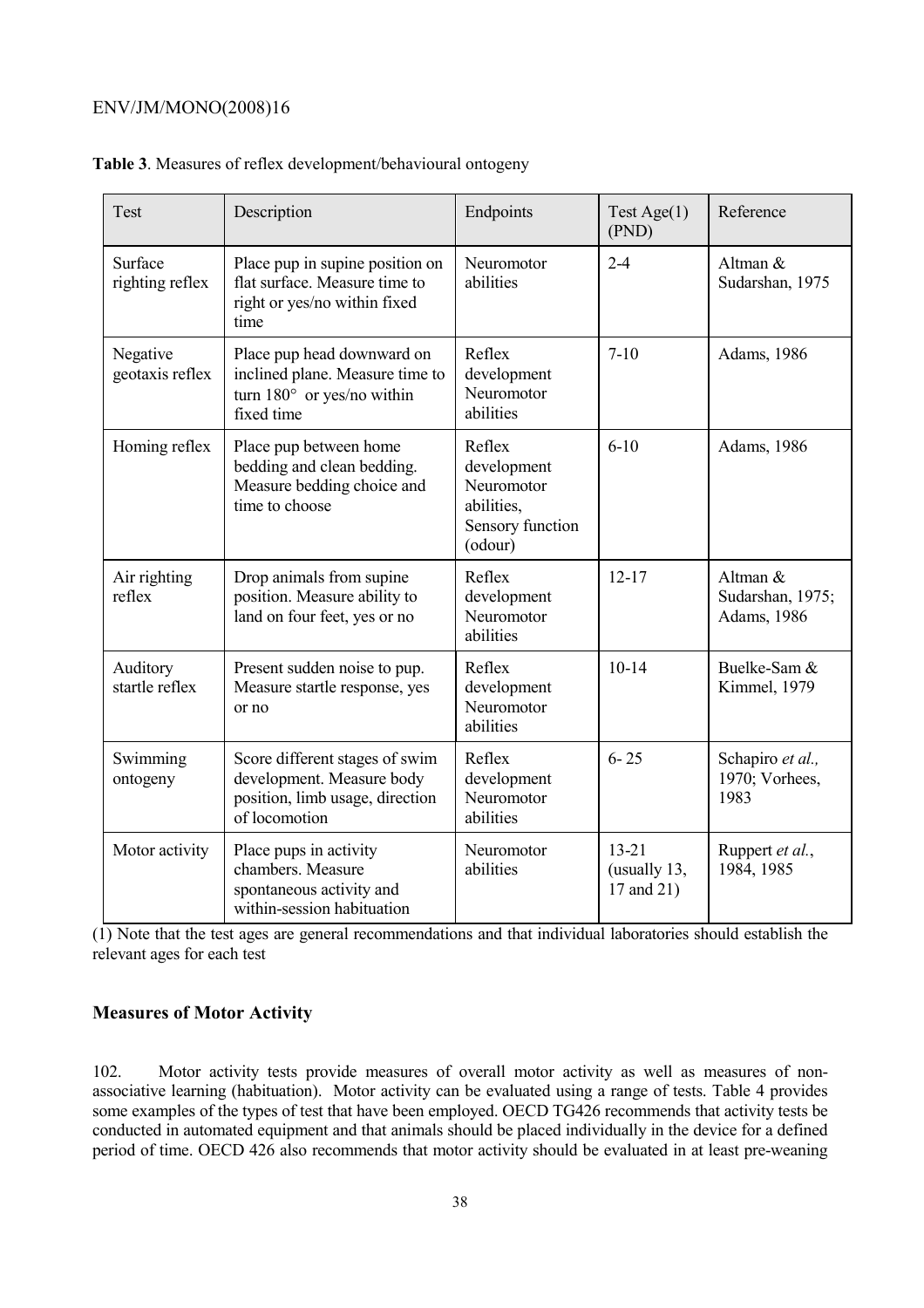and adult stages of life. Habituation in motor activity is defined as a decrease in activity over time within a single test session, and can be evaluated by comparing activity levels in consecutive intervals of the test session. Motor activity scores should reach asymptotic levels by the end of the test session. Motor activity testing in the pre-weaning animals may also be used to evaluate behavioural ontogeny since normal intrasession habituation of motor activity is usually absent in very young animals (e.g., post natal day (PND) 12) and develops in weanling animals (see Table 3). Tests sessions should be of sufficient duration to detect normal intra-session habituation of motor activity. This generally means that short terms tests (e.g., 2-10 min) should not be used because habituation will not normally occur in these short duration tests.

103. The *open field* and the *hole-board* have generally been used to measure short-term activity and exploration of new environment (generally between 2 and 5 min test session). The methods may, however, be adapted for testing of longer-term activity and habituation and would in such cases be useful for testing according to the TG 426.

104. Automated devices such as the figure-8 maze, radial arm maze, and new cages similar to home cages can be used for measuring activity over longer time periods as well as habituation. Within- and between-laboratory reliability have been demonstrated for a variety of devices across several different types of chemicals (Crofton *et al*., 1991, Moser *et al*. 1997, Buelke-Sam, 1985).

105. Open Field: The open field usually consists of a rectangular or circular arena. The animal is placed into the arena for a defined period of time and measures of motor activity are recorded. Examples include ambulatory counts or distance, rearing (two front paws simultaneously off the floor) or vertical counts or time spent in rearing. Measures of motor activity patterns such as forays, as well as location of motor activity (periphery or central area of open field). Number of rears may also be counted. Activity levels in the open field can be evaluated for short periods (e.g. 2 minutes) that are appropriate for use in detailed clinical evaluations or longer trials (e.g., 30 min) as an evaluation of motor activity and habituation. Testing of activity in a novel open field can be viewed as a special type of open field test. This involved the same testing except the test chamber is novel for animals. For animals never tested in open field activity tests, the open field tests will in fact be novel chamber tests. As with other activity tests, animals are placed in the chamber and activity is monitored by photocells or video based recording systems. Activity can be quantified in a variety of ways, most frequently as the number of movements or time spent in movement during a specified interval.

106. Figure-8 maze: The Figure 8 maze can be viewed as a variant of the open filed. Due to the nature of its design, the Figure 8 maze is thought to provide a measure of motor activity less influenced by environmental factors. This device consists of a set of alleys arranged as a figure-8, usually with two additional dead-end alleys projecting outward from the center crossing. Movement of animals in the maze is recorded by photobeams located in the maze, and activity is evaluated as the number of beam-breaks during a specified period. Video-based recording system can also be used to measure movement of animals within the figure 8 maze. Patterns of activity can also be evaluated by tabulating non-consecutive beam breaks (often defined as locomotor activity) or the proportion of activity in various locations of the maze (e.g., the proportion of activity in the dead-end alleys). The Figure 8 maze has also been shown to be sensitive to treatments (e.g., d-amphetamine, chlorpromazine, methylmercury) that produce increases or decreases in activity (Reiter and MacPhail 1982; Elsner *et al*, 1988; MacPhail, 1999).

107. Hole Board: The hole board is used to measure both motor activity and exploratory patterns. The hole board is similar to the open field except the floor has holes that are sufficiently large for animals to insert their nose but do not permit animals to enter the holes. Various configurations of the hole board may be used. Exploratory activity is quantified, as time spent investigating the holes. By placing food below some of the holes in the hole board, the hole board task can also be used as a memory test comparable to the radial arm maze (File, 2001; Van der Staay, 1999; Brosnan-Watters, 1997).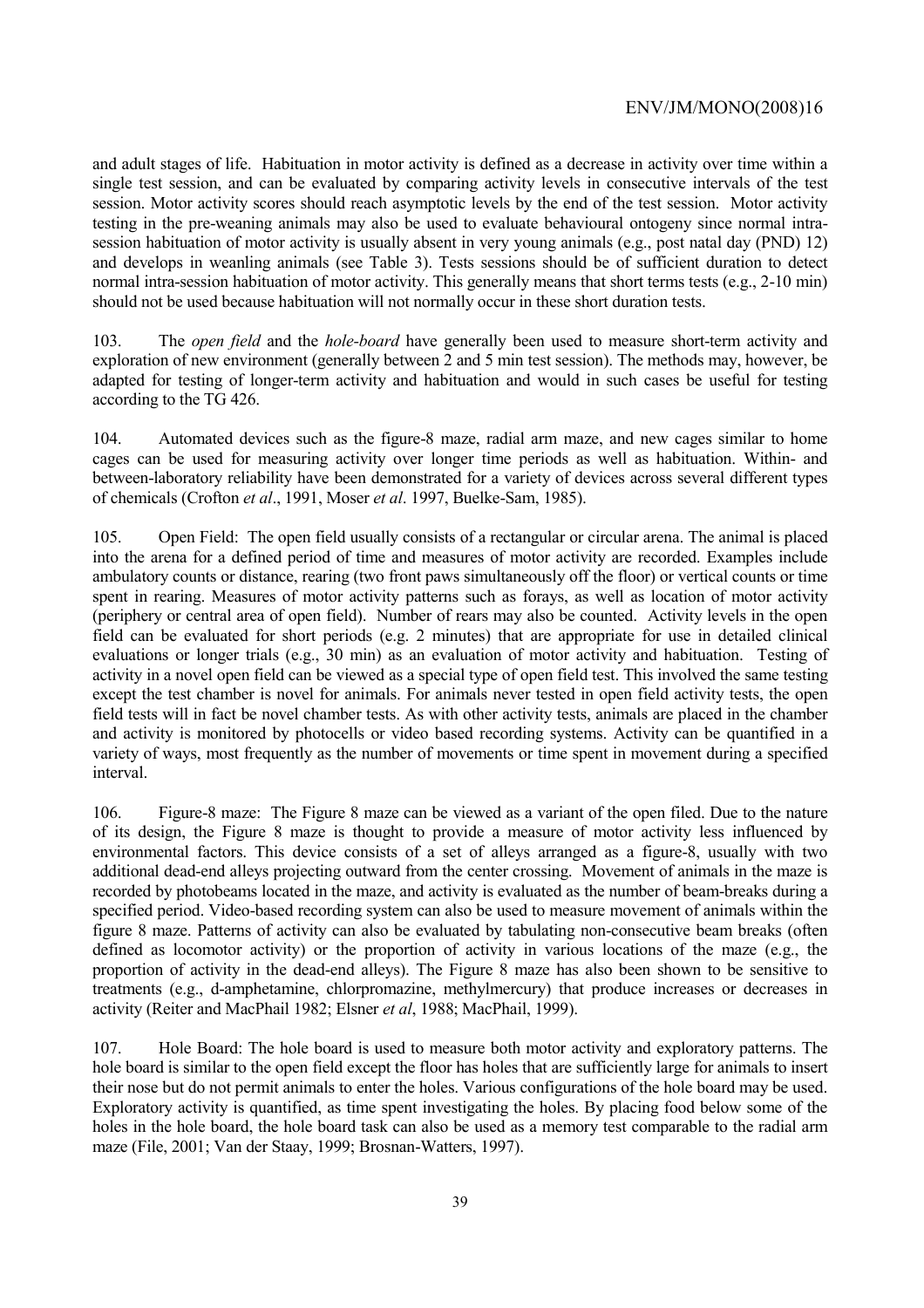108. Radial Arm Maze: Although developed to assess spatial memory, the radial arm maze can also be used to assess motor activity (Olton, 1987). Procedures for the radial arm are described in the section on tests of learning and memory below.

| <b>Test</b>        | Description                                                  | Endpoints                                              | References                                                           |
|--------------------|--------------------------------------------------------------|--------------------------------------------------------|----------------------------------------------------------------------|
| Open field         | Square or circular box.<br>Locomotion, rearing               | Short or long-term<br>activity<br>Exploration          | Adams, 1986;<br>Denenberg, 1969;<br>Schiorring, 1979;<br>Walsh, 1976 |
| Hole board         | Box with holes in floor. Sometimes<br>objects underneath.    | Short or long-term<br>activity<br>Exploration          | Adams, 1986                                                          |
| Radial arm<br>maze | Eight arms extending radially from<br>central hub            | Short or long-term<br>activity<br>Locomotion, Learning | Adams, 1986; Walsh<br>& Chrobak, 1987                                |
| Figure-8<br>maze   | Several interconnected alleyways -<br>forms a figure 8       | Long-term activity                                     | Adams, 1986; Reiter $\&$<br>MacPhail, 1982;<br>Crofton et al., 1993  |
| Novel cage         | Standard cages (non-home) within<br>series of infrared beams | Long term activity                                     | Gårdlund et al., 1991                                                |

**Table 4.** Measures of motor activity

# **Measures of Motor and Sensory Function**

109. Motor and sensory function should be evaluated least once during- the adolescent period and once during the young adult period (see OECD TG46). These assessments should be quantitative.

110. Until recently, measures of *sensory function*s in developmental toxicity studies have been limited to categorical assessments (presence or absence of response) rather than more sensitive measures of the magnitude of the response. However, more sophisticated automated behavioural techniques have become available that permit more sensitive quantitative assessment of sensory functions (table 5). These quantitative test methods are recommended over qualitative tests as they provide more sensitive measures of sensory functions.

111. Tests of neuromotor ability are often used in the evaluation of the ontogeny of reflexes or coordinated movements. Measures of reflex and motor development are the most widespread of all functional endpoints assessed in behavioural teratology studies (Adams, 1986; Buelke-Sam and Kimmel, 1979). The procedures for most of these commonly used measurements have been described in several reviews (Barlow and Sullivan, 1975; Adams, 1986); therefore only a brief description is given in table 3. Rotarod (and the accelerod as a variant), grip strength, beam test, and hind limb splay can be used for assessing neuromotor abilities (table 5).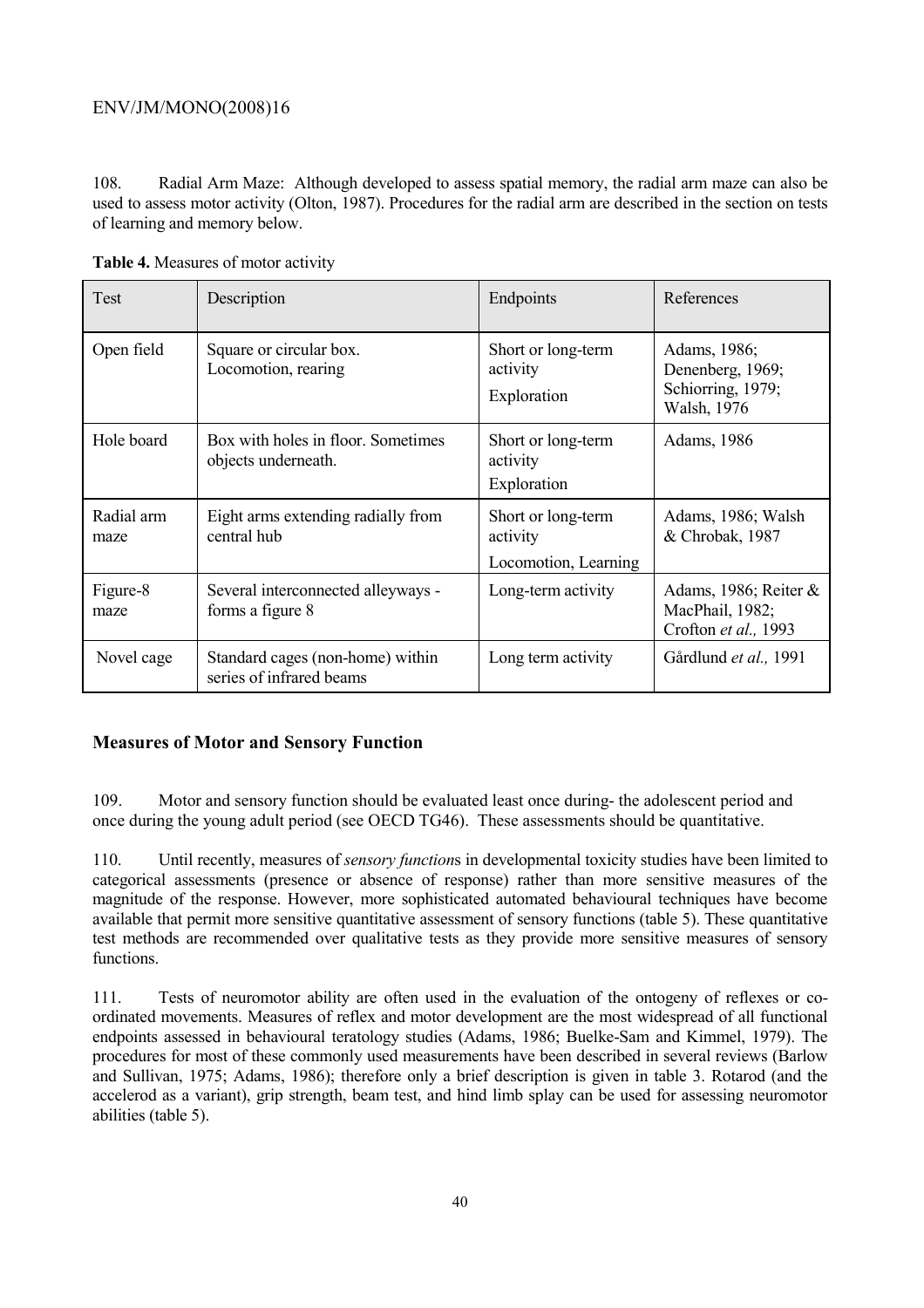| Test                                               | Description                                                                                                                                                                                                                                | Endpoints                                                                       | Age at testing                                                                           | References                                                                                                                                   |
|----------------------------------------------------|--------------------------------------------------------------------------------------------------------------------------------------------------------------------------------------------------------------------------------------------|---------------------------------------------------------------------------------|------------------------------------------------------------------------------------------|----------------------------------------------------------------------------------------------------------------------------------------------|
| Rotarod and<br>Accelerod                           | Placed on rotating rod at fixed<br>velocity. Measure time on rod or<br>yes/no to fixed period of time.<br>Accelerod uses same approach but<br>rotating rod increases speed.<br>Accelerod tends to be more<br>demanding and sensitive test. | Neuromotor<br>abilities,<br>Vestibular system,<br>Motor<br>coordination         | Usually after<br>weaning but<br>may be<br>conducted<br>before<br>weaning                 | Jones and Roberts,<br>1968; Kaplan and<br>Murphy, 1972; Bogo<br>et al., 1981; Adams<br>1986; Pryor et<br>al, 1983a; Bushnell et<br>al., 1994 |
| Grip strength                                      | Duration of hanging on thin wire<br>or special apparatus. Fore- and<br>hind-limb grip strength                                                                                                                                             | Neuromotor<br>abilities                                                         | PND 13 or<br>later                                                                       | Meyer, et al., 1979;<br>Pryor et al., 1983a;<br>Crofton et al., 1990,<br>1994a, 1994b                                                        |
| Hind-limb<br>splay                                 | Dropped from 30 cm above a<br>sheet of paper. Distance between<br>prints of hind paws                                                                                                                                                      | Neuromotor<br>abilities                                                         | Usually after<br>weaning                                                                 | Gabriel et al., 1991                                                                                                                         |
| Beam test                                          | Animals placed on narrow beam<br>and must traverse to reach escape<br>platform or home cage. Measure<br>time to traverse, slips, falls.                                                                                                    | Neuromotor<br>abilities                                                         | Usually after<br>weaning                                                                 |                                                                                                                                              |
| Negative<br>geotaxis reflex                        | Animal placed face down on 45<br>degrees surface, measure ability<br>and time to re-orient with face<br>upward                                                                                                                             | Neuromotor<br>ability, vestibular<br>function                                   | <b>PND 7-10</b>                                                                          | Pryor et al., 1983a                                                                                                                          |
| Prepulse<br>modification<br>of startle<br>response | Hearing ability<br>Vision<br>tactile                                                                                                                                                                                                       | Quantitative<br>measure, reflex<br>modification,<br>sensorimotor<br>integration | Measure near<br>weaning or<br>after                                                      | Adams et al.,<br>1986;Crofton et al.,<br>1990                                                                                                |
| Auditory<br>startle                                | Auditory sensory reflex response                                                                                                                                                                                                           | Quantitative or<br>qualitative                                                  | After PND 10                                                                             |                                                                                                                                              |
| Auditory<br>startle<br>habituation                 | Loud tone presented at regular<br>intervals. Amplitude of startle<br>response.                                                                                                                                                             | Habituation (non-<br>associative<br>learning)                                   |                                                                                          |                                                                                                                                              |
| Eye-blink<br>conditioning                          | Present cue paired with air puff<br>that produces reflexive eye blink                                                                                                                                                                      | Hearing ability<br>Vision, Tactile,<br>learning                                 | Usually after<br>weaning                                                                 | Stanton & Freeman<br>1994                                                                                                                    |
| Operant<br>techniques                              | Range of procedures using trained<br>response to determine sensory<br>thresholds or sensitivity (e.g.,<br>conditioned avoidance,                                                                                                           | Can be used to<br>assess wide range<br>of sensory<br>functions                  | Usually after<br>weaning and<br>usually in<br>adults where<br>food<br>motivation<br>used | Elsner, 1991; Gabriel<br>et al., 1991; Bushnell<br>et al., 1994; Pryor et<br>al., 1983b                                                      |

# **Table 5**. Measures of neuromotor and sensory abilities(1)

(1) Note that some measure of reflex ontogeny are also measure of sensory or neuromotor function.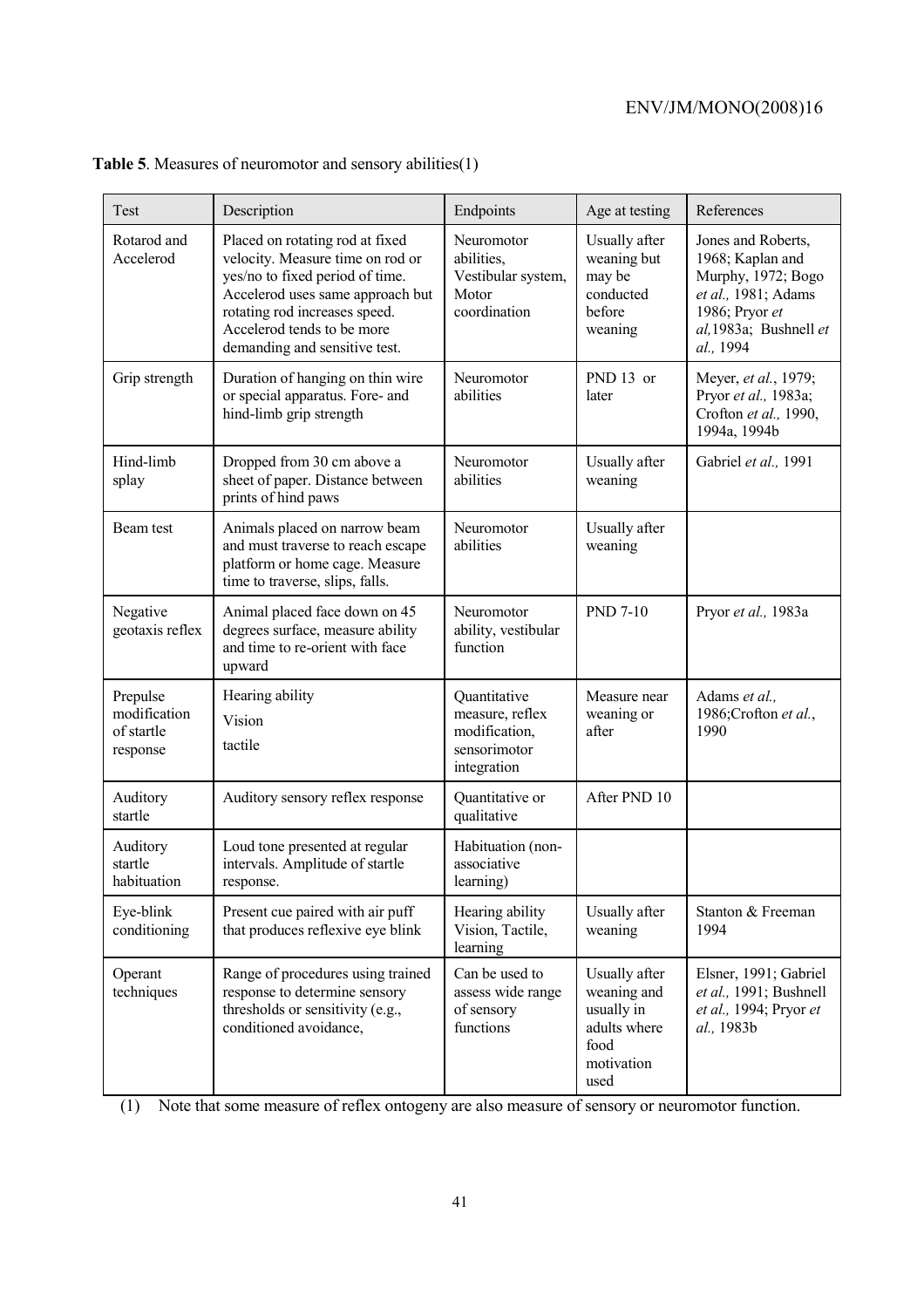112. The negative geotaxis test is used to evaluate vestibular function. It is conducted by placing a rat nose downward on an inclined plane (usually about 60°) and measuring the time for the rat to rotate 180° to a position of nose upward. Although this test works well for assessing sensorimotor function in young animals, it appears to have limited usefulness in tests of adults because of large variability (Pryor *et al.,* 1983a).

113. The rotarod test can be used to assess balance and motor coordination. The rotarod test (Bogo *et al.,* 1981) is conducted by placing rats on a moving, motor-driven cylinder and measuring the amount of time the rat can maintain balance on the rotating cylinder. The test can be conducted using either an accelerating cylinder (accelerod) or a fixed speed cylinder. For the accelerating cylinder procedure, the speed at which the rat falls into bedding is measured while for the fixed speed procedure, the time to fall from the cylinder or performance after a fixed time period is recorded (e.g., 60 sec). The accelerating version of the rotarod test is thought to be more sensitive than the non-accelerating version of the test.

114. Quantitative behavioural measurements of sensory function are obtained primarily through reflex modification tests or discrimination tests of conditioned behaviours. By teaching animals to perform specific responses to sensory cues, the ability to detect sensory cues can be evaluated. By using olfactory, auditory, or visual cues it is possible to determine if animals can perceive the cues or changes in cues (e.g., variations in sound frequency). When the response is unchanged after stimulus parameters are changed (e.g., sound or light frequency or intensity) it indicates that the animals was unable to detect the change in stimulus properties. By varying the quality or intensity of the stimulus, it is possible to measure thresholds of detection for sensory function.

115. *Auditory startle habituation* involves repetitive elicitation of the startle reflex. With continued repetition at regular intervals, the magnitude of the startle response decreases indicating habituation to the startle-eliciting stimulus. This task can be used to evaluate both the reflex performance as well as simple non-associative learning (i.e., habituation). In rodents the procedure is usually conducted using about 50 startle trials with response magnitude averaged into blocks of 10 trials/block, and changes in response amplitude evaluated over the course of the test session. Parameters such as loudness and duration of the startle stimulus, inter-trial interval, and background noise levels should be optimized to maximize the sensitivity of the procedure for the laboratory, strain, and age of animal being tested. Startle responses have been demonstrated in most mammalian species. Note that although auditory startle is the most frequently used startle response, other reflexive startle response may be also used but the procedures should be and sensitivity of the procedures should be well documented and validated.

116. *Pre-pulse inhibition of startle response* can be used to evaluate the integration of sensory information. (Ison, 1984; Crofton and Sheets 1989; Koch, 1989 ) Pre-pulse inhibition is an inhibition of startle response magnitude when the startle-eliciting stimulus is preceded by another stimulus that does not normally elicit a startle response. Pre-pulse inhibition has been shown in most mammalian species. Typically the pre-pulse stimulus itself should not produce a startle response. Pre-pulse stimuli are normally presented 30-100 ms before the startle stimulus and the magnitude of the startle response is normally decreased in an intensity-dependent manner. In addition, the startle response latency is normally unchanged or increased after presentation of pre-pulse. Pre-pulse inhibition is thought to reflect the integration of multiple sensory inputs and disturbances in pre-pulse inhibition reflect disturbances in the ability to integrate information (Koch, 1989, Ison 1984). By modifying properties of the pre-pulse stimulus, it is possible to assess changes in sensory capacity to detect in the pre-pulse stimulus (Crofton *et al.,* 2000; Wecker *et al*., 1985).

117. Eye-blink conditioning is a form of classical or Pavlovian learning and involves presenting a conditioned stimulus (typically a tone) immediately before an unconditioned stimulus (typically a brief air puff to the eye). The conditioned stimulus normally does not elicit any response by itself. The unconditioned stimulus normally elicits an unconditioned response (e.g., eye-blink response); however after repeated presentation of the conditioned stimulus (e.g., tone) immediately before presentation of the unconditioned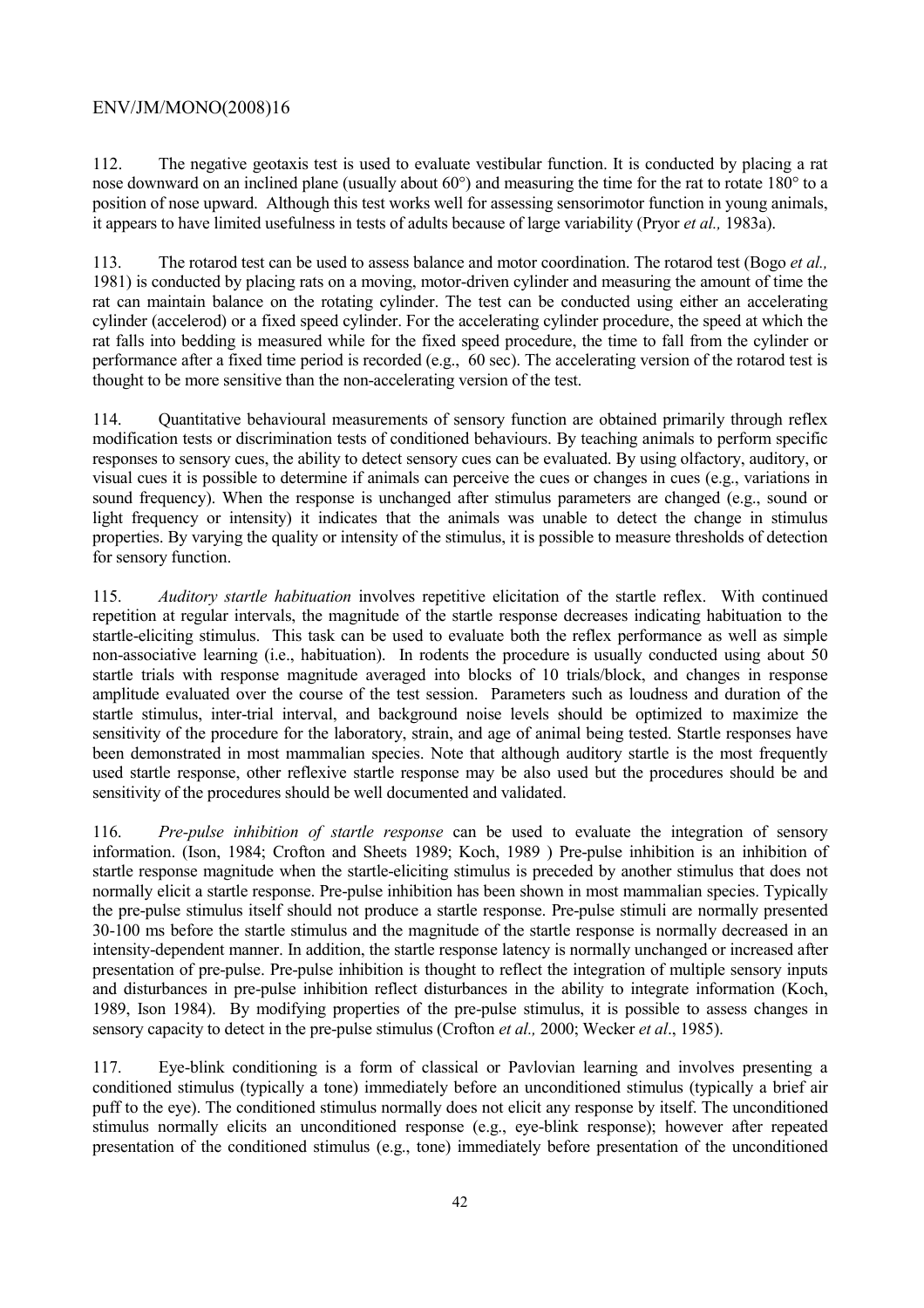stimulus (air puff), the conditioned stimulus (tone) will elicit the eye-blink response in the absence of the unconditioned stimulus. This learned eye-blink response is a conditioned response and provides a measure of basic learning capacity. (see Stanton and Freeman, 1994 for review). Methods for studying eye-blink conditioning exist in rats, rabbits and humans. Comparisons of studies involving humans and animal models indicate that the effects of a number of biological variables are similar across species and available evidence suggests that the biological mechanisms are similar across species. Although the eye-blink conditioning model has mainly been used for studying learning effects, it is possible to use this test to evaluate sensory system function by modifying properties of the conditioned stimulus (e.g., frequency, intensity, etc) and assessing its effect on the conditioned response.

118. In addition to the procedures described above, operant conditioning procedures can be employed to evaluate sensory function. Though not completely independent, classical conditioning involves presentation of the conditioned stimulus before presentation of the response while operant conditioning involves presentation of the unconditioned stimulus (e.g., food reward) after the response (e.g., bar press). Similar to the eye blink response procedure, operant test procedures used to assess sensory function are based on evaluating the animal's capacity to detect changes in properties of sensory cues (e.g., tone frequency or intensity, light frequency, spectral properties, etc) that control responses. Because operant procedures permit considerable flexibility in the use of a wide range of sensory cues to control behaviours, operant conditioning provides some of the most sensitive tests available to assess sensory function.

119. *Conditioned avoidance response* (CAR) involves training animals to avoid an aversive stimulus that is predicted by a warning signal (e.g., tone or light). The warning cue is presented before the aversive stimulus and animals must learn to avoid the aversive stimulus by making a response. Animals can be easily trained to perform a wide range of behaviours (crossing a wall, pressing a bar, climbing a pole) to avoid the aversive stimulus. For example, rats will learn to climb or pull a pole to avoid a foot shock, which is preceded by a warning signal (the conditioned stimuli) (Pryor *et al.,* 1983a, b). Since the conditioned stimuli can be a wide range of stimuli (visual, auditory, olfactory), changes in the intensity or frequency of the warning cue can be used to evaluate the ability of animals to detect or discriminate changes in the sensory warning stimulus. For example, using pole climbing as the measured response and auditory stimulus as the cue, it has been shown that toluene-exposed rats had a hearing deficit of frequencies above 8 kHz. Experiments with positive control substances have indicated that the CAR procedure is sensitive and capable of detecting specific sensory loss.

120. Operant conditioning techniques can also be used to evaluate somatosensory function. For example, Elsner (1998, 1991) developed a tactile-kinaesthetic performance test for rats by training rats to press a forcesensitive lever. By decreasing the range of force on the lever that earned reinforcers over test trials, this procedure can be used to assess the capacity of rats to control the force applied to the lever as a measure of somatosensory function. This procedure was successfully used to demonstrate that methyl mercury affected the tactile-kinaesthetic system of rats -including a disturbance in fine motor control (Elsner *et al.,* 1991).

### **Measures of Learning and Memory**

121. Associative learning and memory should be tested twice, with one test conducted in post weaning offspring with one test conducted in adults. While there is considerable flexibility in the choice of specific tests to use, the tests must a) demonstrate learning via a change in behaviour either across tests sessions or within a single test session and, b) the test should incorporate measures of both learning (acquisition) and (retention) memory. While it is permissible to use the same animals at both times, it is generally recommended that different animals be used for each test to minimize the potential that learning in one tests confounds measures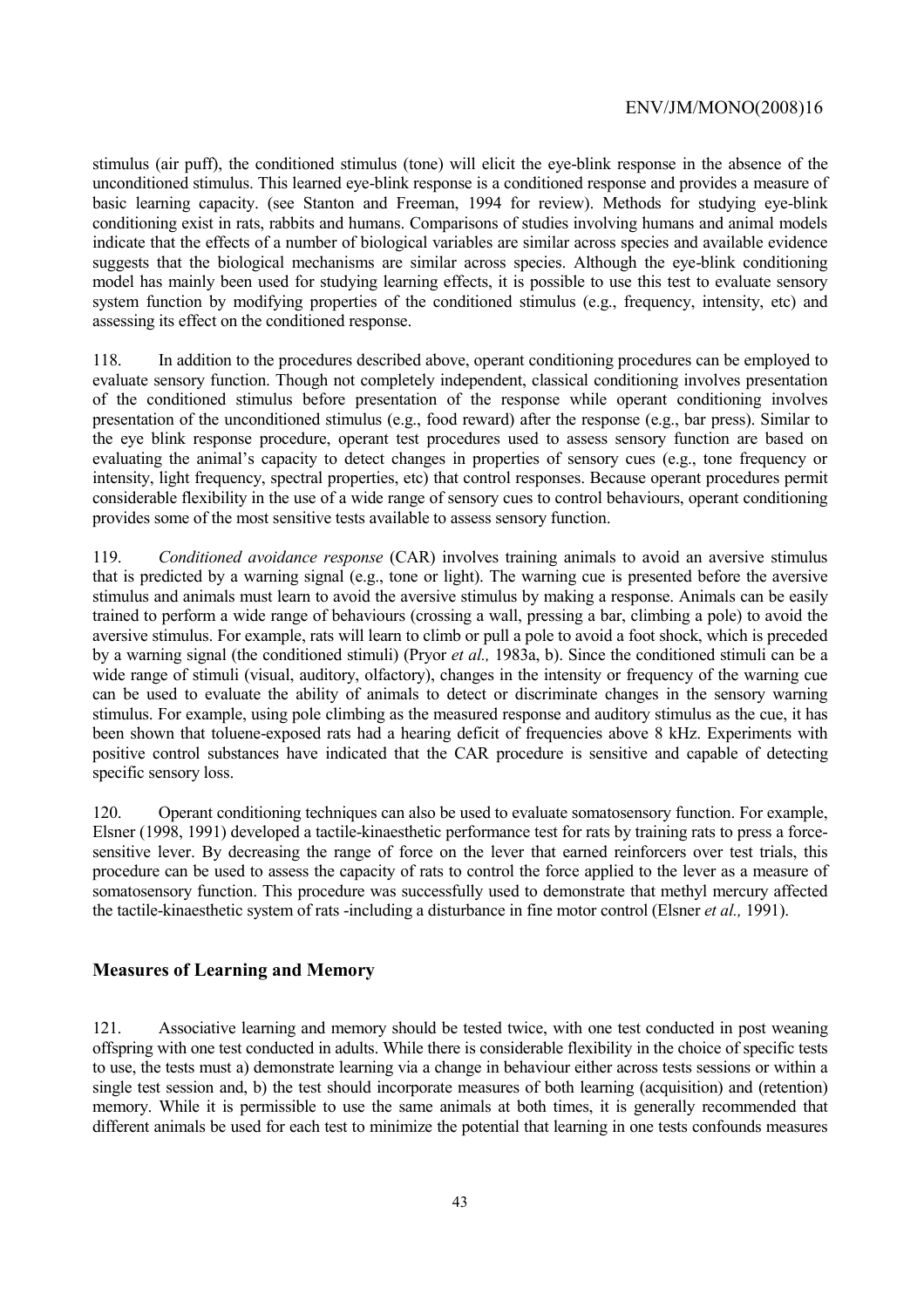of learning in the second test. If the same test is used in young and adult animals, it is unlikely that learning can be adequately assessed at both test times using a single group of animals.

122. A large number of associative learning tasks are available to assess learning and memory. Generally they can be classified into either appetitively or aversively-motivated tasks (Lochry *et al.,* 1986). Appetitively-motivated learning employs the use of reinforcers to maintain responding (i.e., animals exhibit some response to gain a reinforcer). Typically food or water deprivation is required to control levels of motivation in these tasks although preferred substances like sucrose or saccharin are also used to motivate animals. Aversively-motivated learning employs the use of aversive, unpleasant or painful stimuli to motivate responding (e.g., footshock, bright lights, loud noise, water). These aversive tasks can be further divided into either escape or avoidance tasks, depending on whether animals have the option to completely avoid the aversive stimulus by responding before its presentation or whether animals can only escape aversive stimulus. While appetitively motivated tasks normally require either food or water deprivation, aversively motivated tasks (avoidance tasks, water mazes) do not require such deprivation. Because of the potential impact of food or water deprivation in young developing animals, appetitively-motivated tasks requiring deprivation are not normally conducted on immature animals.

123. Some tests that would satisfy the criteria for associative learning are shown in Table 6: active or passive avoidance, taste or odour aversions, olfactory conditioning, various water maze tests including Morris Water Maze, Biel or Cincinnati maze, radial arm maze, T-maze, as well as a variety of operant-based learning and memory tests (e.g., delayed-matching-to-position, delayed spatial alternation, alternation tasks, delay tasks, etc). Additional tests are described in the literature for weanling and adult rats.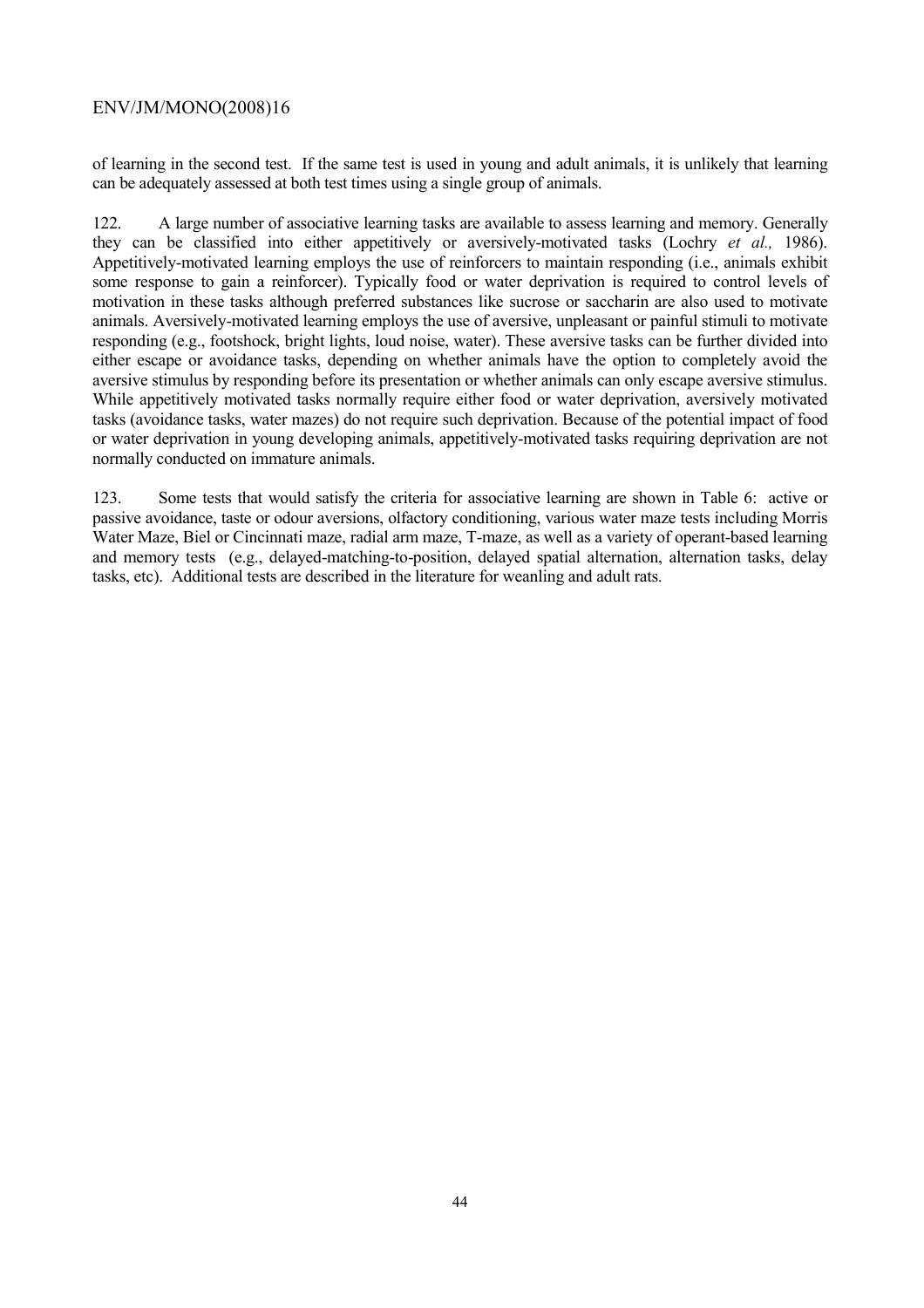| Test                                                   | Description                                                                                                                                                      | <b>Potential Endpoints</b><br>(1)                                                                                          | Reference                                                  |
|--------------------------------------------------------|------------------------------------------------------------------------------------------------------------------------------------------------------------------|----------------------------------------------------------------------------------------------------------------------------|------------------------------------------------------------|
| Passive<br>avoidance                                   | Animal must learn to withhold<br>responding to avoid aversive stimulus                                                                                           | Trials to criterion,<br>errors, latency to<br>respond, latency to<br>enter dark<br>compartment                             | Adams 1986; Wier<br>et al., 1989; Lochry<br>and Riley 1980 |
| Active<br>avoidance                                    | Animals must perform a response (e.g.,<br>cross door, press bar) to avoid aversive<br>stimuli.                                                                   | No. of trials to<br>criterion, No. of<br>successful<br>avoidances,<br>No. of escapes where<br>avoidance failure            | Adams 1986                                                 |
| Operant<br>conditioning<br>(Skinner box)               | Animals must perform a response to<br>obtain reinforcement or avoid aversive<br>stimulus. Wide range of test schedules,<br>stimuli and response can be employed. | No. of correct<br>responses, No<br>reinforcers, percent<br>correct choices,<br>errors rates, (depends<br>on specific test) | Adams 1986; Hass<br>et al., 1994a                          |
| Radial arm<br>maze                                     | Eight arms extending radially from<br>central hub. Reinforcement in each arm.                                                                                    | No. of errors, <i>i.e.</i><br>revisiting an arm,<br>activity, Trials to<br>criterion. time                                 | Adams 1986                                                 |
| <b>Biel</b> water<br>maze,<br>Cincinnati water<br>maze | Maze with 6 sequential choices<br>between left or right turn                                                                                                     | No. of errors, latency<br>to goal                                                                                          | Peele et al., 1990                                         |
| Morris water<br>maze                                   | Find platform hidden under the surface<br>in large circular pool using spatial cues.<br>Important to use different start<br>positions.                           | Swim length and<br>path, latency to<br>escape platform                                                                     | Kelly et al., 1988;<br>Hass et al., 1995                   |
| T-maze                                                 | T-formed maze, select one arm of two<br>with reinforcement. Can be dry or water<br>based T-Maze.                                                                 | No. of errors, latency,<br>trials to criterion                                                                             | Wier et al., 1989;<br>Lochry and Riley<br>1980             |

**Table 6.** Measures of learning and memory abilities, examples (see text for more details)

(1) Note that many of these tests can be used to asses a wide range of endpoints, depending on to goal and specific use of the tests. The endpoints listed here are to provide an overview of some of the more common endpoints that can be evaluated with the tests

124. Passive avoidance tasks require animals to withhold a response in order to avoid the presentation of an aversive stimulus (unlike active avoidance tasks where animals must make some active response). For example, one frequently used passive avoidance task involves avoidance of one side of a two-compartment chamber that has been previously associated with an aversive stimulus such as footshock. The avoidance of the area associated with footshock measured by latency to enter the shock–associated chamber, provides a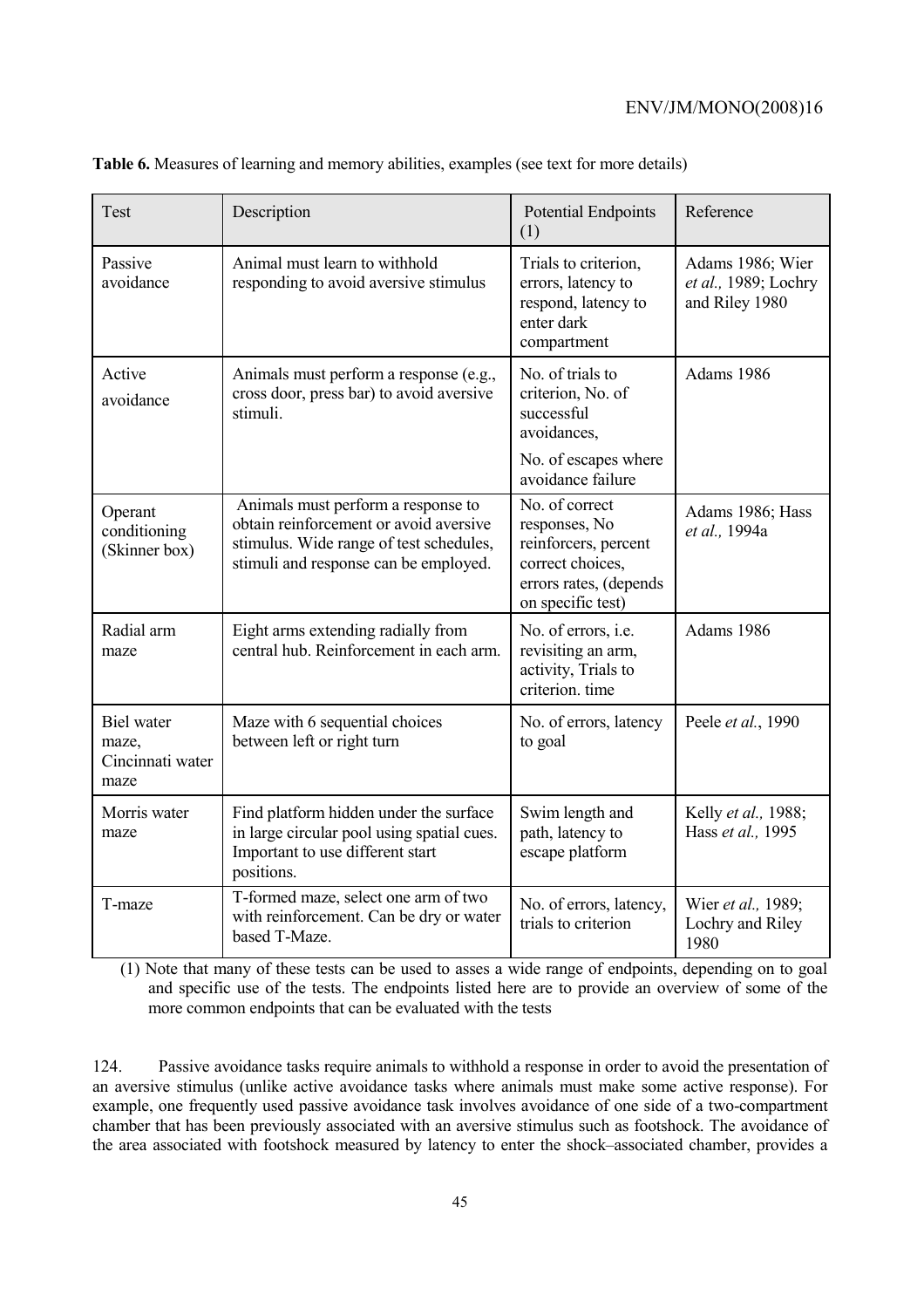measure of associative learning. Passive avoidance tasks are technically easy and rapid to conduct, often with few learning trials required. However, they tend to produce variable results and may be sensitive to impairments in motor function. The sensitivity of this test may be increased by using repeated trials passive avoidance, where the endpoint is for example the number of trials needed before the animals do not enter the dark compartment (Robbins, 1977). Active avoidance tests are comparable to passive avoidance tests except that animals must make an active response to avoid an aversive stimulus. Typically a cue is associated with an aversive stimulus that predicts the onset of the aversive stimulus and the animal makes a response (move to another location, press a bar) to avoid the aversive stimulus. Like passive avoidance tasks, active avoidance tasks are learned rapidly but may also be sensitive to motor disturbances. Learning can be measured by the number of avoidance responses or the latency to respond.

#### **Water mazes**

125. A number of water maze tasks have been developed to evaluate learning and memory. All water mazes rely on escape from water as the primary motivation and are therefore aversively-motivated tasks. Many of these are swimming versions of previously developed appetitive mazes (e.g., T-maze), while others have been developed to measure specific learning and memory capacities (e.g., Morris water maze) (see Vorhees, 1987; Vorhees *et al.,* 1991; Morris, 1984; Brandais *et al.*, 1989; D'Hooge *et al.*, 1991 for reviews). Water mazes have a number of advantages that including no requirement for food deprivation, can be used in young animals, are rapidly learned, are free of appetitive or taste confounds, relatively insensitive to odour cues, and, within limits, also relatively unaffected by differences in body mass (Vorhees *et al.,* 1991).Because water mazes can be motorically demanding, it is important to consider potential motor disturbances especially in water mazes that rely on latency or speed measures rather than choice accuracy measures.

126. The *Morris water maze* was developed to measure spatial learning and memory in rodents (Morris, 1984; Brandais, 1989, D'Hooge *et al.,* 2001). This maze consists of a large circular water tank with an escape platform hidden below the surface of the water. While a number of test variations have been employed the most typical approach is to place animals into the water maze from one of 4 random locations and animals must locate the hidden escape platform to escape from the water. Since start position changes on each test trial animals must learn to locate the hidden escape platform based on extra-maze spatial cues. (Morris 1981, Morris 1984). To ensure that animals use spatial cues to locate the platform it is critical that the starting positions are changed between trials. Measures of learning are swim latency to locate the platform, swim distance to locate the platform and swim speed. The decrease in swim distance over trials generally provides a better measure of learning than swim latency, as the latter may be influenced by the swim speed of the animal. An advantage of this test is that it can provide information on the swim speed (motor capacity) of the animal directly during the learning trials. The swim path may also be recorded and used for a more detailed analysis of the performance of the animal. Measures of memory are normally conducted on the last day of testing in which the escape platform is removed and the time spent in the previous location of the platform as a measure of memory. The task has been shown to be sensitive to a variety of experimental insults to relevant brain structures and to age related impairments. It has been used to demonstrate effects of for example prenatal or early postnatal exposure to ethanol, technical xylene, N-methylpyrrolidone, toluene and malnutrition in rodents (Blanchard *et al.,* 1987, Kelly *et al.,* 1988; Hass *et al.,* 1994a, b, Hass *et al.,* 1995). Other variants of the Morris water maze can be used to evaluate working (or short-term memory) by conducting two trial per day with the platform location changing from day to day but not between the two daily trials. Thus the first trial provides information on the platform location and the second trial measure memory of that information. Measures include latency to locate the platform, swim distance and swim speed. Another version of this task allows the use of local cues, which may be used to test cued learning, or as a control task to evaluate motor function.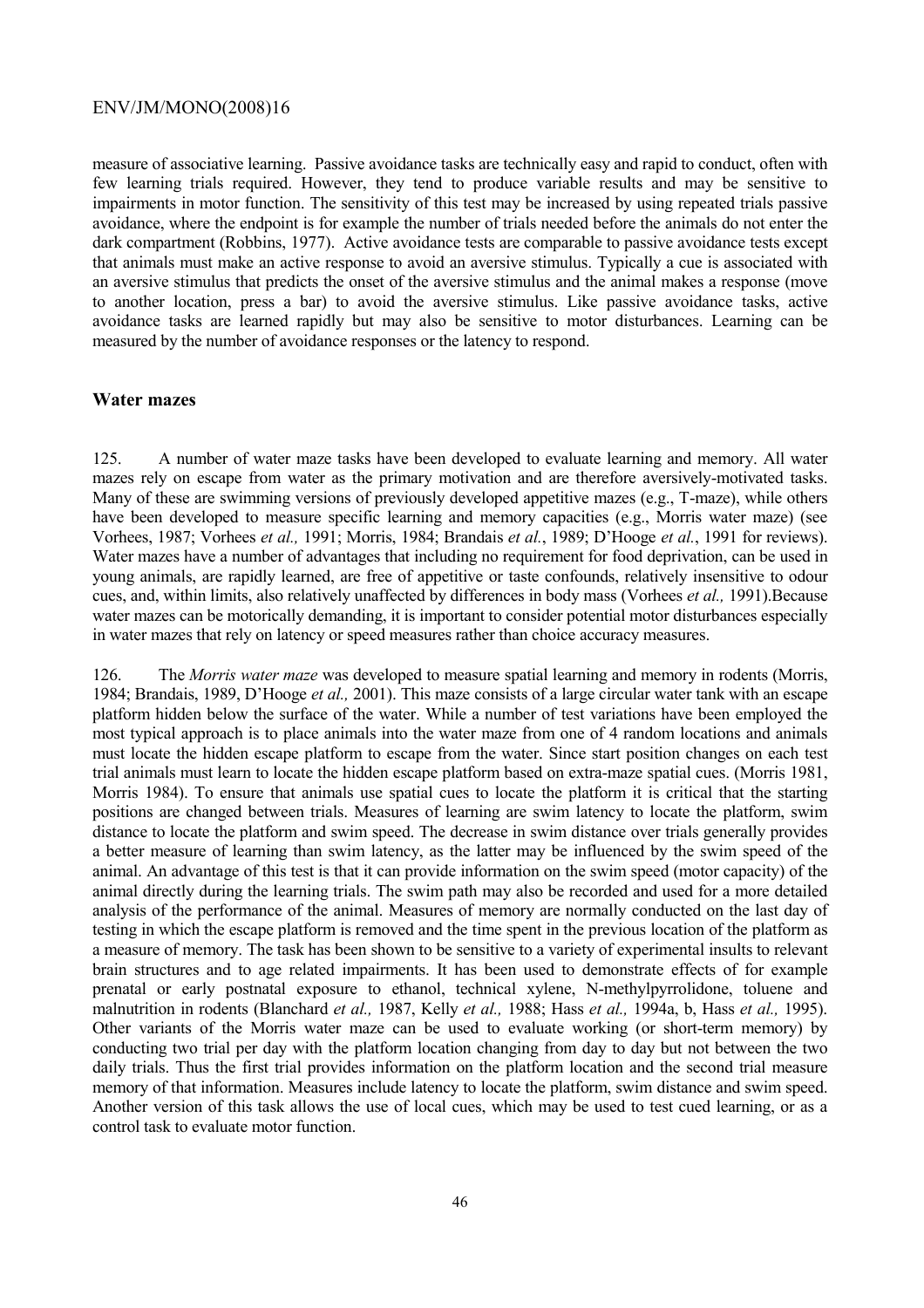127. The *Biel water maze* consists of six sequential left-right choices from the start to the goal of the water maze. Testing in the Biel water maze may consist of initial trials in a straight water channel to assess swimming ability followed by testing in the six sequence Biel maze, followed by additional trials in which the position of the start and goal box is reversed from learning trials Normally, the measures used to asses learning and memory are the number of errors on each trial, i.e. turning left instead of right and vice versa. While maze times are normally also recorded for each trial, this measure is less valuable for evaluating learning than measure of choice accuracy. The Biel water maze has been shown to possess good reliability at reproducing effects from various chemicals, to be sensitive for detecting effects with a coefficient of detection in the order of 10-20%, and to be valid for reflecting the effects of neurotoxic agents.

128. The apparatus used for *T-maze* testing consist of a start box, left and right maze arm, and a choice point connecting the start box to both maze arms. The T-maze may be used either as a dry maze, where the animals are given a reward for choosing the correct arm (appetitively motivated), or as a water maze (aversively motivated). The procedure often used for testing is position habit task, i.e. the same arm is the correct choice throughout all trials. Other possibilities include delayed alternation, where the correct arm alternates from left to right, and discrete trials delayed alternation, where each trial consist of two runs. The first run is forced, i.e. the animal can only choose one side of the maze, while the second run is a freechoice with the arm alternate to that entered on the forced run as the rewarded choice. Delays between trials can be varied, to evaluate memory over short or long time periods; longer delays can also be used to distinguish performance from memory deficits. Learning that the same arm is always the correct one may be relatively simple for rats, and studies have shown that this task may not be affected by chemical exposure, while results of T-maze delayed alternation testing clearly indicate impairment of cognitive processes (Robbins, 1977).

129. Spatial learning processes have been strongly linked, in the rat, to the hippocampus and related structures (Olton *et al.,* 1979, Morris *et al.,* 1982). Two commonly used methods for assessing spatial learning are the Morris water maze and the radial arm maze.

130. The *radial arm maze* is an appetitively-motivated task and the apparatus consists of eight arms extending radially from a central hub. Normally, a reinforcement is placed at the end of each the eight arms and test trials consist of placing animals in the center and allowing them to locate the reinforcers at the end of each arm of the maze. The radial arm maze permits the assessment of both short-term (working memory) and long term memory (reference memory). Measures of memory include the number of errors (revisits to arms already visited) The radial arm maze have been shown to be sensitive for evaluating the effects of chemicals such as ethanol and trimethyltin (Miller *et al.,* 1982), of maternal phenylketonuria and prenatal phenytoin (Weisenburger *et al.,* 1990), and of methylnitrosurea-induced microcephaly (Akaike *et al.,* 1988).

131. Schedule controlled operant conditioning offers a wide range of test conditions to evaluate learning and memory, as well as sensory functions as described earlier. Operant test have been developed to assess other cognitive functions such as attention, response inhibition (impulsivity), discrimination, spatial and nonspatial memory. Because the range of operant tests available permits considerable control over learning and response parameters, these tasks can provide highly sensitive tests of specific cognitive functions. However, because operant tests require tight schedule control over behavior, training for these tasks may be excessively time consuming for initial evaluation of learning and memory in a developmental stud*y*. Although operant tests are typically conducted using a*ppetiti*ve reinforcers, aversive stimuli can also be used in operant test situations. The more frequently used appetitive versions of operant tests also require food or water deprivation and, combined with the extensive training usually required, are generally not suitable as tests of learning and memory in young animals. While far from a complete list, some examples of operant tests are provided below. (General refs: Buccufusco 2002; Laties, 1978)

132. *Spatial discrimination learning*: animals must learn to select a response (usually choose one of two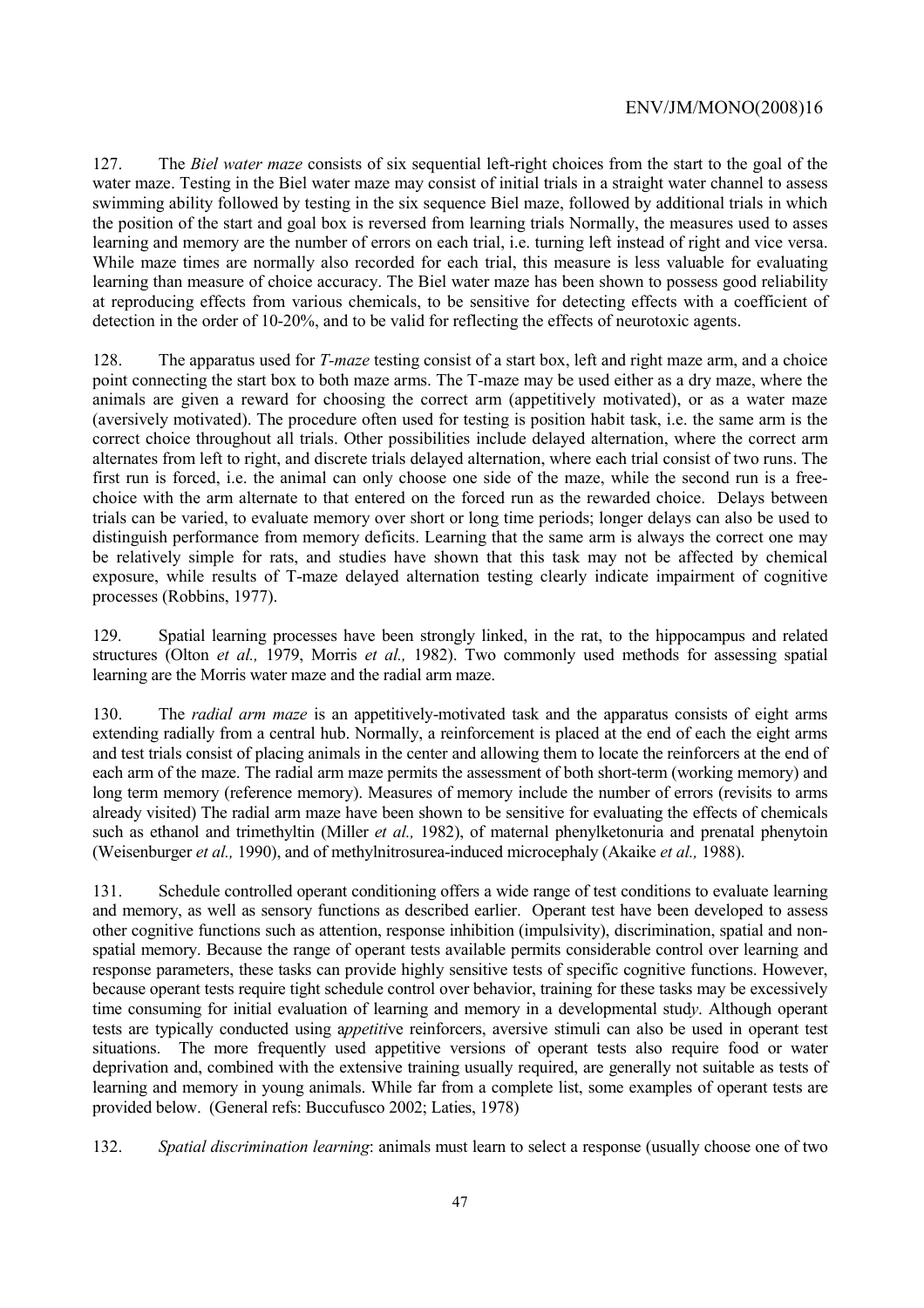levers) based on spatial position in the operant chamber (e.g., right or left choice) in order to earn a reinforcer.

133. *Cued discrimination learning*: animals must learn to select a response (usually choose a lever) based on cues (tone, light) with the cue determining the lever that will earn a reinforcer. Once the discrimination is learned, cues can be modified (e.g., tone frequency or light frequency) to evaluate if animals can detect changes in sensory properties. Usually, the number of errors, trials to a fixed criterion and the type of errors is measured.

134. *Alternation tasks:* animals must learn to alternate responses from one trial to the next trial. Alternation may be spatially based (e.g., right versus left) or cure based (illuminated lever versus nonilluminated lever). Because the correct choice on one trial is dependent on the correct choice on the previous trial, animals must remember the choice made on the previous trial. By increasing the interval between trials, this task permits the measurement of memory. Usually, the number of errors, trials to a fixed criterion, the type of errors is measured, and the delay at which criterion responding is no longer maintained is measured.

135. *Delayed spatial alternation*: this is a special version of an alternation task in which choice is based on spatial location (right versus left) and delays are introduced between trials to assess memory. Usually, the number of errors, trials to a fixed criterion, the type of errors, and the delay at which criterion responding is no longer maintained are measured.

136. *Matching to sample and non-matching to sample tasks*: animals must learn to respond to a lever based on a cue delivered immediately before the choice. In matching to sample, animals are given a cue or sample (e.g., light) immediately before the trial and must choose the lever associated with the cue. By increasing the interval or delay between the presentation of the cue and the start of the choice trial, memory for the cue can be evaluated. Delayed non-matching to sample employs the same approach except that the animal must choose the lever that does not match the previously displayed cue or sample. Usually, the number of errors, trials to a fixed criterion, the type of errors, and the delay at which criterion responding is no longer maintained are measured.

137. *Differential reinforcement of low rate tasks*: animals must learn to withhold responses for a specified interval before responding to obtain a reinforcer. Responding before the end of the interval restarts the trial. By increasing the interval that the animal must withhold a response, this procedure can be used to measure response inhibition or impulsivity. Usually the delay at which criterion responding is no longer maintained is measured.

138. *Discrimination reversal tasks*: animals must learn that the previously correct response (e.g., right lever or illuminated lever) is no longer the correct lever and that previously incorrect lever is now the correct lever. By measuring the trial to learn the new correct response, this test provides a measure of both learning and response flexibility. Usually, the number of trials to learn the reversal to a set criterion is measured

# **Postmortem evaluation of nervous system tissues in the Developmental Neurotoxicity (DNT) study**

139. The enhanced potential for toxicologic insult to the developing nervous system as compared to the adult, is related to the formative processes (e.g., proliferation, differentiation, migration, restructuring, myelination) that occur in the young. This concept is constant across all human and animal species, although the time scale for critical events in neurodevelopment is species-specific (Moore, 1989; Rice and Barone, 2000). Morphological parameters are evaluated in the DNT study, along with functional and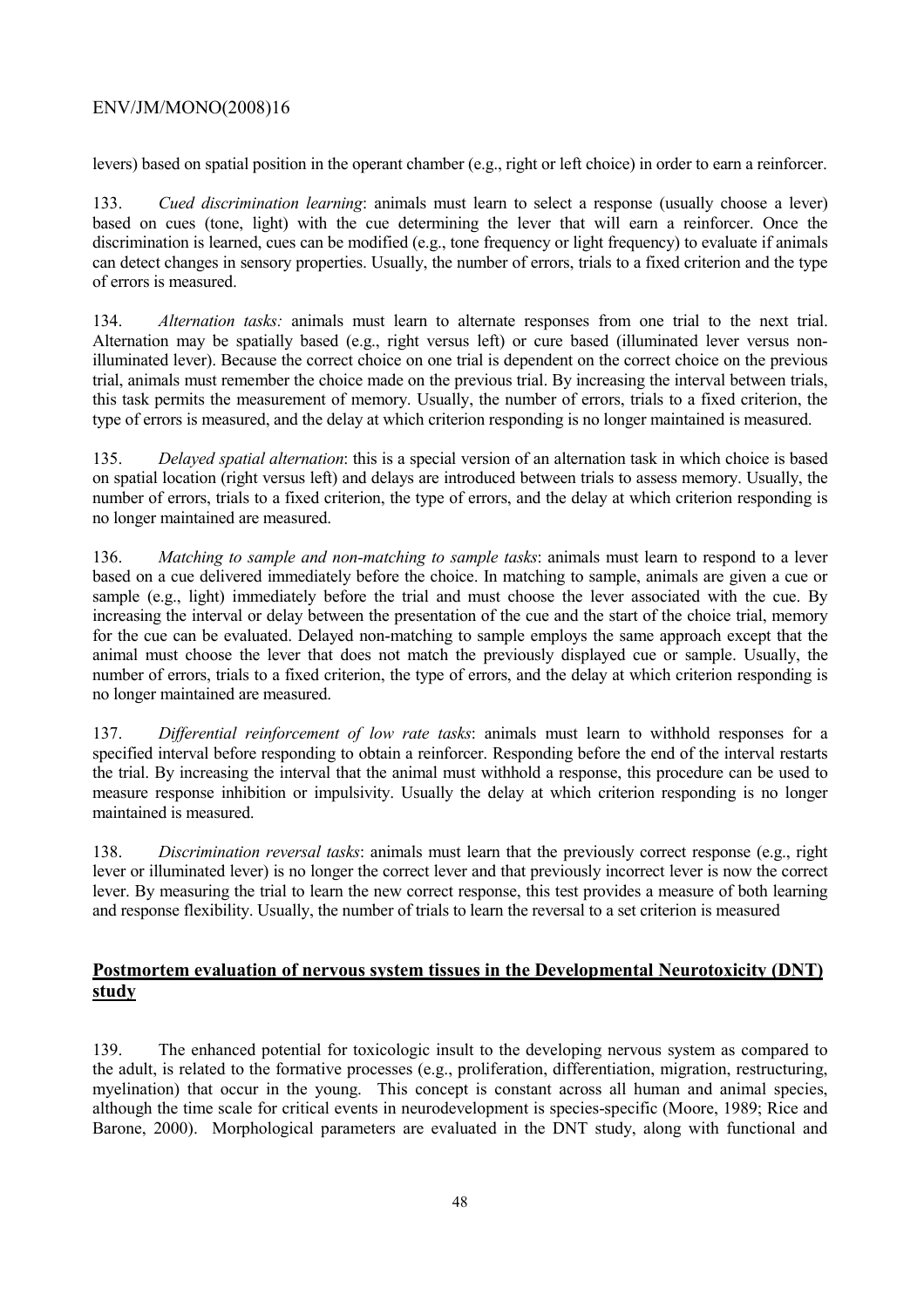neurobehavioral endpoints, to assess adverse treatment-related outcomes to the nervous system following developmental exposures.

140. The developmental neurotoxicity testing guideline (TG 426) requires histopathological evaluation of nervous system tissues from selected offspring (10/sex/group) at the time of weaning (around postnatal day 21) or earlier (e.g., PND 11), and at study termination (approximately postnatal day 60). Consequently, samples from weanlings are collected at a time point during active neurological development and during the late stages of the treatment period, while in the adult (PND 60) offspring, samples are collected after the brain has matured and following a period of approximately 40 days during which treatment has not been administered. Following gross pathological examination of nervous system structures and measurement of brain weight (10/sex/group), samples of brain tissue are collected at both ages; peripheral nervous system tissues are collected only in adult offspring. A qualitative assessment of tissues is performed, generally starting with a comparison of control and high-dose subjects, with subsequent evaluation of low- and mid-dose tissues if a treatment-related effect is observed. Subjective analysis of treatment-related findings (conducted without knowledge of treatment group) is also performed. Additionally, a quantitative assessment is conducted at both time points; the guideline specifies measurements of, at a minimum, major regions in the cerebral cortex, hippocampus, and cerebrum.

141. Brain weights are recorded for 10 offspring per sex in each group. Because there are alternative methods for assigning animals to various tests, the offspring assigned for brain weight measurement may or may not also be designated for further histopathological processing and examination. Thus, practical considerations related to the processing of various aged animals at scheduled termination will dictate the fixation status of the test subject brains; examples can be found in TG 426, Appendix 1. Brain weights can be measured either before or after fixation, although the same procedures should be used throughout the study for all groups, and the study report should clearly indicate the procedure used.

142. Gross morphologic examination of the nervous system tissues can be conducted at any point during the processing of tissues for microscopic evaluation.

143. Proper fixation of nervous system tissues is critical to the success of subsequent histopathological evaluation. *In situ* perfusion fixation of adult animals is performed to minimize artifacts introduced into nervous system tissues (OECD, 2004); additionally, it is generally agreed that there is a need for perfusion (versus immersion) fixation of brain tissues in weanling-aged offspring, although there has been some historical controversy over this issue (OECD, 2000). If samples are collected from pups at an earlier age (e.g., at PND 11), immersion fixation is usually considered adequate. However, with any immersion processing, the removal of the calvarium is necessary to ensure adequate contact with the fixative; care should be taken to avoid inadvertent damage of tissues during this procedure. Further discussion of immersion and perfusion fixation techniques can be found in OECD Guidance 20, paragraphs 51-53 (OECD, 2004), as well as in a number of standard published histological protocols (Prophet *et al*., 1994; Fix and Garman, 2000; Bancroft and Gamble, 2002). The fixative used and the length of time that tissues are retained in fixative may be dictated by anticipated histologic procedures such as the use of special staining or immunocytochemical staining (see Garman *et al*., 2001 for a list of special stains and ancillary procedures that can be considered for use in developmental neurotoxicity studies). Prolonged formalin fixation may result in brain shrinkage; therefore, brain slices should be prepared, processed, and embedded at approximately the same time for all animals on which morphometric evaluations may eventually be performed (Garman *et al*., 2001). Paraffin embedding is acceptable for tissues of the central nervous system. For tissues of the peripheral nervous system, the use of osmium post-fixation, together with epoxy embedding, may be useful and appropriate when a higher degree of resolution is required (e.g., for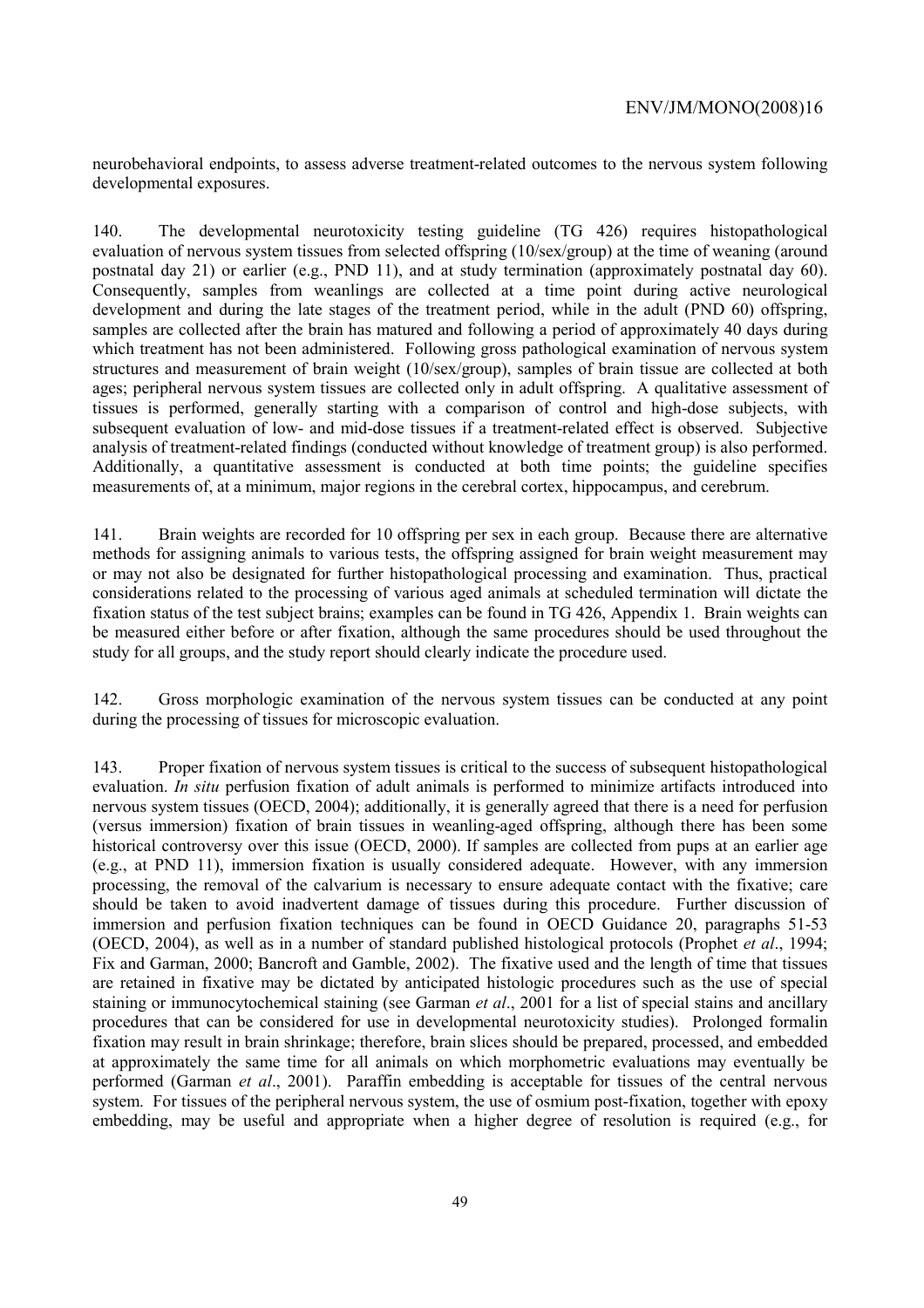evaluation of peripheral nerves when a peripheral neuropathy is suspected and/or for morphometric analysis of peripheral nerves).

144. Central and peripheral nervous system structures that should be sampled and examined histopathologically are listed in TG 426. They include all major brain areas (e.g., olfactory bulbs, cerebral cortex, hippocampus, basal ganglia, thalamus, hypothalamus, midbrain [tectum, tegmentum, and cerebral peduncles], pons, medulla oblongata, and cerebellum. Additionally, in adult offspring, representative sections of the spinal cord and the peripheral nervous system should be sampled, including the eye with optic nerve and retina, the spinal cord at the cervical and lumbar swellings, the dorsal and ventral root fibers, the proximal sciatic nerve, the proximal tibial nerve (at the knee), and the tibial nerve calf muscle branches. The spinal cord and peripheral nerve sections should include both cross or transverse and longitudinal sections.

145. It is important that the qualitative neuropathological evaluation should focus on evidence of alterations to normal nervous system development in addition to signs of cellular alteration (e.g., neuronal vacuolation, degeneration, and necrosis) and tissue changes (e.g., gliosis, leukocyte infiltration, and cystic formation) that are typically observed in neuropathology studies in adult animals. Examples of significant alterations that are indicative of developmental insult are detailed in TG 426 and include the following:

- alterations in the gross size or shape of the olfactory bulbs, cerebrum or cerebellum;
- alterations in the relative size of various brain regions, including decreases or increases in the size of regions resulting from the loss or persistence of normally transient populations of cells or axonal projections (e.g., external germinal layer of cerebellum, corpus callosum);
- alterations in proliferation, migration, and differentiation, as indicated by areas of excessive apoptosis or necrosis, clusters or dispersed populations of ectopic, disoriented or malformed neurons or alterations in the relative size of various layers of cortical structures;
- alterations in patterns of myelination, including an overall size reduction or altered staining of myelinated structures;
- evidence of hydrocephalus, in particular enlargement of the ventricles, stenosis of the cerebral aqueduct and thinning of the cerebral hemispheres.

The first procedure in the qualitative evaluation is the comparison of control and high-dose assessments, with subsequent analysis of lower dose groups when necessary, in an attempt to identify a dose-response relationship for any apparent treatment-related findings. Treatment-related findings should also be confirmed through the use of a subjective analysis, where evaluation is conducted without knowledge of treatment group.

146. Quantitative histopathological evaluations (i.e., morphometry data) have been shown to be sensitive endpoints of neurotoxicological effect which cannot be predicted by alterations in qualitative histopathology, brain weight, or body weight (Raffaele *et al*., 2005). Although TG 426 specifies that measurements be taken from major regions in the cerebral cortex, hippocampus, and cerebrum, additional measurements, or measurements that target a specific region of the brain, may be warranted. Careful dissection and tissue preparation are critical to obtaining homologous sections suitable for use in morphometry. Homology of sections (attained through standardized embedding techniques and the use of consistent anatomical landmarks and plane of sectioning) is necessary to obtain meaningful measurements. Various techniques can be used to record measurements, which are typically linear; it is noted that advances in the use of digital technology have increased the level of precision and standardization in quantitative techniques and have allowed easier archiving and verification of data. Alternative methods for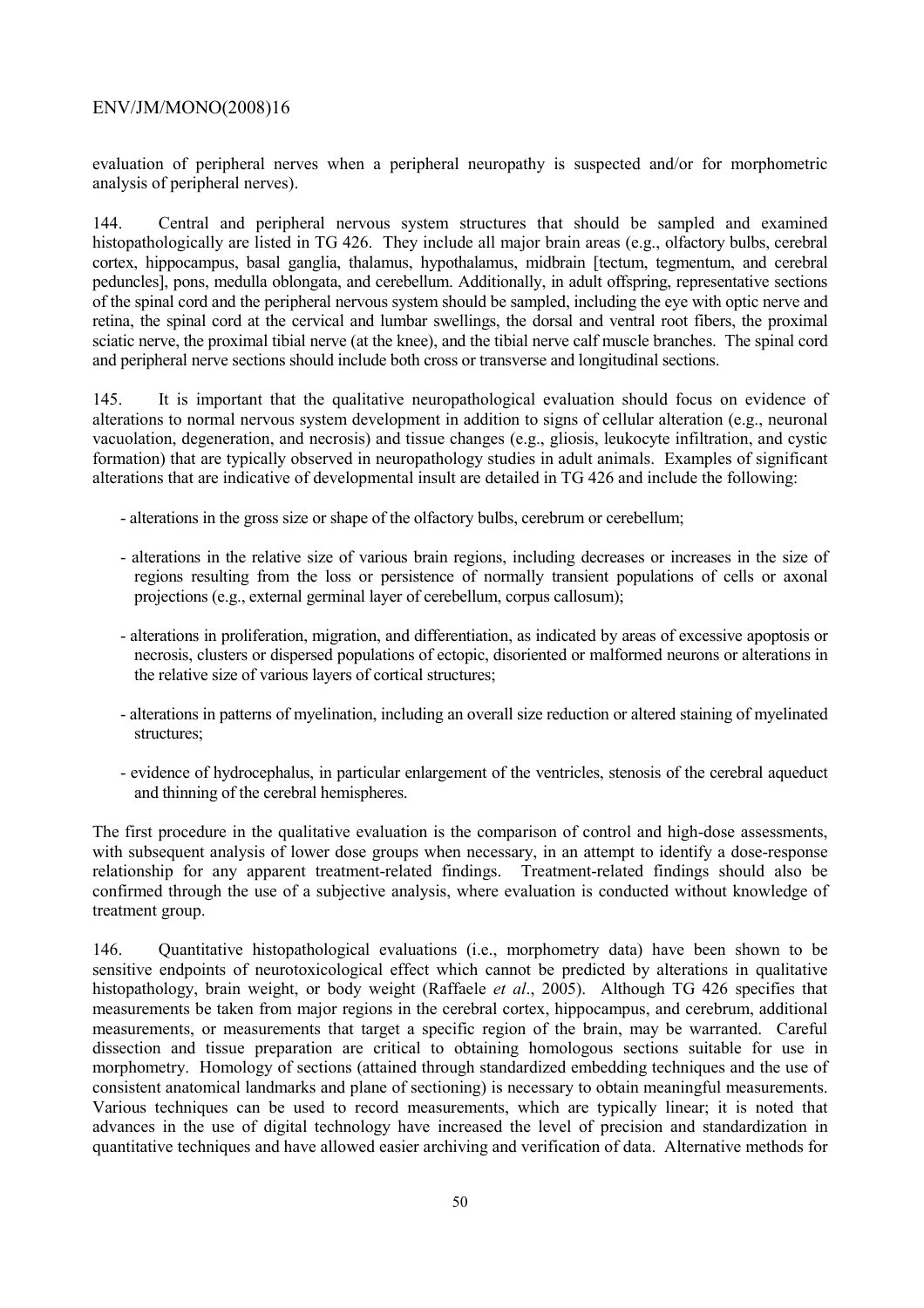quantitation (e.g., areal measures, cell counts) may provide an approach for further characterizing observed treatment-related morphometric findings (Garman *et al*., 2001).

## **Data interpretation**

## **Issues in interpretation of neurobehavioral data**

147. It is important to recognize the relationships between behavioural measures in the interpretation of behavioural endpoints. For instance, disturbances in motor or sensory function can affect measures of learning and memory if they influence the ability of animals to perform the learning or memory tests.

148. A number of different tests have been used for assessing effects on learning and memory (Table 6). Many of them are based on the animals moving, using their senses, etc., and therefore an impaired performance in a learning test may reflect other behavioural effects than learning impairment. If it is believed that apparently treatment-related impairments on learning or memory evaluations may be due to confounding factors, control procedures or follow-up studies may be used to further elucidate the findings. For example, measurement of swim speed in a straight alley is very useful in distinguishing motor impairment from learning or memory impairments in water maze tasks. It is also important to keep in mind that a measure of memory cannot be interpreted in the absence of a measure of learning obtained in the same test (US EPA 1990).

149. Timing of behavioural assessment should consider the potential of the test substances to produce acute affects on behavioural measures, especially where the test substance is administered directly to offspring daily. Regardless of the route of administration, the ability to distinguish between systemic or developmental effects may be limited when alterations in neurobehavioral parameters are observed during the period of treatment, depending on the kinetics of the compound. In the standard developmental neurotoxicity study design, treatment is stopped following PND 10 or PND 21, while neurobehavioral testing is conducted around the time of weaning, during the time of puberty and young adult growth (functional observational battery only), and again just before termination at approximately PND 60.

150. The apparent reversibility in adult offspring, of effects observed early in life, may be related to compensatory developmental or behavioural processes, and not represent a true recovery. Likewise, findings observed in adult offspring that had not been previously observed in young test subjects should not be discounted for lack of concordance, since they may represent the latent expression of early alterations in neurological development. The interpretation of apparently reversible effects should also be considered. Irreversible effects are clearly serious, while reversible effects may be of concern if exposure is continuous or when acute effects are of concern. It should also be noted that, it is often not possible to determine whether an effect is truly reversible. The nervous system possesses plasticity, which may enable the organism to compensate for compound-related effects, but the resulting alteration in nervous system function should be regarded as an adverse effect. If developmental neurotoxicity is observed only during some portion of the life-span, compensation should be suspected. Also, learning effects observed for example during the beginning of a learning task but not at the end should not be interpreted as reversible effects. Rather the results indicate that the speed of learning is decreased.

151. Consideration should be given to the possible effect of the treatment paradigm on behavioural testing. The timing of testing relative to the timing of daily test substance administration can have profound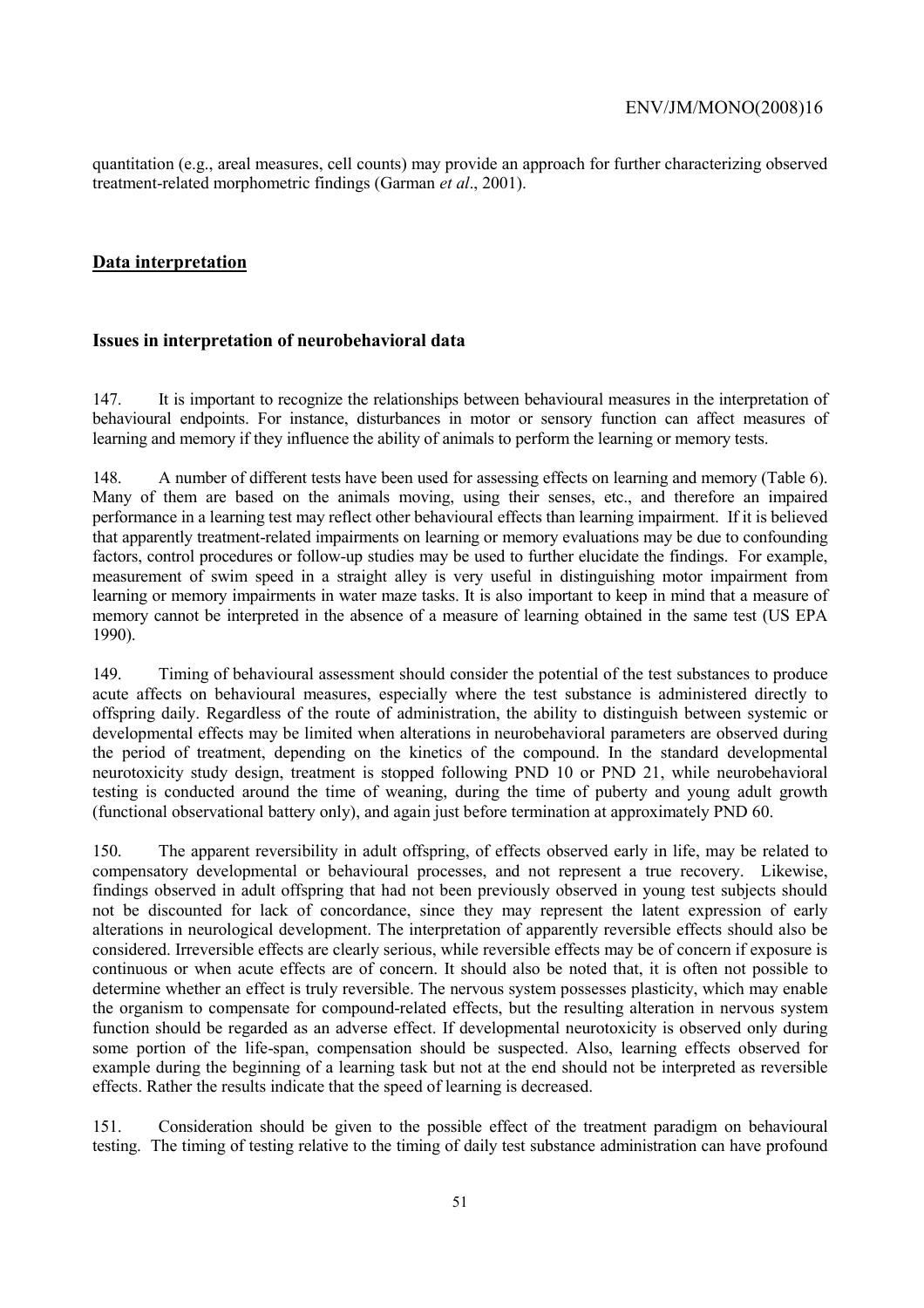effects on the outcome, often dependent upon the pharmacokinetic and pharmacodynamic profile of the chemical. Additionally, it may not be possible to determine whether alterations in neurobehavioral parameters that are observed during the period of treatment are systemic or developmental in nature. Generally, such distinctions can only be made with confidence following the conduct of additional experiments, *e.g.,* pharmacodynamic, mode of action, phased dosing, or cross-fostering studies. This information is typically not considered crucial for the determination of potential risk to susceptible developing populations; however, it may be important within the context of hazard-based chemical labelling.

## **Test validity for behavioural endpoints**

152. Validity refers to what a test measures (relevance) and how well it is measured (reliability). Validation of behavioural test batteries using a potential positive control, *i.e.,* a behavioural teratogen has been done several times. Methyl-mercury and ethanol were investigated in the European Inter-laboratory Study group on Behavioural Teratology with methyl-mercury giving the clearest results (Elsner *et al.,* 1986, Elsner *et al.,* 1988). In a study where propoxyphene, chlorpromazine, and vitamin A were investigated because they produce different behavioural teratogenic profiles, vitamin A was judged as the best positive control in the test battery used (Saillenfait and Vannier 1988).

153. An important aspect of test validity refers to the relevance of the test, *i.e.,* whether a test measures what it is designed to measure. For example, does a change in a learning test always only indicate effects on learning abilities? The answer is no, since amongst others motivation and activity level may influence the performance in a learning test. Therefore, the influence of these factors on the results must be assessed and evaluated before conclusions concerning learning abilities as such can be drawn.

154. The behavioural tests included in test batteries should be individually validated tests and there are several examples of positive control substances in the literature. For example, 2,5-hexanedione can be used as a positive control substance causing effects in Rotarod (Ladefoged *et al.,* 1989). Effects of triethyltin, acrylamide, 2,5-hexanedione, and the lack of effect of insulin, carbon tetrachloride, and haloperidol have been demonstrated in the grip strength apparatus (Gerber and O'Shaughnessy 1986). This shows that the method is sensitive to known neurotoxicants, and will distinguish these from effects on plasma glucose levels, liver function, or CNS dopamine blockade (Crofton *et al*., 2007).

### **Test Sensitivity**

155. The sensitivity of tests is influenced by the biological variation across animals and this is important in behavioural studies. However, many behavioural endpoints are measured more than once for the same animal, *i.e.,* a repeated measures design (Tamura and Buelke-Sam 1992), and when analysing such data with repeated measures analysis of variance, the variation across animals and time is taken into consideration and the sensitivity of the test is increased.

156. The sensitivity of a test relates to the ability to detect changes in the function under evaluation. When evaluating results of behavioural tests it is important to give consideration to the relationship between the complexity of the test and the capabilities of the laboratory animal. An underestimation of the capabilities of the animals means that the test was too easy and had a low sensitivity, *i.e.,* only animals with major defects would not be able to adequately perform the tests. Overestimation means that the control group is unable to correctly complete the task and therefore exposed animals could hardly be worse. For example, it was found in a study of pups pre-natally exposed to xylene that the biological sensitivity of Morris maze was adequate for standard-housed offspring but it was too low (the test was too easy) for enriched-housed animals (Hass *et*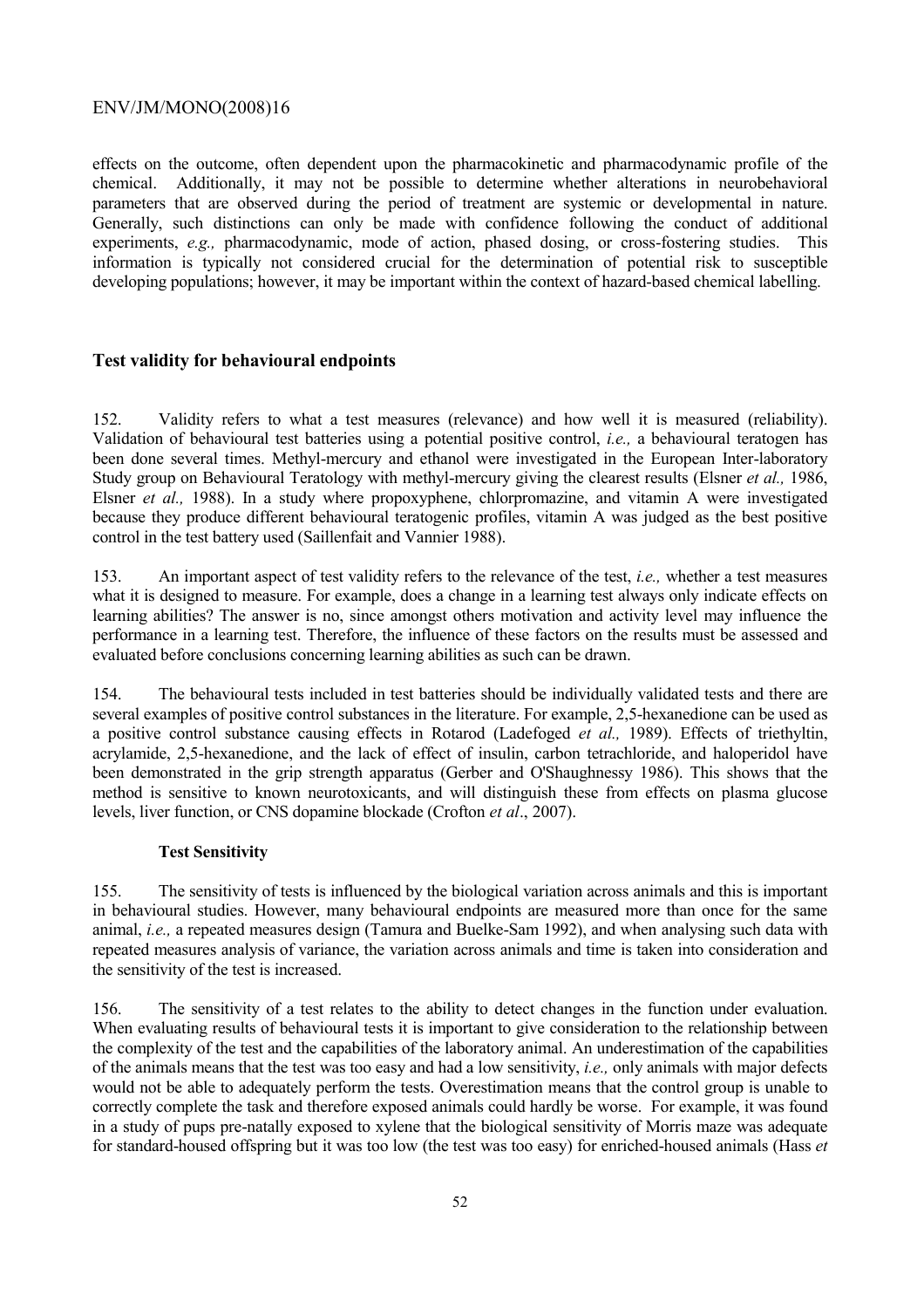*al.,* 1995). In rats pre-natally exposed to tributyltin and investigated in two spatial learning tasks, *i.e.,* radial arm maze and Morris maze, a clearly retarded acquisition was seen in the radial arm maze while no differences were obtained in the swim maze (Gårdlund *et al.,* 1991). The schedule for testing in Morris maze was, however, very reduced using the same start position for every trial and only one platform position and therefore the sensitivity may have been low.

157. Investigations indicate that many behavioural tests, such as Morris maze, Figure-8 maze, Open field and Rotarod, are able to detect differences around 30-50% from the control value (Hass 1993; Reiter and MacPhail 1982). With a group size of 16 animals, the coefficient of detection, i.e. the percent change required to detect a significant change using a given alpha (*e.g.,* 0.05)**,** was 7-23% for auditory startle habituation, 2- 26% for the operant conditioning technique, and 13-20% for a complex water maze procedure (Vorhees 1985). These results indicate that under standardised conditions behavioural measures are as precise as other scientific measures performed on living animals (Annau and Cuomo, 1988).

158. A single positive control cannot, however, be expected to cover all types of behaviour (Saillenfait and Vannier 1988). Therefore, positive control data that demonstrate the sensitivity of each of the tests in a battery can be used and the positive control data do not have to be from studies using prenatal exposures (US EPA 1990, Crofton *et al.*, 2007).

159. The severity and nature of the behavioural effect should be considered. Generally, a pattern of effects (*e.g.,* impaired learning during several consecutive trials) is more persuasive evidence of developmental neurotoxicity than one or a few unrelated changes. However, it is important to note that the different behavioural evaluations included in the guideline are designed to assess different behavioural functions of the animal, thus the failure to find multiple deficits across various types of assessments should not be interpreted as an indication that deficits detected on individual tasks are not related to treatment.

### **Neuropathological endpoints**

160. Neuropathology outcomes are typically presented as incidence data (e.g., for histopathological findings) or as continuous data (e.g., for brain weight and morphometric evaluations). The statistical methods utilized in the data analysis can include analysis of variance (ANOVA), followed by a t-test (e.g., Dunnett's) when data are homogeneous, or the use of non-parametric ANOVA when data are not homogeneous. Alternative methodologies, such as a multivariate analysis of variance may be useful to determine interactions between treatment, gender, and dose. The use of non-parametric methods such as Chi-Square or Fisher's Exact Test can be used to analyze incidence data. Consideration of the litter as the basic statistical unit for evaluation is of paramount importance (Holson and Pearce, 1992), and should be incorporated into both the study design (i.e., during the selection and assignment of animals for testing) and the statistical evaluation of the data. In the statistical assessment of outcome data, it is important to realize that the sample size for brain weight and histopathology evaluation (i.e., 10/sex/group; generally one male or one female from each litter, sometimes representing different cohorts of littermates) provides limited statistical power (Tilson, 1994). If gender-related differences are not observed, power can be increased by combining sexes in the data analyses, since the sample size will then increase from 10 litters per group up to approximately 20. Consultation with a statistician can be useful to confirm appropriate statistical treatment of the data, or to help in resolving difficult or unique analytical issues that arise.

161. As with functional and behavioral endpoints assessed in the DNT study, it is generally not possible to distinguish the precise origin or timing of the toxicological insult that resulted in an observed adverse neuropathological outcome. While comparative studies in adult animals may provide some information in this regard, such data are not always available. For example, no postmortem data are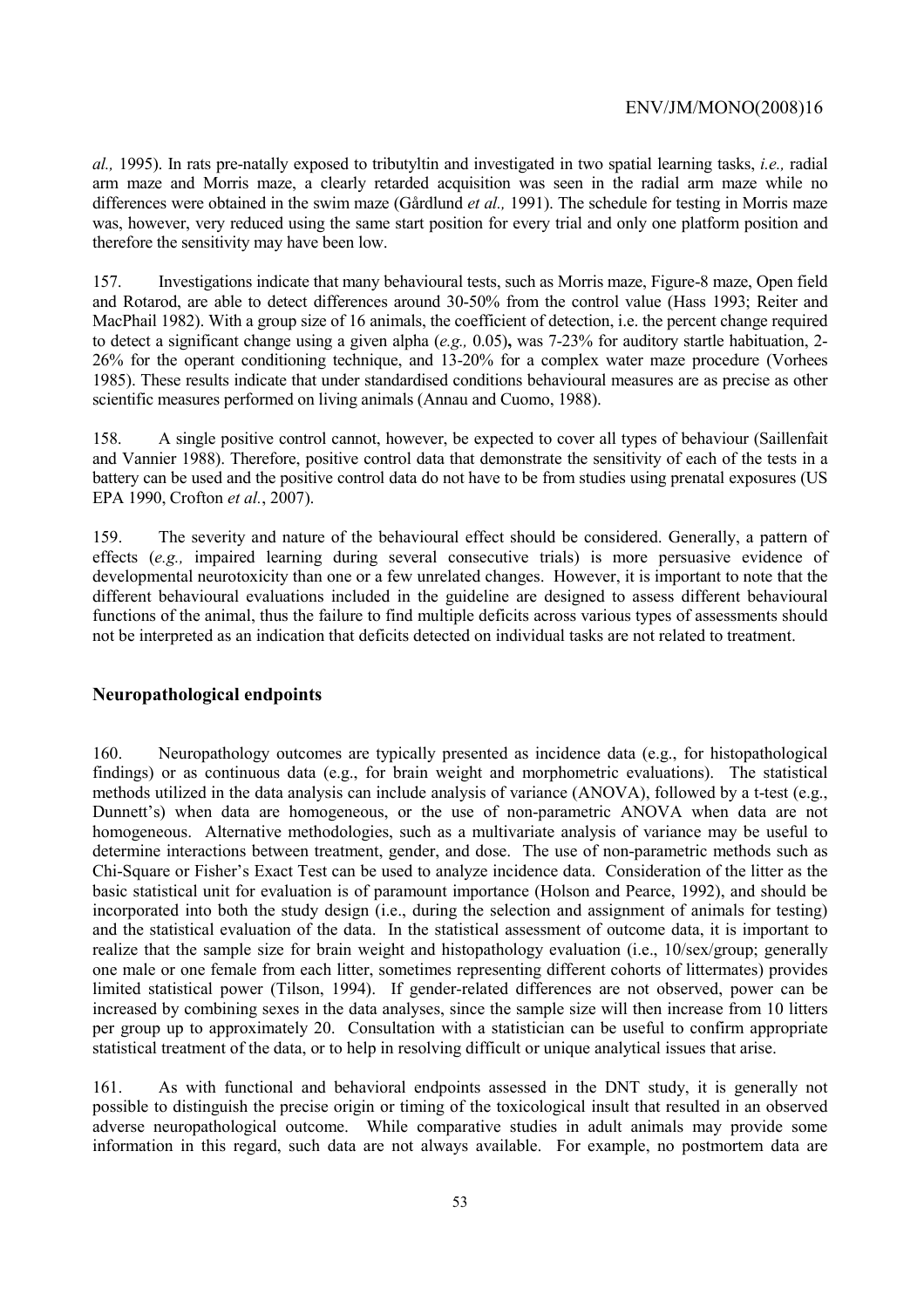collected from dams in the DNT study; although there may be some data from adult rats following either acute or repeated exposures in other neurotoxicity studies, exposure during critical windows of development makes the DNT study subjects unique. There may be other factors that render the postmortem data from DNT studies difficult to interpret. For example, in identifying adverse histopathological outcomes, it is important to consider that some developmental events such as programmed cell death may be difficult to distinguish from other treatment-related events with similar morphological characteristics (Shield and Mirkes, 1998). Additionally, disruption of early events in neurological development can alter growth and differentiation, thus producing alterations in neurological structures that may not be associated with cell death or other associated tissue response (Garman *et al*., 2001). Statistically significant differences in group responses may not be detected due to the limited sample size in neuropathology data, and it is important to realize that low incidences of qualitative observations can nevertheless be biologically and/or toxicologically meaningful in spite of a lack of statistical significance. Historical and positive control data from the performing laboratory can be useful in interpreting biological significance. An additional complication in interpreting study results is that findings noted in the neuropathological evaluations conducted on offspring killed at the early time point may or may not be related to later observations. Later observations may represent latent effects of earlier exposure (i.e., during development) and should not be discounted, since they may be potentially related to treatment. However, the absence of observed adverse effects at later time points does not discount earlier findings, nor does it necessarily indicate recovery from adverse developmental effects, since (i) alterations in developmental processes or events observed at an earlier time point may no longer be occurring in adults, (ii) extensive brain remodeling during development, as well as growth of the animal, can mask the observation of some structural anomalies in adult subjects, and (iii) the fact that a different set of animals (albeit originating from the same population of litters) is being examined at each time point can provide a source of potential variability in response. It is also important to note that treatment-related observations in the adult offspring are not likely related to degenerative processes that may result from normal aging (such as might be observed after 2 years of treatment in a chronic rodent study), since the DNT study animals are young adults (2 months of age) at the time of termination. And finally, neuropathological alterations may be independent of treatment-related behavioral outcomes (Jensen and Catalano, 1998). The evaluation should include the relationship, if any, between observed neuropathological and behavioural alterations (OECD, 2007a).

### **Relationship of Maternal and Offspring End Points**

162. There may be a relationship between maternal and offspring end points, especially during the lactation period where the offspring are depending on the maternal care. The relationship can be documented by the use of cross-fostering of treated offspring to untreated mothers and untreated offspring to treated mothers. In any case, whether the effect is mediated via the maternal toxicity or not, it should be regarded when setting the NOAEL for developmental toxicity.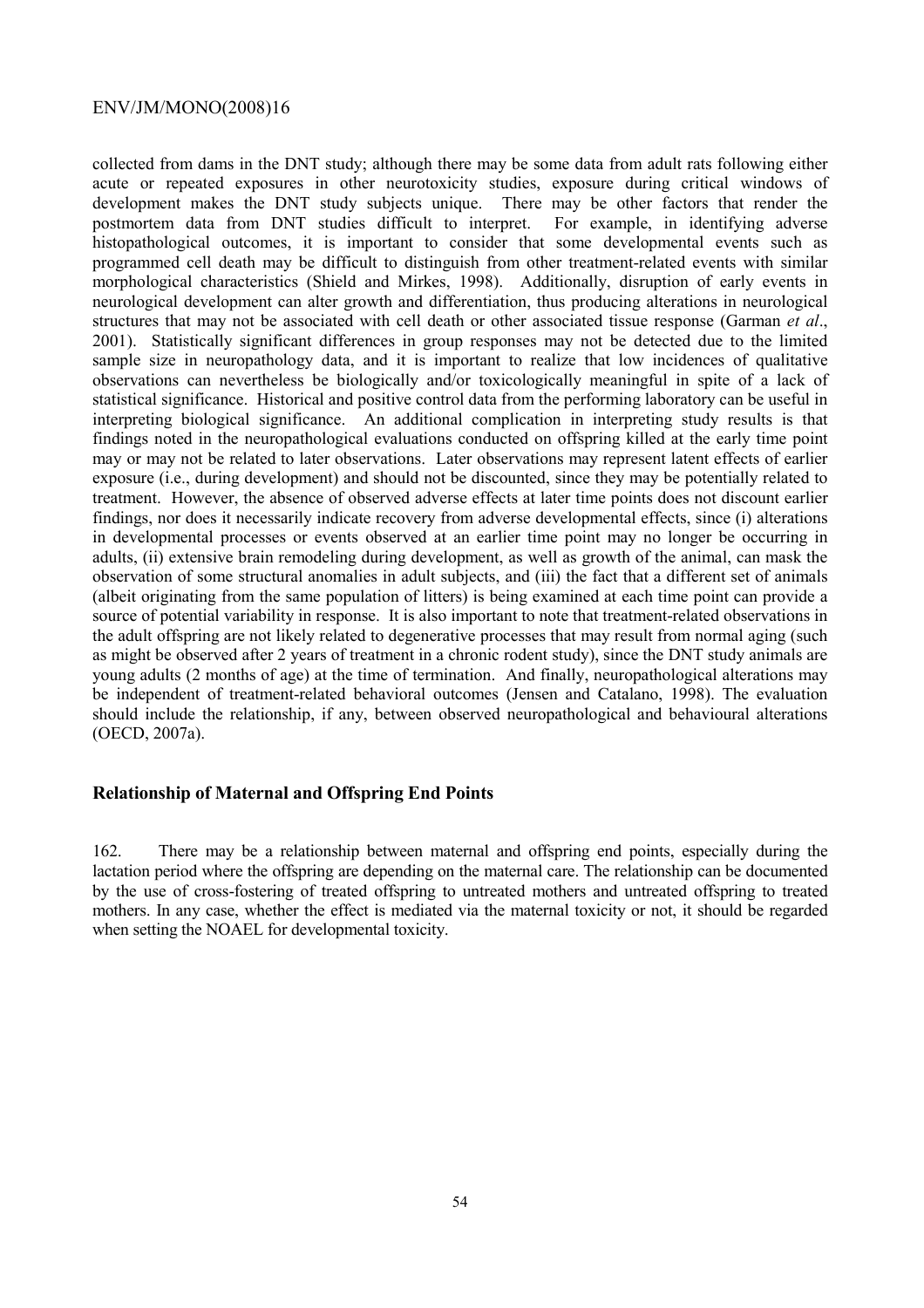## **Litter Size, Sex and Mean Pup Body Weight**

163. The effect of litter size on pup body weight is well established. In general, pup body weight is inversely related to litter size at least in pre-weaning animals. Though this relationship may disappear after weaning statistical analysis of data such as pup body weight should adjust for litter size where litter size in not normally standardized (i.e., cull litters to standard size). Gender also influences body weight and size. Measures that may be indirectly related to weight or size should consider the potential role of body weight or size in explaining gender differences. In addition, where relevant tests should be modified to adjust for differences in size between genders (e.g., beam width in beam test). Males are generally slightly heavier than females in the pre-weaning period and the difference increases markedly around and after sexual maturation. If both male and female offspring are included in the statistical analysis, sex should be included in the analysis. In general, statistically significant changes in offspring body weights are considered as adverse.

### **Physical and Functional Developmental Landmarks**

164. Delays of physical developmental and reflex ontogeny in the lactation period often occur in the presence of decreased body weight of the offspring and may as such be signs of developmental delay. In cases where changes in physical or functional development are observed in exposed pups without a corresponding change in growth, the changes may reflect specific developmental effects, and not a general delay in development.

165. AGD may be influenced by the size of the animal and this should be taken into account when evaluating the data. The size or length of the pups is normally not measured (sometimes crown-rump), but body weights are measured. In some cases, the anogenital index, *i.e.,* AGD divided by body weight, is used. However, body weights of pups may be quite variable leading to a large variation in the anogenital index. This could mask eventual effects on AGD and is therefore not recommended. Instead, the size of the animals should be accounted for by including a covariant. Body weight can be used, but this parameter is in three dimensions, while AGD is in one dimension. Consequently, the optimal co-variate seems to be the cube root of the body weight (Clark, 1999). A statistically significant change in AGD that cannot be explained by the size of the animal indicates effects of the exposure and should be used for setting the NOAEL.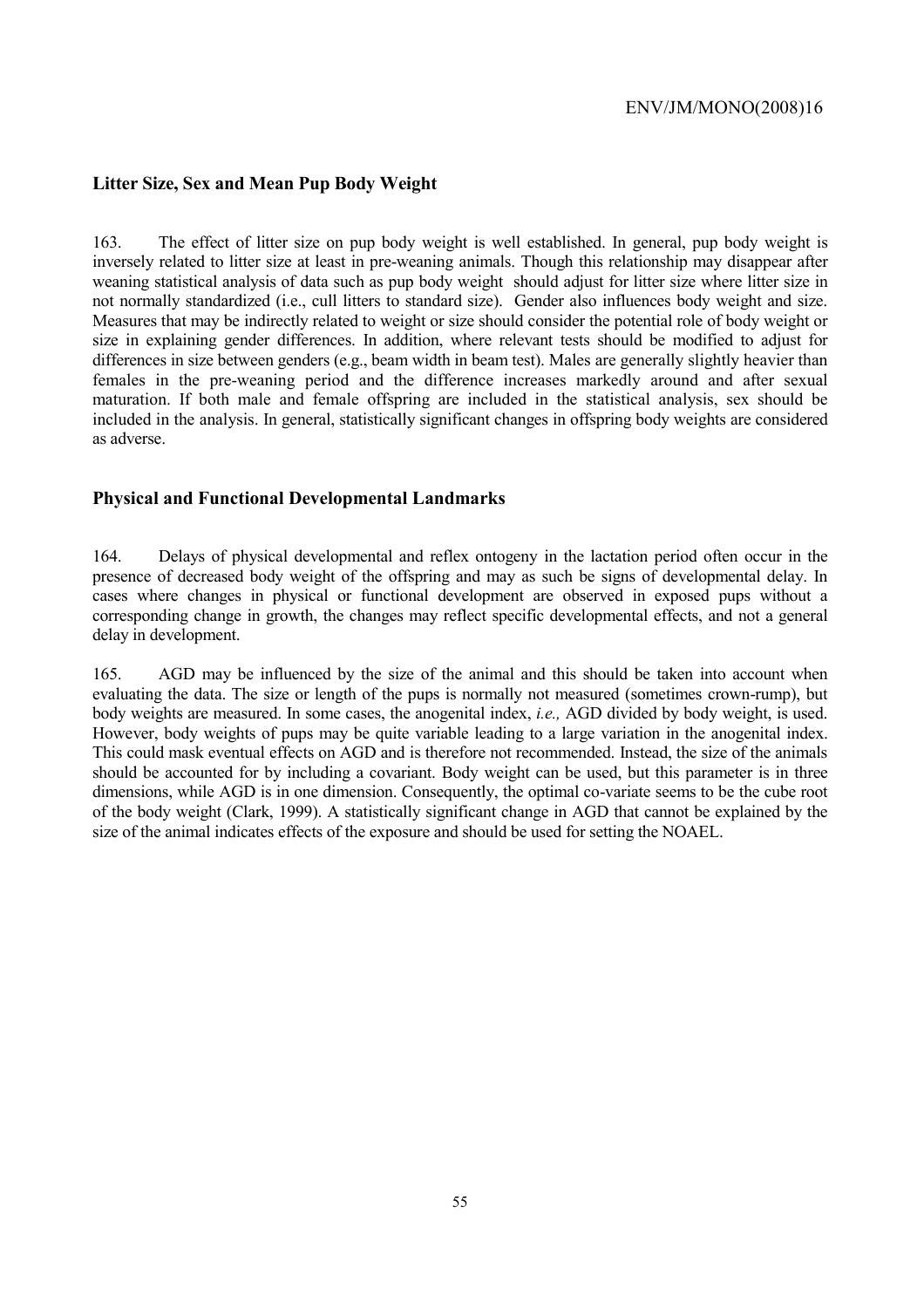# **IV. REPRODUCTIVE ENDPOINTS IN ADULTS**

## **Overview of Endpoints Assessed**

166. A number of Test Guidelines is available that includes an assessment of reproductive endpoints including the "Reproduction/Developmental Toxicity Screening Study" (TG 421), the combined "Repeated Dose Toxicity Study and Reproduction/Developmental Toxicity Screening Study" (TG 422), the "One-Generation Reproductive Toxicity Study" (TG 415) and the "Two-Generation Reproductive Toxicity Study" (TG 416). All of these studies provide some information on the adult reproductive system following exposures to mature animals. In addition, the two-generation reproductive toxicity study provides information on the reproductive system following exposures during all phases of development; thus, the F1 generation is exposed *in utero,* during lactation, and continuing through sexual maturation into adulthood. A recent OECD draft guidance document includes information on histopathologic evaluation of male and female reproductive tissues and vaginal smears and may be be very useful when assessing and interpreting these studies (OECD, 2008).

## **Methodological Issues**

## **Examination of Male Reproductive Organs**

167. A macroscopic evaluation of the male reproductive organs is included in most reproductive toxicity Test Guidelines. Absolute and relative (*i.e.,* adjusted for body weight) weights of the testes, epididymides, seminal vesicles, prostate and pituitary are recorded. A number of reviews are available outlining the proper techniques for the histological examination of the testes (Russell *et al.,* 1990; U.S. EPA, 1996; Chapin and Conner, 1999; Lanning *et al*, 2002; Creasy, 2003; Latendresse *et al*., 2002). The method used to examine the histology of the testis and epididymis is dependent on the specific reproductive toxicity study protocol that was followed. In protocols that specify dosing of the male for an entire course of spermatogenesis combined with analysis of the sperm (*e.g*., TG 416), less extensive histological examination is required than in situations where the dosing regimen is shorter and no sperm analyses are conducted (*e.g.,* TG 421, 422). For the one-generation (TG 415) and two-generation reproductive toxicity studies (TG 416), the testis and epididymis, including the caput, corpus and cauda segments, are examined histologically following appropriate fixation and sectioning. Several aspects of testicular degeneration can be recognised including hypocellularity (decreased numbers of germ cells in the epithelium), vacuolation of the Sertoli cells, formation of multinucleated cells (giant cells, composed of spermatocytes and spermatids), cell death and unusual associations of germ cell stages within the seminiferous tubules, and the presence of round spermatids and cellular debris in the epididymis.

168. For shorter-term studies (*e.g.,* TG 421, 422), it may be possible to examine potential injury to the testis at specific stages of the cycle of the seminiferous epithelium. It is important to also consider the age of the animals at the initiation of dosing to ensure that sexual maturity had been attained. The most commonly used system for classifying the 14 stages in the rat was described by Leblond and Clermont (1952) based on the development of the acrosome and the shape of the elongate spermatid nucleus. For standard toxicology studies, it is adequate to simply assess qualitatively whether all stages of spermatogenesis are normal, and a quantitative categorization of the stage of each tubular cross section of the testis is not necessary (OECD, 2008).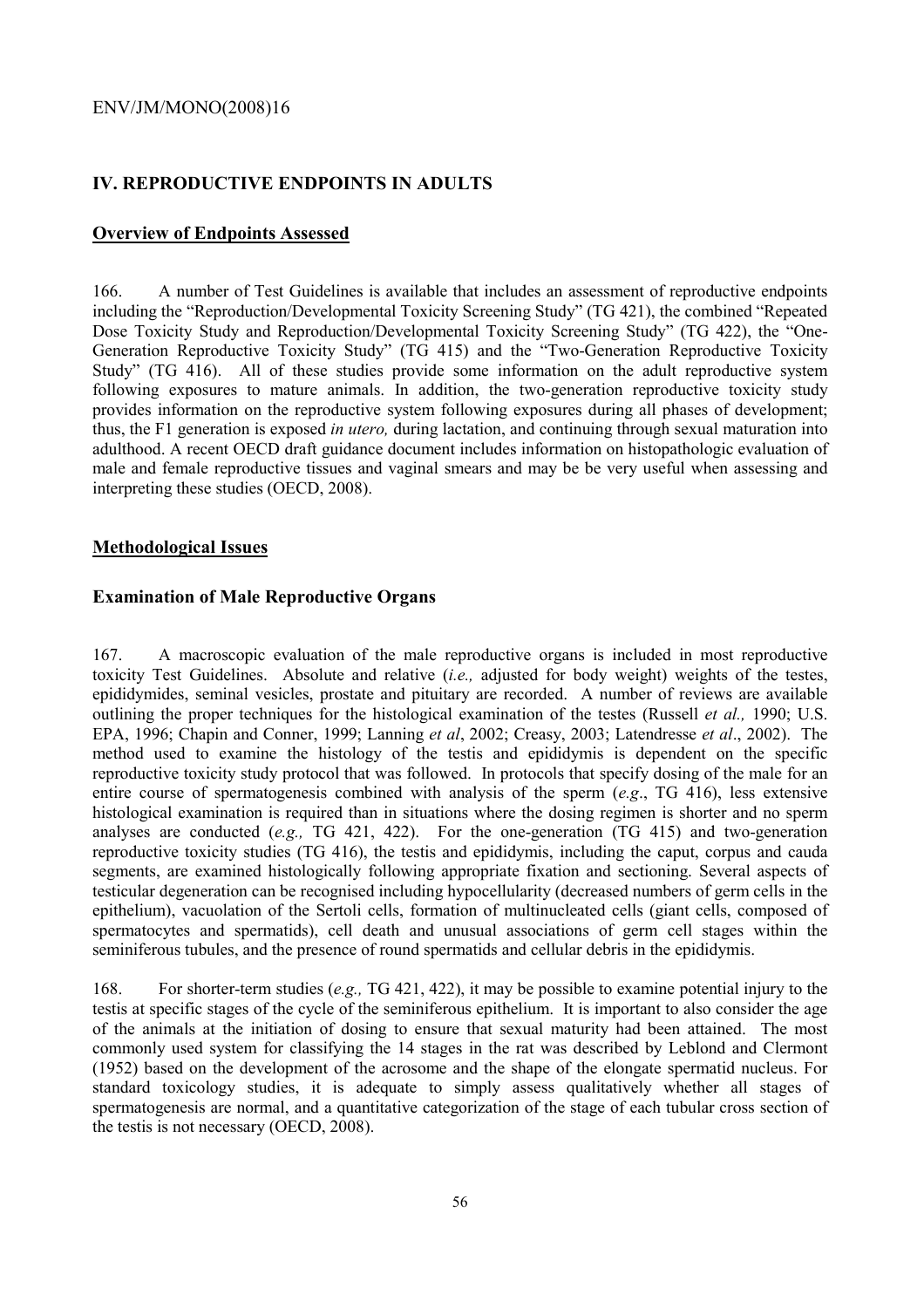## **Sperm Parameters**

169. The parameters that are included in the two-generation reproductive toxicity study (TG 416) are sperm number, sperm morphology, and sperm motility. A number of reviews are available outlining the proper techniques for sperm analyses (US EPA, 1996; Seed *et al.,* 1996; Chapin and Conner, 1999). For analysis of sperm motility, samples can be collected from the cauda epididymidis or the vas deferens. The samples can be collected anywhere from room temperature to 37<sup>o</sup>C, and can be stored in any physiologic buffered saline solution for up to one hour. For sampling from the cauda, the tissue is placed in a dish with an aliquot of buffer and the cauda is nicked in a few sites with a blade. The sperm then diffuse into the medium and the tissue is removed. For sampling from the vas deferens, a small amount of tissue is placed in a dish with buffer and the sperm diffuse into the medium. In sampling from either tissue, care should be taken to avoid any unnecessary manipulation of the tissue.

170. Sperm motility can be assessed manually or by computer-assisted sperm analysis (CASA) systems. Sperm motility should be measured prior to morphology or count because motility is critically dependent on temperature. When assessing sperm motility, the samples should be at a temperature of 34- 37ºC. The depth of the chamber is critical for an accurate assessment of motility; chambers greater than 20 µm are preferable for rodents. In general, 200 sperm should be analysed. A minimum value of 70% motility is acceptable in controls. For manual assessments, the number of motile sperm is counted with a hema-cytometer. One easy method is to count the number of stationary sperm, fix the sample and then count the number of total sperm. For CASA analysis, a sperm is considered motile if the average path velocity is greater than a user-defined threshold, the threshold is determined for a given laboratory.

171. In addition, the percentage of progressively motile sperm is assessed. This measure distinguishes sperm that are simply twitching in place from those that are making forward progress. This can be done during manual assessments. For CASA analysis, progressive motility is defined as sperm that exceed userdefined thresholds for one or more CASA outcomes, usually average path velocity and straightness, or straightline velocity alone (Seed *et al*., 1996; Perreault and Cancel, 2001).

172. Sperm morphology can be assessed from samples from the cauda epididymidis or the vas deferens. Generally, sperm morphology is assessed from a sample that has not been collected for the assessment of sperm motility as the bovine serum albumin that is present in the buffer can interfere with the stains that are used to assess morphology. For the assessment of morphology, a small sample is placed on a slide and can be viewed either as a wet preparation or the slide can be air-dried. Drying can cause kinking of the tails, therefore some laboratories prefer viewing wet samples. Typically the samples are stained with Eosin Y, but a variety of stains are acceptable as long as they allow the appropriate viewing of the sperm. The samples can be viewed with a light microscope at a magnification of 400X.

173. There is no universal classification scheme for sperm morphology. Sperm abnormalities are generally described in terms of abnormalities of the head and tail, and can include a head that has too little or too much hook and a tail that is frayed or coiled, multiple tails, misplaced mitochondria, or there can be a residual drop of cytoplasm remaining on the tail. In addition, the neck at the junction of the head and tail can be a weak spot. It is often helpful to present the incidences both including and excluding tail abnormalities, since the relatively larger number of tail abnormalities may mask an increase in other abnormalities. In rodents, there is a high proportion of normal sperm so usually 200-400 sperm per rat are evaluated. The statistical power to detect differences in the percentage of normal sperm between groups of control and treated rats is high.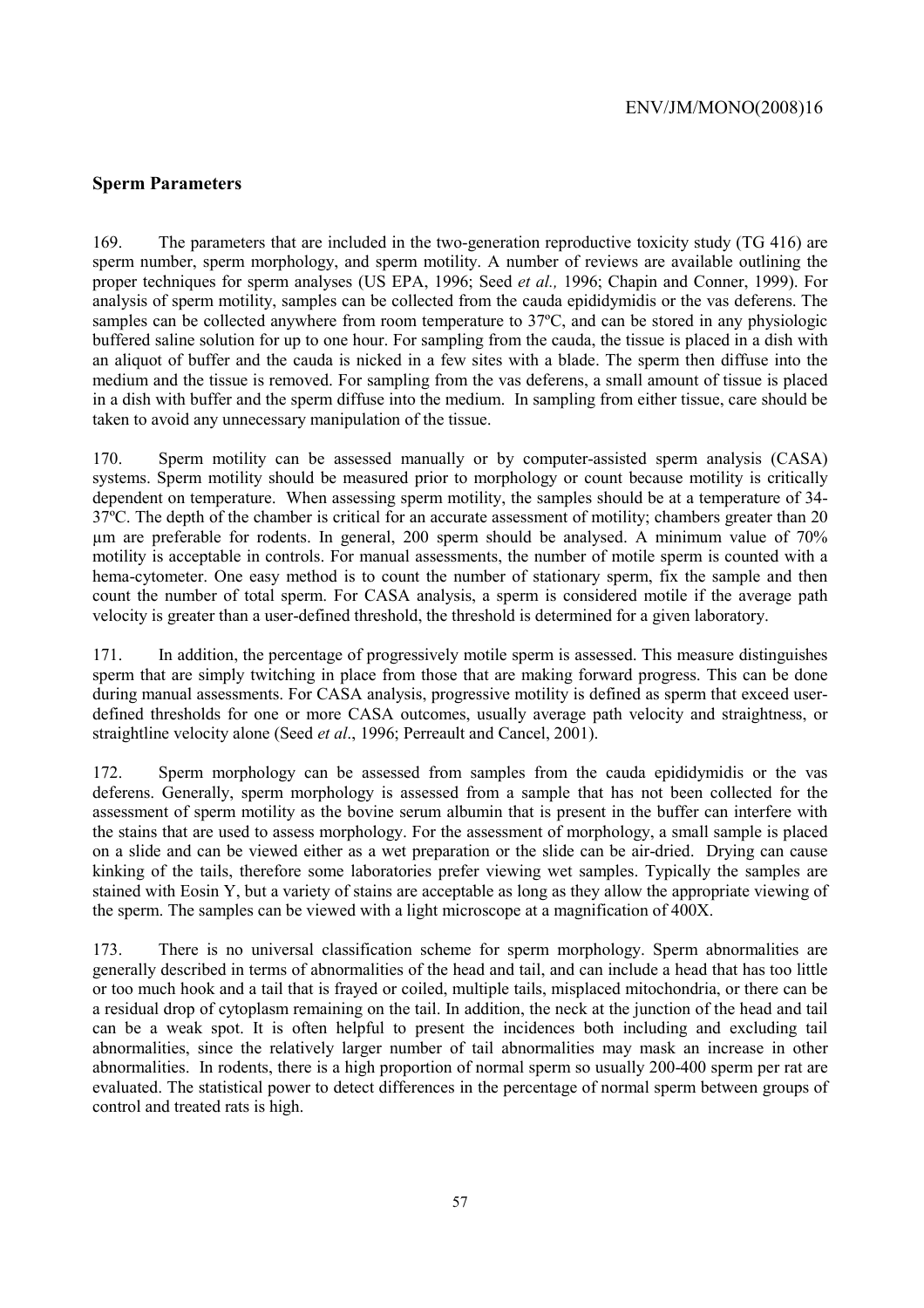174. In the two-generation reproductive toxicity study (TG 416), cauda epididymal and testicular sperm counts are recorded. The cauda sperm count is a measure of sperm storage. Testicular sperm counts generally refer to enumeration of detergent and homogenisation-resistant spermatid heads. During spermiogenesis, the nuclei of the spermatids become highly condensed. The mature spermatid nuclei, unlike less mature spermatids, are very resistant to homogenisation. Thus, this technique provides a reliable estimate of the number of spermatids in the later stages of spermiogenesis. Sperm counts can be determined at the time of necropsy or the tissue can be frozen for later analysis. For both cauda epididymal and testicular counts, the tissue is homogenised in the presence of detergent such as Triton X-100®. Sperm counts can be obtained by use of a hema-cytometer, coulter counter, or CASA. Each laboratory should determine the variability associated with the counts and the level of statistical power.

### **Examination of Female Reproductive Organs**

175. The female reproductive organs are examined macroscopically in all reproductive Test Guidelines (TG's 414, 421, 422, 415 and 416). The number of implantation sites in the uterus is recorded. The absolute and relative (*i.e.,* adjusted for body weight) weights of the ovary, uterus, vagina and pituitary are recorded, and these organs are examined for histopathology. Detailed histological examination of the ovaries should cover the follicular, luteal, and interstitial compartments of the ovary, as well as the epithelial capsule and ovarian stroma.

### **Oocyte Quantitation**

176. In the two generation reproductive toxicity study, a quantitative evaluation of the primordial follicles is conducted for the F1 females. The methods for appropriate fixation and staining, and quantitative analysis have recently been reviewed by Heindel (1999). The follicles can be categorised into three classes.

- Nongrowing, primodial follicles are defined as an isolated oocyte or an oocyte that is surrounded by a partial or unbroken single layer of granulosa cells.
- Growing follicles are defined as an oocyte that is surrounded by a multi-layered, solid mantle of granulosa cells without evidence of a fluid-filled cavity (antrum), and,
- antral follicles are characterized by a central oocyte and a fluid-filled antrum bordered by hundreds of layered granulosa cells.

177. For the TG 416, a standard procedure is to evaluate 10 females in a treatment group, and to count the follicles in every tenth sequential section beginning with the section when follicles are first noted. However, some researchers have shown that the same statistical power can be achieved by counting fewer sections and/or by evaluating fewer animals. Each laboratory should determine the appropriate number of animals and number of sections to evaluate.

# **Vaginal Cytology**

178. Vaginal cytology is evaluated to determine the length and normality of the oestrus cycle in the P and F1 females in the two-generation reproductive toxicity study. A recent review of the methods has been conducted by Cooper and Goldman (1999). OECD (2008) also provides guidance on collection and interpretation of vaginal smears. Vaginal smears must be collected daily for at least two weeks for an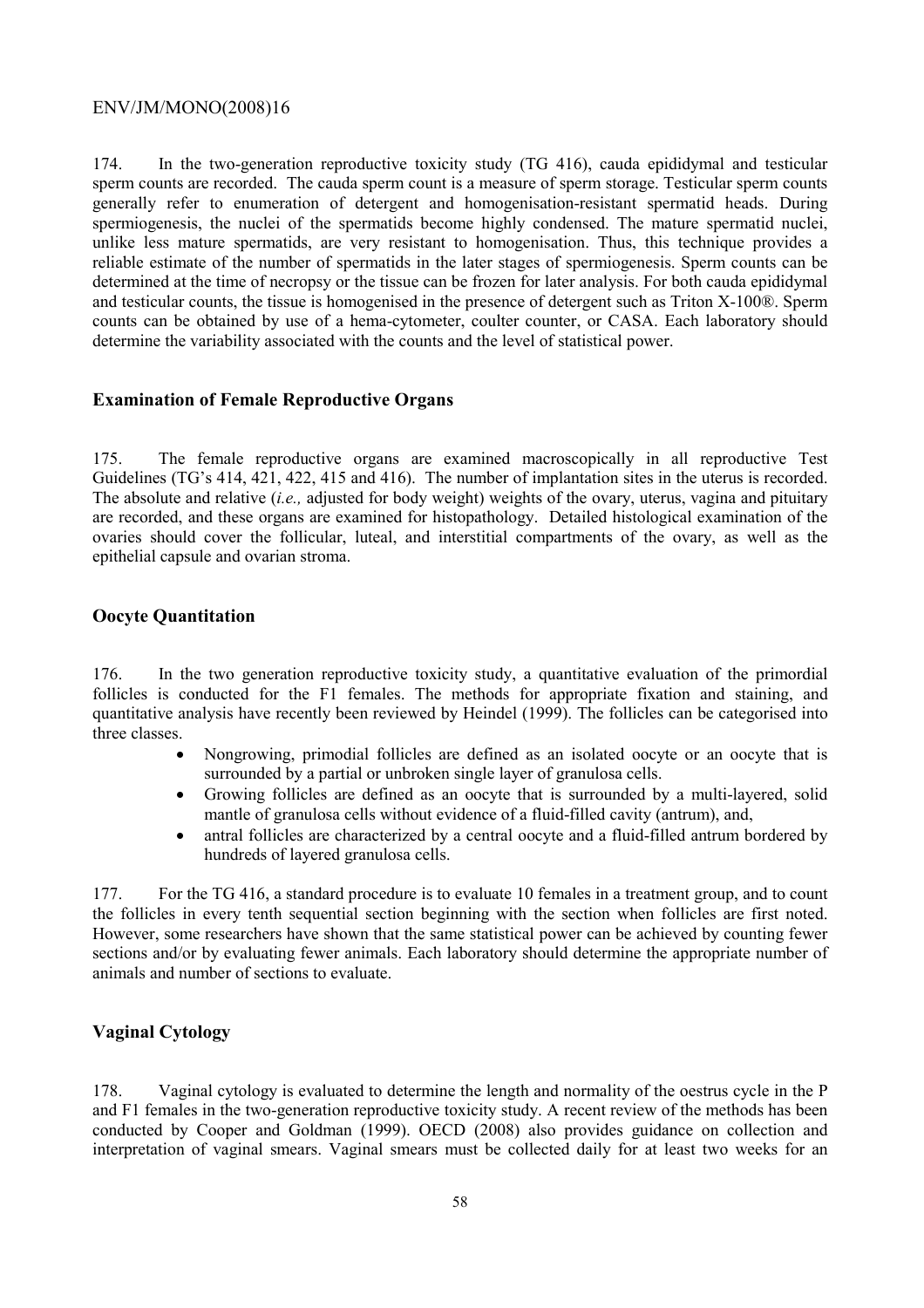accurate determination of cycle length. There are several methods available for collection of the smears. One method involves collection by lavaging the vagina with an eyedropper containing approximately 0.25 mL water or physiological saline and drawing the fluid back into the eyedropper. Only the tip of the eyedropper is inserted into the vagina; stimulation of the cervix should be avoided to ensure that pseudopregnancy is not induced by the method. The fluid is expelled evenly onto a microscope slide. The smears can be viewed immediately at approximately 100X magnification, and either stained for subsequent analysis or viewed wet and stored for subsequent staining. Vaginal smears are typically stained (*e.g*., 1% aqueous toluidine blue O, methylene blue).

179. The entire smear should be examined as the cell distribution may be uneven. The smears are evaluated based on the types of cells present. In the rat, the oestrus cycle lasts for 4-5 days. Each cycle has three distinct phases including met-oestrus/di-oestrus (2-3 days), pro-oestrus (1 day), and oestrus (1 day). During di-oestrus, the smear contains a mixture of cell types; leukocytes are the predominant cell type with a varied number of cornified epithelial cells. During pro-oestrus, the smear contains a predominance of clumps of round, nucleated epithelial cells, and during oestrus, the smear contains mainly cornified cells. Different laboratories may classify the smears according to different criteria, and as such it is important that the females are monitored over an extended time for comparison of the smears with the cycling status of the females. In addition, it is important that the smears are collected at the same time each day to reduce variability and enable identification of cycling patterns.

# **Reproductive Performance**

180. Reproductive performance is the ability of male and female animals to successfully mate and produce viable offspring, and is assessed in the TG 421, 422, 415 and 416. Information on reproductive performance is generally expressed as indices that are ratios derived from the data collected in the studies. Many indices are used and may be laboratory specific, but the major indices are described in the following table.

| <b>Index</b>            | <b>Calculation</b>                             | <b>Definition</b>        |
|-------------------------|------------------------------------------------|--------------------------|
| Male Mating             | No. of males with confirmed mating<br>X 100    | Measure of male's        |
| Index                   | Total No. of males cohabited                   | ability to mate          |
| <b>Female Mating</b>    | No. of sperm-positive females X 100            | Measure of female's      |
| Index                   | Total No. of females cohabited                 | ability to mate          |
| Male Fertility          | No. of males impregnating a female X 100       | Measure of male's        |
| Index                   | Total No. of males cohabited                   | ability to produce       |
|                         |                                                | sperm that can fertilise |
|                         |                                                | eggs                     |
| <b>Female Fertility</b> | No. of pregnant females<br>X 100               | Measure of female's      |
| Index                   | No. of sperm-positive females                  | ability to become        |
|                         |                                                | pregnant                 |
| <b>Gestation Index</b>  | X 100<br>No. of females with live born pups    | Measure of pregnancy     |
|                         | No. of pregnant females                        | that provides at least   |
|                         |                                                | one live pup             |
| Survival Index          | X 100<br>No. of live pups (at designated time) | Measure of pup           |
|                         | No. of pups born                               | survival which is        |
|                         |                                                | calculated at several    |
|                         |                                                | times during lactation   |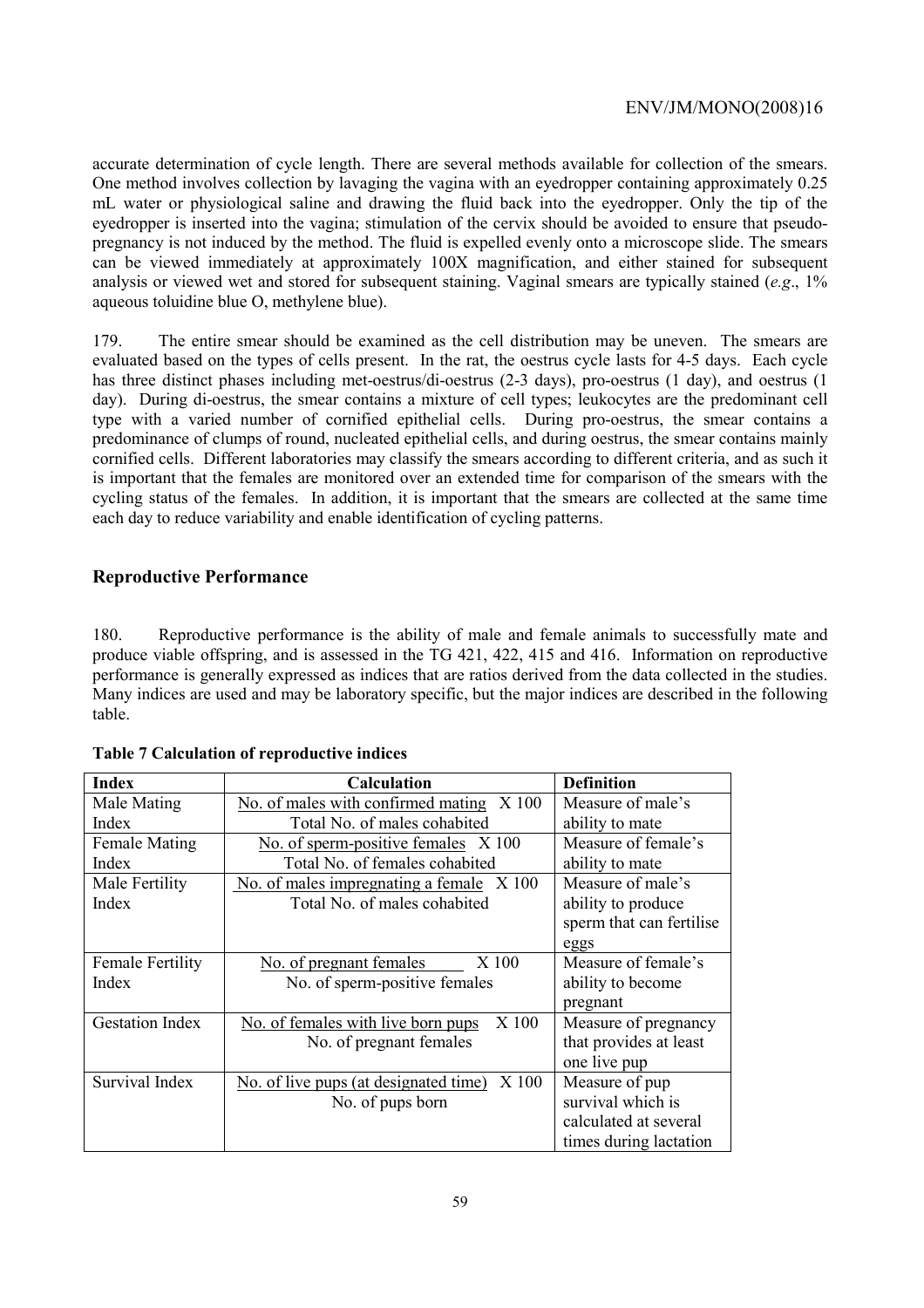## **Data Interpretation**

### **Male Reproductive Organs**

181. Both absolute and relative weights of the male reproductive organs should be considered as a decrease in absolute weight may occur and may not necessarily be related to a reduction in body weight gain. However, care should be taken in interpreting data where a substantial bodyweight effect is evident. Since there is low inter-animal variability in testis weight, a significant change in absolute testis weight (increase or decrease) can indicate an adverse effect. Changes in testis weight can be due to damage to the seminiferous tubules or a variety of other cases including oedema, inflammation, cellular infiltration, Leydig cell hyper-plasia or fluid accumulation due to blocked efferent ducts. The weights of the prostate and seminal vesicles are androgen dependent and therefore may reflect changes in testicular function or endocrine status. Pituitary gland weight can also be an indicator of reproductive status. However, the pituitary contains many cell types that are responsible for the regulation of several physiologic functions including some that are separate from reproduction. Therefore, gonadotrophin-specific histopathological evaluation may be useful to determine which cell types are affected.

182. Histopathological evaluations of the reproductive tissues are relatively sensitive indicators of damage and are valuable for the assessment of male reproductive toxicity. Histopathological findings are generally classified according to qualitative criteria and the data are presented as the number of animals affected within a dose group. There is no standardised method of further quantifying the extent of the damage. In general, histopathological findings should be considered in light of the specific test protocol and in conjunction with information on sperm parameters and reproductive performance. Depending on the test protocol that was used, and the extent of the damage, there may not be an obvious relationship between the histopathological findings and fertility. For short-term studies (*i.e.,* TG 421 and 422) in which the animals are treated for less than the duration of the spermatogenic cycle, an effect on spermatogenesis may not have had adequate time to become evident as reduced sperm counts that affect fertility. In general, any dose related significant histopathological change indicates that there is a potential for similar effect in humans.

#### **Sperm Parameters**

183. Two measures of sperm motility are usually calculated. The percentage of motile sperm is defined as the number of motile sperm/total number of sperm X100, and the percentage of progressively motile sperm is defined as the number of progressively motile sperm/total number of sperm X100. Studies have shown that there is a relationship between sperm motility and fertility, but there is no generally accepted standard of how much of a change in motility should be considered adverse. The specific protocol should be considered, as well as information from the other sperm parameters and histopathology. Since sperm motility is dependent on testicular and epididymal function, damage to the testis, as revealed by the histologic appearance, may lead to changes in sperm motility. However, motility can be altered by direct effects on the epididymides or the sperm themselves. Therefore, the absence of a histological lesion does not necessarily mean that a change in motility should be discounted. A dose-response trend and a statistically significant change in sperm motility would generally be interpreted as indicating a potential effect on fertility in humans.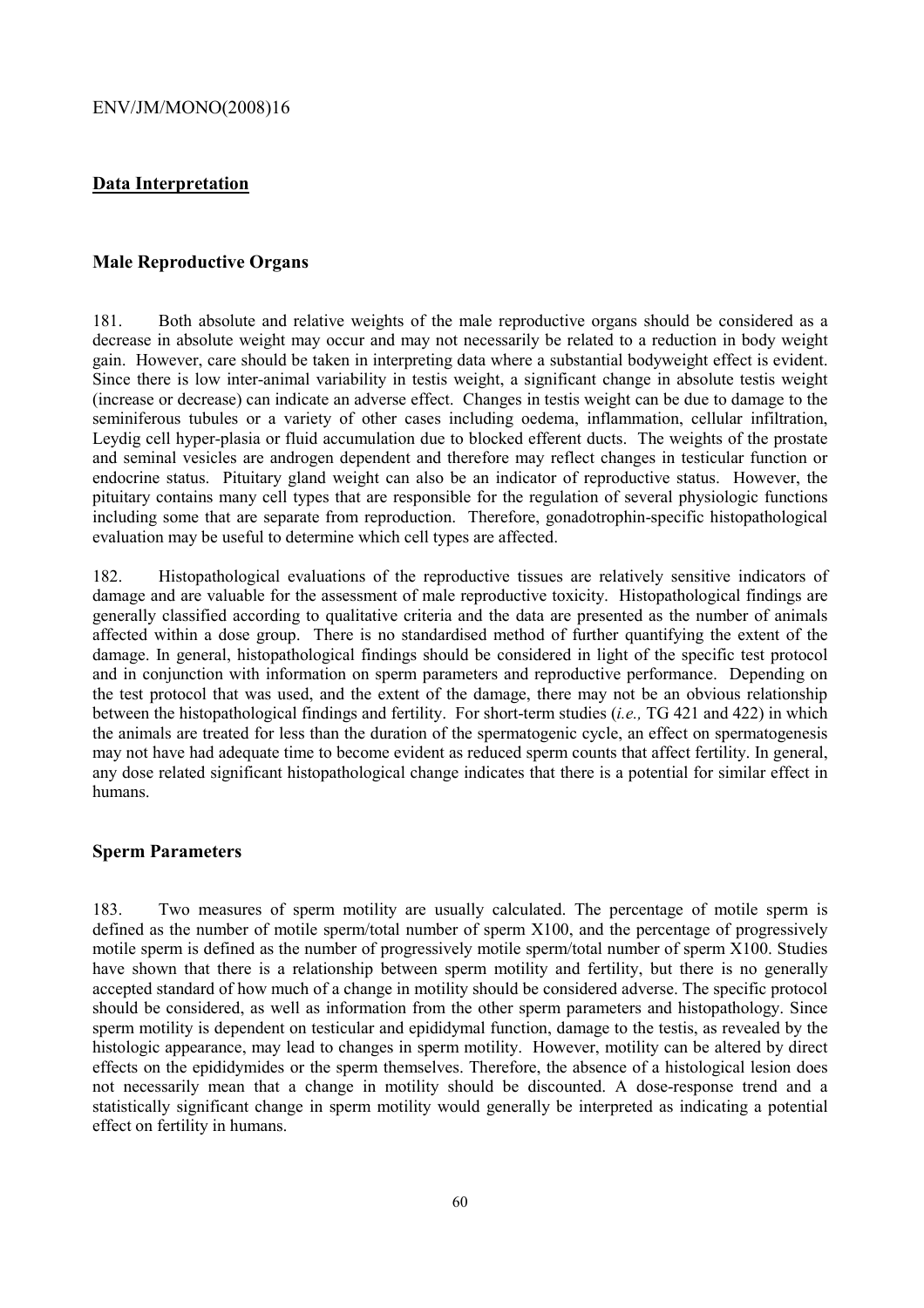184. Sperm morphology is related to fertility, but there is no generally accepted standard of how much of a change in morphology should be considered adverse. Information on sperm motility and count, as well as histopathology should be considered in the interpretation of sperm morphology. Histological lesions of sufficient magnitude can impact sperm morphology. However, normal sperm morphology is dependent on numerous factors including the correct assembly of protamines, so changes in sperm morphology should not be discounted in the absence of histological lesions.

185. Sperm count data are usually expressed in two ways. Information regarding the number of sperm available for ejaculation is provided by the number of sperm per cauda and the number of homogenisationresistant spermatids per testis. Information regarding the efficiency of the tissue is provided by the number of sperm per milligram cauda and the number of homogenisation-resistant spermatids per milligram testis. Studies have demonstrated a strong relationship between sperm counts and fertility in all species that have been examined. Again, information on the other sperm parameters and histopatholgy should be considered in the overall interpretation. Testicular lesions of sufficient magnitude will be reflected in the sperm counts, but changes in sperm counts should not be discounted in the absence of histological lesions. Similarly, a reduction in sperm count may not result in reduced fertility, particularly in rodent studies. This is due to the fact that rats and mice have a tremendous excess of spermatozoa in their ejaculates, and as such sperm counts have to be reduced by as much as 90% to affect fertility. It is important to note that sperm concentrations in human males are highly variable and generally lower than in rodents. The distribution of counts is such that many men have sperm concentrations near or below WHO reference values for fertility. Therefore, even a small decrease in sperm concentration across a population would be expected to shift the fertility potential of the group and move some men into the infertile or subfertile range. For this reason, a statistically significant change in sperm count in a rodent study is considered to be indicative of a potential effect on fertility in humans.

### **Female Reproductive Organs**

186. The information on the weights and histopathology of the female reproductive organs as well as reproductive performance should be evaluated together, with consideration of the specific test protocol. Uterine weight fluctuates 3- to 4-fold during the oestrus cycle, peaking at pro-oestrus when it is filled with fluid in response to increased oestrogen secretion. Thus, compounds that inhibit steroidogenesis and cyclicity can cause the uterus to become atrophic; conversely compounds that are estrogenic can cause the uterus to become quite large. Uterine weights taken from cycling animals have a high variance, and only large compound-related effects will be demonstrated unless the data are interpreted relative to the animal's oestrus cycle stage. Similarly, the histologic appearance of the uterus varies with the stage of the oestrus cycle and pregnancy. The uterine endometrium, which is sensitive to estrogens and progestogens, will show hypertrophy and hyperplasia in response to these kinds of compounds, and will show hypoplasia and atrophy in response to compounds that inhibit steroidogenesis. Effects induced during development can result in delayed puberty and persistence of infantile genitalia. Information on the number of implantation sites should be interpreted along with the information on live pups and resorptions as described in paragraph 64.

187. A limited amount of information regarding ovarian histopathology can be obtained from female rodents that have been treated according to Test Guidelines 421 or 422 as the dams are sacrificed on lactation day 4, and therefore are not actively cycling. In the rat, ovarian weight does not fluctuate during the oestrus cycle, and any changes should be considered adverse. The function of the ovary shifts during the oestrus cycle so histopathology can reveal a variety of effects including oocyte and follicle depletion, persistent polycystic ovaries, inhibition of corpus luteum formation and luteal cyst development. It is important to note that not all histological alterations will affect ovarian weight, so the lack of an effect on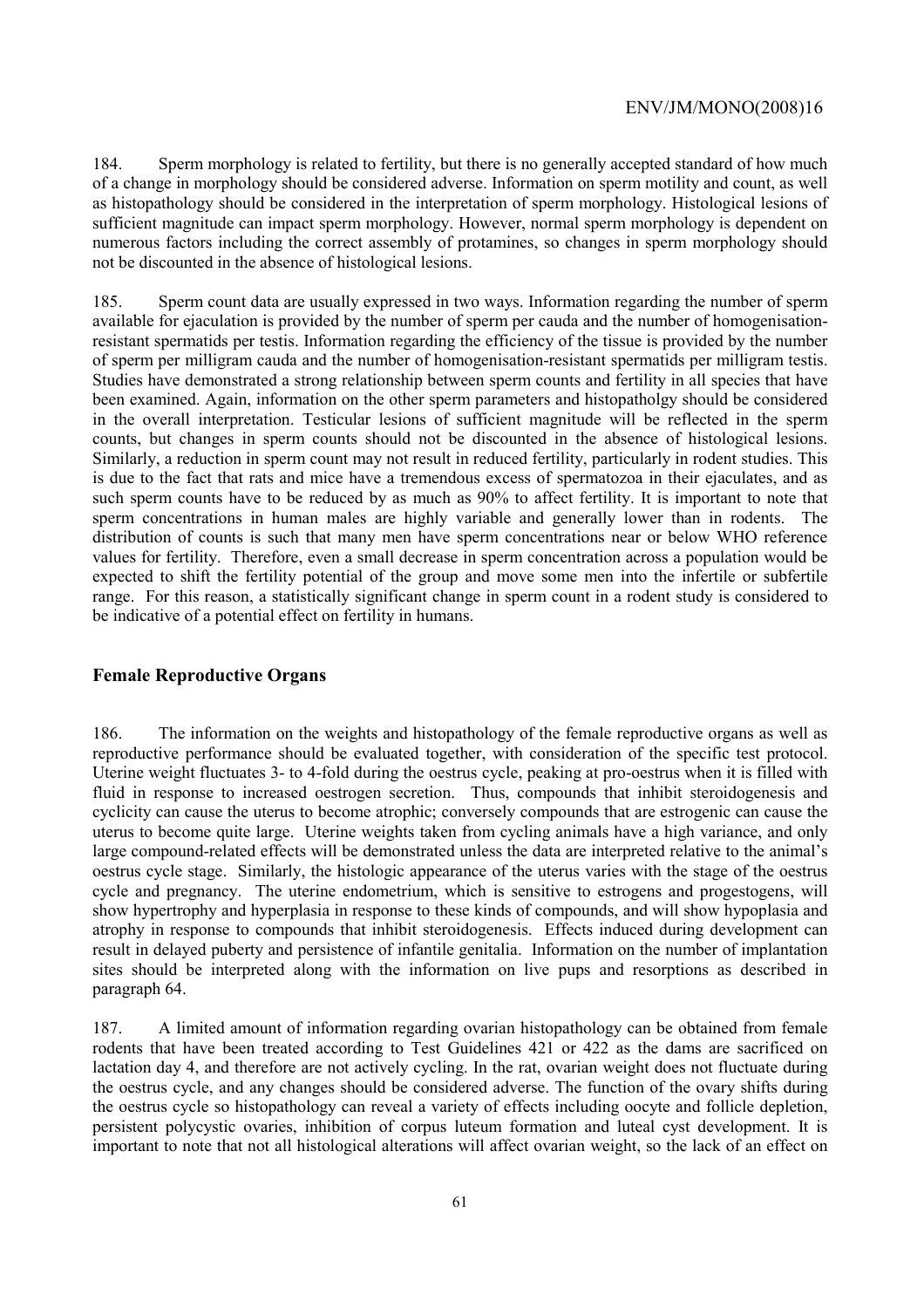ovarian weight does not preclude the need for histological evaluation. Similarly, the nature and the magnitude of the histological lesion will determine whether there is a concomitant effect on reproductive performance. In general, any dose related significant histological finding would be considered to indicate that there is a potential for similar effects in humans (OECD, 2008).

188. Many studies have shown a relationship between follicle number and fertility. The relationship between follicle number and onset of menopause is clear in humans but the connection with reproductive senescence in rodents is less clear cut. There is no generally accepted standard of how much of a change in follicle counts should be considered adverse. The information on follicle counts should be examined in conjunction with the histological information and reproductive performance. Often a change in follicle number will be apparent prior to a change in organ weight or histopathology. The magnitude of the reduction in the number of follicles will determine whether there is an effect on reproductive performance. A decrease in follicle counts could indicate either direct oocyte toxicity, or an effect on the granulosa or thecal cells that alters the paracrine control of folliculogenesis. A dose-response trend and a statistically significant change in follicle number would indicate a potential effect in humans.

189. Vaginal weight changes should parallel those seen in the uterus during the oestrus cycle, although the magnitude of the change will be smaller. The vaginal smear data collected in the two-generation reproductive toxicity study can provide information on cycle length, persistence of oestrus, persistence of di-oestrus, incidence of pseudo-pregnancy. Cycle length is determined by selecting a stage in the cycle and counting the number of days until that stage reoccurs. For statistical analysis, comparisons can be made among animals exhibiting normal 4-5 day cycles and abnormal cycles. Alternatively, altered cyclicity may be reflected by the percentage of time spent in one stage of the cycle, and comparisons can be made based on the number of days spent in di-oestrus or oestrus. However, this kind of analysis must take into account individual cycling patterns as it is possible that more than one stage may be affected; analyses that focus on just one stage may mask such effects. An effect on the oestrus cycle can also impact reproductive performance, but this will depend on the nature and magnitude of the oestrus cycle effect. In general, a statistically significant change in the length of the cycle or prolonged oestrus or di-oestrus would be considered adverse. Effects induced during development can lead to agenesis, hypoplasia, and dysgenesis of the vagina. Hypoplasia of the vagina can be concomitant with hyperplasia of the external genitalia, and altered AGD. The opening of the vaginal orifice at puberty is a simple and useful developmental marker.

190. Alterations in pituitary weight in female rodents are indications of an adverse effect. Increased pituitary weight in rodents due to exposure to estrogenic compounds often precedes tumour formation, and may be accompanied by hyper-prolactinemia and a persistent vaginal cornified smear pattern. Decreased pituitary weight due to decreased estrogenic stimulation is less common. The discussion on pituitary weight and histopathology in males is also applicable to females.

# **Reproductive Performance**

191. The data on reproductive performance has to be interpreted with reference to the specific protocol that was used. The data will not necessarily be similar for studies in which there is more than one mating per generation and more than one breeding generation. In addition, in the TG 421, 422, 415 and 416 both sexes are treated, and therefore it is usually not possible to determine whether an effect on some aspect of reproductive performance is due to the female or the male or both. As noted in the preceding sections, it is also important to evaluate the various indices of reproductive performance along with other available information including histopathology, sperm parameters, follicle numbers, and oestrus cycling.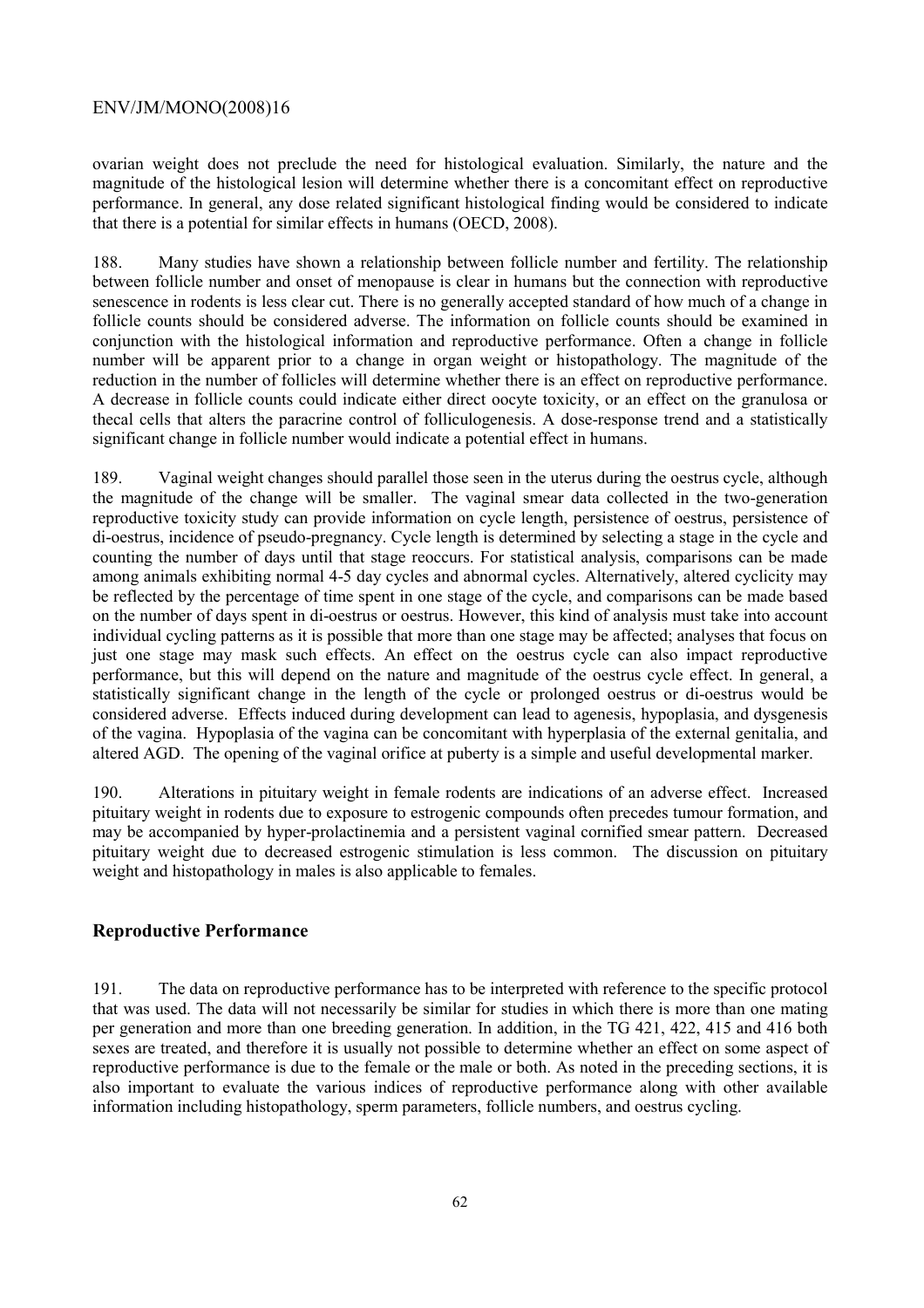192. The mating index provides information on the integrated function of the neuroendocrine-gonadal axis. It can be affected by many factors including libido, hormonal imbalance and oestrus cycle disruptions. In most protocols, it will not be possible to determine the cause of an effect on mating since mating behaviour can be impacted by lesions in the nervous system or by changes in hormones.

193. The fertility index provides information on the ability of the male and female to achieve a pregnancy. The interpretation of the fertility data should consider the protocol that was used and in particular the duration of treatment of the males prior to mating. In protocols in which the males are treated for less than the duration of the spermatogenic cycle (*i.e.,* TG 421 and 422), a reproductive effect may not be manifested in the fertility index. When there is an effect on the fertility index, it may be difficult to determine the affected sex in studies where both sexes are dosed. The fertility information should be considered in conjunction with the available information on histopathology, sperm parameters, follicle numbers and oestrus cycling. As noted above, the male rodent has a large excess of spermatazoa and therefore it takes a large reduction in sperm number to be reflected as a change in the fertility index. Thus, the fertility index alone can be a rather insensitive endpoint.

194. The gestation index should be treated cautiously. It is not a particularly sensitive endpoint since all litters, regardless of size, are treated equally. Therefore, the gestation index will not provide information on an increased incidence of resorptions.

195. The length of gestation and duration of parturition should be evaluated in conjunction with information on the birth weights and pup survival. A significant reduction in gestation length may also result in reduced birth weights and pup survival. A significant increase in gestation length can also result in a difficult delivery (dystocia) that may impact the health of the dam and/or pups. In addition, the birth weights of the pups may be higher than normal due to extended intrauterine development. In situations where there is a small litter size and/or marked in-utero growth retardation, the gestation length may be extended slightly so that the offspring are born at a similar body weight as their control counterparts.

196. Litter size is an important indicator of overall reproductive performance. A decrease in litter size can result from several factors including decreases in the number of oocytes ovulated, failed fertilization of those oocytes due to poor sperm measures (counts, motility, morphology), and/or increased pre- or postimplantation embryo or fetal loss. Thus, the litter size information should also be interpreted in conjunction with the other available information on reproductive endpoints.

197. Changes in the sex ratio index can result from a number of factors including selective changes in the production of X and Y sperm resulting in different proportions of male or female conceptuses, with no change in litter size, or selective loss of male or female fetuses resulting in small litters. Altered hormone status can also masculinize a female fetus or feminize a male fetus leading to misclassification of gender at birth (without affecting litter size). Thus, the sex ratio information should be evaluated in conjunction with information on embryonic and foetal loss, as well as information from genetic toxicity studies. In addition, a change in the sex ratio can indicate that the chemical has endocrine activity and may have nothing to do with XY alterations.

198. The survival index reflects the ability of the pups to survive and is an important endpoint. The pups will begin to consume food and water on lactation day 14 and therefore may also directly consume the test substance. Reduced survival can result from a number of factors including developmental effects in the pups from either prenatal or lactational exposures, structural abnormalities, maternal neglect, or insufficient milk. Interpretation of the information on survival should also consider the information on pre- and post-implantation loss, number of stillborn pups, total number of dead pups, the number of affected pups per litter, and the pattern of mortality.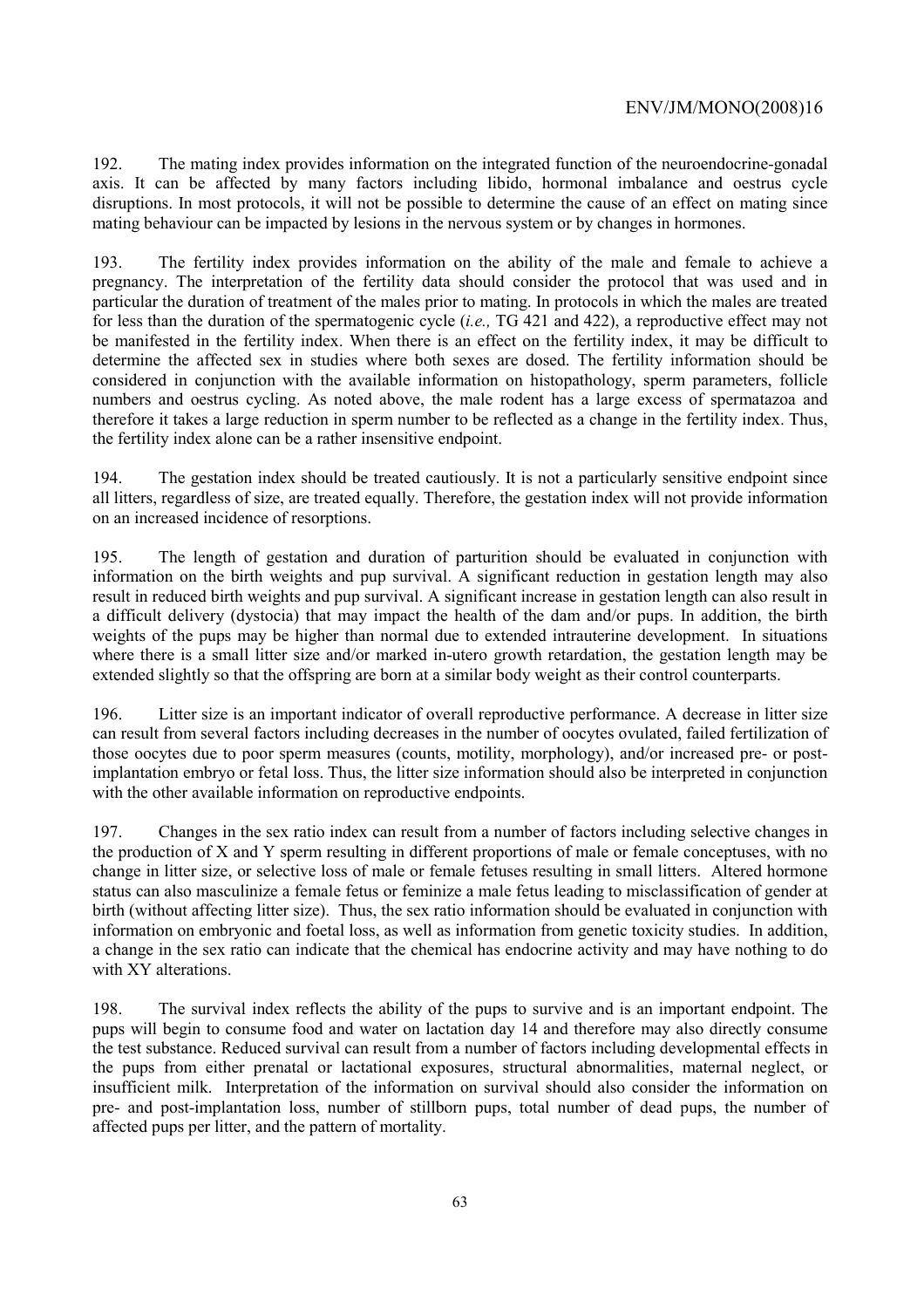# **V. DATA GAPS**

199. Test Guidelines have been designed as tests for hazard identification and dose response assessment, and as such, they provide a valuable tool for risk assessment. The studies described in this document facilitate the broad assessment of chemicals for potential developmental and reproductive toxicity. However, the sensitivity of the studies in the detection of effects is inherently limited by the protocols and how they are utilized. Some of these limitations, described below, may be important to consider when interpreting study results.

# **Endpoints**

200. The approach used in Test Guidelines for reproduction and developmental toxicity testing does not incorporate chemical-specific information, such as mode of action or known target organ specificity, into the design of the studies or the endpoints assessed.

201. An understanding of the pharmacokinetic and pharmacodynamic profile of a test substance in the developing system and of the complexities of direct and indirect developmental exposures during pregnancy, lactation, and to neonates by various routes of exposure is critical to study design, dose selection, and the interpretation and extrapolation of reproductive toxicity data. Current Test Guidelines do not address the collection or use of these data.

202. Current developmental and reproductive toxicity Test Guidelines provide only limited focus on alterations in the ontogeny of organ system function (US EPA, 2002). While reproductive system and nervous system functions are extensively assessed in the multi-generation reproduction study and the developmental neurotoxicity study, respectively, other functional endpoints are not included. For example, the development of normal functional capabilities of the cardiac, urinary, respiratory, immune, and endocrine systems is not assessed.

203. No specific standardised Test Guideline exists for second tier testing on chemicals that are suspected to enhance carcinogenic response following perinatal exposure. The NTP however, has now moved to having perinatal exposure in its chronic/ carcinogenicity studies as its default exposure regime.

204. Neurobehavioral and neuropathological assessments included in the developmental neurotoxicity guideline provide a broad screen for apical effects on multiple functional domains. However, primarily as a function of the animal model typically used, the study does not address some aspects of behaviour (*e.g*., social behaviour), and cannot provide information on higher level cortical functions that have serious implications in humans. Additionally, specialised follow-up on developmental neurotoxicity testing is not addressed. These would include experiments in which relatively sensitive measures of sensory and/or cognitive function are evaluated in the offspring of animals exposed to chemicals during pregnancy and/or postnatally.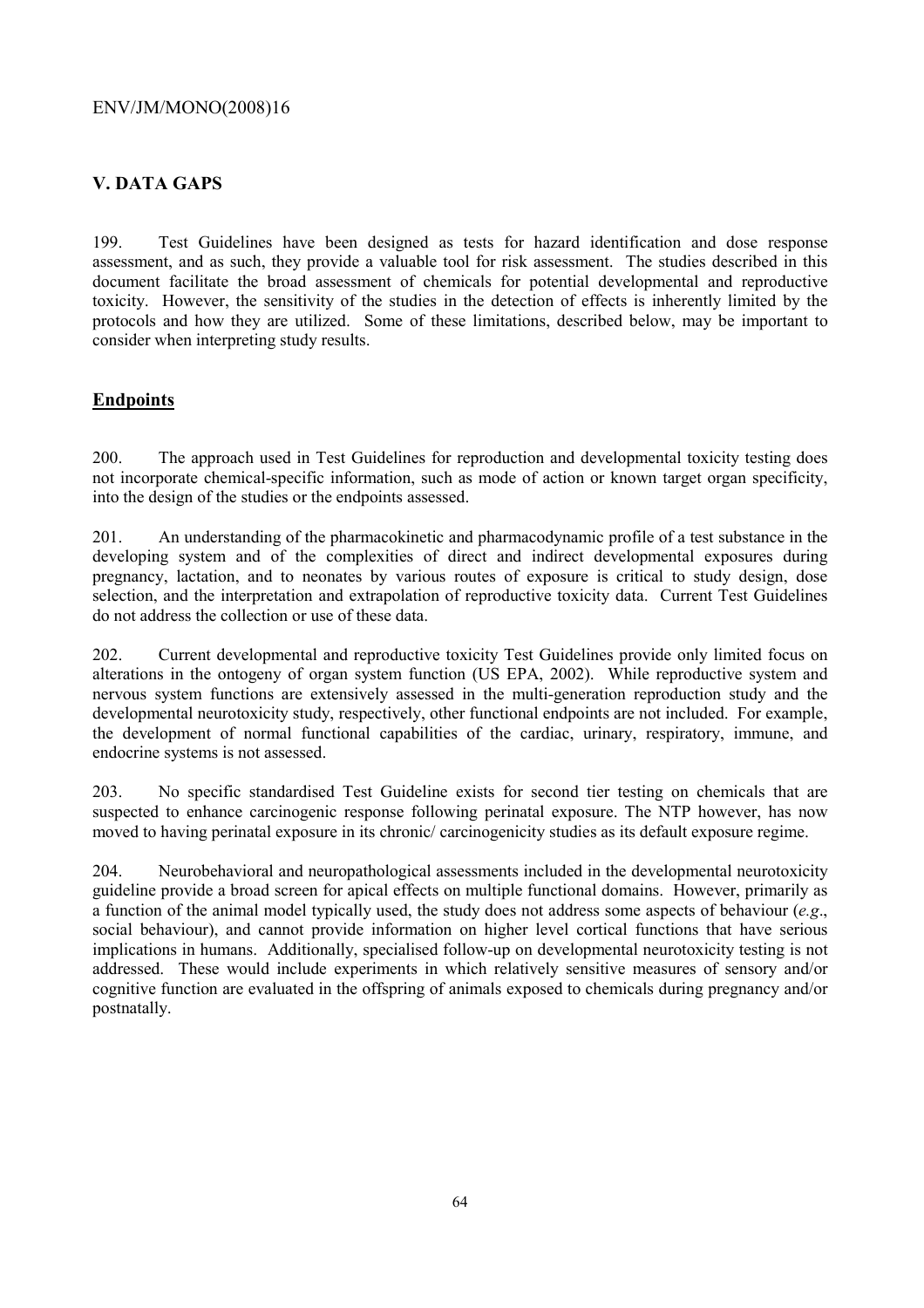# **Critical windows of exposure and effect**

205. While current guideline studies provide opportunities for exposure across multiple periods of development, the studies are not designed to determine the critical window of exposure. Such information could be useful in targeting a risk assessment to various susceptible population subgroups.

206. With the exception of the developmental neurotoxicity study, which includes a period (approximately 40 days) without treatment prior to neurobehavioral and neuropathological evaluations of offspring at study termination, the issue of longer-term consequences of developmental exposures is not examined. While the multi-generation reproduction study maintains the study animals in each generation to an age of reproductive maturity, the animals are treated throughout the duration of the study, thereby limiting the ability to determine the extent to which adverse treatment-related effects observed during postnatal and adult life stages can be attributed to developmental versus systemic toxicity.

207. Additionally, none of the current Test Guidelines address the potential for effects of developmental exposures in aging individuals. In the prenatal developmental toxicity study, treated offspring are killed immediately prior to birth; in the single- or multi-generation reproduction study, treated adults are maintained on study only through the reproduction phases and killed at approximately 6-9 months of age, while offspring that are not retained for reproduction purposes are killed at weaning; in the developmental neurotoxicity study, treated offspring are maintained on study only until approximately postnatal day 70. Typical Test Guideline rodent chronic/carcinogenicity studies initiate treatment in young adult animals (5-6 weeks of age); therefore, the examinations conducted in aged animals on these studies after 18-24 months of treatment are not relevant to assessing potential effects of exposures during either pre- or postnatal development. The need for expanded assessment of risks to the aged has been widely recognized, and a number of challenges in assessing these risks have been identified (Geller and Zenick, 2005). While standard study designs do not address potential effects of exposures during development on adverse outcomes in aged animals, multigeneration and developmental neurotoxicity study designs could potentially be altered (e.g., by maintaining a cohort of developmentally-treated F1 animals for toxicological assessment at an advance life stage) to address such issues. Although there could be significant challenges in conducting such a study, and in interpreting the resulting data, the knowledge and insights gained from conducting such a study might be substantial and invaluable to the assessment of risk.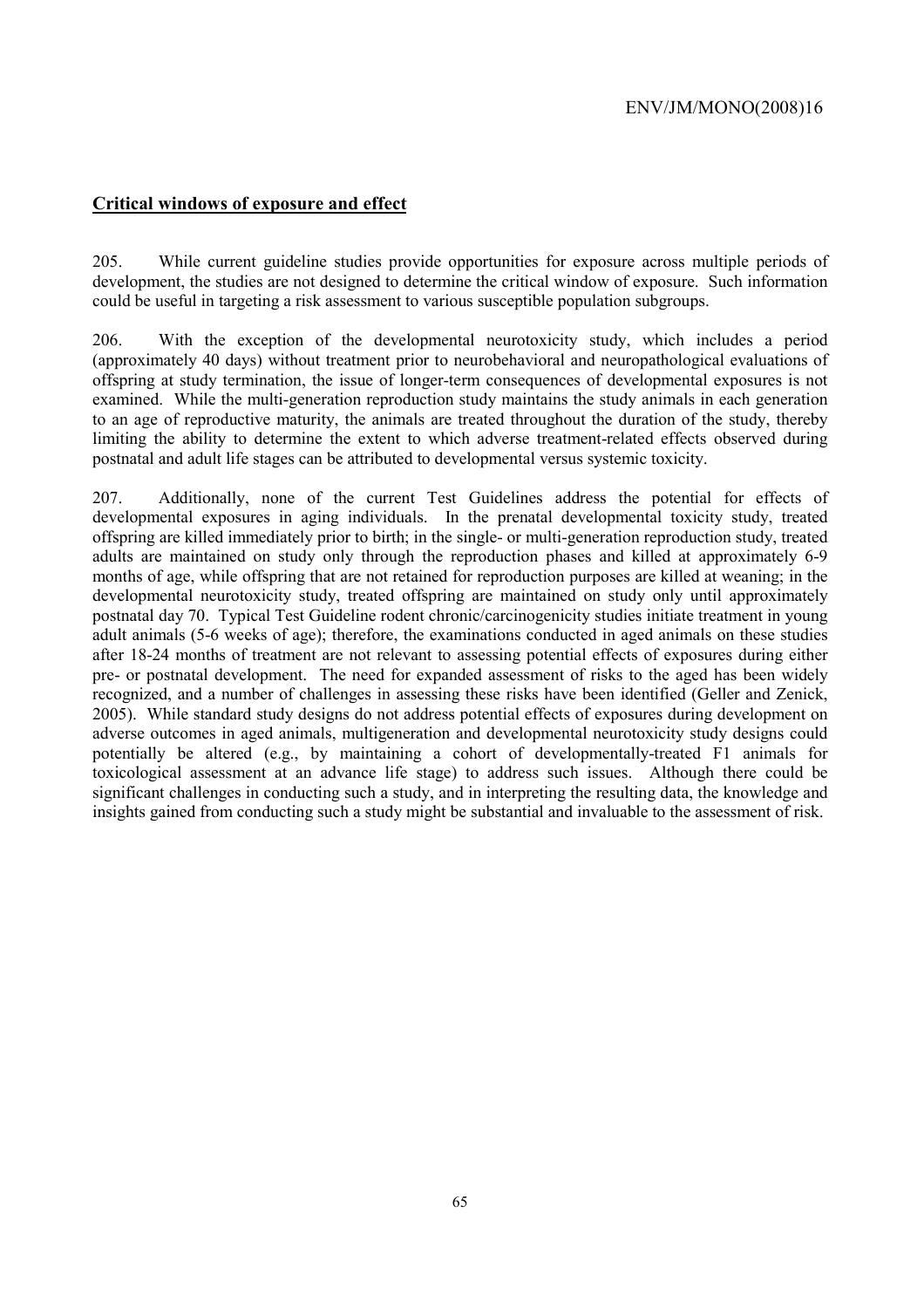## **VI. REFERENCES**

Adams, J. (1986) Methods in behavioral teratology. Handbook of behavioral teratology, Riley EP, Vorhees CV (eds): New York: Plenum Press, 67-97.

Akaike, M., Tanaka, K., Goto, M. and T. Sakaguchi, (1988) Impaired Biel and Radial arm maze learning in rats with methylnitrosurea-induced microcephaly. Neurotoxicol. Teratol. 10: 327-332.

Akaike, M., Ohno, H., Tsutsumi, S. and M. Omusu, (1994) Comparison of four spatial maze learning tests with methylnitrosourea-induced microcephaly rats. Teratology 49: 83-89.

Altman, J. and K. Sudarshan, (1975) Postnatal development of locomotion in the laboratory rat. Anim. Behav. 23: 896-920.

Annau, Z. and V. Cuomo, (1988) Mechanisms of neurotoxicity and their relationship to behavioral changes. Toxicology 49: 219-225.

Anon (1967) European Commission Directive 67/548/EEC (Annex VI).

Anon (2001) European Commission Directive 67/548/EEC, updated by Commission Directive 2001/59/EC.

ATLA (2002) Alternative non-animal methods for chemical testing: current status and future prospects. 10. Reproductive toxicity. (Eds.) Worth, A.P., Balls, M., 30 (Supplement 1), 95-102.

Bammer, G. (1982) Pharmacological investigations of neurotransmitter involvement in passive avoidance responding: A review and some new results. Neurosci. Behav. Rev., 6:247-296.

Bancroft, J.D., Gamble, M. (2002) *Theory and Practice of Histological Techniques*, 5<sup>th</sup> edition, Churchill Livingstone, London.

Barlow, S. M. and F. M. Sullivan, (1975) 6. Behavioural teratology. Teratology trends and applications, Berry C. L., Poswillo D. E. (eds): Springer Verlag, 103-120.

Barlow, S. M. and F. M. Sullivan (1982) Reproductive toxicity testing in animals in Reproductive Hazards of Industrial Chemicals. An evaluation of animal and human data. Academic Press INC. (London LTD)).

Blanchard, B. A., Riley, E. P. and J. H. Hannigan, (1987) Deficits on a Spatial Navigation Task Following Prenatal Exposure to Ethanol. Neurotoxicol Teratol. 9: 253-258.

Bogo, V., Hill, T. A. and R. W. Young, (1981) Comparison of accelerod and rotarod sensitivity in detecting ethanol- and acrylamide-induced performance decrements in rats: Review of experimental considerations of rotating rod systems. Neurotoxicol. 2: 765-787.

Brandeis, R., Brandys, Y., Yehuda, S. (1989) The use of the Morris water maze in the study of memory and learning. Int. J. Neurosci., 48:29-69.

Brian JV, Harris CA, Scholze M, Backhaus T, Booy P, Lamoree M, Pojana G, Jonkers N, Runnalls T, Bonfà A, Marcomini A, Sumpter JP (2005). Accurate prediction of the response of freshwater fish to a mixture of estrogenic chemicals. Environ Health Perspect. 113(6):721-8.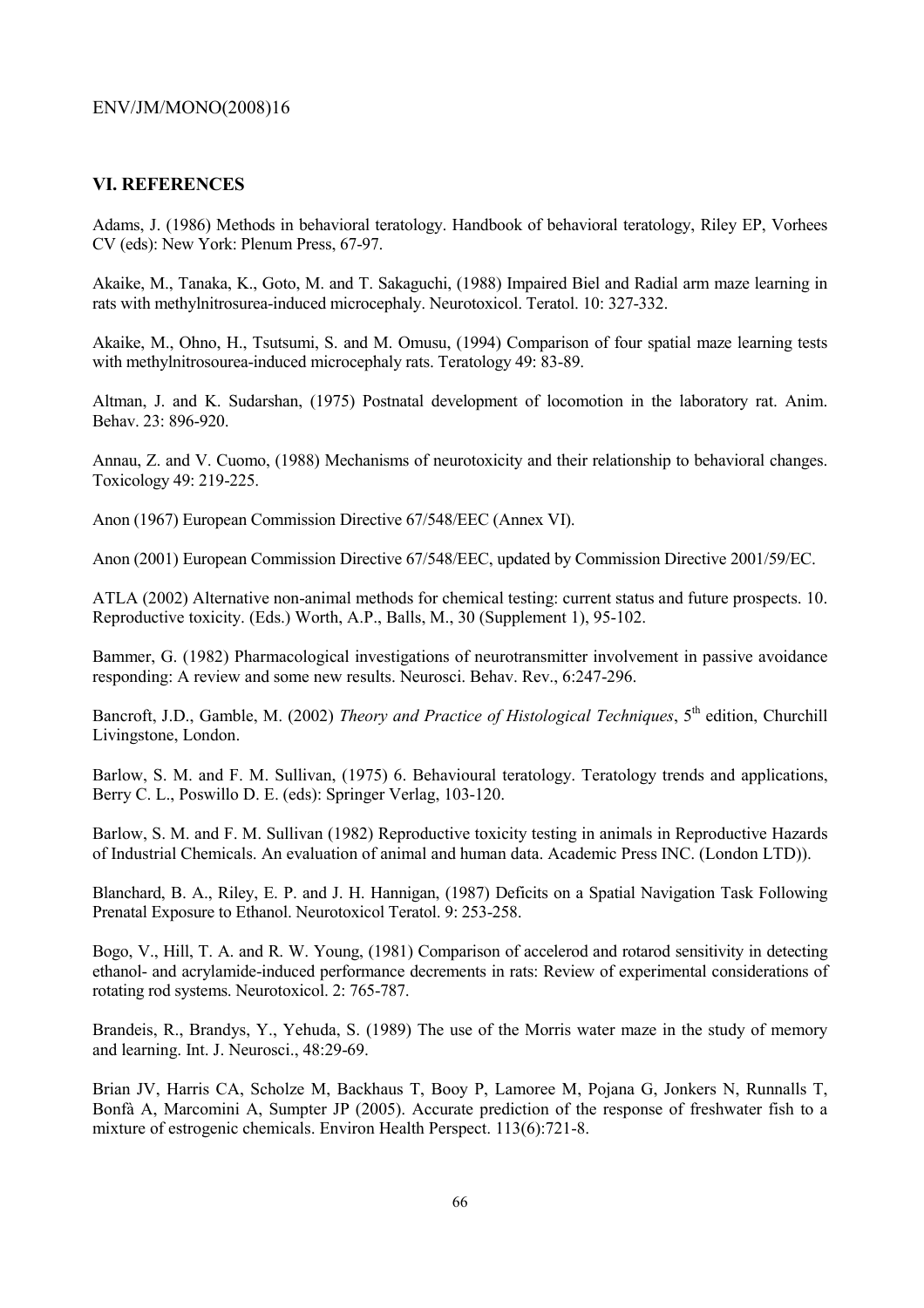Buelke-Sam, J. and C. A. Kimmel, (1979) Development and standardization of screening methods for behavioural teratology. Teratology, 20: 17-29.

Buelke-Sam, J., C. A. Kimmel, J. Adams, C. J. Nelson, C. V. Vorhees, D. C. Wright, V. St.Omer, B. A. Koral, R. E. Butcher, M. A. Geyer, J. F. Holson, C. L. Kutcher, and M. J. Wayner. (1985) Collaborative behavioral teratology study: Results. Neurobehav Toxicol Teratol 7:591-624.

Bushnell, P. J., Kelly, K. L. and K. M. Crofton, (1994) Effects of toluene inhalation on detection of auditory signals in rats. Neurotox Teratol. 16: 149-160.

Calabrese E. J. (1983) Animal Extrapolation, chapter 14 in Principles of Animal Extrapolation, John Wiley and Sons.

Cappon GD, Fleeman RE, Chapin RE, and Hurtt ME. (2005) Effects of feed restrictions during organogenesis on embryo-fetal development in rabbit. Birth Defects Research (Part B) 74: 442-430.

Chahoud, I., Buschmann, J., Clark, R., Druga, A., Falke, H., Faqi, A., Hansen, E., Heinrich-Hirsch, B., Hellwig, J., Lingk, W., Parkinson, M., Paumgartten, F.J., Pfeil, R., Platzek, T., Scialli, A.R., Seed, J., Stahlmann, R., Ulbrich, B., Wu, X., Yasda, M., Younes, M, and Solecki, R. (1999) Classification terms in developmental toxicology: need for harmonization. Report of the Second Workshop on the Terminology in Developmental Toxicology, Berlin, 27-28 August 1998. Reprod Toxicol. 13(1): 77-82.

Chapin, R. E., Sloane, R. A., and J. K. Haseman. (1997) The relationships among reproductive endpoints in Swiss mice, using the reproductive assessment by Continous Breeding database. Fundam Appl Toxicol. 38(2):129-42.

Chapin, R.E. and R.A. Sloane. (1997) Reproductive assessment by continuous breeding: evolving study design and summaries of ninety studies. Environ Health Perspect 105(Suppl. 1): 199-205. Chapin, R.E., Sloane, R.A. and J.K. Haseman. (1998) Reproductive endpoints in general toxicity studies: are they predictive? Reprod Toxicol 12: 489-494.

Chapin, R. E. and M. W. Conner, (1999) Testicular histology and sperm parameters. In: An evaluation and interpretation of reproductive endpoints for human health risk assessment. Eds: G. Daston and C. Kimmel, International Life Sciences Institute Press.

Clark, R.L. (1999) Endpoints of reproductive system development. In: An evaluation and interpretation of reproductive endpoints for human health risk assessment. Eds: G. Daston and C. Kimmel, International Life Sciences Institute Press.

Clemens, G. R., Petrere, J. A., and K. Oberholtzer. (1994) Historical control database survey (HCDS) Phase II (P2): External and visceral malformations in the Sprague-Dawley rat and the New Zealand White rabbit. Teratology 49:388-9.

Cooper, R. L. and J. M. Goldman. (1999). Vaginal cytology. In: An evaluation and interpretation of reproductive endpoints for human health risk assessment. Eds: G. Daston and C. Kimmel, International Life Sciences Institute Press.

Cooper, R.L., Lamb-IV, J.C., Barlow, S.M., *et al*. (2006) A tiered approach to life stages testing for agricultural chemical safety assessment. Crit Rev Toxicol. 36: 69-98.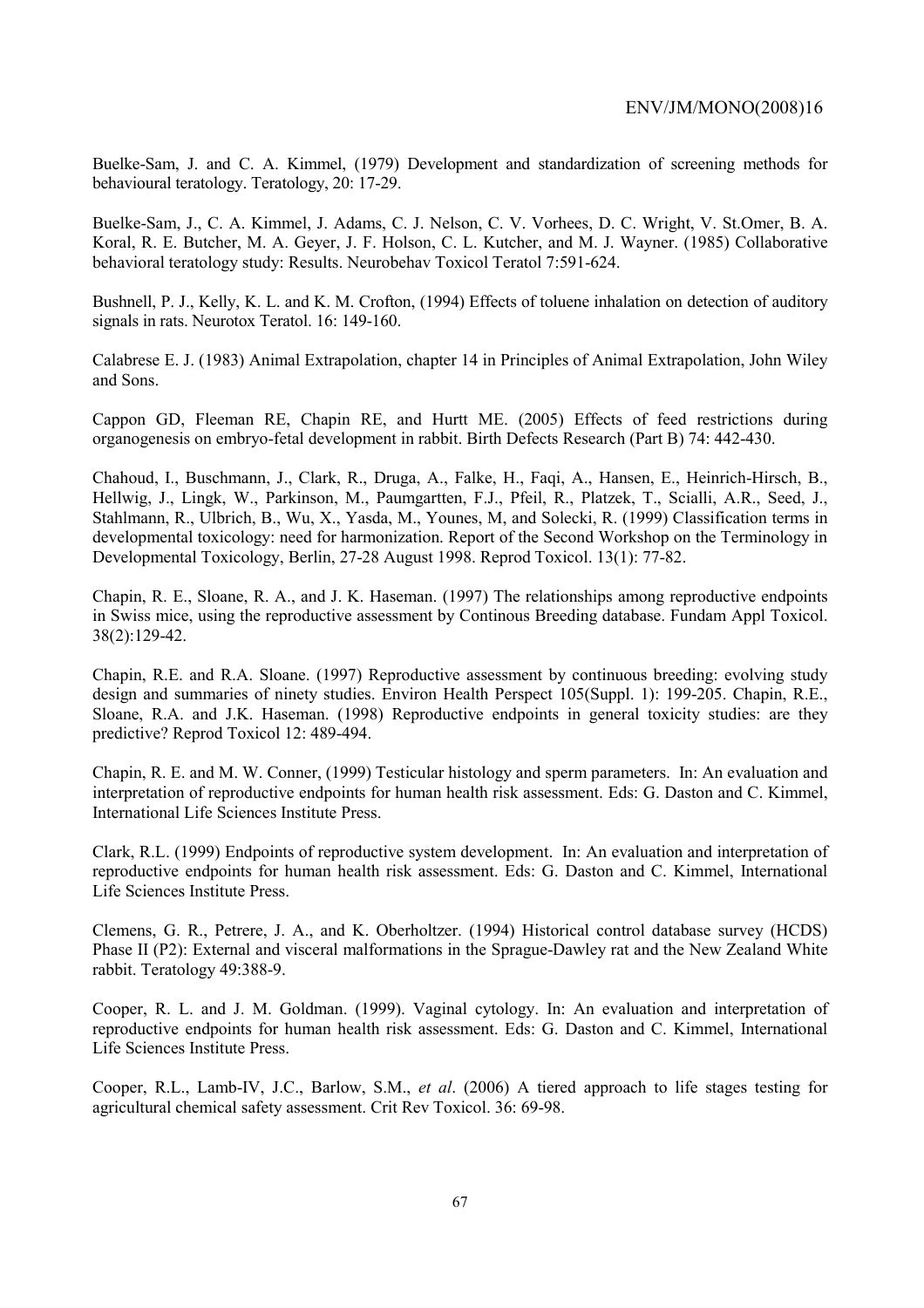Creasy, D.M. (2003). Evaluation of Testicular Toxicology: A Synopsis and Discussion of the Recommendations Proposed by the Society of Toxicologic Pathology. Birth Defects Research (Part B) 68:408-415

Crofton, K. M. and L. P. Sheets (1989) Evaluation of sensory system function using reflex modification of the startle response. J. Am. Coll. Toxicol. 8: 199-211.

Crofton K. M., Dean K. F., Menache M. G., and R. Janssen. (1990) Trimethyltin effects on auditory function and cochlear morphology. Toxicol. Appl. Pharmacol. 105:123-132.

Crofton, K.M., Howard, J.L., Moser, V.C., Gill, M.W., Reiter, L.W., Tilson, H.A., MacPhail, R.C. (1991) Interlaboratory comparison of motor activity experiments: Implications for neurotoxicological assessments. Neurotoxicol. Teratol., 13:599-609

Crofton K. M., Peele D.B., and M.E. Stanton. (1993) Developmental neurotoxicity following neonatal exposure to 3,3'-iminodipropionitrile in the rat. Neurotoxicol. Teratol. 15:117-129.

Crofton K. M., Janssen R., Prazma J., Pulver S., and Jr. S. Barone. (1994a) The ototoxicity of 3,3' iminopropionitrile: Functional and morphological evidence of cochlear damage. Hearing Research 80: 129- 140.

Crofton K. M., Lassiter T. L., and C. S. Rebert. (1994b) Solvent-induced ototoxicity in rats: An atypical selective mid-frequency hearing deficit. Hearing Research; 80: 25-30.

Crofton, KM, Foss JA, Hass, U, Jensen, KF, Leven, ED, and Parker, SP (2007). Undertaking positive control studies as part of developmental neurotoxicity testing. A report from the ILSI Research Foundation/Risk Science Institute export working group on neurotoxicity endpoints. www.elsevier.com/locate/neutera

CSTEE (Scientific Committee on Toxicity, Ecotoxicity and the Environment) (1999) Opinion on Human and Wildlife Health Effects of Endocrine Disrupting Chemicals, with Emphasis on Wildlife and on Ecotoxicity Test Methods. Expressed at the 8<sup>th</sup> CSTEE plenary meeting, Brussels, 4 March 1999. DG XXIV, Consumer Policy and Consumer Health Protection, European Commission.

D'Hooge, R., De Deyn, P.P. (2001) Applications of the Morris water maze in the study of learning and memory. Brain Res. Rev, 36:60-90.

Daston, G.P. (1994) Relationship Between Maternal and Developmental Toxicity, in C.A. Kimmel and J. Buelke-Sam, Developmental Toxicology, 2<sup>nd</sup> Ed., Raven Press, Ltd., New York.

Denenberg V.H. (1969) Open-field Behavior in the rat: What does it mean? Ann. N.Y. Acad. Sci. 159(3): 852-859.

Dent, M.P. (2007) Strengths and limitations of using repeat-dose toxicity studies to predict effects on fertility. Regul Toxicol Pharmacol. 48: 241-258.

DEPA (Danish Environmental Protection Agency) (1995) Male Reproductive Health and Environmental Chemicals with Estrogenic Effects. Ministry of Environment and Energy, Denmark, Miljøprojekt nr. 290, 1995 (ISSN 0105-3094/ISBN 87-7810-345-2) and IPCS-WHO 2001,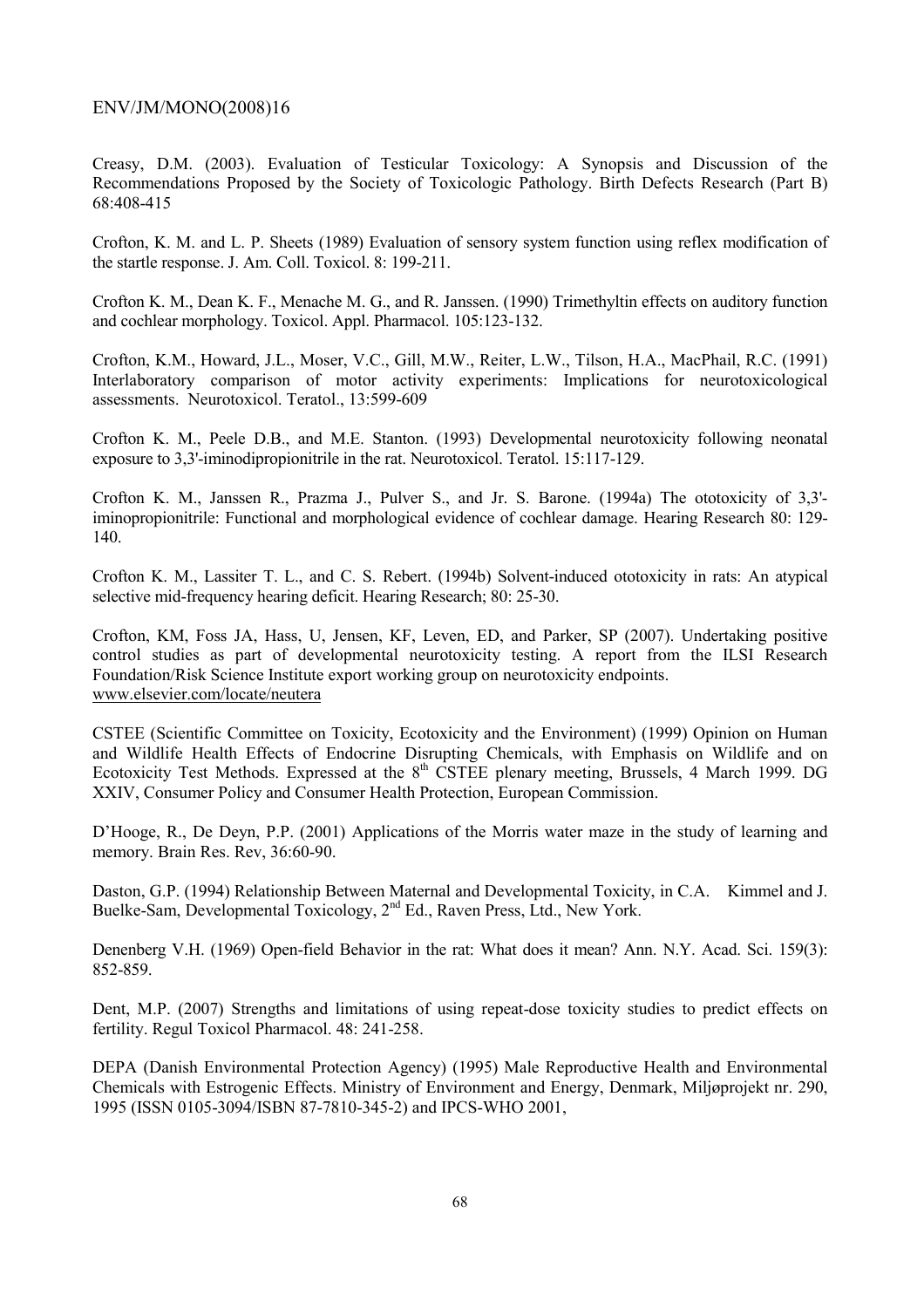ECETOC (1983) Monograph No. 5. Identification and Assessment of the Effects of Chemicals on Reproduction and Development (reproductive Toxicology). Brussels December 1983) ECETOC. Guidance on Evaluation of Reproductive Toxicity Data. Monograph No. 31, Brussels, February 2002 (ISSN-0773- 6347-31).

ECETOC (1992) (European Centre for Ecotoxicology and Toxicology of Chemicals (former E. Chemical Industry Ecology and Toxicology Centre) Technical Report No. 47. EC 7th Amendment: "Toxic to Reproduction" Guidance on Classification, Brussels, August 1992 (ISSN-0773-8072-47).

ECETOC (2002) Guidance on Evaluation of Reproductive Toxicity Data. Monograph No. 31, Brussels, February 2002 (ISSN-0773-6347-31).

ECETOC (2004) Influence of Maternal Toxicity in Studies on Developmental Toxicity Workshop Report No. 4, Brussels October 2004.

EHC (1984) Environmental Health Criteria 30. Principles for Evaluating Health Risks to Progeny Associated with Exposure to Chemicals During Pregnancy, WHO Geneva (ISBN 92 4 154090 7).

Elsner J. (1991) The tactile-kinesthetic system of rats as an animal model for minimal brain dysfunction. Arch. Toxicol. 65: 465-473.

Elsner, J., Suter, K., Ulbrich, B., and G. Schreiner. (1986) Testing Strategies in Behavioral Teratology: IV. Review and General Conclusions. Neurobehav. Toxicol. Teratol. 8: 585-590.

Elsner, J., Hodel, B., Suter, K., Oelke, D., Ulbrich, B., Schreiner, G., Cuomo, V., Gagiano, R., Rosengren, L.E., Karlsson, J.E., and K.G. Haglid. (1988) Detection Limits of Different Approaches in Behavioral Teratology, and Correlation of Effects With Neurochemical Parameters. Neurobehav. Toxicol. Teratol. 10: 155-167.

EU (2003) Technical Guidance Document in Support of Commission Directive 93/67/EEC on Risk Assessment for New Notified Substances and Commission Regulation (EC) No. 1488/94 on Risk Assessment for Existing Substances. Available at: [http://ecb.jrc.it/]

File, S. E. 2001. Factors controlling measures of anxiety and responses to novelty in the mouse. Behav Brain Res 125:151-157.

Fix, A.S. and Garman, R.H. (2000) Practical aspects of neuropathology: A technical guide for working with the nervous system. *Toxicol. Pathol*. 28: 122-131.

Fleeman TL, Cappon GD, Chapin RE, and Hurtt ME. (2005) Effect of feed restriction during organogenesis on embryo-fetal development in the rat. Birth Defects Research (Part B) 74:442-449.

Francis, E.Z. (1990) Developmental neurotoxicity study and response to public and SAP comment, Washington D.C., US EPA, 1-20.

Francis, E. Z., Kimmel, C. A., and D. C. Rees. (1990) Workshop on the qualitative and quantitative comparability of human and animal developmental neurotoxicity: Summary and implications. Neurotoxicol. Teratol. 12: 285-292.

Gabriel, M., Kubota, Y., Sparenborg, S., Straube, K., and B. A. Vogt. (1991) Effects of cingulate cortical lesions on avoidance learning and training-induced unit activity in rabbits. Exp. Brain. Res. 86: 585-600.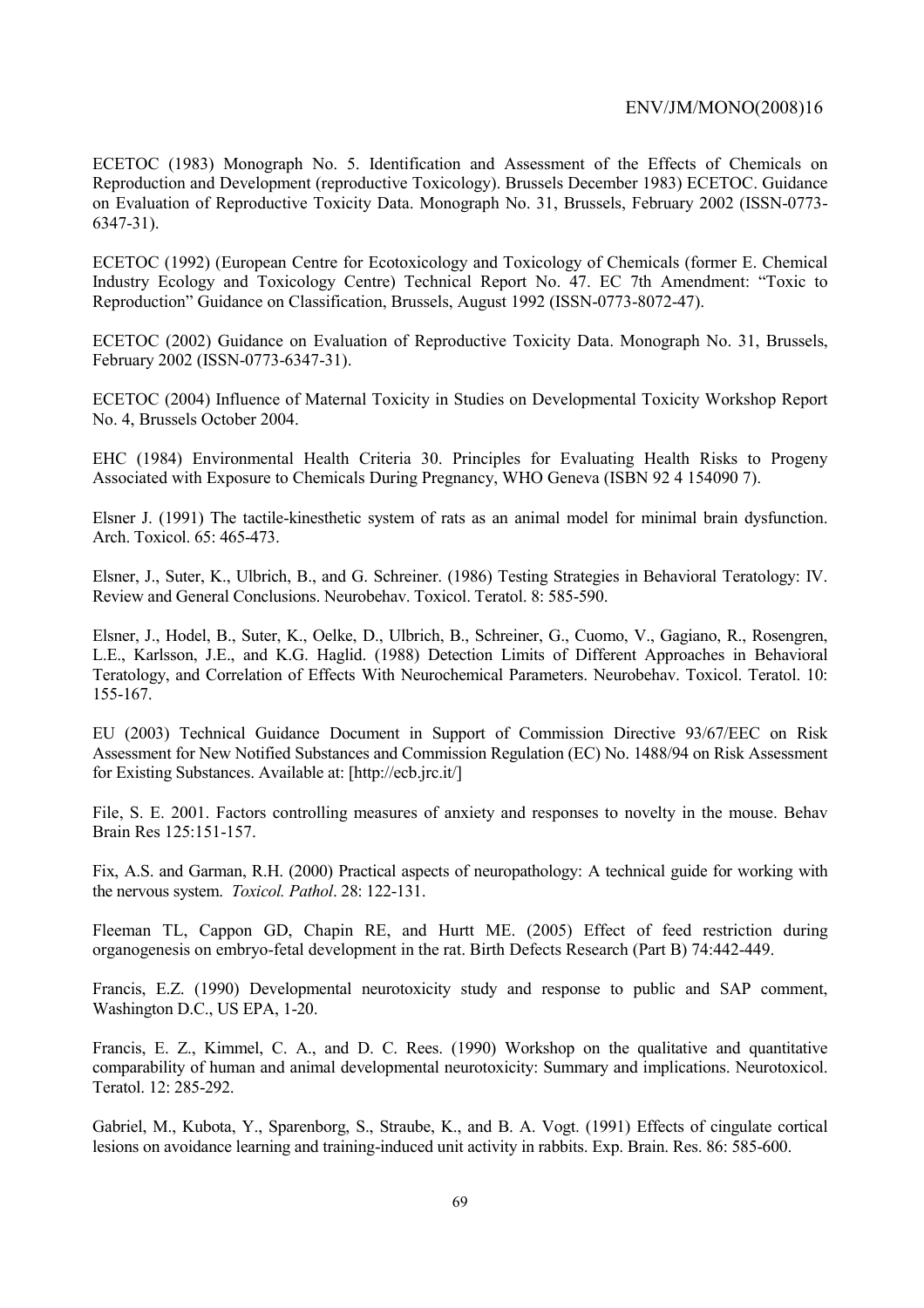Garman, R.H., A.S. Fix, B.S. Jortner, K.F. Jensen, J.F Hardisty, L. Claudio, and S. Ferenc. (2001) Methods to identify and characterize developmental neurotoxicity for human health risk assessment: neuropathology. *Environmental Health Perspectives* 109 (Suppl. 1):93-100.

Geller, A.M. and Zenick, H. (2005) Aging and the environment: a research framework. Environmental Health Perspectives 113(9): 1257-1262.

Gerber, G. J., and D. O'Shaughnessy. (1986) Comparison of the behavioral effects of neurotoxic and systemically toxic agents: How discriminatory are behavioral tests of neurotoxicity. Neurobehav. Toxicol. Teratol. 8: 1-12.

Globally Harmonized System of Classification and Labelling of Chemicals (GHS).

Goodlett, C. R., Kelly, S. J., and J. R. West. (1987) Early postnatal alcohol exposure that procedures high blood alcohol levels impairs development of spatial navigation learning. Psychobiology 15(1): 64-74.

Gray, L.E., Jr., Ostby, J., Monosson, E., and Kelce, W. R. (1999). Environmental antiandrogens: low doses of the fungicide vinclozolin alter sexual differentiation of the male rat. Toxicol Ind Health 15: 48-64.

Gray, L. E., Ostby, J., Furr, J., Wolf, C. J., Lambright, C., Park, L., Veeramachaneni, D. N., Wilson, V., Price, M., Hotchiss, A., Orlando, E., and L. Guillette. (2001) Effects of environmental antiandrogens on reproductive develeopment in experimental animals. Human Reproduction Update 7: 248-264.

Gårdlund, A. T., Archer, T., Danielsson, K., Danielsson, B., Frederiksson, A., Lindquist, N.-G., Lindström, H., and J. Luthman. (1991) Effects of prenatal exposure to tributyltin and trihexyltin on behavior in rats. Neurotoxicol. Teratol. 13: 99-105.

Hass, U. (1993) Neurobehavioural teratology of industrial chemicals. Effects of prenatal exposure to organic solvents on postnatal development and behaviour - validation and use of a screening test battery in laboratory rats, Ph.D-thesis. Copenhagen:National Institute of Occupational Health, 1-108.

Hass, U., Hansen, E. V., and G Østergaard. (1994a) Experimental studies in laboratory animals. In Hass U *et al*., (eds) Occcupational reproductive toxicity - Methods and testing strategy for hazard assessment of workplace chemicals. Nordic Council of Ministers and National Institute of Occupational Health, Denmark.

Hass, U., Lund, S. P., and J. Elsner. (1994b) Effects of prenatal exposure to N-methylpyrrolidone on postnatal development and behavior in rats. Neurotoxicol. Teratol. 16: 241-249.

Hass, U., Lund, S. P., Simonsen, L., and A. S. Fries. (1995). Effects of prenatal exposure to xylene on postnatal development and behavior in rats. Neurotoxicol. Teratol. 17: 341-349.

Heindel, J. J. (1999) Oocyte quantitation and ovarian histology. In: An evaluation and interpretation of reproductive endpoints for human health risk assessment. Eds: G. Daston and C. Kimmel, International Life Sciences Institute Press.

Hellwig, J., van Ravenzwaay, B., Mayer, M., and C. Gembardi. (2000) Pre-and postnatal oral toxicity of vinclozolin in Wistar and Long-Evans rats. Reg. Tox. 32: 42-50.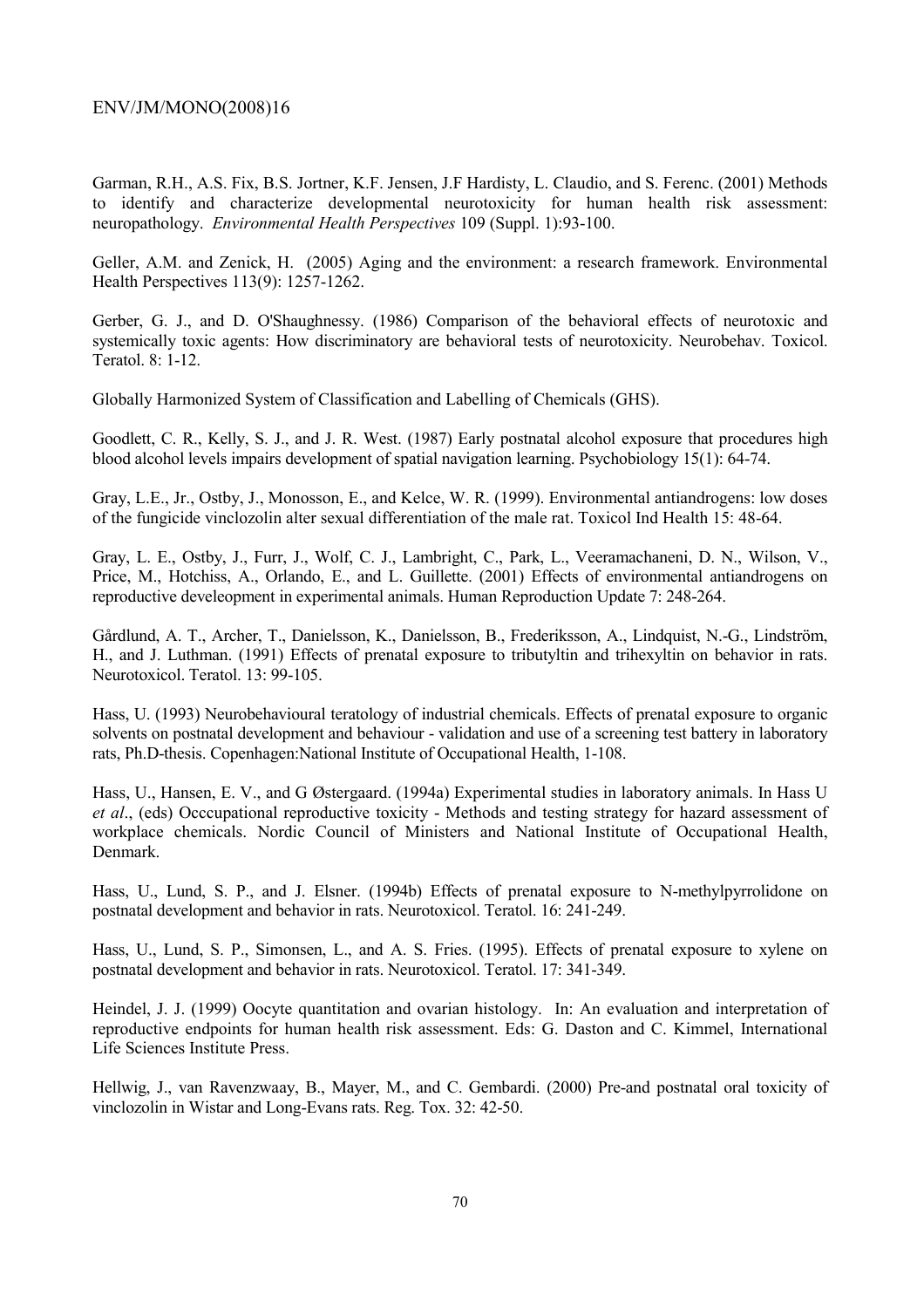Holson, R.R. and Pearce, B. (1992) Principles and pitfalls in the analysis of prenatal treatment effects in multiparous species. *Neurotox. Teratol*. 14: 221-228.

Hood, R.D. and Miller, D.B. (1997) Maternally Mediated Effects on Development, in Handbook of Developmental Toxicology.

Hughes, E. (1986) Evolution of a behavioural screen, Huntingdon Research Center.

Hughes, E. W., and A. K Palmer. (1986) An assessment of pre-weaning development and behaviour in safety evaluation studies. Department of Reproductive Toxicology HCR (Abstract).

ILSI (2003). Principles and Practices for Direct Dosing of Pre-weaning Mammals in Toxicity Testing and Research.. A report of the ILSI Risk Science Institute Expert Working Group on Direct Dosing of Preweaning Mammals in Toxicity Testing. ILSI Press, Washington DC.

IPCS (International Programme on Chemical Safety) (2001). Principles for Evaluating Health Risks to Reproduction Associated with Exposure to Chemicals, Environmental Health Criteria 225, WHO Geneva, 2001.

Ison, J.R. (1984) Reflex modification as an objective test for sensory processing following toxicant exposure. Neurobehav. Toxicol. Teratol., 6:437–445.

Jakobsen B. M., and O. Meyer (1989) Extrapolation from in vivo/in vitro Experiments to Human Beings in Embryo-Foetal Damage and Chemical Substances, Working Party Report. National Food Agency of Denmark, Ministry of Health, publication No. 181, May 1989 (ISBN 87-503-7881-3/ISSN 0903-9783).

Janer, G., Hakkert, B.C., Slob, W., Vermeire, T. and A.H. Piersma. (2007) A retrospective analysis of the two-generation study: What is the added value of the second generation? Reprod Toxicol. 24: 103-113.

Jensen K.F. and Catalano, S.M. (1998) Brain morphogenesis and developmental neurotoxicology. In: *Handbook of Developmental Neurotoxicology*, Slikker, Jr. W., Chang, L.W. (eds.) Academic Press, New York, pages 3-41.

Jones, B. J., and D. J. Roberts (1968) The quantitative measurement of motor incoordination in naive mice using an accelerating rotarod. Pharm. Pharmac. 20: 302-304.

Kawakami, T., Ishimura, R., Nohara, K., Takeda, K,. Tohyama, C. and S. Ohsako. (2006) Differential susceptibilities of Holtzman and Sprague- Dawley rats to fetal death and placental dysfunction induced by 2,3,7,8-teterachlorodibenzo-p-dioxin (TCDD) despite the identical primary structure of the aryl hydrocarbon receptor. Toxicol. Appl. Pharmacol. 212:224-236.

Kaplan, M., and S. D. Murphy. (1972) Effect of acrylamide on rotarod performance and sciatic nerve beta-glucuronidase of rats. Toxicol. Appl. Pharmacol. 22: 259-268.

Kelly, S. J., Goodlett, C. R., Hulsether, S. A., and J. R. West. (1988) Impaired spatial navigation in adult female but not adult male rats exposed to alcohol during the brain growth spurt. Behav. Brain Res. 27: 247- 257.

Kimmel, C. A., and J. Buelke-Sam. (1985) Collaborative Behavioral Teratology Study: Background and overview. Neurobehav. Toxicol. Teratol. 7: 541-546.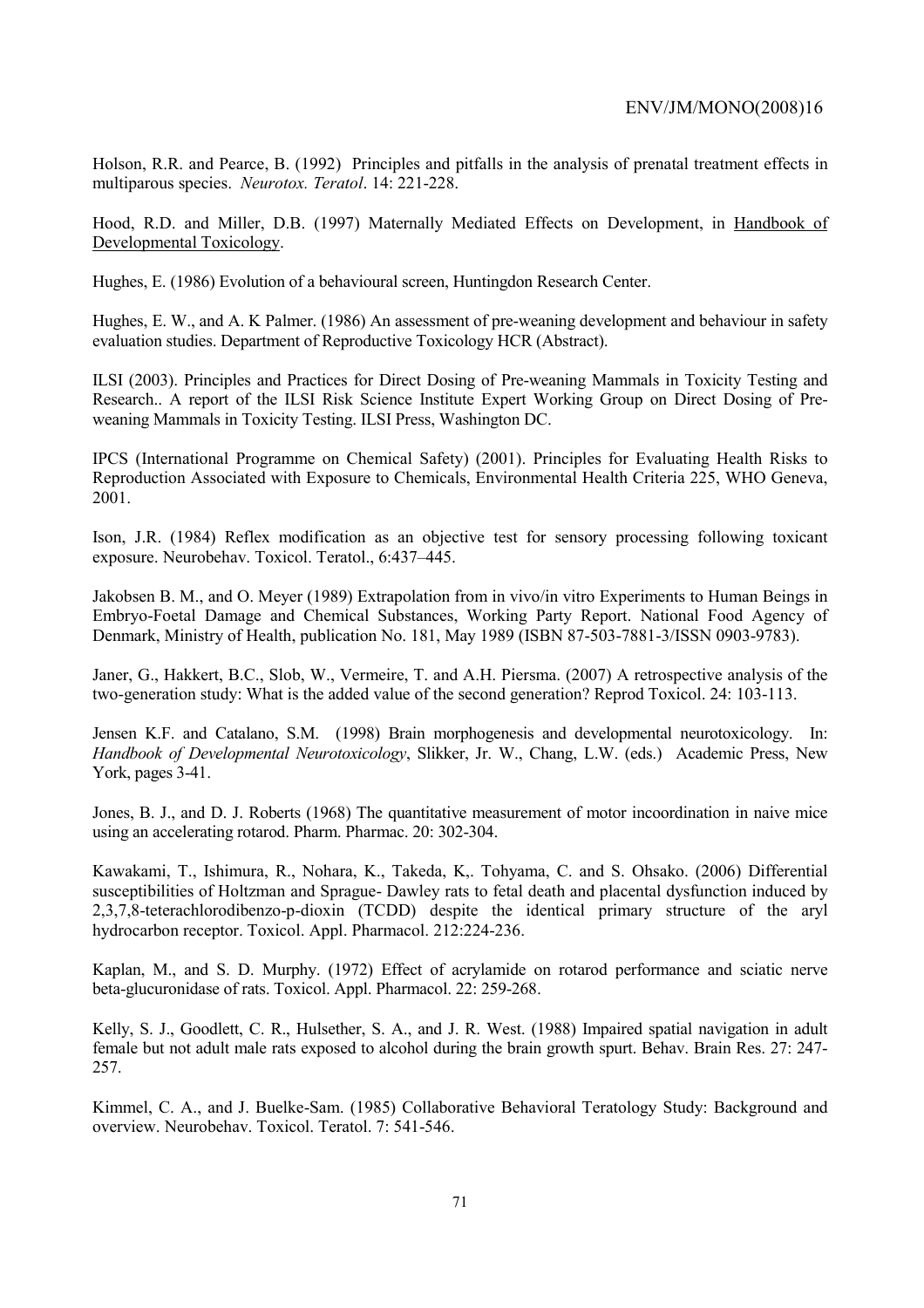Koch, M. (1999) The neurobiology of startle. Prog. Neurobiol. 59:107-128.

Korenbrot, C. C., Huhtaniemi, I. T., and R. I. Weiner. (1977) Preputial separation as an external sign of pubertal development in the male rat. Biol. Reprod. 17: 298-303.

Ladefoged, O., Hass, U., and L. Simonsen. (1989) Neurophysiological and behavioural effects of combined exposure to 2,5-hexanedione and acetone or ethanol in rats. Pharmacol. Toxicol. 65: 372-375.

Lamb, J.C. (1985) Reproductive toxicity testing: evaluating and developing new testing system. J. Am. Coll. Toxicol. 4(2).

Lanning *et al*. (2002). Toxicologic Pathology, 30(4) pp 507-520.

Latendresse, J.R., Warbrittion, A.R., Jonassen, H., And Creasy, D.M. (2002). Fixation of testes and eyes using a modified Davidson's fluid: comparison with Bouin's fluid and conventional Davidson's fluid. *Toxicol Pathol* 30, 524-533.

Leblond, C. P. and Y. Clermont (1952). Definition of the stages of the cycle of the seminiferous epithelium in the rat. Ann. N. Y. Acad. Sci. 55: 548-573.

Levine, S., and P. L. Broadhurst, (1963) Genetic and ontogenetic determinants of behaviour. II. Effects of infantile stimulation on adult emotionality and learning in selected strains of rats. J. Comp. Physiol. Psychol. : 56-65.

Levine, S., Haltmeyer, G. C., Karas, G. G., and V. H. Denenberg. (1967) Physiological and behavioural effects of infantile stimulation. Physiol. Behav. 2:32-37.

Lochry, E. A., and E. P. Riley. (1980) Retention of passive avoidance and T-maze escape in rats exposed to alcohol prenatally. Neurobehav. Toxicol. 2.

Lochry, E. A., Hoberman, A. M., and M. S. Christian. (1986) Standardization and application of behavioral teratology screens. Safety evaluation and regulation of chemicals 3, Homburger (ed): Basel, Karger, 49-61.

Lore, R., and H., Avis. (1970) Effects of auditory stimulation and litter size upon subsequent emotional behavior in the rat. Develop. Psychobiol. 2(4):212-215.

LST (1989) Embryo-Foetal Damage and Chemical Substances, Working Party Report. National Food Agency of Denmark, Ministry of Health, publication No. 181, May 1989 (ISBN 87-503-7881-3/ISSN 0903- 9783).

MacPhail RC (1999) Recent developments in neurotoxicology. Inhal Toxicol. 11(6-7):519-21.

MARTA (Middle Atlantic Reproduction and Teratology Association) and MTA (Midwest Teratology Association) (1995) Historical Control Data (1992-1994) for Developmental and Reproductive Toxicity Studies Using the Crl:CD@BR Rat. Charles River Laboratories, Inc.

MARTA (Middle Atlantic Reproduction and Teratology Association) and MTA (Midwest Teratology Association) (1996) Historical Control Data (1992-1994) for Developmental and Reproductive l'oxicity Studies Using the New Zealand White Rabbit. Hazleton Research Products, Inc., Denver, P A.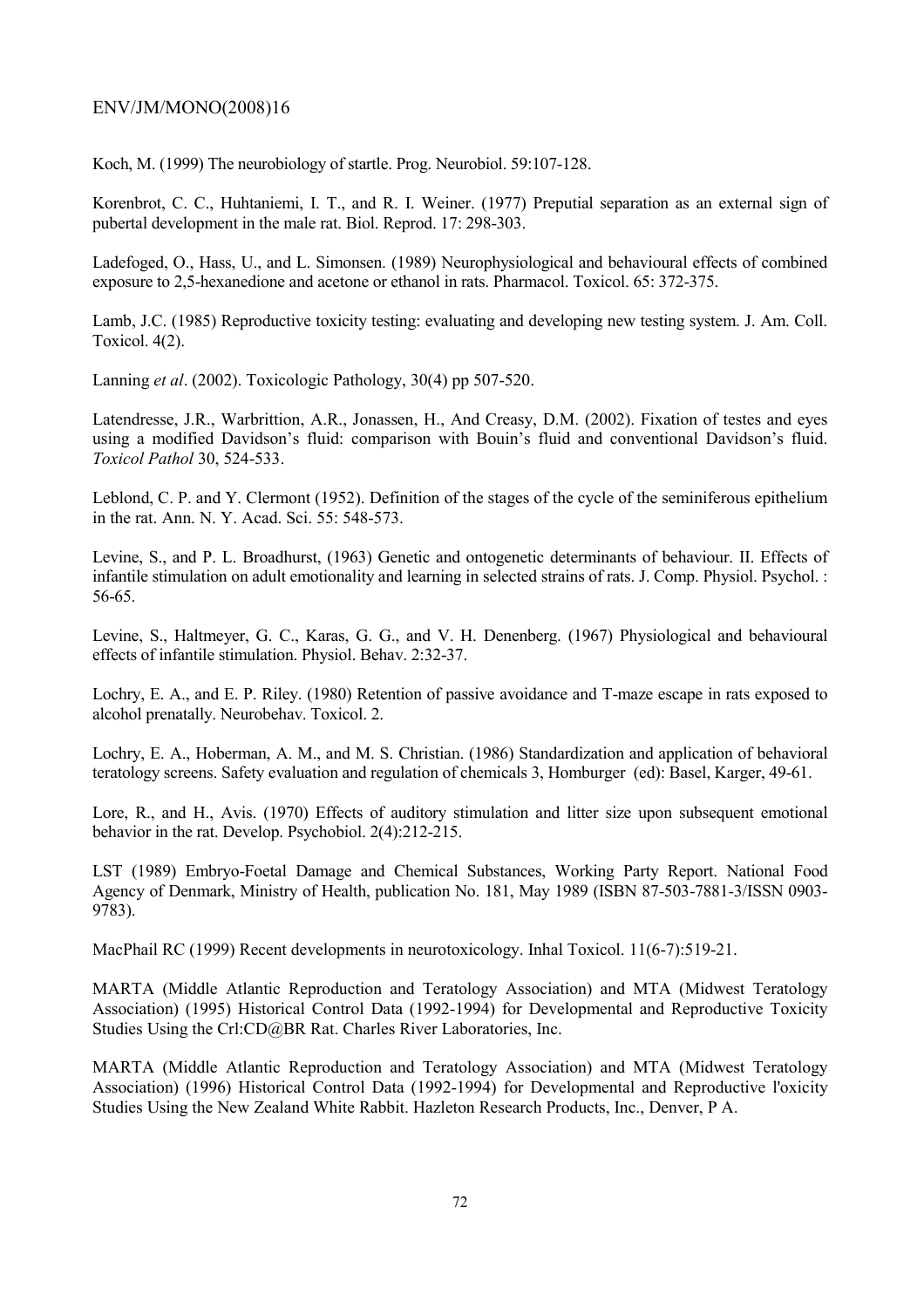McIntyre, B. S., Barlow, N. J., and P. M. D. Foster. (2001) Androgen-mediated development in male rat offspring exposed to flutamide in utero: performance and correlation of early postnatal changes in anogenital distance and nipple retention with malformations in androgen-dependent tissue. Toxicol. Sci. 62: 236-249.

McIntyre, B.S., Barlow, N.J., Wallace, D. G., Maness, S.C., Gaido, K.W., and Foster, P.M.D. (2000). Effects of in utero exposure to linuron on androgen dependent reproductive development in the male Crl:CD(SD)BR rat. Toxicol Appl Pharmacol 167: 87-99.

Meaney, M. J., Aitken, D. H., Bhatnager S., Van Berkel, C., and R. M. Sapolsky. (1988) Postnatal handling attenuates neuroendocrine, anatomical, and cognitive impairments related to the aged hippocampus. Science 238: 766-768.

Meaney, M. J., Aitken, D. H., Bhatnager, S., sand R. M. Sapolsky. (1991) Postnatal handling attenuates certain neuroendocrine, anatomical, and cognitive dysfunctions associated with aging in female rats. Neurobiol. Aging 12: 31-38.

Metzdorff SB, Dalgaard M, Christiansen S, Axelstad M, Hass U, Kiersgaard MK, Scholze M, Kortenkamp A, Vinggaard AM. (2007) Dysgenesis and histological changes of genitals and perturbations of gene expression in male rats after in utero exposure to antiandrogen mixtures. Toxicol Sci. 98(1):87-98.

Meyer, Otto A. Hugh A. Tislon, Weldon C. Byrd and Michael T. Riley (1979): "A Method for the Routine Assessment of Fore and Hindlimb Grip Strenght of Rats and Mice". Neurobehavioral Toxicology, 1, pp. 233- 236.

Meyer, O., Jakobsen, B. M., and E. V. Hansen. (1989) Identification of embryo-foetal toxicity by means of animal studies. In: Andreasen, P. B., Brandt, N. J., Cohr, K.-H., Hansen, E. V., Hass, U., Hauge, M., Jakobsen, B.M., Knudsen, I., Lauritsen, J. G., Melchior, J. C., Meldgaard, L., Meyer, O., Olsen, J. H., Palludan, B., Poulsen, E. Embryofoetal damage and chemical substances. Working party report, Copenhagen: Levnedsmiddelstyrelsen, 1989, 1-127. (Translated version of Danish report from 1986).

Meyer, O and T. Svendsen (2003) Animal Models in Pharmacology and Toxicology. In: Handbook of Laboratory Animal Science, Second Edition, Vol II, Animal Models (Eds. J. Hau and G. L. Van Hoosier, Jr), CRC Press2003.

Miller, D. B., Eckerman, D. A., Krigman, M. R., and L. D. Grant. (1982) Chronic neonatal organotin exposure alters radial-arm maze performance in adult rats. Neurobehav. Toxicol. Teratol. 4:185-190.

Moser VC, Becking GC, MacPhail RC, Kulig BM (1997) The IPCS collaborative study on neurobehavioral screening methods. Fundam Appl Toxicol. 35(2):143-51.

Moser V.C., Walls I., Zoetis T. (2005) Direct dosing of preweaning rodents in toxicity testing and research: Deliberations of an ILSI RSI expert working group. International Journal of Toxicology 24(2): 87-94.

Moore, K.L. (1989) *Before We Are Born: Basic Embryology and Birth Defects.* 3rd edition. W.B. Saunders Co., Los Angeles.

Morris, R. (1981) Spatial Localization Does Not Require the Presence of Local Cues. Learning and Motivation 12: 329-260.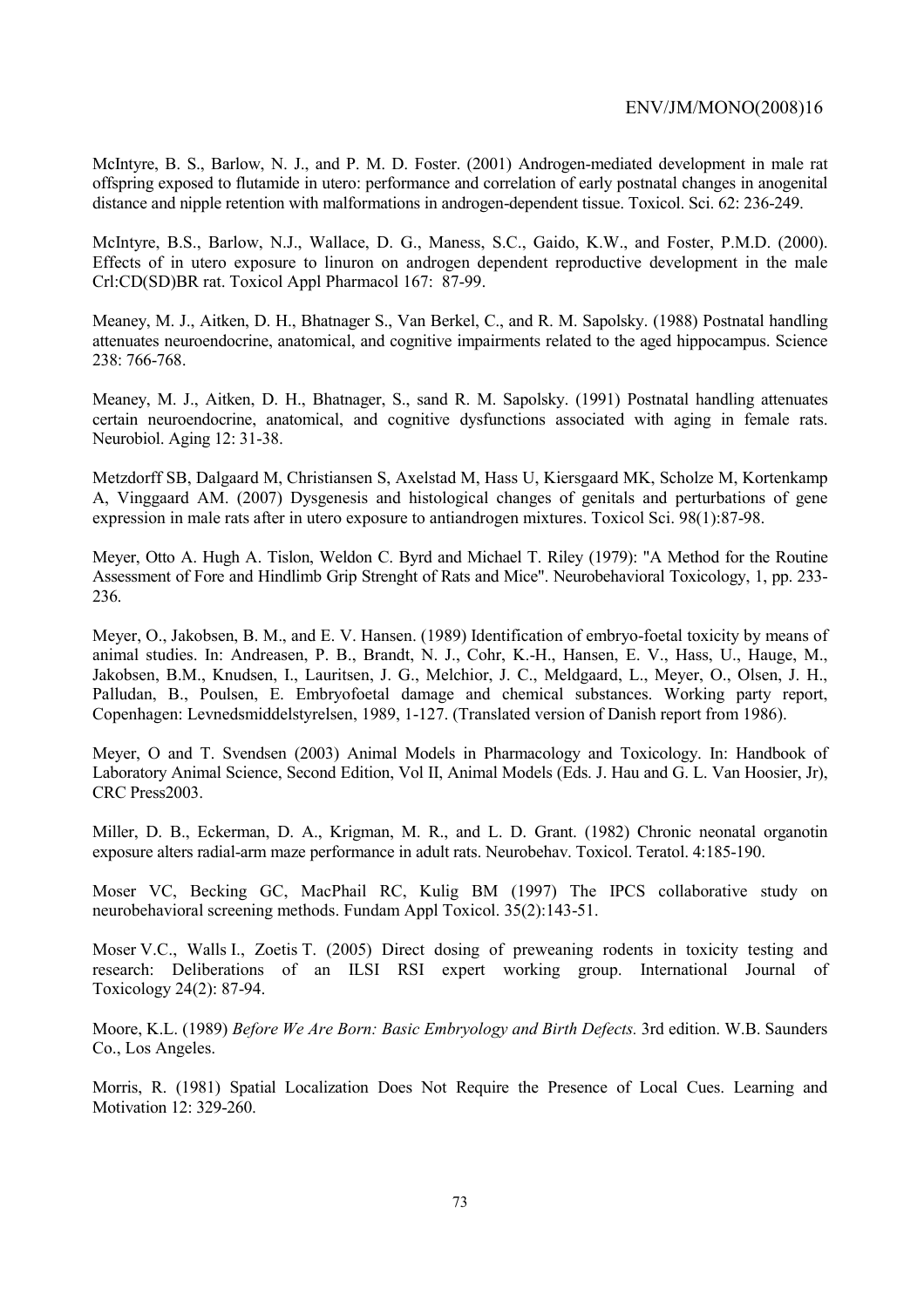Morris, R. (1984) Developments of a water-maze procedure for studying spatial learning in the rat. J. Neuro. Sci. Meth. 11: 47-60.

Morris, R., Garrud, P., Rawlins, J. N. P., and J. O'Keefe. (1982) Place navigation impaired in rats with hippocampal lesions. Nature 297: 681-683.

Mylchreest, E., Sar, M., Catley, R. C., and P. M. D. Foster. (1999) Disruption of androgen-regulated reproductive development by di(n-butyl) phthalate during late gestation in rats is different from flutamide. Toxicol. Appl. Pharmacol. 156: 81-95.

Narotsky, M.G., Brownie, C.F., and Kavlock, R.J. (1997) Critical period of carbon tetrachloride-induced pregnancy loss in Fischer-344 rats, with insights into the detection of resorption sites by ammonium sulfide staining. Teratology 56: 252-61.

Nelson, S. and G. Gibori. (1993) Dispersion, separation, and culture of the different cell populations of the rat corpus luteum. In: Heindel, J.J. and R.E. Chapin (ed.), Methods in Toxicology, Volume 3, Part B, Female Reproductive Toxicology, Academic Press, Inc., London.

NIOH (AMI) (1994) Occupational reproductive toxicity. Methods and testing strategies for hazard assessment of workplace chemicals. Nordic Council of Ministers and National Institute of Occupational Health, Denmark. Copenhagen 1994 (ISBN: 87-7534-455-6).

Nordberg, M., Duffus, J.H., Templeton M. (2004). Glossary of terms used in toxicokinetics (IUPAC recommendations 2003). Pure Appl. Chem., Vol. 76, No. 5, 1033-1082.

Nunez, J. F., Ferré, P., García, E., Escorihuele, R. M., Fernández-Teruel, A., and A. Tobena. (1995) Postnatal handling reduces emotionality ratings and accelerates two-way active avoidance in female rats. Physiol. Behav. 831-835.

OECD (1983) Test Guideline 415. OECD Guideline for Testing of Chemicals. One-generation reproduction toxicity toxicity study. Available: [http://www.oecd.org/document/40/0,3343,en\_2649\_34377\_37051368\_1\_1\_1\_1,00.html].

OECD (1984) Test Guideline 478. OECD Guideline for Testing of Chemicals. Genetic toxicology: rodent dominant lethal lethal test. Available: [http://www.oecd.org/document/40/0,3343,en\_2649\_34377\_37051368\_1\_1\_1\_1,00.html].

OECD (1995). Test Guideline 407. OECD Guideline for Testing of Chemicals. Repeated dose 28-day oral toxicity study in rodents. Available: [http://www.oecd.org/document/40/0,3343,en\_2649\_34377\_37051368\_1\_1\_1\_1,00.html].

OECD (1995). Test Guideline 421. OECD Guideline for Testing of Chemicals. Reproduction/developmental toxicity screening test. Available: [http://www.oecd.org/document/40/0,3343,en\_2649\_34377\_37051368\_1\_1\_1\_1,00.html].

OECD (1996). Test Guideline 422. OECD Guideline for Testing of Chemicals. Combine repeated dose toxicity study with the reproduction/developmental toxicity screening test. Available: [http://www.oecd.org/document/40/0,3343,en\_2649\_34377\_37051368\_1\_1\_1\_1,00.html].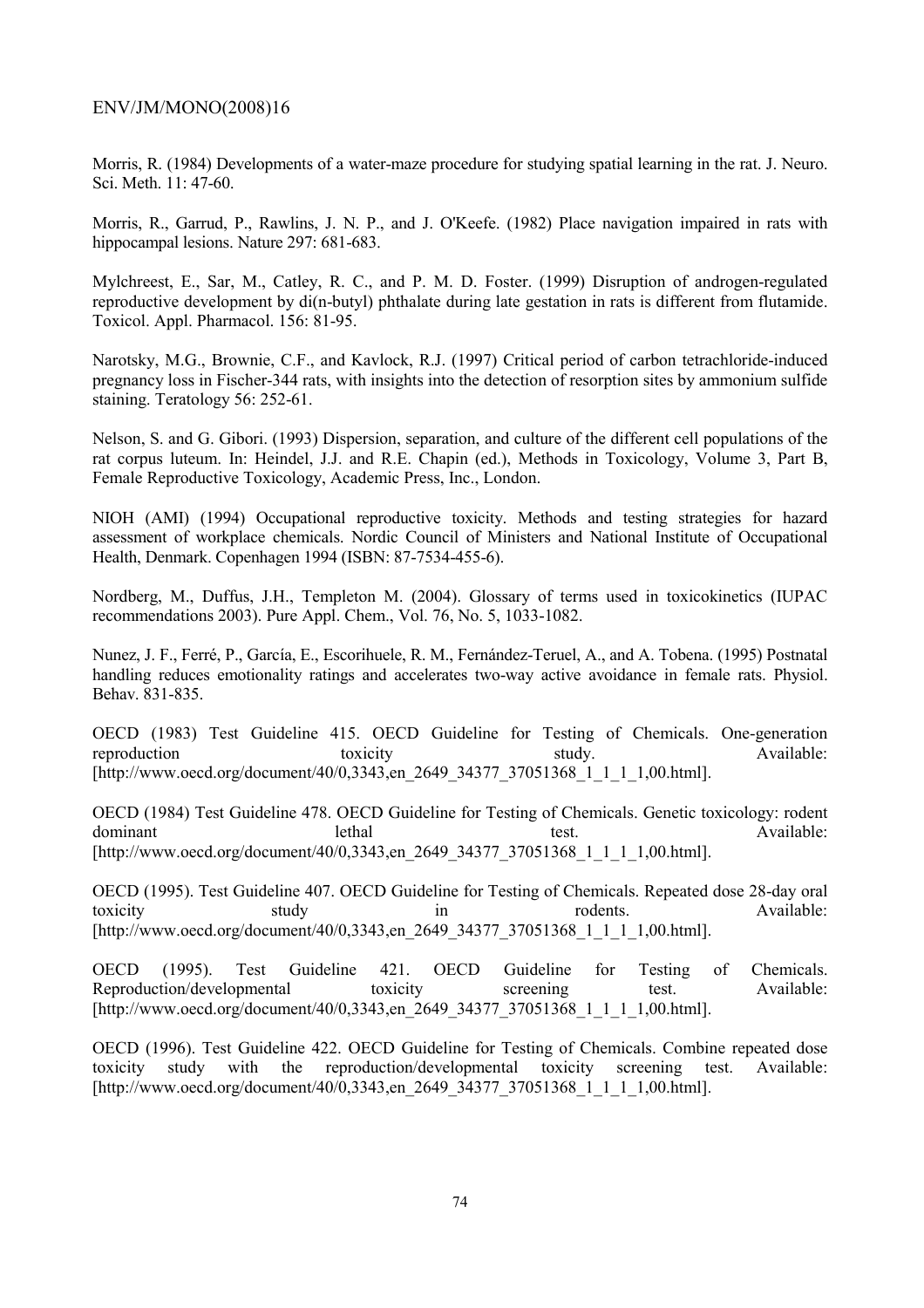OECD (1998). Test Guideline 408. OECD Guideline for Testing of Chemicals. Repeated dose 90-day oral toxicity study in rodents. Available: [http://www.oecd.org/document/40/0,3343,en\_2649\_34377\_37051368\_1\_1\_1\_1,00.html].

OECD (1998). Test Guideline 409. OECD Guideline for Testing of Chemicals. Repeated dose 90-day oral toxicity study in non-rodents. Available: [http://www.oecd.org/document/40/0,3343,en\_2649\_34377\_37051368\_1\_1\_1\_1,00.html].

OECD (2000). Guidance Document on the Recognition, Assessment, and Use of Clinical Signs as Humane Endpoints for Experimental Animals Used in Safety Evaluations. OECD Environment, Health and Safety Publications: Series on Testing and Assessment, No. 19. Available: [http://www.oecd.org/document/30/0,3343,en\_2649\_34377\_1916638\_1\_1\_1\_1,00.html].

OECD (2000) Report of the OECD expert consultation meeting on developmental neurotoxicity testing, Washington, DC, October 23-25, 2000.

OECD (2001a). Test Guideline 414. OECD Guideline for Testing of Chemicals. Prenatal developmental toxicity **study**. Available: [http://www.oecd.org/document/40/0,3343,en\_2649\_34377\_37051368\_1\_1\_1\_1,00.html].

OECD (2001b). Test Guideline 416. OECD Guideline for Testing of Chemicals. Two-generation reproduction toxicity toxicity study. Available: [http://www.oecd.org/document/40/0,3343,en\_2649\_34377\_37051368\_1\_1\_1\_1,00.html].

OECD (2002a) IPCS (International Programme on Chemical Safety). Principles for Evaluating Health Risks to Reproduction Associated with Exposure to Chemicals, Environmental Health Criteria 225, WHO Geneva, 2001.

OECD (2002b). Detailed Review Paper: Appraisal of Test Methods for Sex Hormone Disrupting Chemicals. OECD Environment, Health and Safety Publications: Series on Testing and Assessment, No. 21. Available: [http://www.oecd.org/document/30/0,3343,en\_2649\_34377\_1916638\_1\_1\_1\_1,00.html].

OECD (2004) Guidance document for neurotoxicity testing, OECD Series on Testing and Assessment, Number 20, Available: [http://www.oecd.org/document/30/0,3343,en\_2649\_34377\_1916638\_1\_1\_1\_1,00.html].

OECD (2007a) Test Guideline 426. OECD Guideline for Testing of Chemicals. Developmental Neurotoxicity **Study.** Study. Available: [http://www.oecd.org/document/40/0,3343,en\_2649\_34377\_37051368\_1\_1\_1\_1,00.html].

OECD (2007b) Test Guideline 440. OECD Guideline for Testing of Chemicals. The Uterotrophic Bioassay: A short-term screening test for oestrogenic properties. Available: [http://www.oecd.org/document/40/0,3343, en\_2649\_34377\_37051368\_1\_1\_1\_1,00.html]

OECD(2008). Draft Guidance document for histopathologic evaluation of endocrine and reproductive tests. Available [http://www.oecd.org/document/12/0,3343,en\_2649\_34377\_1898188\_1\_1\_1\_1,00.html]

OECD. Draft Test Guideline. OECD Guideline for Testing of Chemicals. The Hershberger assay.

OECD. Draft Test Guideline. OECD Guideline for Testing of Chemicals. Revised TG407.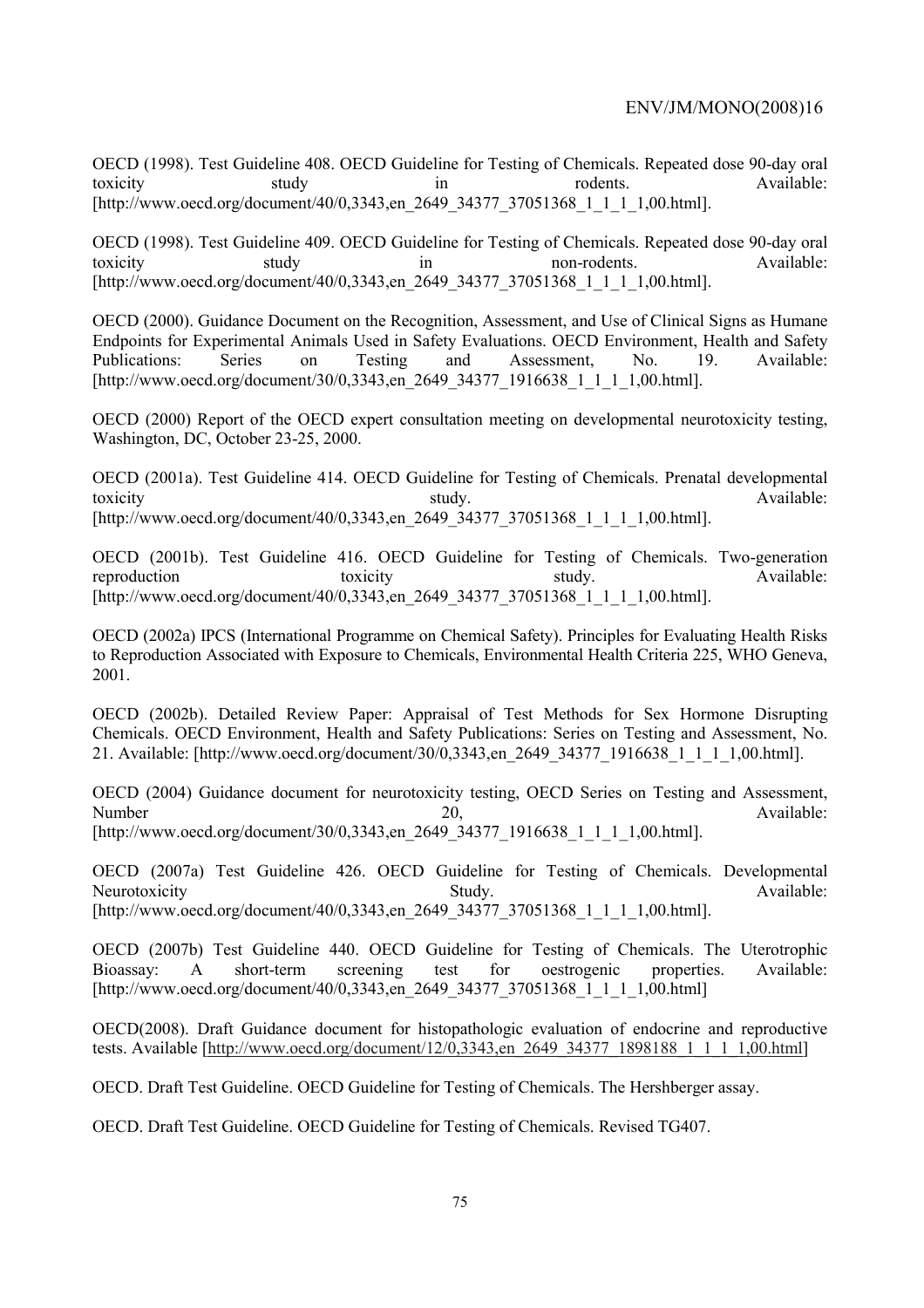Olton, D. S., Becker, J. T., and G. E. Handelmann. (1979) Hippocampus, space, and memory. Behav. Brain Sci. 2: 313-365.

Olton, D. S. (1987) The radial arm maze as a tool in behavioural pharmacology. Physiol Behav. 40:793- 797.

Palmer, A.K. (1981) Regulatory requirements for reproductive toxicology: theory and practice. In: Developmental toxicology, (Eds.) Kimmel, C. A. and Buelke-Sam, J., New York, Raven Press, 259-288.

Palmer, A. K. (1986) A simpler multi-generation study. International Congress of Pesticide Chemistry; 1-20 (Abstract).

Peele, D.B., Allison, S.D., Crofton, K.M. (1990) Learning and memory deficits in rats following exposure to 3,3'-iminopropionitrile. Toxicol. Appl. Pharmacol., 105:321-332.

Perreault SD, Cancel AM (2001) Significance of incorporating measures of sperm production and function into rat toxicology studies. Reproduction 121(2):207-16.

Prophet, E.B., Mills, B., Arrington, J.B., Sobin, L.H. (1994) *Laboratory Methods in Histotechnology*, American Registry of Pathology, Washington, DC, pages 84-107.

Pryce CR and Feldon J (2003) Long-term neurobehavioural impact of the postnatal environment in rats: manipulations, effects and mediating mechanisms. Neurosci Biobehav Rev 27 (1-2), 57-71.

Pryor, G. T., Dickinson, J., Howd, R. A., and C. S. Rebert. (1983a) Neurobehavioral effects of subchronic exposure of weanling rats to toluene and hexane. Neurobehav. Toxicol. Teratol. 5: 47-52.

Pryor, G. T., Dickinson, J., Howd, R. A., and C. S. Rebert. (1983b) Transient cognitive deficits and high-frequency hearing loss in weanling rats exposed to toluene. Neurobehav. Toxicol. Teratol. 5: 53-57.

Raffaele, K.C., W. Sette, J.D. Doherty, S. Makris, and K.M. Crofton. (2005) Neuropathological findings in developmental neurotoxicity testing: comparison of qualitative and quantitative evaluations, poster presentation no. 977, 44<sup>th</sup> Annual meeting of the Society of Toxicology, New Orleans, LA, The *Toxicologist* 84(S-1):200.

Raimondo, S., and M. T. Draghetti. (1990) Influence of length of intra-uterine life on the appearance of developmental markers and neurobehavioural reflexes in rat. 18. Conference of the European Teratology Society 1990; (Abstract).

Reiter, L. W., and R. C. MacPhail. (1982) Factors influencing motor activity measurements in neurotoxicology. In Mitchell, C. T, (ed). Nervous system toxicology.

Rice, D. and Barone, S. Jr. (2000) Critical periods of vulnerability for the developing nervous system: Evidence from humans and animal models. *Environmental Health Perspectives* 108(Suppl. 3):511-533.

Robbins, T.W. (1977) A critique of the methods available for the measurement of spontaneous motor activity, Handbook of Psychopharmacology, Vol. 7, Iverson, L.L., Iverson, D.S., Snyder, S.H., (eds.) Plenum Press, New York, pp. 37-82.

Rosenthal, R., and K. L. Fode. (1963) The effect of experimenter bias on the performance of the albino rat. Behav. Science 8: 183-189.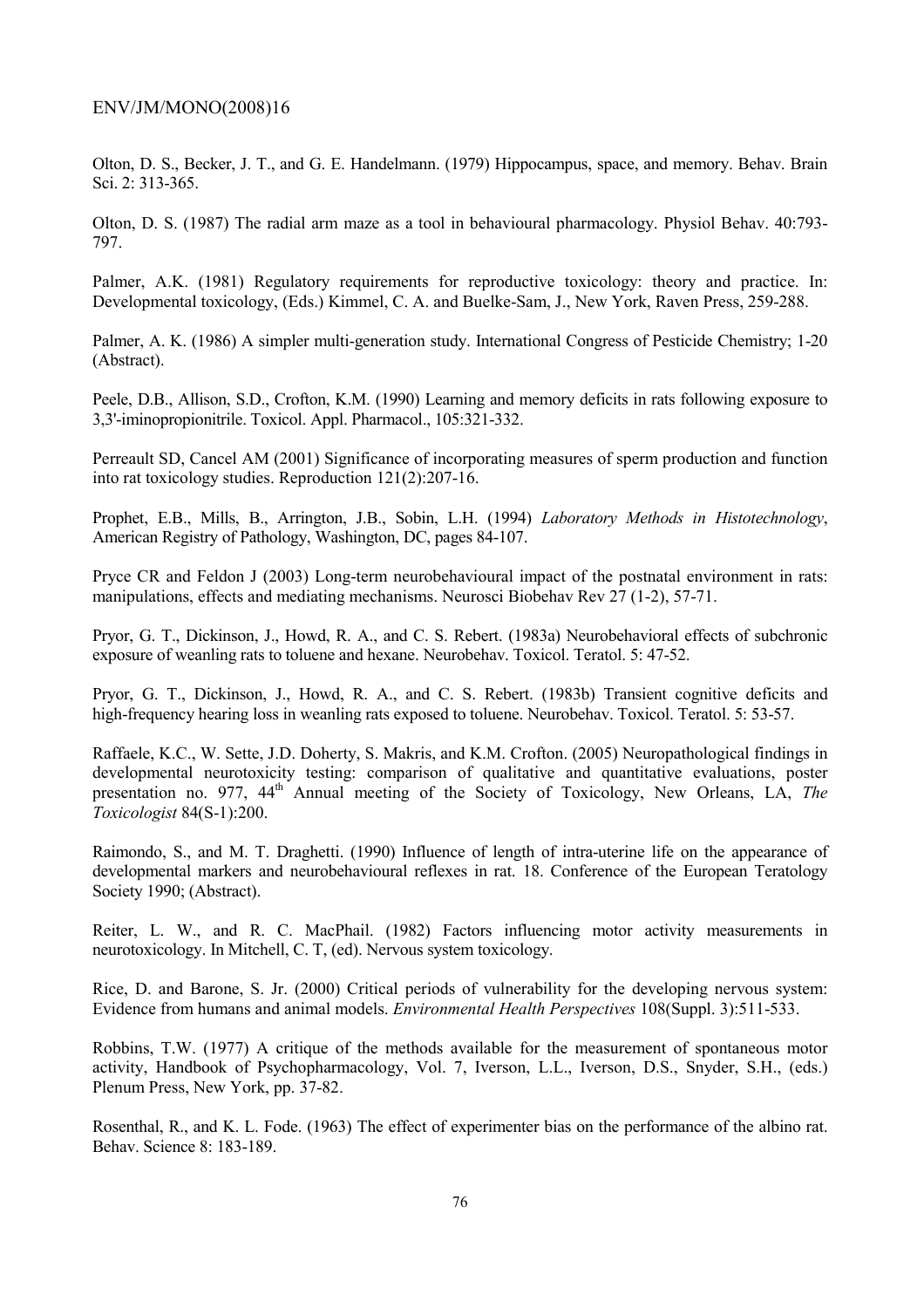Rosenzweig, M. R., and E. L. Bennett. (1969) Effects of differential environment on brain weights and enzyme activities in gerbils, rats, and mice. Develop. Psychobiol. 2: 87-95.

Ruppert PH, Dean KF, Reiter LW (1984) Neurobehavioral toxicity of triethyltin in rats as a function of age at postnatal exposure. Neurotoxicology 5(4):9-22.

Ruppert, P.H., Dean, K.F., Reiter, L.W. (1985) Development of locomotor activity of rat pups in figureeight mazes. Dev. Psychobiol., 18:247-260

Russel, L. D., Ettlin, R. A., Sinha Hikim, A. P., and E.D. Clegg. (1990) Histological and Histopathological Evaluation of the Testis. Cache River Press.

Saillenfait, A. M., and B. Vannier. (1988) Methodological proposal in behavioural teratogenicity testing: assessment of propoxyphene, chlorpromazine, and vitamin A as positive controls. Teratology 37: 185-199.

Schapiro, S., Salas, M., and B. A. Shaywitz. (1970) Hormonal effects on the ontogeny of swimming ability in the rat: Assessment of central nervous system development. Science 193: 146-151.

Schardein, J. L., Petrere, J., A., Hentz, D. L., Camp, R. D. and Kurtz, S., M. (1978) Cannibalistic traits observed in rats treated with a teratogen. Laboratory Animals, 12, 81-83.

Schardein *et al*., (1985) Evaluation of Human Risk, section VII of Principles of Teratogenesis Applicable to Human Exposure to Drugs and Chemicals in Chemically induced Birth Defects, Marcel Dekker INC.

Shield, M.A. and Mirkes, P.E. (1998) Apoptosis. In Slikker, W and Chang, LW (eds.), *Handbook of Developmental Neurotoxicology*, Academic Press, New York, pages 159-188.

Schiorring, E. (1979) An open field study of stereotyped locomotor activity in amphetamine treated rats. Psychopharmacol. 66: 281.

Schröder, H.J. (1995) Comparative aspects of placental exchange functions. Eur. J. Obstet. Gynecol. Reprod. Biol. 63:81-90. Takayama, S., Akaike, M., Kawashima, K., *et al*. (1995) A collaborative study in Japan on optimal treatment period and parameters for detection of male fertility disorders induced by drugs in rats. J Am Col Toxicol. 14: 266-292.

Seed, J., Chapin, R. E., Clegg, E. D., Darney, S. P., Dostal, L., Foote, R. H., Hurtt, M. E., Klinefelter, G. R., Makris, S., Schrader, S., Seyler, D., Sprando, R., Treinen, K. A., Veeramachaneni, R. and L. D. Wise. (1996). Methods for assessing sperm motility, morphology, and counts in the rat, rabbit, and dog: A consensus report. Reprod. Toxicol. 10:237-244.

Selevan, S. G., Kimmel, C. A., and P. Mendola. (2000) Identifying critical windows of exposure for children's health. Environmental Health Perspectives 108(3):451-455.

Solecki, R., Bürgin, H., Buschmann, J., Clark, R., Duverger, M., Fialkowski, O., Guittin, P., Hazelden, K.P., Hellwig, J., Hoffmann, E., Hofmann, T., Hübel, U., Khalil, S., Lingk, W., Mantovani, A., Moxon, M., Müller, S., Parkinson, M., Paul, M., Paumgartten, F., Pfeil, R., Platzek, T., Rauch-Ernst, M., Scheevelenbos, A., Seed, J., Talsness, C.E., Yasuda, M., Younes, M., and Chahoud, I. (2001) Harmonization of rat fetal skeletal terminology and classification. Report of the Third Workshop on the Terminology in Developmental Toxicology, Berlin, 14-16 September 2000. Reprod Toxicol. 15(6): 713- 21.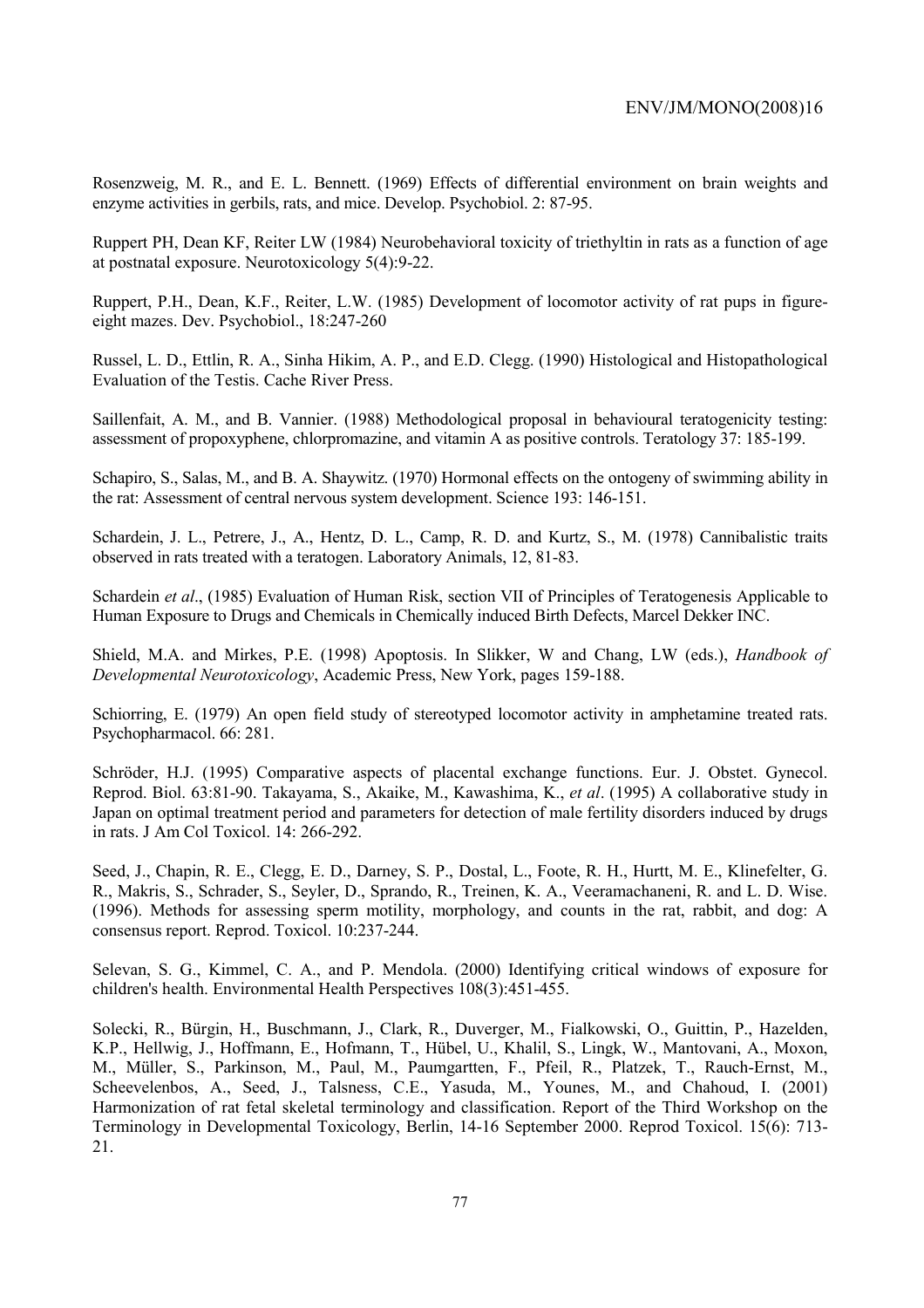Solecki, R., Bergmann, B., Bürgin, H., Buschmann, J., Clark, R., Druga, A., Van Duijnhoven, A.J., Duverger, M., Edwards, J., Freudenberger, H., Guittin, P., Hakaite, P., Heinrich-Hirsch, B., Hellwig, J., Hofmann, T., Hübel, U., Khalil, S., Klaus, A, Kudicke, S., Lingk, W., Meredith, T., Moxon, M., Müller, S., Paul, M., Paumgartten, F., Röhrdanz, E., Pfeil, R., Rauch-Ernst, M., Seed, J., Spezia, F., Vickers, C., Woelffel, B., and Chahoud, I. (2003) Harmonization of rat fetal external and visceral terminology and classification. Report of the Fourth Workshop on the Terminology in Developmental Toxicology, Berlin, 18-20 April 2002. Reprod Toxicol. 17(5): 625-637.

Spark, C. and Dawson, A. B. (1928). The order and time of appearance of centers of ossification in the fore and hind limbs of the albino rat, with special reference to the possible influence of the sex factor. American Journal of Anatomy 41, 411-445.

Stanton, M. E. and J. H. Freeman. (1994) Eyeblink conditioning in the infant rat: An animal model of learning in developmental neurotoxicology. Environ. Health Perspect. 102: 131-139.

Staples, R. E. (1974) Detection of visceral alterations in mammalian fetuses. Teratology 9(3):A37- A38.

Tamura, R. N., and J. Buelke-Sam. (1992) The use of repeated measures analyses in developmental toxicology studies. Neurotoxicol. Teratol. 14: 205-210.

Tilson, H.A. (1994) Developmental neurotoxicology risk assessment. In: Harry, G.J. (ed.) *Developmental Neurotoxicology.* CRC Press, Boca Raton, pages 157-169.

Toppari, J., Larsen, J., Christiansen, P., Giwercman, A., Grandjean, P., Guillette Jr. L. J., Jegou, B., Jensen, T. K., Jouannet, P., Keiding, N., Leffers, H., McLachlan, J. A., Meyer, O., Muller, J., Rajpert-De Meyts, E., Scheike, T., Sharpe, R., Sumpter, J., and N. E. Skakkebaek. (1996) Male Reproductive Health and Environmental Xenoestrogens. Environmental Health Perspectives 104(Suppl 4):741-803.

United Nations (UN) (2003) Globally Harmonized System of Classification and Labelling of Chemicals (GHS). ST/SG/AC.10/30, UN New York and Geneva. Available: [http://www.unece.org/trans/danger/publi/ghs/officialtext.html]

US EPA. (1990) Developmental neurotoxicity study and response to public and SAP comment. Washington  $DC$ 

US EPA (1991) Guidelines for developmental toxicity risk assessment. Federal Register 56(234):63798- 63826.

US EPA. (1996) Guidelines for Reproductive Toxicity Risk Assessment; October 1996. EPA/630/R-96/009.

US EPA (1998a) Health Effects Test Guidelines OPPTS 870.6300 Developmental Neurotoxicity Study. Available:

[http://www.epa.gov/opptsfrs/OPPTS\_Harmonized/870\_Health\_Effects\_Test\_Guidelines/Series/870- 6300.pdf]

US EPA (1998b) Guidelines for Neurotoxicity Risk Assessment. US EPA 630/R-95/001F. Available: [http://cfpub.epa.gov/ncea/cfm/recordisplay.cfm?PrintVersion=True&deid=12479].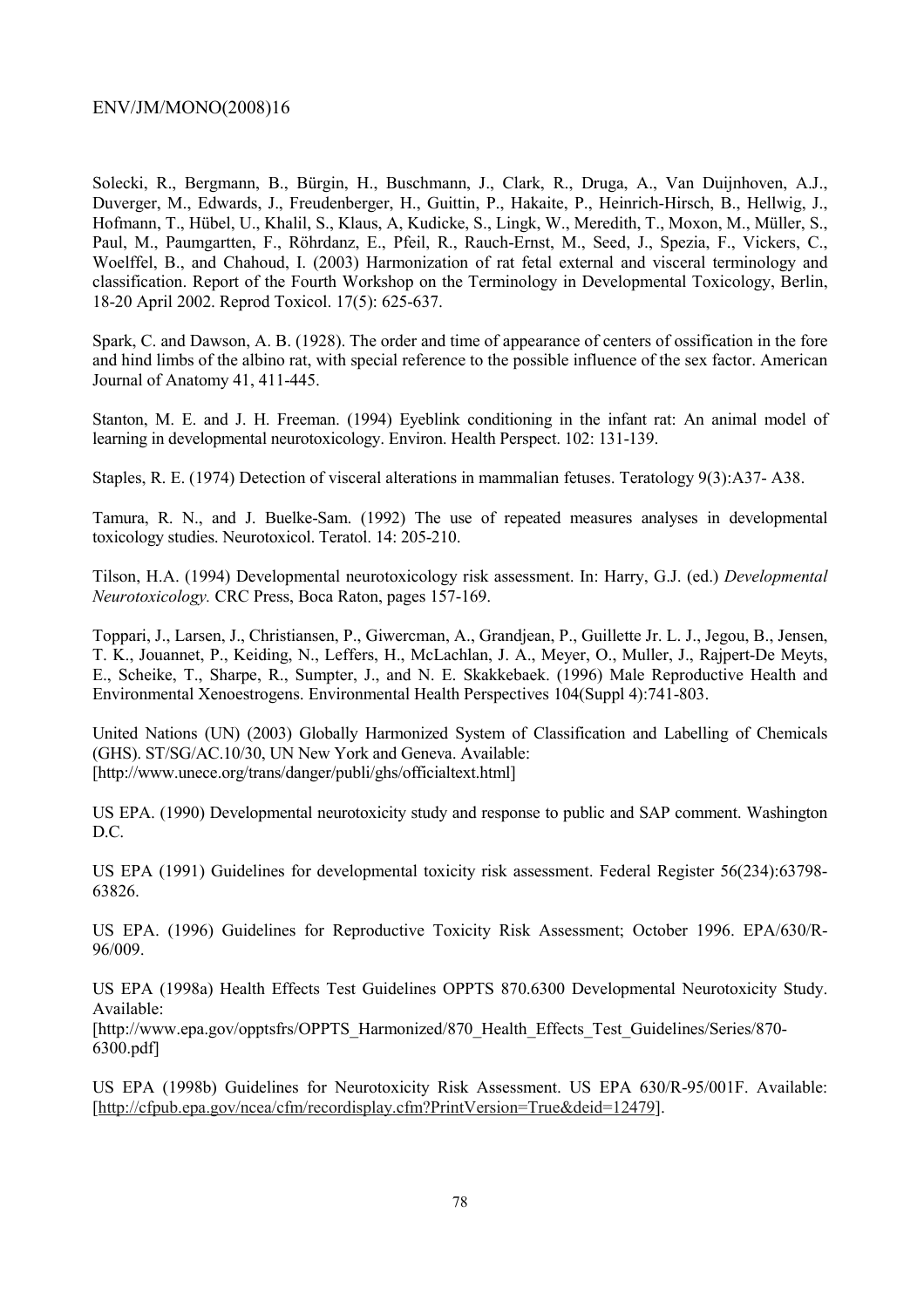US EPA (2002) A review of the reference dose and reference concentration processes. Risk Assessment Forum, EPA/630/P-02/002F, Washington, D.C., available at: http://cfpub.epa.gov/ncea/cfm/recordisplay.cfm?deid=55365.

US National Toxicology Program. (2006) C. elegans: A Medium Throughput Screening Tool for Toxicology. Website http://ntp.niehs.nih.gov/files/WormToxFS06.pdf (Accessed 12.1.2008).

Vorhees, C. V. (1983) Foetal anticonvulsant syndrome in rats: Dose and period response relationships of prenatal diphenylhydantoin, trimethadione, and phenobarbital exposure on the structural and functional development of the offspring. Pharmacol. Exp. Ther. 227: 274-287.

Vorhees, C. V. (1985) Comparison of the collaborative behavioral teratology study and Cincinnati behavioral test batteries. Neurobehav. Toxicol. Teratol. 7: 625-633.

Vorhees, C.V. (1987) Maze learning in rats: A comparison of performance in two water mazes in progeny prenatally exposed to different doses of phenytoin. Neurotoxicol. Teratol., 9:235-241.

Vorhees, C. V., Weisenburger, W. P., Acuff-Smith, K. D., and R. D. Minck. (1991) An analysis of factors influencing complex watermaze learning in rats: effects of task complexity, path order and escape assistance on performance following prenatal exposure to phenytoin. Neurotoxicol. Teratol.; 13: 213-222.

Walsh RN, Cummins RA (1976) The open-field test: a critical review. Psychol Bull 83: 482-504

Walsh, T. J., ad J. J. Chrobak. (1987) The use of radial arm maze in neurotoxicology. Physiol. Behav. 40: 799-803.

Weisenburger, W. P., Minck, D. R., Acuff, K. D., and C. V. Vorhees. (1990) Working memory and the Olton radial-arm maze: Effects of maternal phenylketonuria and prenatal phenytoin in rats. Teratol. 41: 615.

Wier, P. J., Guerriero, F. J., and R. F. Walker. (1989) Implementation of a primary screen for developmental neurotoxicity. Fundam. Appl. Toxicol. 13:118-136.

Wilson, J. D. (1965) Embryological Considerations in Teratology. In: Teratology: Principles and Techniques, Chapter 10. (Eds.) J. G. Wilson and J. Warkany, Chicago: The University of Chicago Press, 256.

Wise, L. D., Beck, S. L., Beltrame, D., Beyer, B. K., Chahoud, I., Clark, R. L., Clark, R., Druga, A. M., Fueston, M. H., Guittin, P., Henwood, S. M., Kimmel, C. A., Lindstrom, P., Palmer, A. K., Petrere, J. A., Solomon, H. M., Yasuda, M., and R. G. York. (1997) Terminology of developmental abnormalities in common laboratory mammals (version 1). Teratol.55: 249-292.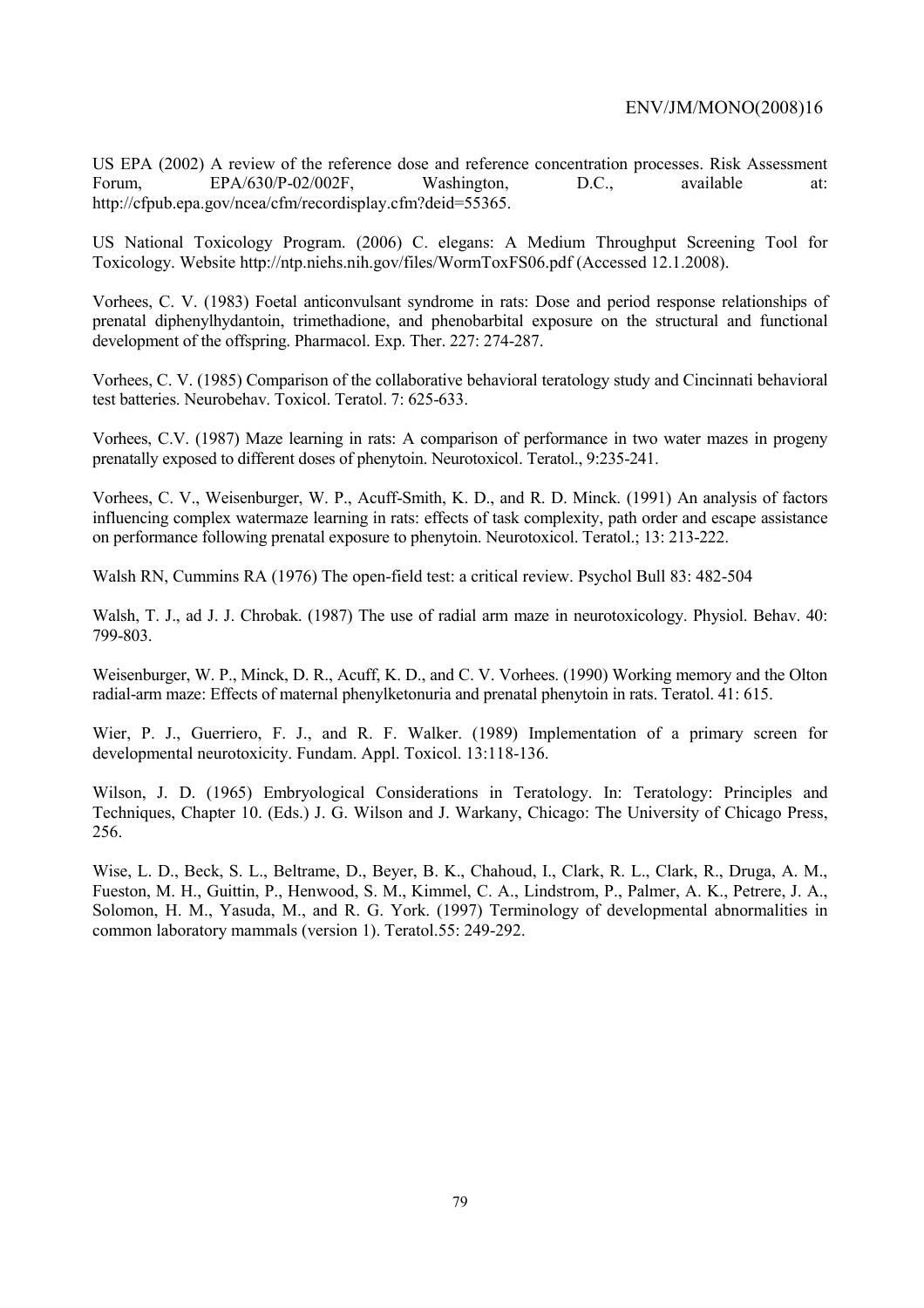## **APPENDIX I**

## **Definitions**

**Abortion:** the premature expulsion from the uterus of the products of conception: of the embryo or of a nonviable foetus (OECD, 2001a).

**Anomalies:** structural alterations in development that include both malformations and variations (Wise *et al*., 1997).

**Conceptus:** the sum of derivatives of a fertilised ovum at any stage of development from fertilisation until birth including the extra-embryonic membranes as well as the embryo or foetus (OECD, 2001a).

**Developmental toxicology:** the study of adverse effects on the developing organism that may result from exposure prior to conception, during prenatal development, or postnatally to the time of sexual maturation. The major manifestations of developmental toxicity include 1) death of the organism, 2) structural abnormality, 3) altered growth, and 4) functional deficiency(OECD, 2001a).

**Embryo:** the early or developing stage of any organism, especially the developing product of fertilisation of an egg after the long axis appears and until all major structures are present (OECD, 2001a).

**Embryotoxicity:** detrimental to the normal structure, development, growth, and/or viability of an embryo (OECD, 2001a).

**Fertility:** The capacity to become pregnant or to impregnate. In humans, the capacity for producing viable offspring (IPCS, 2001).

**Fertilization:** The fusion of the sperm and ovum resulting in the restoration of the diploid number of chromosomes (IPCS, 2001).

**Foetus:** the unborn offspring in the post-embryonic period (OECD, 2001a).

**Foetotoxicity:** detrimental to the normal structure, development, growth, and/or viability of a foetus (OECD, 2001a).

**Gestation:** Length of time between conception and birth (IPCS, 2001).

**Hazard characterisation:** Involves determining whether or not an agent poses a hazard, at what doses and under what conditions of exposure (IPCS, 2001).

**Hazard identification:** The identification of the inherent capability of a substance to cause adverse effects (IPCS, 2001).

**Implantation (nidation):** attachment of the blastocyst to the epithelial lining of the uterus, including its penetration through the uterine epithelium, and its embedding in the endometrium (OECD, 2001a).

**Malformation/**Major Abnormality: Structural change considered detrimental to the animal (may also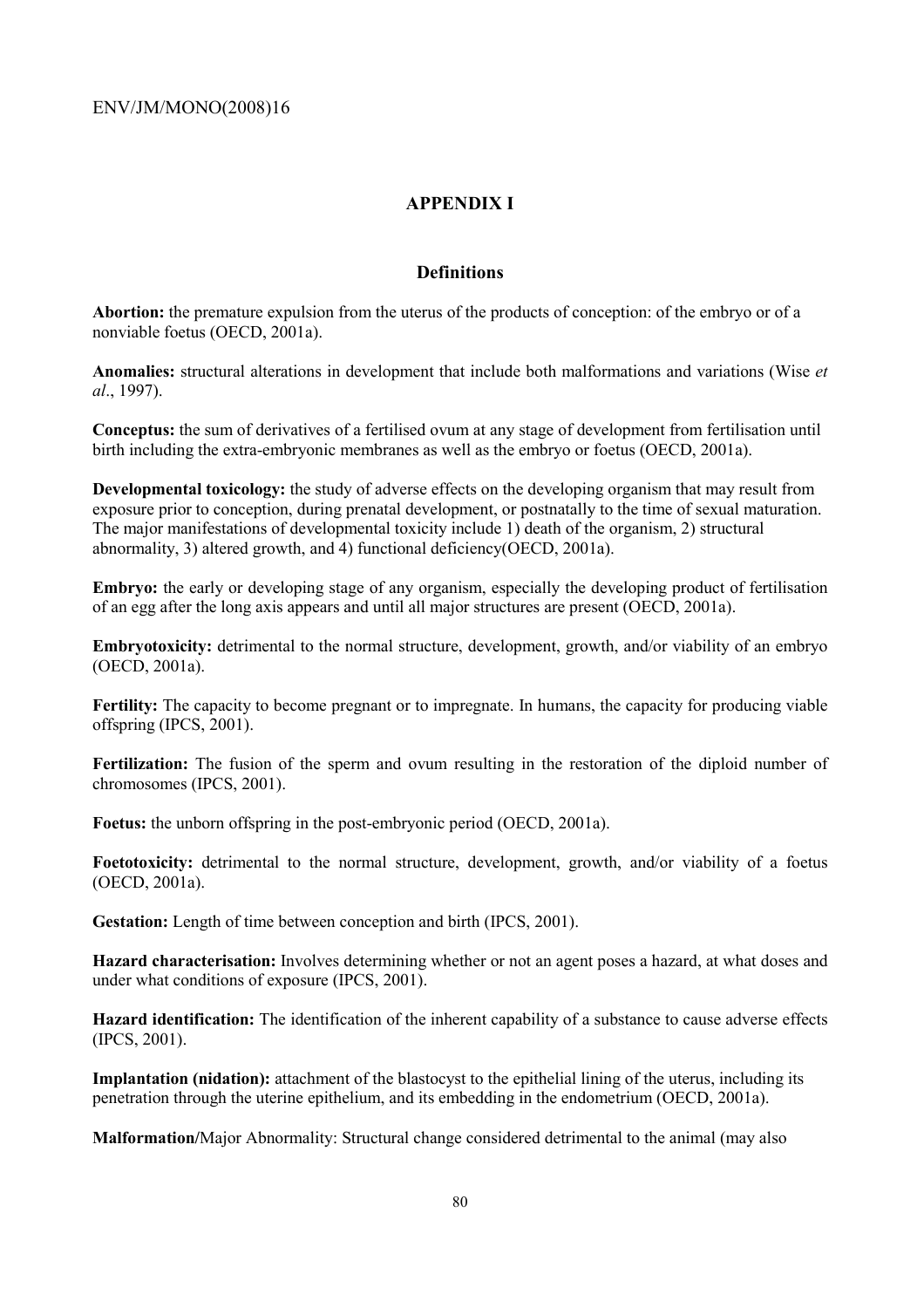be lethal) and is usually rare (Wise at al., 1997).

**No-Observed-Adverse-Effect-Level (NOAEL):** Highest concentration or amount of a substance, found by experiment or observation, that causes no detectable adverse alteration of morphology, functional capacity, growth, development or life span of the target organism under defined conditions of exposure (Nordberg *et al*., 2004).

**Perinatal:** The period around the time of birth.

**Pregnancy:** The condition of having an implanted embryo or fetus in the body, after fusion of an ovum and spermatozoon (IPCS, 2001).

**Reproductive toxicity:** includes adverse effects on sexual function and fertility in adult males and females as well as developmental toxicity in the offspring (GHS).

**Resorption:** a conceptus which, having implanted in the uterus, subsequently died and is being, or has been resorbed (OECD, 2001a):

**Early resorption:** evidence of implantation without recognisable embryo/foetus.

Late resorption: dead embryo or foetus with external degenerative changes.

**Risk assessment:** An empirical based paradigm that estimates the risk of adverse effect(s) from exposure of an individual or population to a chemical, physical or biological agent. It includes the components of hazard identification, assessment of dose-response relationships, exposure assessment and risk characterization (IPCS, 2001).

**Sexual maturation:** Achievement of full development of sexual function and reproductive system (IPCS, 2001).

**Teratogenicity:** Induction of structural abnormality (IPCS, 2001).

**Variation/**Minor Abnormality Structural change considered to have little or no detrimental effect on the animal; may be transient and may occur relatively frequently in the control population (Wise, 1997).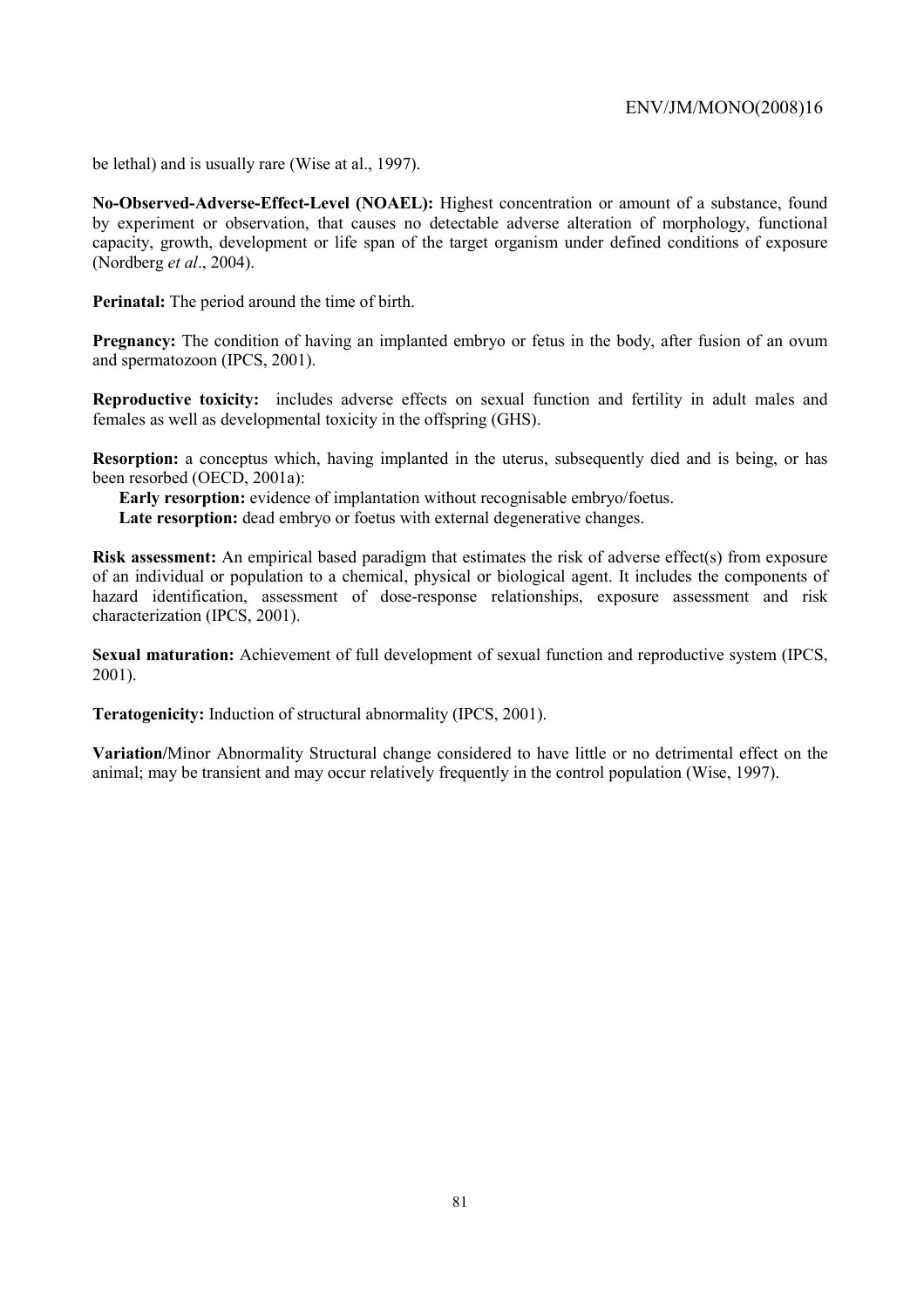# **APPENDIX 2**

## **Regulatory use of data from reproductive toxicity studies – Classification and Labelling**

Data from reproductive toxicity studies may be used in Hazard Classification and Labelling. The following are examples of some of the classification and labeling systems in use.

### United Nations

The United Nations (UN) Globally Harmonized System of Classification and Labelling of Chemicals (GHS) (UN 2003) provide a harmonized classification system for reproductive toxicity where chemical substances are allocated to one of two categories. The GHS is based on regulatory requirements in the US and Canada (workplace, consumers and pesticides), the European Union directives for classification and labelling of substances and preparations, and the UN Recommendations on the Transport of Dangerous Goods. Effects on reproductive ability or capacity, and on development, are considered as separate issues. In addition, effects on lactation are allocated to a separate hazard category. The two categories are:

- − Category 1: Known or presumed human reproductive toxicant.
- − Category 1A: Known to have produced an adverse effect on reproductive ability or capacity or on development in human. (The placing of the substance is largely based on evidence from humans)
- − Category 1B: Presumed to produce an adverse effect on reproductive ability or capacity or on development in humans. (The placing of a substance in this category is largely based on evidence from experimental animals)
- − Category 2: Suspected human reproductive or developmental toxicant (This category includes substances for which there is some evidence from humans or experimental animals, possibly supplemented with other information of an adverse effect on reproductive ability or capacity, or on development, in the absence of other toxic effects, or if occurring together with other toxic effects the adverse effect on reproduction is considered not to be a secondary non-specific consequence of the other toxic effects, and where the evidence is not sufficiently convincing to place the substance in category 1)

## **European Union**

The hazard-based classification system used by all EU Member Countries is defined in Annex VI to Commission Directive 67/548/EEC (Anon 1967), last updated by Commission Directive 2001/59/EC (Anon 2001). In the EU system reproductive toxicity is divided into effects on fertility and developmental toxicity. In addition, substances which may interfere with lactation or are present in the breast milk in significant amounts can be classified as hazardous to breast fed babies. There are three categories:

- Category 1: This category includes: (i), substances known to impair fertility in humans; and (ii), substances known to cause developmental toxicity in humans. They are placed in this category if there is sufficient evidence to establish a causal relationship between human exposure to the substance and impaired fertility and if there is sufficient evidence to establish a causal relationship between human exposure to the substance and subsequent developmental toxic effects in the progeny.
- Category  $2$ : This category includes: (i) substances which should be regarded as if they impair fertility in humans, and (ii), substances which should be regarded as if they cause developmental toxicity in humans. They are assigned to this category if there is sufficient evidence to provide a strong presumption that human exposure to the substance may result in (a), impaired fertility on the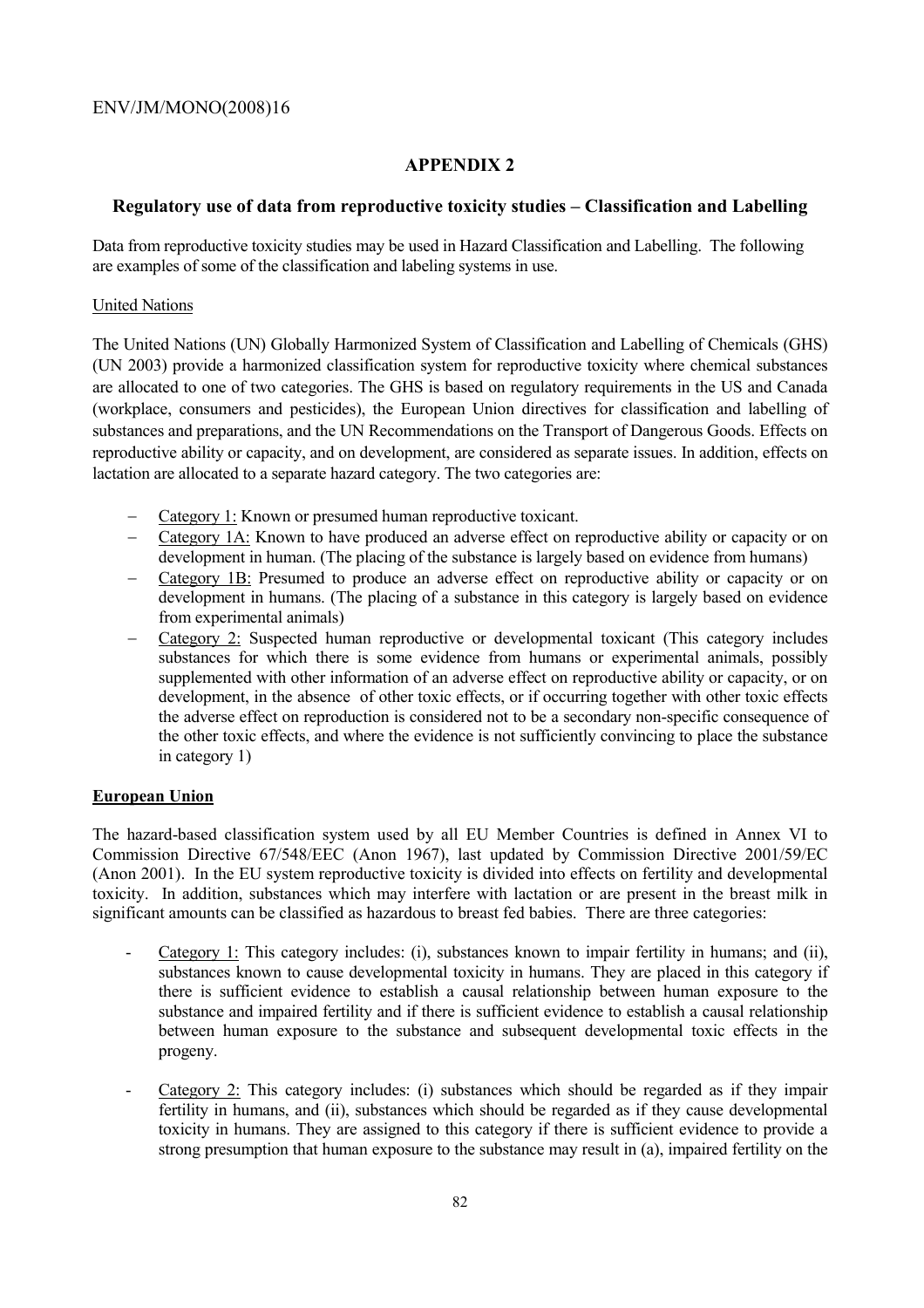basis of: clear evidence in animal studies of impaired fertility in the absence of toxic effects, or, evidence of impaired fertility occurring at around the same dose levels as other toxic effects but which is not a secondary non-specific consequence of the other toxic effects; other relevant information and (b), developmental toxicity, generally on the basis of: clear results in appropriate animal studies where effects have been observed in the absence of signs of marked maternal toxicity, or at around the same dose levels as other toxic effects but which are not a secondary nonspecific consequence of the other toxic effects; other relevant information.

Category 3: This category includes: (i), substances which cause concern for human fertility; and (ii), substances which cause concern for humans owing to possible developmental toxic effects. They are assigned to this category generally on the basis of results in appropriate animal studies which provide sufficient evidence to cause a strong suspicion of (a), impaired fertility in the absence of toxic effects, or evidence of impaired fertility occurring at around the same dose levels as other toxic effects, but which is not a secondary non-specific consequence of the other toxic effects, but where the evidence is insufficient to place the substance in category 2, and/or other relevant information and (b), developmental toxicity in the absence of marked maternal toxicity, or at around the same dose levels as other toxic effects but which are not a secondary non-specific consequence of the other toxic effects, but where the evidence is insufficient to place the substance in category and/or other relevant information.

Essentially all European countries which operate a classification system for reproductive toxicity are currently using or are likely to adopt the EU system in the near future. Guidance for hazard classification can be found in the EU Technical Guidance Document on Risk Assessment (EU 2003).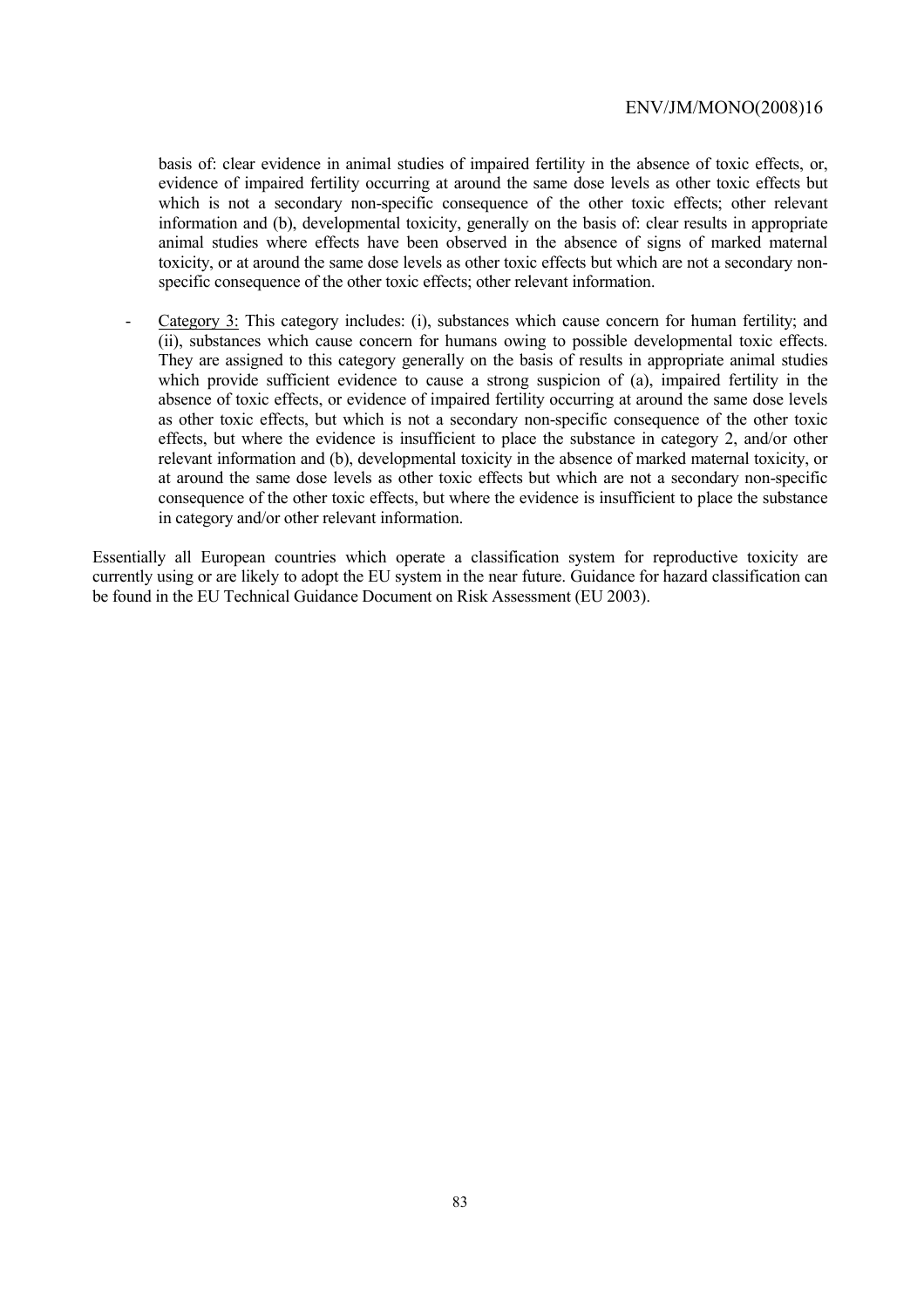### **APPENDIX 3**

### **Overall approach to testing**

The objective is to give guidance on an approach to hazard characterization with regard to reproductive toxicity. The guidance seeks to ensure that these data are obtained in the most efficient and humane manner so that animal usage and costs are minimised. This is an iterative process involving the consideration of all available information and is conducted on a case-by-case basis.

A stepwise assessment/testing strategy is recommended. To minimise animal usage and optimise allocation of resources, data should be assessed following each step of testing to decide if they are adequate for the evaluation of the risk arising from the intended use of the chemical and from unintended or environmental exposure, or if further testing is needed.

Useful information can be derived from physical/chemical properties, in vitro studies or structure-activityrelationship (Q)SAR, mode of action information or in vivo animal studies and epidemiological data. A variety of toxicological data for chemicals may be available including studies on acute, sub-chronic, chronic toxicity, genotoxicity, toxicokinetics, toxicodynamics, immunotoxicity, neurotoxicity, reproductive toxicity and prenatal developmental toxicity.

**QSAR data:** The current knowledge concerning QSAR's in reproductive toxicity is limited, and the absence of structural alerts should not preclude testing a substance. However, when there is some structural relationship between the chemical and other chemicals shown to cause toxic effect on reproduction, such information should be considered and may trigger testing.

Epidemiological data**:** It is very difficult unequivocally to associate human exposure to a specific substance with adverse effects on reproduction. It is possible when the adverse effect is a rare birth defect and the exposure is very well characterised. However, it is difficult to identify a cause-effect relationship for reproductive effects which have a high "natural" incidence (e.g., spontaneous abortion) and/or which may be predispose to recall bias. Also, some effects can be very subjective (e.g., effects on libido) and there may be mixed exposures and/or lifestyle related confounding factors. Nevertheless, well designed and well reported epidemiological studies in which both reproductive and relevant non-reproductive effects are described will contribute to the weight of evidence for whether or not the substance is toxic to reproduction

If there is clear evidence of reproductive toxic effects in humans, the chemical should be considered toxic to reproduction and further studies may not be needed for hazard characterisation.

If there is some evidence of reproductive toxic effects in humans, experimental studies including toxicokinetics to investigate the causal relationship between exposure to a chemical and the effect may be useful.

When there is some evidence of developmental toxicity in humans, a prenatal developmental toxicity study or developmental neurotoxicity study in experimental animals may be useful, depending on the effect seen in humans. If the effects observed in humans indicate endocrine disruption, effects on development of sex organs or postnatally induced developmental toxicity, a two-generation reproductive toxicity study could provide further relevant information.

When there is some evidence of impaired fertility or indications of reproductive toxicity in humans, such as increases in sperm anomalies or menstrual disturbances, a one- or multi-generation study may be useful.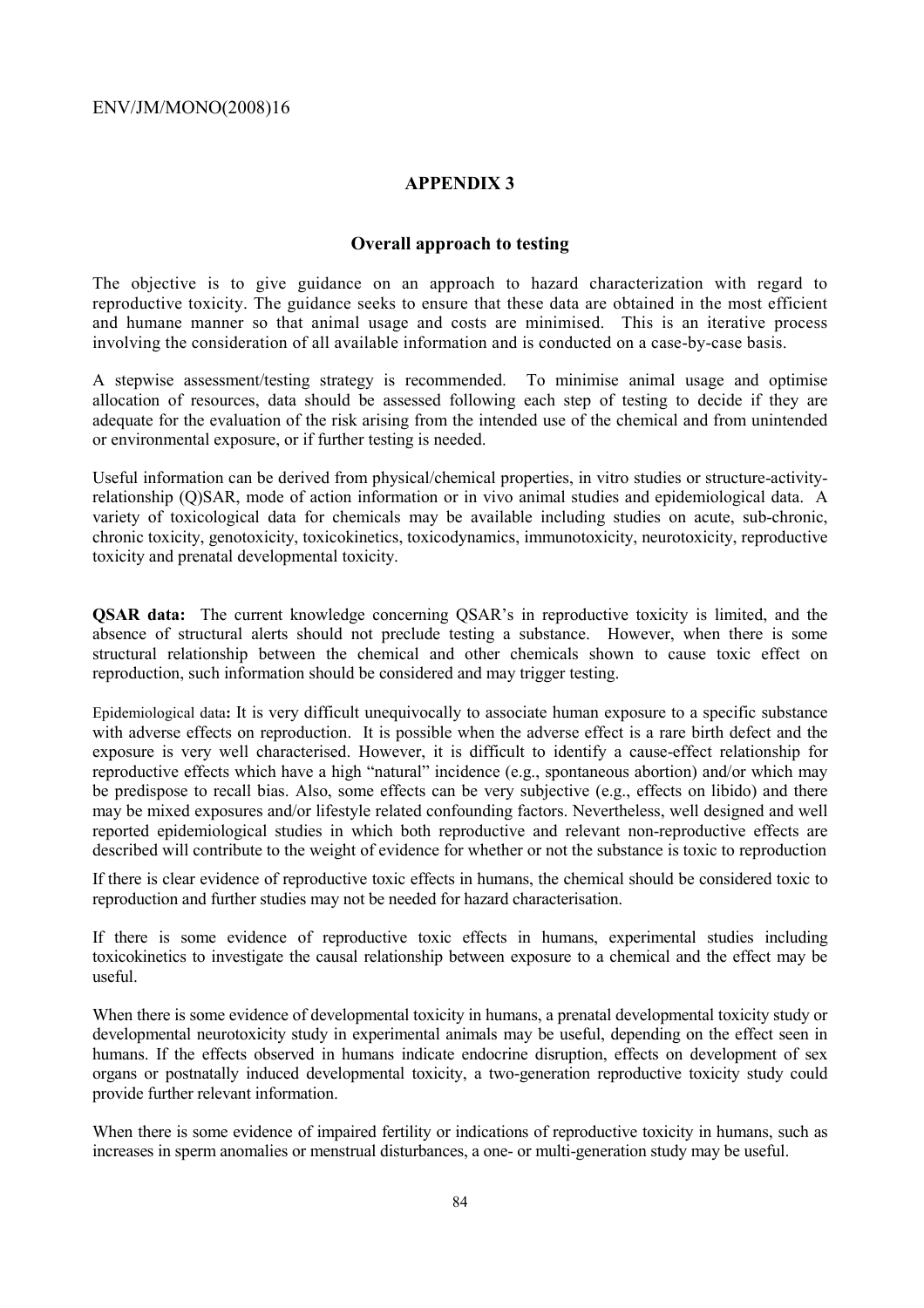### **Toxicological data in experimental animals**

In the following, suggestions will be given for possible further testing for hazard characterisation based upon the data from OECD reproductive toxicity tests or toxicity data.

#### **Relative Sensitivity**

The relative sensitivity of pregnant and non-pregnant animals can be judged by comparing data from repeated dose toxicity studies to data from reproductive toxicity studies. However, this assessment has inherent problems, since the parameters on systemic toxicity measured in the maternal animals in reproductive toxicity tests are generally limited compared to those assessed in non-pregnant females in repeated dose toxicity studies.

In order to have a sufficient background to determine the sensitivity for exposure during the developmental period compared to adulthood there is a need for studies where end-points are investigated similarly for both age groups. This could be a two-generation study incorporating developmental neurotoxicity end points and similar investigations of systemic effects in offspring and adults as is included in repeat dose toxicity studies.

### **Results from One or Two-Generation Studies**

### **1. Possible effects on fertility**

a) *Clear evidence of effects:* When there is clear evidence of effects on fertility in animals, further studies may not be needed for hazard characterisation. However, further studies may provide information for dose-effects relationship and the relevance for humans.

b) *Equivocal evidence:* Equivocal effects on fertility could suggest the necessity of mechanistic studies or a further study with a modified design. The study should be designed so that it will be possible to determine whether an effect is mediated via the male or the female or caused by general toxicity. In some cases specific studies e.g., a continuous breeding study could be relevant.

c) *Clear evidence of no effects*: If there is no evidence of effects on male or female fertility, sperm quality or oestrus cyclicity further studies are normally not needed for the hazard assessment of the chemical. However, if there is some, but limited evidence of fertility effects in humans further studies may be needed e.g., in another laboratory animal species or including of additional endpoints.

#### **2. Possible effects on** *in utero* **development**

a) *Clear evidence of effects:* Clear evidence of developmental effects e.g., decreased litter size, stillbirth, anomalies, postnatal death or functional anomalies will generally be sufficient for hazard identification purposes. However, further data on toxicodynamics, metabolism and/or toxicokinetics may necessary to understand the relevance for humans.

b) *Equivocal evidence:* Equivocal evidence of developmental toxicity may be further investigated in a prenatal developmental toxicity study or a developmental neurotoxicity study.

c) *Clear evidence of no effects: G*eneration-type studies have limitations in detecting developmental toxicity. Thus, the lack of evidence of any developmental toxicity is not sufficient to exclude the possibility of developmental toxicity.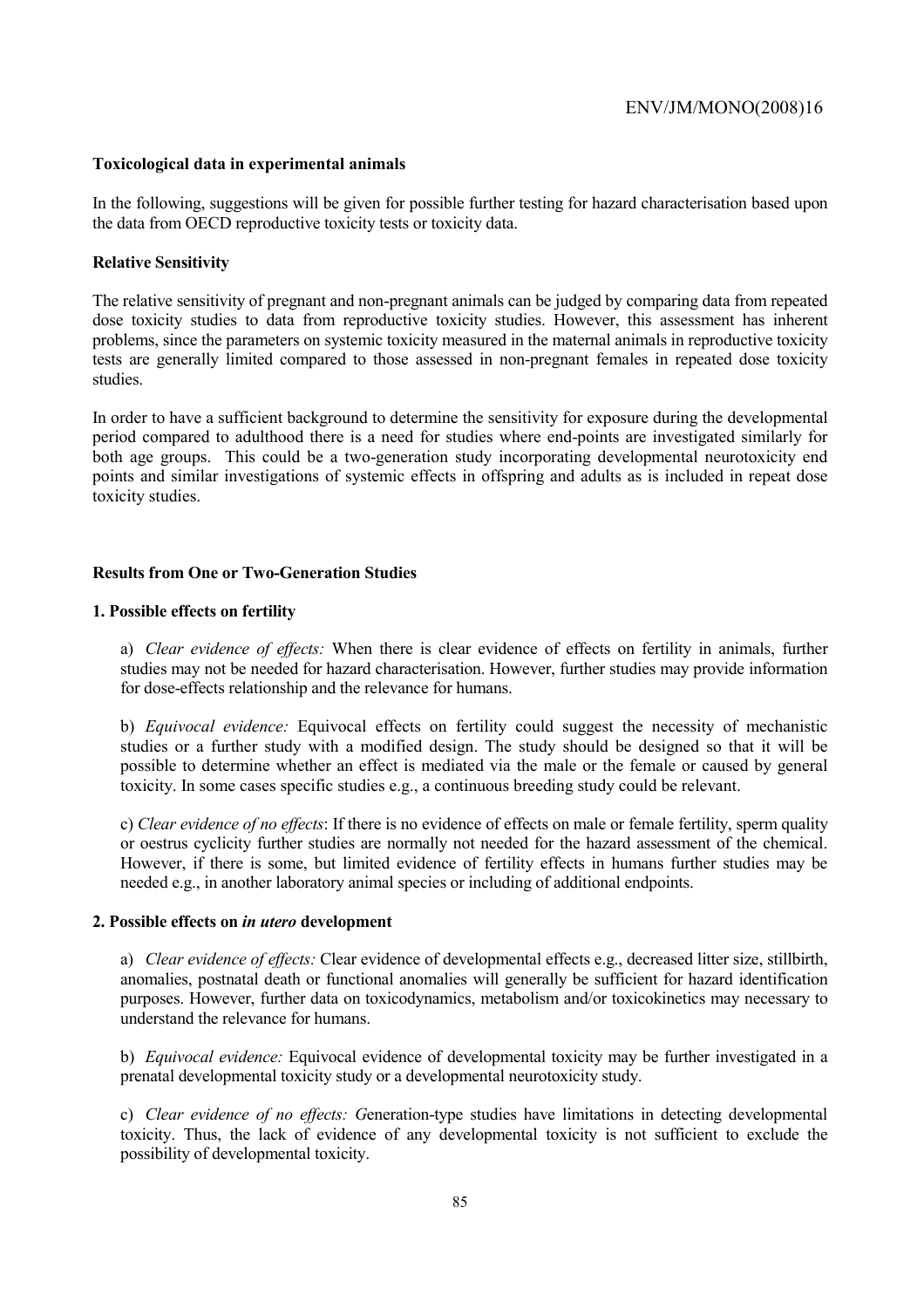### **Results from Prenatal Developmental Toxicity Studies**

#### **Possible effects on** *in utero* **development**

a) *Clear evidence of effects:* Clear evidence of developmental effects will generally be sufficient for hazard identification purposes. However, further data on toxicodynamics, metabolism and/or toxicokinetics may necessary to understand the relevance for humans.

*b) Equivocal evidence*: Equivocal results could suggest the necessity of mechanistic studies or a further study with modified design or using another species. If developmental toxicity has only been observed at doses causing marked toxic effects on the mother, studies using lower/less spaced dose levels and looking for specific endpoints are recommended. In some cases, specific studies of developmental neurotoxicity could be relevant, e.g., if there are anomalies in the brain or if other information indicates a neurotoxic potential of the chemical in question.

*c) Clear evidence of no effects*: If there is no evidence of developmental toxicity, further studies are normally not needed for hazard assessment. However, if there is some, but limited evidence of developmental toxicity effects in humans, further studies may be needed including studies in another laboratory animal species. In some cases, specific studies of developmental neurotoxicity could be relevant, e.g., if other information indicates a neurotoxic potential of the chemical in question.

### **Results from Screening Tests (TG 421 and 422)**

a) *Clear evidence of effects:* Clear evidence of effects may be sufficient for hazard identification purposes. However, further data on toxicodynamics, metabolism and/or toxicokinetics may necessary to understand the relevance for humans.

*b) Equivocal evidence*: Equivocal results could suggest the necessity of a more comprehensive study (e.g. TG 414, TG415, TG 416, TG 426), mechanistic studies or a further study with modified design or using another species.

*c) Clear evidence of no effect*. If there is no evidence of any effects further studies are normally not needed for hazard assessment. However, negative studies may insufficient to exclude a possible effect. The study design does not cover all relevant parameters (e.g., mating behaviour, functional effects, significant post-natal development) and has other limitation (e.g., relatively small numbers of animals per dose level or relatively short study duration), which means it may not provide sufficient data for a comprehensive assessment for reproductive toxicity. Therefore, it is recommended that where exposure considerations or structural alerts suggest that the risk assessment will ultimately require a robust investigation of reproductive endpoints, then TG 421 and 422 should be omitted and a more comprehensive study design (e.g. TG 414, TG 415, TG 416, TG 426) considered.

## **Results from Developmental Neurotoxicity Study (TG 426)**

a) *Clear evidence of effects:* Clear evidence of developmental neurotoxicity in animals no further studies will usually be needed for hazard assessment. However, further data on toxicodynamics, metabolism and/or toxicokinetics may necessary to understand the relevance for humans.

*b) Equivocal evidence*: Substances giving rise to less clear manifestations of developmental neurotoxicity (such as retardation of postnatal reflex ontogeny) or no firm conclusion can be drawn from the study about the developmental neurotoxicity of the substance should be considered for further investigations so that the potential for induction of serious functional effects can be evaluated. Effects could be investigated further by additional testing, normally in the same species, with a different study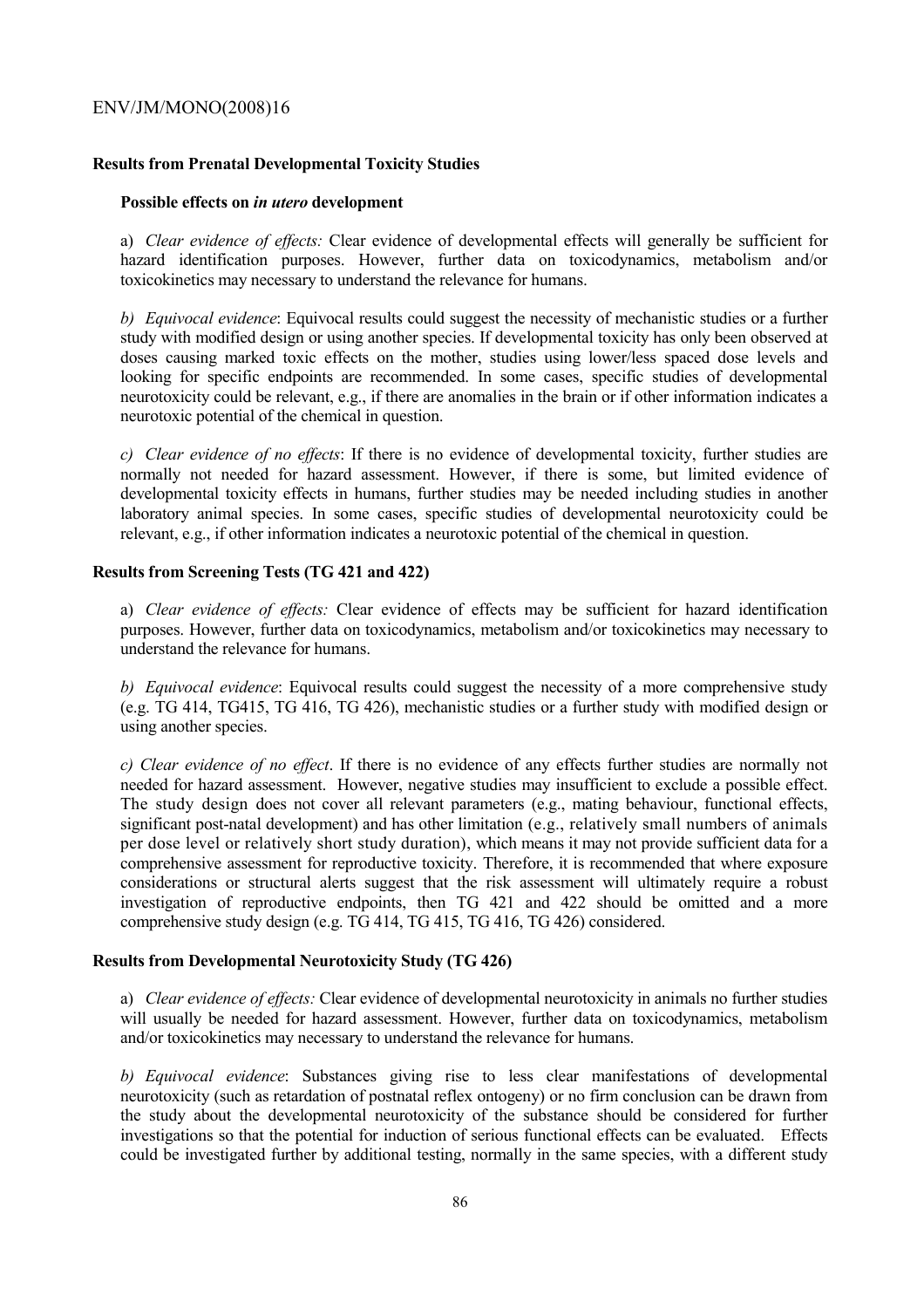design or with larger group sizes and/or with inclusion of additional end-points.

*c) Clear evidence of no effect:* If there is no evidence of developmental neurotoxicity of the chemical, further studies are normally not needed for the hazard assessment of developmental neurotoxicity. However, further studies using another species, direct dosing of the offspring and/or examination of developmental neurotoxicity end points not covered yet should be considered when there is potential widespread exposure of women of childbearing age and indications of developmental neurotoxicity in humans.

#### **Other Data from Experimental Animals**

#### **Results of Repeated Dose Toxicity Studies**

Data from repeated dose toxicity studies in which there are marked adverse effects on the reproductive organs may provide sufficient evidence of effects to reproduction for the purpose of classification and labeling. In this case no further studies may be necessary. However, further data on toxicodynamics, metabolism and/or toxicokinetics may necessary to understand the relevance for humans. Data from repeated dose toxicity studies are not sufficient to exclude a possible effect on reproduction, since fertility may be impaired in the absence of any histological damage to the gonads.

If repeated dose toxicity studies have indicated testicular effects, a one- or two-generation study focusing on the development of the male sexual organs and fertility could provide useful further information. Additional group(s) in which only the males are dosed could be included. If QSAR indicates an effect on fertility, a specific mating study including sperm analysis might be considered as sufficient for the hazard evaluation.

If repeated dose toxicity studies have indicated ovarian effects, a one- or two-generation study focusing on parameters of female reproductive toxicity including oestrus cyclicity may provide useful further information. Additional group(s) in which only the females are dosed could provide additional information. Information from QSAR may further identify relevant parameters for inclusion in the study design.

If there is evidence of neurotoxic effect in adult animals, a developmental neurotoxicity study should be considered. Developmental neurotoxicity testing may be conducted to further characterise neurological effects in offspring observed in other studies, and should be considered if the substance has been shown to cause e.g. neuropathology or neurotoxicity in adults, to be a hormonally-active material *in vivo* (e.g., pituitary, thyroid, sex hormones), or to cause other types of toxicity, suggestive of nervous system involvement at a developmental stage

#### **Other Data (In Vitro Tests, Kinetics/Dynamics)**

If *in vitro* studies have indicated a potential for developmental toxicity, and QSAR and kinetic data support the relevance of this, further studies may not be needed for an initial hazard assessment. However, a prenatal developmental toxicity study would provide useful information. Generally, the predictive value of *in vitro* effects in isolated tissues and their relevance for human is not well understood. However, in vitro testing provides valuable information for the detection of endocrine disrupters. In particular, Brian *et al.* (2005) and Metzdorff *et al.* (2007) showed in vitro estrogenic multicomponent mixtures to be correctly predicted in vivo in both fish and rat model.

Chemicals shown to be a vitamin or hormone analogue or causing e.g., accumulation in the foetus, competitive metabolism, lowered blood pressure/disturbed circulation, lowered oxygen tension, formation of carboxyhemoglobin or genotoxic effects may be potential reproductive toxicants. For such chemicals, developmental toxicity studies should be considered as a first tier.